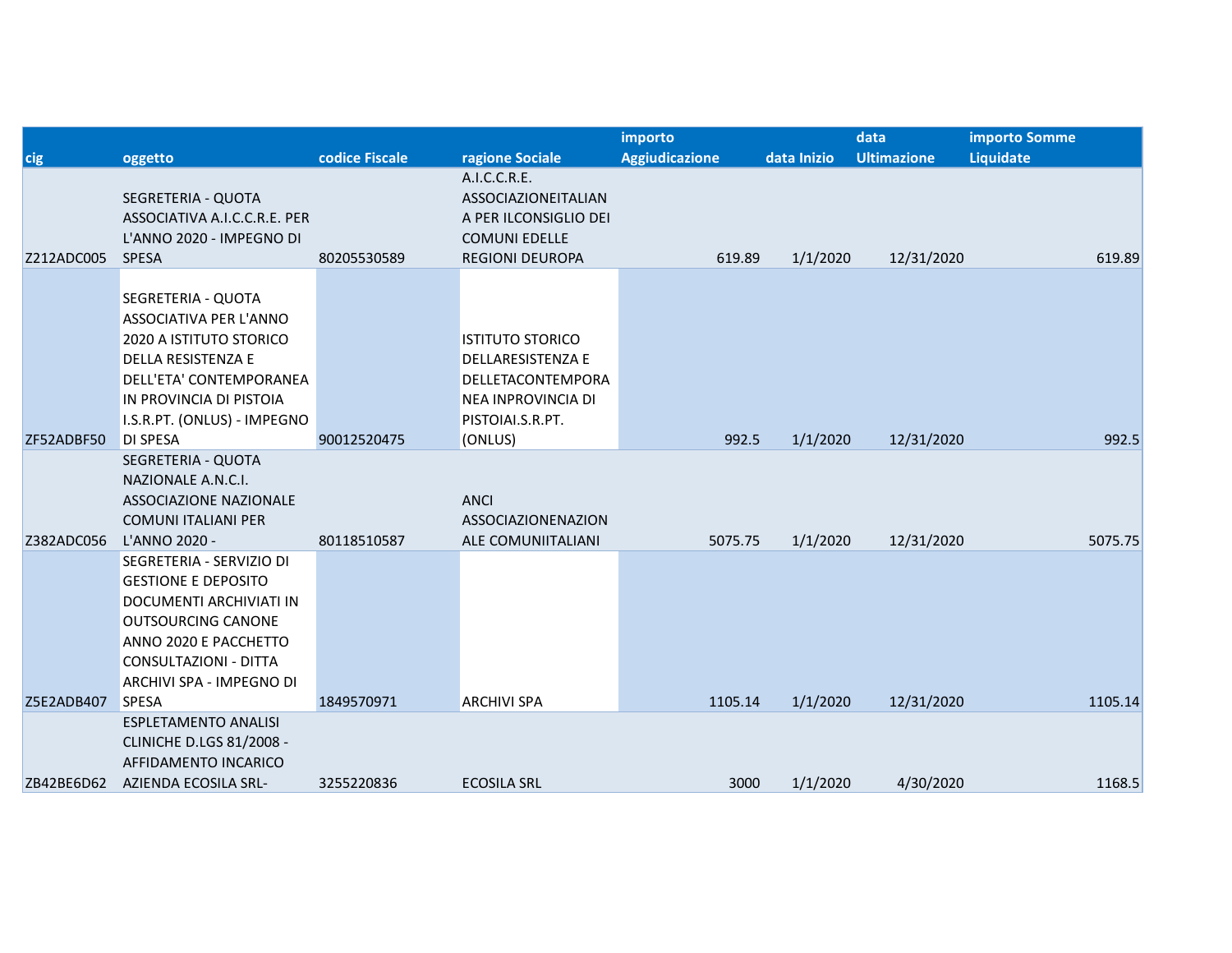| ZA42B6EE37 | <b>GARA BIBLIOTECA</b>                                                                               | 4876970486 | CO&SO Consorzio<br>diCooperative Sociali                                                                                                                     | 17838.56 | 1/5/2020  | 12/31/2020 | $\mathbf{0}$ |
|------------|------------------------------------------------------------------------------------------------------|------------|--------------------------------------------------------------------------------------------------------------------------------------------------------------|----------|-----------|------------|--------------|
| ZC52B6EF44 | AFFIDAMENTO PALAGIO<br>2020                                                                          | 1442780472 | CO&SO-CONSORZIO<br>PER LA COOPERAZIONE<br>E LA SOLIDARIETÀ'-<br><b>CONSORZIO DI</b><br><b>COOPERATIVE SOCIALI-</b><br>SOCIETÀ' COOPERATIVA<br>SOCIALE        | 19220.34 | 1/6/2020  | 12/31/2020 | $\Omega$     |
| ZC52B6EF44 | AFFIDAMENTO PALAGIO<br>2020                                                                          | 4876970486 | CO&SO-CONSORZIO<br>PER LA COOPERAZIONE<br>E LA SOLIDARIETÀ'-<br><b>CONSORZIO DI</b><br><b>COOPERATIVE SOCIALI-</b><br>SOCIETÀ' COOPERATIVA<br><b>SOCIALE</b> | 19220.34 | 1/6/2020  | 12/31/2020 | $\Omega$     |
| Z372B70F96 | <b>FORNITURA FRUTTA E</b><br>VERDURA GIORGETTI BRUNO 1177080460                                      |            | <b>GIORGETTI BRUNO</b><br>S.R.L., Via Stradone di<br>Camigliano, 84 55010<br>Camigliano Capannori<br>(LU)                                                    | 2100     | 1/8/2020  | 6/30/2020  | $\mathbf 0$  |
| Z082B66FD9 | SERVIZIO DI PULIZIA LOCALI<br>COMUNALI PULIZIE URGENTI<br>DEI LOCALI DI PROPRIETA<br><b>COMUNALI</b> | 932450471  | <b>COOPERATIVA SOCIALE</b><br>PROD84<br>Azienda Usl toscana                                                                                                  | 3416     | 1/9/2020  | 12/31/2020 | $\mathbf{0}$ |
| ZF02B85FBF | ASSISTENZA ASL PER PALIO                                                                             | 6593810481 | centro                                                                                                                                                       | 261      | 1/13/2020 | 1/31/2020  | 261          |
| ZA42B7CFB9 | <b>FORNITURA REGISTRI</b><br><b>CIMITERIALI</b>                                                      | 6188330150 | <b>MAGGIOLI SPA</b>                                                                                                                                          | 210      | 1/13/2020 | 12/31/2020 | 210          |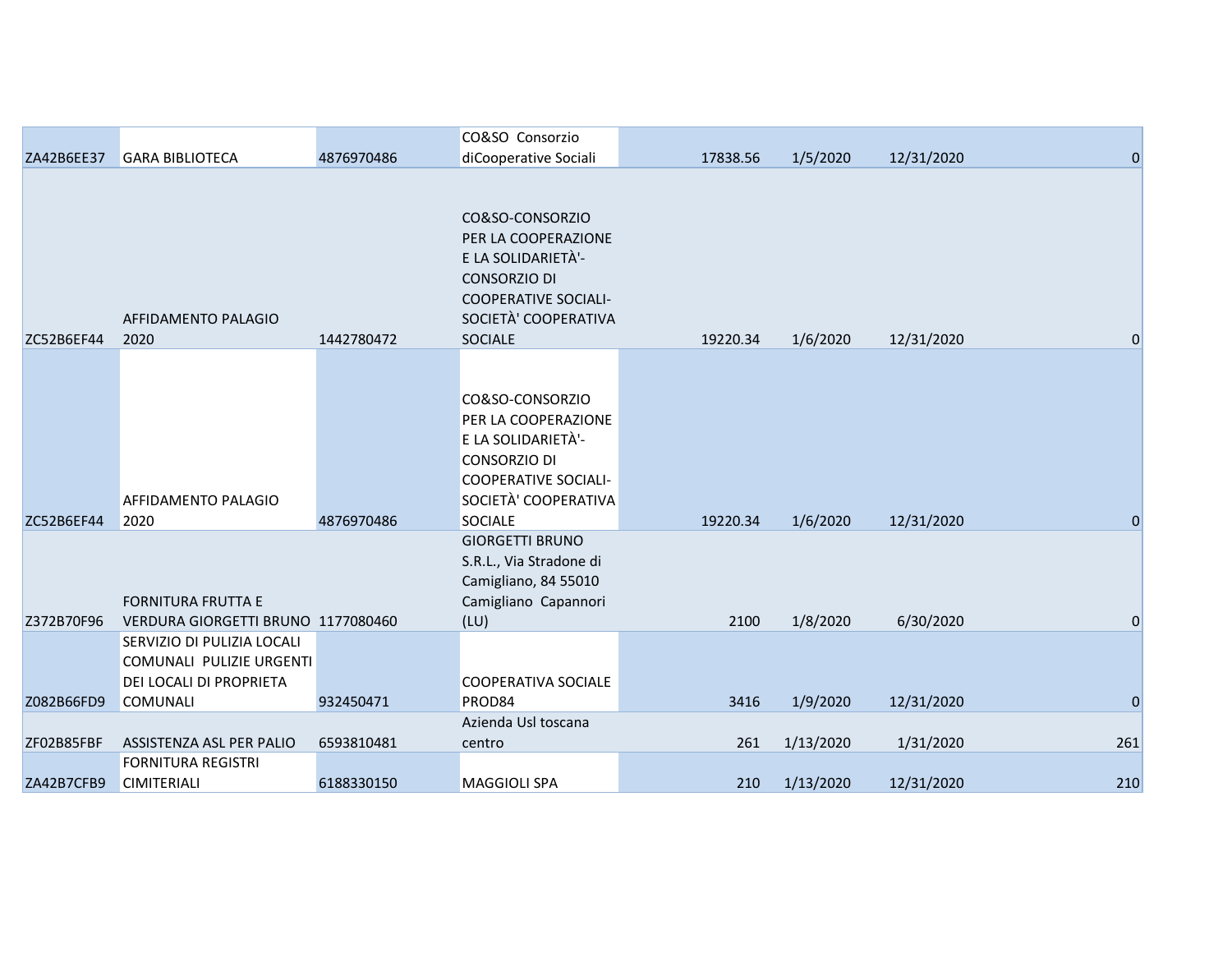|            | <b>RIPRISTINO TELECAMERE</b>  |                                    |                             |        |           |            |                  |
|------------|-------------------------------|------------------------------------|-----------------------------|--------|-----------|------------|------------------|
|            | SISTEMA RILEVAZIONI           |                                    |                             |        |           |            |                  |
| ZB92B88DB6 | SEMAFORICHE - VISTARED        | 1180690479                         | <b>MICROREX SPA</b>         | 3491.8 | 1/14/2020 | 2/29/2020  | 0                |
|            | <b>FORNITURA TARGA</b>        |                                    |                             |        |           |            |                  |
|            | <b>FINANZIAMENTO</b>          |                                    | <b>ELIOGRAFICA</b>          |        |           |            |                  |
| ZAD2BA2F19 | <b>PALAZZETTO SPORT</b>       | 1418050470                         | VALDINIEVOLE S.A.S.         | 127.5  | 1/20/2020 | 2/21/2020  | 127.5            |
|            | <b>FORNITURA DI BLOCCHI</b>   |                                    |                             |        |           |            |                  |
| ZCD2B9F50D | <b>BUONI MENSA</b>            | 5883740481                         | ETRURIA P.A.                | 225    | 1/22/2020 | 12/31/2020 | 225              |
|            |                               |                                    | <b>ELIOGRAFICA</b>          |        |           |            |                  |
|            | <b>FORNITURA DI MANIFESTI</b> |                                    | VALDINIEVOLES.A.S. DI       |        |           |            |                  |
| Z6D2B9F4AB | PER CONSIGLIO COMUNALE        | 1418050470                         | <b>INCERPI SERGIO</b>       | 1050   | 1/22/2020 | 12/31/2020 | 1050             |
|            | S.I.C. - CASELLE POSTA        |                                    |                             |        |           |            |                  |
|            | ELETTRONICA CERTIFICATA -     |                                    |                             |        |           |            |                  |
| ZA72B85EB3 | RINNOVO CANONI ANNO<br>2020   |                                    |                             | 237    |           |            |                  |
|            |                               | 3594240966                         | <b>ACENTRO SERVICES SRL</b> |        | 1/22/2020 | 2/13/2020  | 237              |
|            | AFFARI LEGALI. RICORSO IN     |                                    |                             |        |           |            |                  |
|            | <b>CASSAZIONE CONTRO</b>      |                                    |                             |        |           |            |                  |
|            | SENTENZA CORTE D'APPELLO      |                                    |                             |        |           |            |                  |
| Z312BA97EC | SENT. N. 2568/2019            | PGNNCL79P13A225L NICOLA PIGNATELLI |                             | 6099.6 | 1/22/2020 |            | $\boldsymbol{0}$ |
|            | LAVORI COMPLEMENTARI E        |                                    |                             |        |           |            |                  |
|            | <b>ACCESSORI PALAZZETTO</b>   |                                    |                             |        |           |            |                  |
| ZC02BA2F51 | <b>SPORT</b>                  | 1837660479                         | <b>CASTELLO DANIELE</b>     | 5230   | 1/23/2020 | 2/13/2020  | 5230             |
|            | revisione periodica degli     |                                    |                             |        |           |            |                  |
|            | ascensori da parte            |                                    |                             |        |           |            |                  |
|            | dellorganismo di              |                                    |                             |        |           |            |                  |
|            | certificazione Europeo da     |                                    |                             |        |           |            |                  |
| Z7E2BA6EE8 | effettuarsi ogni 2 anni       | 4991600489                         | <b>EUCERT S.R.L.</b>        | 750    | 1/23/2020 |            | 625              |
|            |                               |                                    | <b>STUDIO ASSOCIATO</b>     |        |           |            |                  |
|            | Fornitura di corso            |                                    | <b>CONSIGLIERI</b>          |        |           |            |                  |
| ZE12BB577D | specialistico di formazione   | 5226460961                         | <b>INDIPENDENT</b>          | 409.84 | 1/23/2020 |            | $\mathbf 0$      |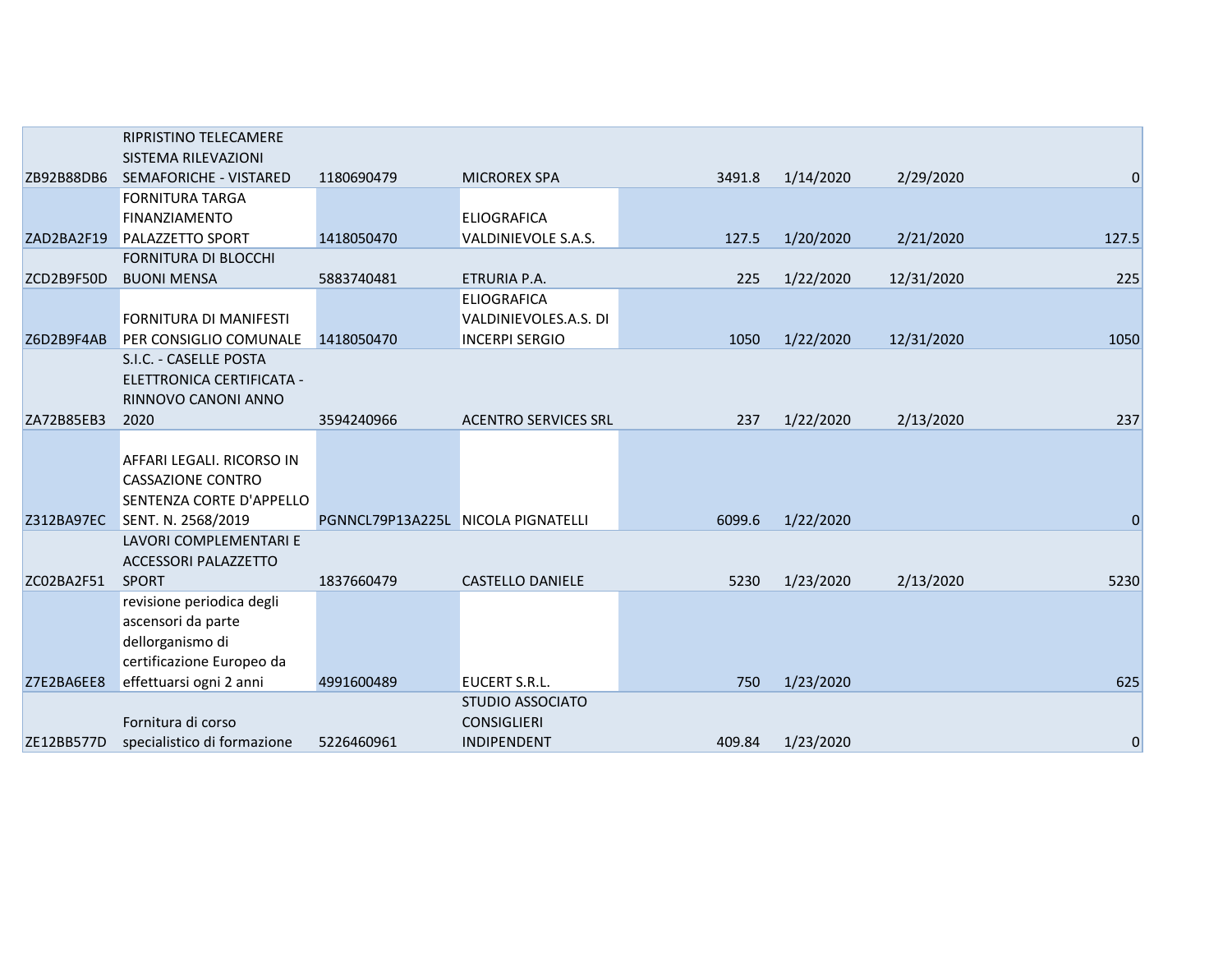|            | U.O.P.I. LIBRI DI TESTO A.S.                                                                                                                |                               |                                                                          |         |           |            |         |
|------------|---------------------------------------------------------------------------------------------------------------------------------------------|-------------------------------|--------------------------------------------------------------------------|---------|-----------|------------|---------|
|            | 2019-2020. 2° IMPEGNO                                                                                                                       |                               |                                                                          |         |           |            |         |
|            | FORNITURA DEL MORO. COD.                                                                                                                    |                               | <b>CARTOLIBRERIA DEL</b>                                                 |         |           |            |         |
| ZB02BA1E42 | IPA K7N46Z                                                                                                                                  | DLMMVL50H14F384R MORO VALERIO |                                                                          | 4004.38 | 1/24/2020 | 6/30/2020  | 4004.38 |
|            | <b>FORNITURA CARTA DEI</b>                                                                                                                  |                               |                                                                          |         |           |            |         |
| ZE42BB5656 | SERVIZI DELLA MONTAGNA                                                                                                                      | 158560508                     | La Grafica Pisana S.r.l.                                                 | 1128.69 | 1/24/2020 | 3/3/2020   | 1128.6  |
|            |                                                                                                                                             |                               | <b>AGENZIA FORMATIVA</b><br><b>COMUNI DELLA</b><br>VERSILIA VIA DELATRE, |         |           |            |         |
| Z0B2BB49EE | CORSO DI AGGIORNAMENTO 2146200460                                                                                                           |                               | 69 SERAVEZZA                                                             | 70      | 1/24/2020 | 3/13/2020  | 70      |
|            | <b>CONTRIBUTO ASSOCIAZIONE</b>                                                                                                              |                               | <b>Fondazione Animo</b><br>Onlus con sede in Lucca<br>Via dellAcquacalda |         |           |            |         |
| ZEB2BBBC3B | <b>ANIMO ONLUS</b>                                                                                                                          | 92063020462                   | n.788                                                                    | 1000    | 1/26/2020 | 1/31/2020  | 1000    |
| ZF02BB701F | FORNITURA DI PRONTUARI<br>PER LA POLIZIA MUNICIPALE 6188330150                                                                              |                               | <b>MAGGIOLI SPA</b>                                                      | 360     | 1/27/2020 | 12/31/2020 | 360     |
| Z122BB83B4 | SEGRETERIA -<br>AMMINISTRATORI<br><b>COMUNALI - RIMBORSO</b><br>ONERI AI DATORI DI LAVORO<br>ANNO 2019 - IMPEGNO DI<br>SPESA E LIQUIDAZIONE | 1255720169                    | <b>ESSELUNGA SPA</b>                                                     | 287.28  | 1/27/2020 | 1/27/2020  | 287.28  |
|            |                                                                                                                                             |                               |                                                                          |         |           |            |         |
| ZAF2AD5143 | riparazione spargisale e<br>pianale del mezzo Lan Rover 1416910477                                                                          |                               | Costruzioni Meccaniche<br>Valdinievole S.r.l.                            | 531.15  | 1/29/2020 | 1/29/2020  | 531.15  |
| ZD22BC6AE1 | RILIEVO OPERE IDRAULICHE<br>LUNGO IL TORRENTE PESCIA<br>DI COLLODI                                                                          | MLSCLD65M04G491R UZZANO PT    | <b>MELOSI CLAUDIO VIA</b><br><b>BERLINGUER, 5</b>                        | 728     | 1/29/2020 | 4/1/2020   | 728     |
|            |                                                                                                                                             |                               |                                                                          |         |           |            |         |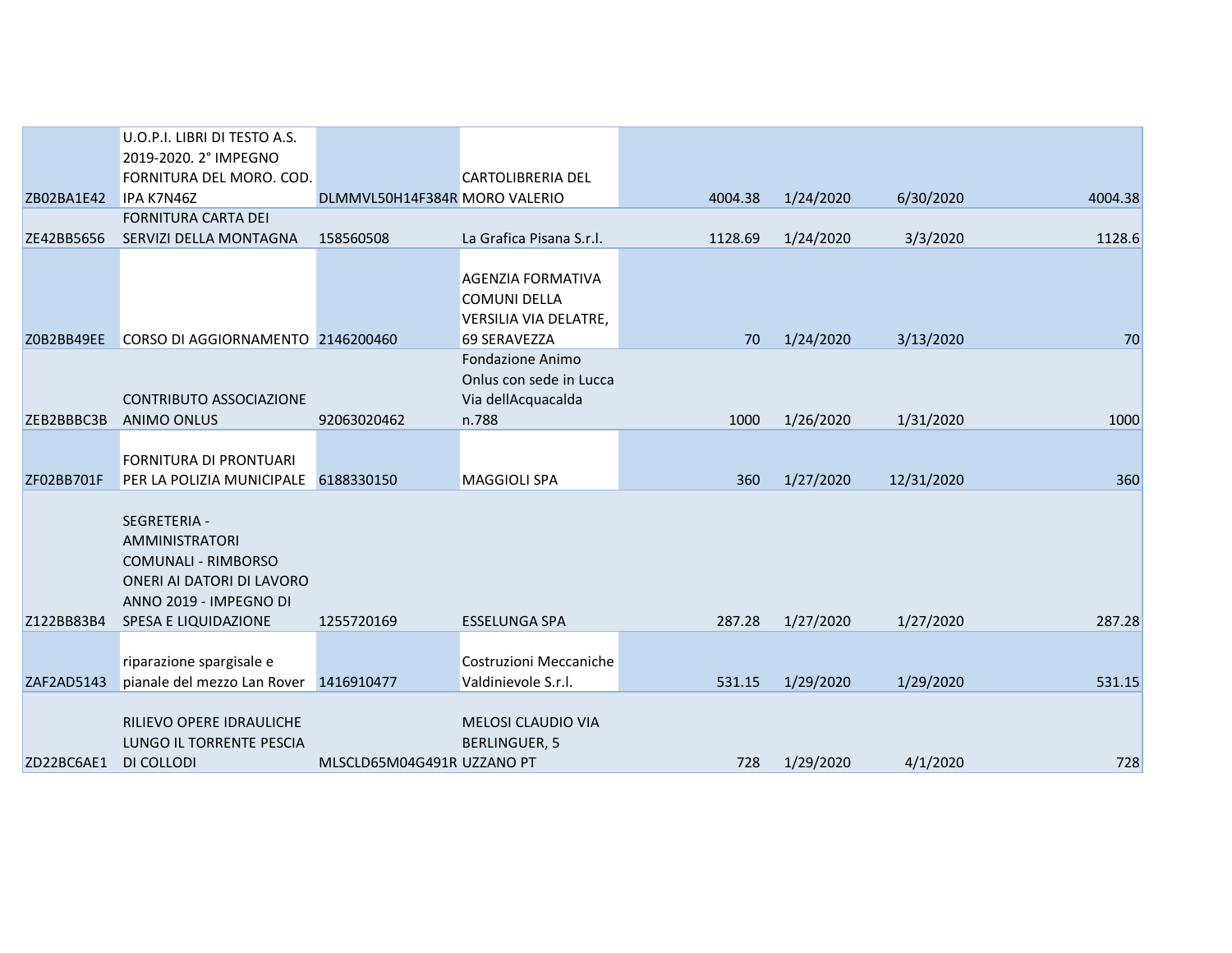|            | MANUTENZIONE ASCENSORE          |            |                         |          |           |            |             |
|------------|---------------------------------|------------|-------------------------|----------|-----------|------------|-------------|
|            | <b>MATERNA CALAMARI E</b>       |            | Baglini Ascensori Group |          |           |            |             |
| ZE82BC74BB | PALAZZO PALAGIO                 | 1424200507 | S.r.I.                  | 1196.5   | 1/29/2020 | 11/17/2020 | 1196.5      |
|            |                                 |            |                         |          |           |            |             |
|            | MANUTENZIONE IMPIANTO           |            |                         |          |           |            |             |
| ZE12BC74CE | <b>ELEVATORE BIBLIOTECA</b>     | 2412910461 | MORA & C. SRL           | 660      | 1/29/2020 |            | 330         |
|            | MANUTENZIONE ASCENSORE          |            |                         |          |           |            |             |
|            | ELEMENTARI COLLODI,             |            |                         |          |           |            |             |
|            | <b>ALBERGHI E NIDO IL</b>       |            |                         |          |           |            |             |
| ZA72BC74DC | <b>CUCCIOLO</b>                 | 842990152  | Schindler S.p.A.        | 1002     | 1/29/2020 |            | $\mathbf 0$ |
|            | MANUTENZIONE IMPIANTO           |            |                         |          |           |            |             |
|            | <b>ELEVATORE CIMITERO</b>       |            | <b>SAMA &amp; PRATO</b> |          |           |            |             |
| Z6D2BC74EA | <b>URBANO</b>                   | 359760477  | <b>ASCENSORI SRL</b>    | 1140     | 1/29/2020 |            | 570         |
|            | <b>MANUTENZIONE IMPIANTO</b>    |            |                         |          |           |            |             |
|            | ELEVATORE PALAZZO DEL           |            |                         |          |           |            |             |
| ZD32BC74F4 | <b>VICARIO</b>                  | 2890581206 | NEULIFT S.P.A.          | 1000     | 1/29/2020 | 3/9/2020   | 1000        |
|            | SERVIZIO ASSISTENZA             |            |                         |          |           |            |             |
| Z272AA35B9 | <b>BIBLIOTECA COMUNALE</b>      |            |                         | 17838.56 | 1/29/2020 | 12/31/2020 | 0           |
|            | <b>FORNITURA DI MATERIALE</b>   |            |                         |          |           |            |             |
|            | VARIO ELIOGRAFICO PER I         |            | <b>ELIOGRAFICA</b>      |          |           |            |             |
|            | SERVIZI COMUNALI - ANNO         |            | VALDINIEVOLES.A.S. DI   |          |           |            |             |
| Z492BD228F | 2020                            | 1418050470 | <b>INCERPI SERGIO</b>   | 200      | 1/31/2020 |            | $\mathbf 0$ |
|            | <b>FORNITURA IDRICA PER</b>     |            |                         |          |           |            |             |
|            | <b>IMMOBILI COMUNALI ANNO</b>   |            |                         |          |           |            |             |
| Z172BD6C58 | 2020                            | 5175700482 | <b>ACQUE SPA</b>        | 37865.64 | 1/31/2020 |            | $\mathbf 0$ |
|            |                                 |            |                         |          |           |            |             |
|            | S.I.C. - APPLICATIVO            |            |                         |          |           |            |             |
|            | SOFTWARE "SVIEC" DI             |            |                         |          |           |            |             |
|            | <b>GESTIONE SPORTELLO UNICO</b> |            |                         |          |           |            |             |
|            | ATTIVITA' PRODUTTIVE -          |            |                         |          |           |            |             |
|            | <b>CANONE MANUTENZIONE E</b>    |            |                         |          |           |            |             |
| ZE82BC68F7 | ASSISTENZA ANNO 2020            | 1074090505 | SITER SRL PISA          | 1950     | 1/31/2020 | 4/22/2020  | 1950        |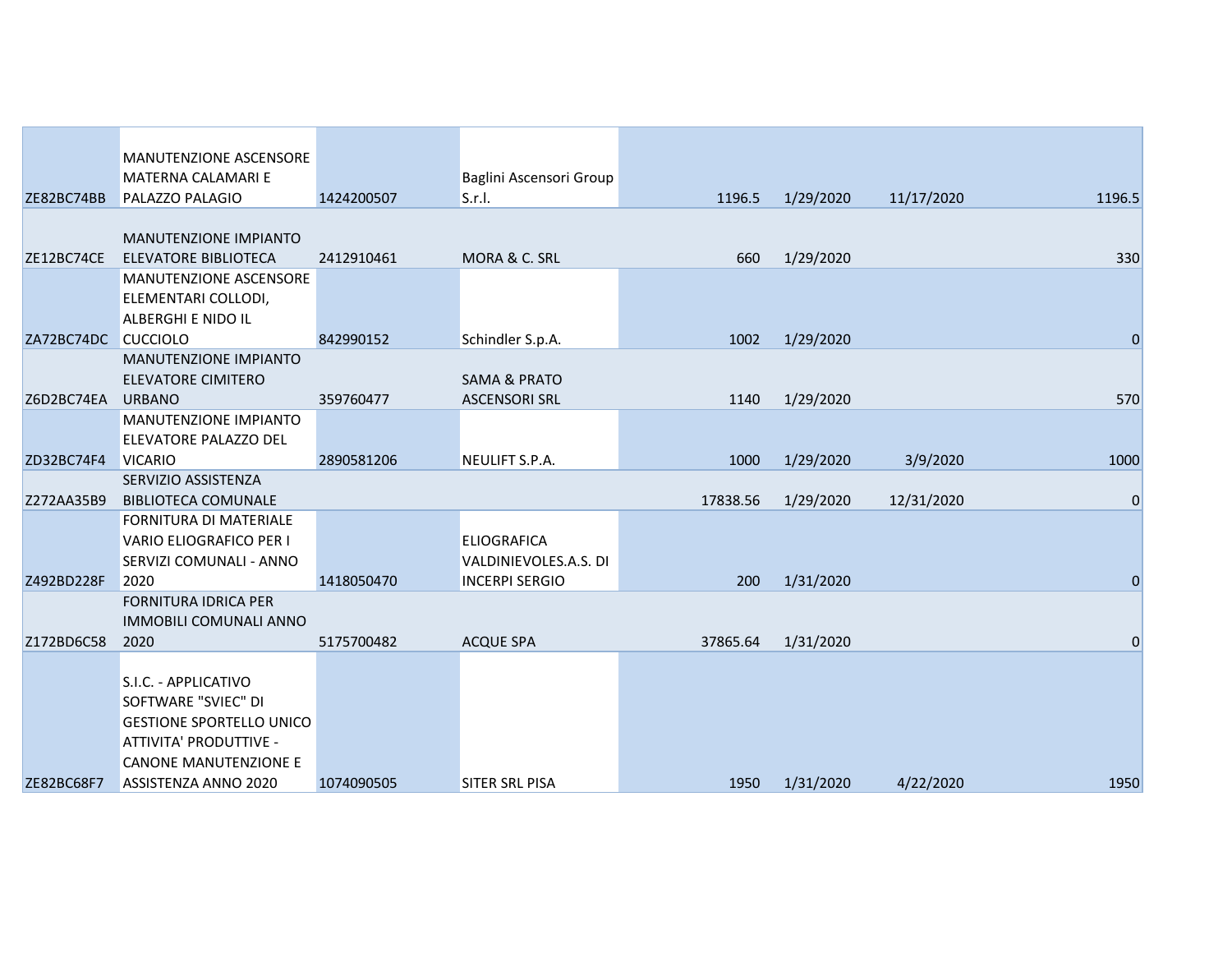|            |                                |             | <b>STUDIO TECNICO DEL</b>  |          |           |            |                |
|------------|--------------------------------|-------------|----------------------------|----------|-----------|------------|----------------|
|            |                                |             | <b>TOZZOTTO</b>            |          |           |            |                |
|            | <b>INCARICO PROGETTAZIONE</b>  |             | <b>ALESSANDRO E</b>        |          |           |            |                |
|            | NUOVE OPERE STADIO DEI         |             | <b>ANTONIO INGEGNERI E</b> |          |           |            |                |
| ZA42BC7508 | <b>FIORI</b>                   | 1250650478  | ARCHITETTI ASS.            | 3520.88  | 2/3/2020  |            | $\mathbf 0$    |
|            | <b>SERVIZIO MAUTENZIONE</b>    |             |                            |          |           |            |                |
|            | <b>IMPIANTO ELEVATORE</b>      |             |                            |          |           |            |                |
| ZC32BDCDB0 | <b>PIAZZA MAZZINI 13</b>       | 1091860476  | <b>CAMAM S.R.L.</b>        | 1080     | 2/3/2020  |            | $\mathbf 0$    |
|            | SERVIZIO PER PASSAGGIO         |             | Valdinievole               |          |           |            |                |
| Z172BE46FD | <b>CAMMINO SAN IACOPO</b>      | 91007610479 | Coop.Sociale a.r.l.        | 410      | 2/5/2020  | 2/28/2020  | $\mathbf 0$    |
|            | SERVIZIO REVISIONI             |             |                            |          |           |            |                |
|            | <b>ELETTORALI DITTA</b>        |             |                            |          |           |            |                |
| Z1A2BED401 | <b>KIBERNETES</b>              | 1190430262  | <b>KIBERNETES SRL</b>      | 2479.51  | 2/7/2020  |            | $\overline{0}$ |
|            |                                |             |                            |          |           |            |                |
|            | PACCHETTO DI ASSISTENZA        |             |                            |          |           |            |                |
|            | <b>TELEFONICA PER LO</b>       |             |                            |          |           |            |                |
|            | SVOLGIMENTO DELLE              |             |                            |          |           |            |                |
| Z142BED401 | PROCEDURE ELETTORALI           | 1190430262  | <b>KIBERNETES SRL</b>      | 2479     | 2/7/2020  | 12/31/2021 | 0              |
|            | <b>CONTRIBUTO A SEGUITO DI</b> |             |                            |          |           |            |                |
|            | <b>ACCREDITO GSE PER</b>       |             |                            |          |           |            |                |
|            | <b>EFFICIENTAMENTO</b>         |             | <b>EDEN SRLS VIA SAN</b>   |          |           |            |                |
| Z122B17AE0 | <b>ENERGETICO SCUOLE</b>       | 3275221202  | FELICE, 105 BOLOGNA        | 13565.89 | 2/7/2020  | 3/12/2020  | 13565.89       |
|            | <b>INCARICO COLLAUDO</b>       |             |                            |          |           |            |                |
| Z922BC7515 | STATICO VELLANO 2 LOTTO        | 1057420471  | Lucchesi Maurizio          | 6167.14  | 2/10/2020 |            | $\mathbf 0$    |
|            |                                |             |                            |          |           |            |                |
|            | servizio di manutenzione       |             |                            |          |           |            |                |
|            | ordinaria annuale dei          |             |                            |          |           |            |                |
|            | montacarichi ubicati presso    |             |                            |          |           |            |                |
|            | IAsilo Nido Il Cucciolo, Via   |             |                            |          |           |            |                |
|            | Sismondi e la scuola materna   |             |                            |          |           |            |                |
|            | e elementare Valchiusa in via  |             |                            |          |           |            |                |
| Z8C2BF7DF5 | Unità ditalia                  | 1729590032  | <b>OTIS SERVIZI SRL</b>    | 1020     | 2/10/2020 |            | 510            |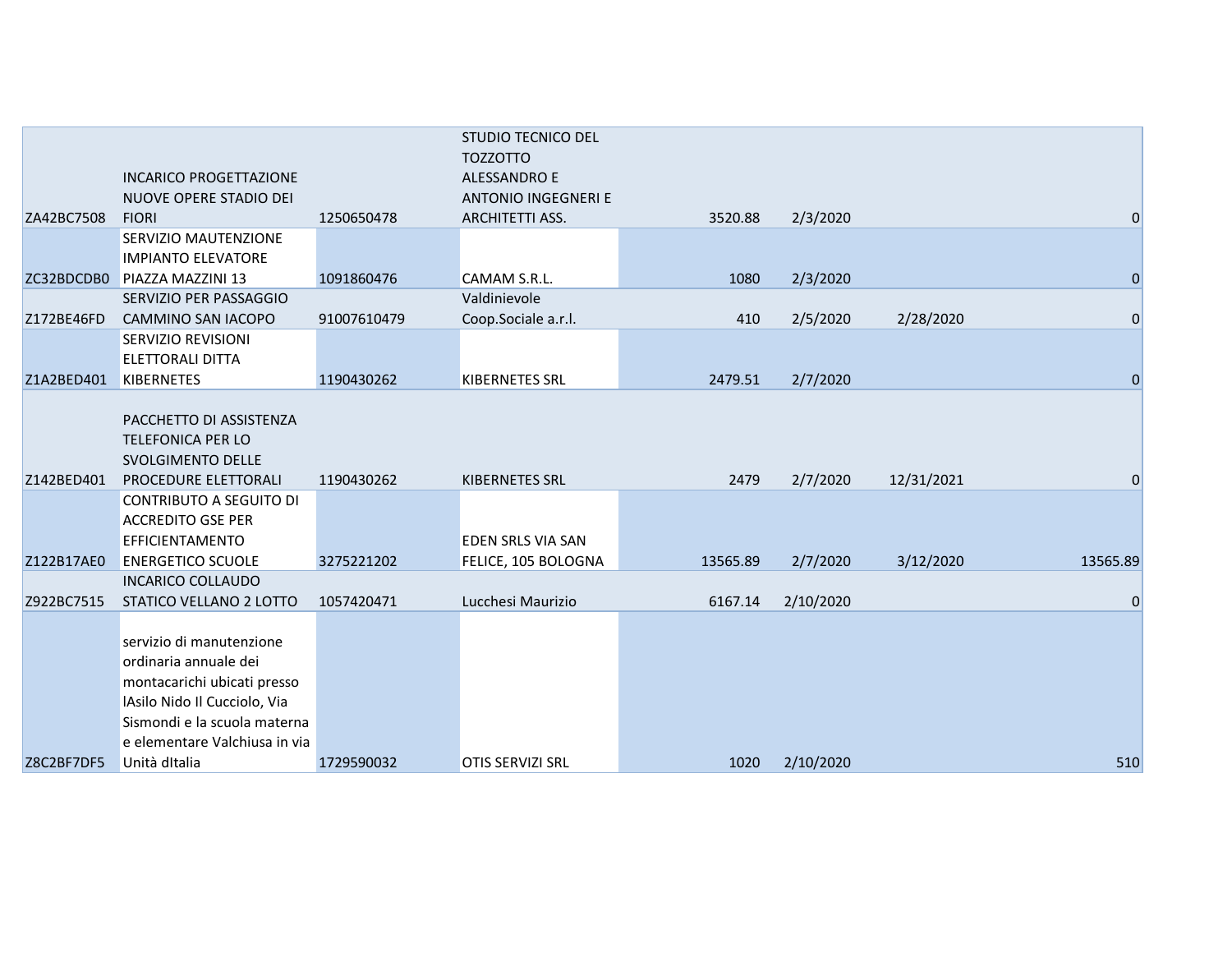|            | <b>QUOTA FONDAZIONE</b>         |            | <b>FONDAZIONE TOSCANA</b> |          |           |            |             |
|------------|---------------------------------|------------|---------------------------|----------|-----------|------------|-------------|
| Z402BF57D3 | <b>TOSCANA SPETTACOLO</b>       | 4210330488 | <b>SPETTACOLO</b>         | 1032.91  | 2/10/2020 | 12/31/2020 | 1032.91     |
| ZBF2BF57BD | <b>SERVIZIO VIGILANZA</b>       | 1065300475 | IL GLOBO VIGILANZA        | 595      | 2/10/2020 | 12/31/2020 | 518.5       |
|            | SERVIZIO VIGILANZA MUSEO        |            | <b>CORPO DEI VIGILI</b>   |          |           |            |             |
| Z5D2BF57CC | <b>PALAGIO</b>                  | 3182700488 | <b>GIURATI</b>            | 1431.84  | 2/10/2020 | 12/31/2020 | 715.9       |
|            | SERVIZIO VIGILANZA              |            | <b>CORPO DEI VIGILI</b>   |          |           |            |             |
| Z902BF57D1 | <b>BIBLIOTECA COMUNALE</b>      | 3182700488 | <b>GIURATI</b>            | 1512.36  | 2/10/2020 | 12/31/2020 | 756.16      |
|            | <b>ANCI TOSCANA -</b>           |            |                           |          |           |            |             |
|            | PARTECIPAZIONE                  |            |                           |          |           |            |             |
|            | DIPENDENTI AL CORSO DI          |            |                           |          |           |            |             |
| ZD52BEF5BD | <b>FORMAZIONE</b>               | 1710310978 | SCUOLA ANCI TOSCANA       | 164      | 2/11/2020 | 12/31/2020 | 164         |
|            | TELEFONIA MOBILE E FISSA -      |            |                           |          |           |            |             |
| ZE52BFA2B1 | <b>UTENZE TELECOM</b>           | 488410010  | <b>TELECOM ITALIA</b>     | 19139.35 | 2/11/2020 | 12/31/2020 | $\mathbf 0$ |
|            | S.I.C. - SISTEMA DI             |            |                           |          |           |            |             |
|            | <b>REGISTRAZIONE -</b>          |            |                           |          |           |            |             |
|            | VERBALIZZAZIONE -               |            |                           |          |           |            |             |
|            | VIDEOSTREAMING -                |            |                           |          |           |            |             |
|            | <b>ARCHIVIAZIONE SEDUTE</b>     |            |                           |          |           |            |             |
|            | <b>CONSILIARI -</b>             |            |                           |          |           |            |             |
|            | <b>MANUTENZIONE ED</b>          |            |                           |          |           |            |             |
|            | ASSISTENZA - PERIODO            |            |                           |          |           |            |             |
| Z9C2BE42A3 | 01/01/2020-31/03/2020           | 1322700749 | <b>CEDAT 85 SRL</b>       | 747      | 2/11/2020 | 3/23/2020  | 747         |
|            |                                 |            |                           |          |           |            |             |
|            | S.I.C. - DISPOSITIVI DI         |            |                           |          |           |            |             |
|            | <b>RILEVAZIONE PRESENZE DEL</b> |            |                           |          |           |            |             |
|            | <b>PERSONALE - CANONE</b>       |            |                           |          |           |            |             |
|            | <b>MANUTENZIONE EVOLUTIVA</b>   |            |                           |          |           |            |             |
| Z6A2BCF878 | QUINQUENNALE                    | 262710973  | <b>SCALI OROLOGI SNC</b>  | 3750     | 2/11/2020 | 12/31/2021 | 1250        |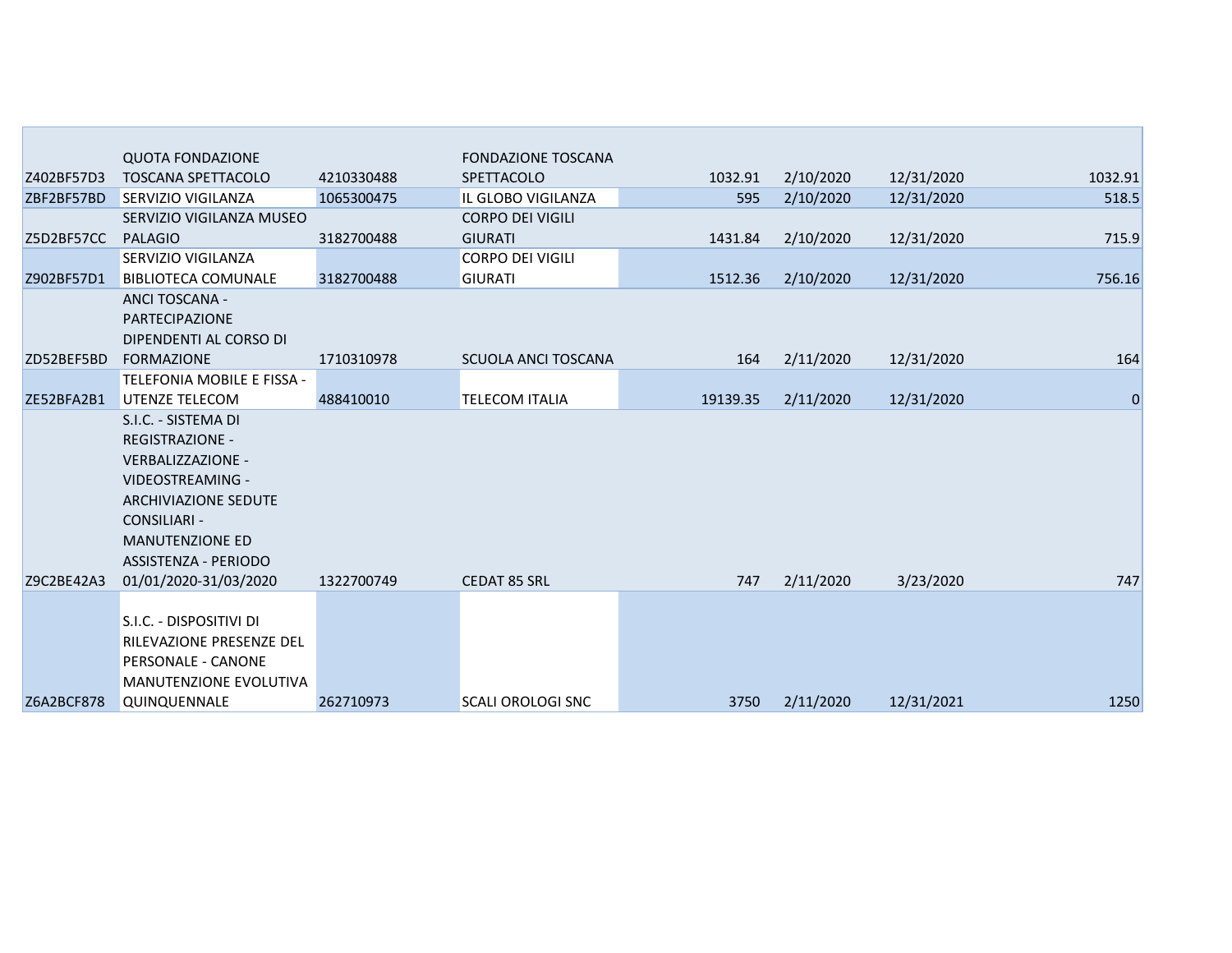|                  | S.I.C. - CANONI 2020 ASP                         |                  |                                                           |          |           |            |          |
|------------------|--------------------------------------------------|------------------|-----------------------------------------------------------|----------|-----------|------------|----------|
|                  | SOFTWARE URBI, SERVIZIO DI                       |                  |                                                           |          |           |            |          |
|                  | CONSERVAZIONE - ACCONTO                          |                  |                                                           |          |           |            |          |
| ZC32BC8D13       | 1 SEMESTRE 2020                                  | 6628860964       | PA DIGITALE S.P.A.                                        | 10968.84 | 2/11/2020 | 3/4/2020   | 10968.84 |
|                  | PROGETTAZIONE ESECUTIVA                          |                  |                                                           |          |           |            |          |
|                  | PROGETTO DI RESTAURO                             |                  |                                                           |          |           |            |          |
|                  | MONUMENTO AI CADUTI                              |                  | <b>CANTATORE ERICA</b>                                    |          |           |            |          |
|                  | PIAZZZA DELLA VITTORIA                           |                  | VIALE GARIBALDI, 74                                       |          |           |            |          |
| Z542BDF271       | <b>COLLODI</b>                                   | CNTRCE87L51G491N | <b>PESCIA</b>                                             | 3120     | 2/11/2020 | 1/8/2021   | 3120     |
|                  | <b>FORNITURA DI TONER</b>                        |                  | MONDO STAMPA DI                                           |          |           |            |          |
| ZC32C0B6D8       | RIGENERATI                                       | 1801270479       | DICUONZO CRISTINA                                         | 344      | 2/13/2020 | 12/31/2020 | 344      |
|                  | UFFICI COMUNALI                                  |                  |                                                           |          |           |            |          |
|                  | FORNITURA CANCELLERIA                            |                  |                                                           |          |           |            |          |
| Z812BDAA40 VARIA |                                                  | 1077280475       | <b>MISTER WIZARD</b>                                      | 756.1    | 2/13/2020 | 12/31/2020 | 756.1    |
|                  | AUTOMEZZI COMUNALI-                              |                  |                                                           |          |           |            |          |
| Z732C0007C       | <b>FORNITURA GAS METANO</b>                      | 1552250472       | G.S. SERVICE SRL                                          | 3483.61  | 2/13/2020 |            | 0        |
|                  | LAVORI PER LA MESSA A                            |                  |                                                           |          |           |            |          |
|                  | NORMA DEL LOCALE                                 |                  |                                                           |          |           |            |          |
|                  | <b>CALDAIA E DISTACCO</b>                        |                  |                                                           |          |           |            |          |
|                  | FORNITURA ACQUA DEL                              |                  |                                                           |          |           |            |          |
|                  | RESEDE CASINA DEL<br><b>CUSTODE ANGOLO DELLE</b> |                  | <b>TERMOIDRAULICA NINI</b><br><b>S.A.S. DI MICHELOTTI</b> |          |           |            |          |
| ZDD2BF7F33       | <b>IDEE</b>                                      | 1337910473       | MICHELE E C.                                              | 3606     | 2/13/2020 | 4/14/2020  | 3606     |
|                  |                                                  |                  |                                                           |          |           |            |          |
|                  | <b>INCARICO TECNICO INERENTE</b>                 |                  |                                                           |          |           |            |          |
|                  | <b>LA RICERCA</b>                                |                  |                                                           |          |           |            |          |
|                  | PERDITE/COLLAUDO MANTO                           |                  |                                                           |          |           |            |          |
|                  | IMPERMEABILIZZANTE                               |                  |                                                           |          |           |            |          |
|                  | CONTINUO, DA ESEGUIRSI                           |                  |                                                           |          |           |            |          |
|                  | PRESSO LA COPERTURA DEL                          |                  |                                                           |          |           |            |          |
|                  | MERCATO DEI FIORI DI                             |                  |                                                           |          |           |            |          |
| ZF92C08C88       | <b>PESCIA</b>                                    | 3209730260       | PARPINELLI PAOLO                                          | 5987.3   | 2/13/2020 | 4/14/2020  | 5565     |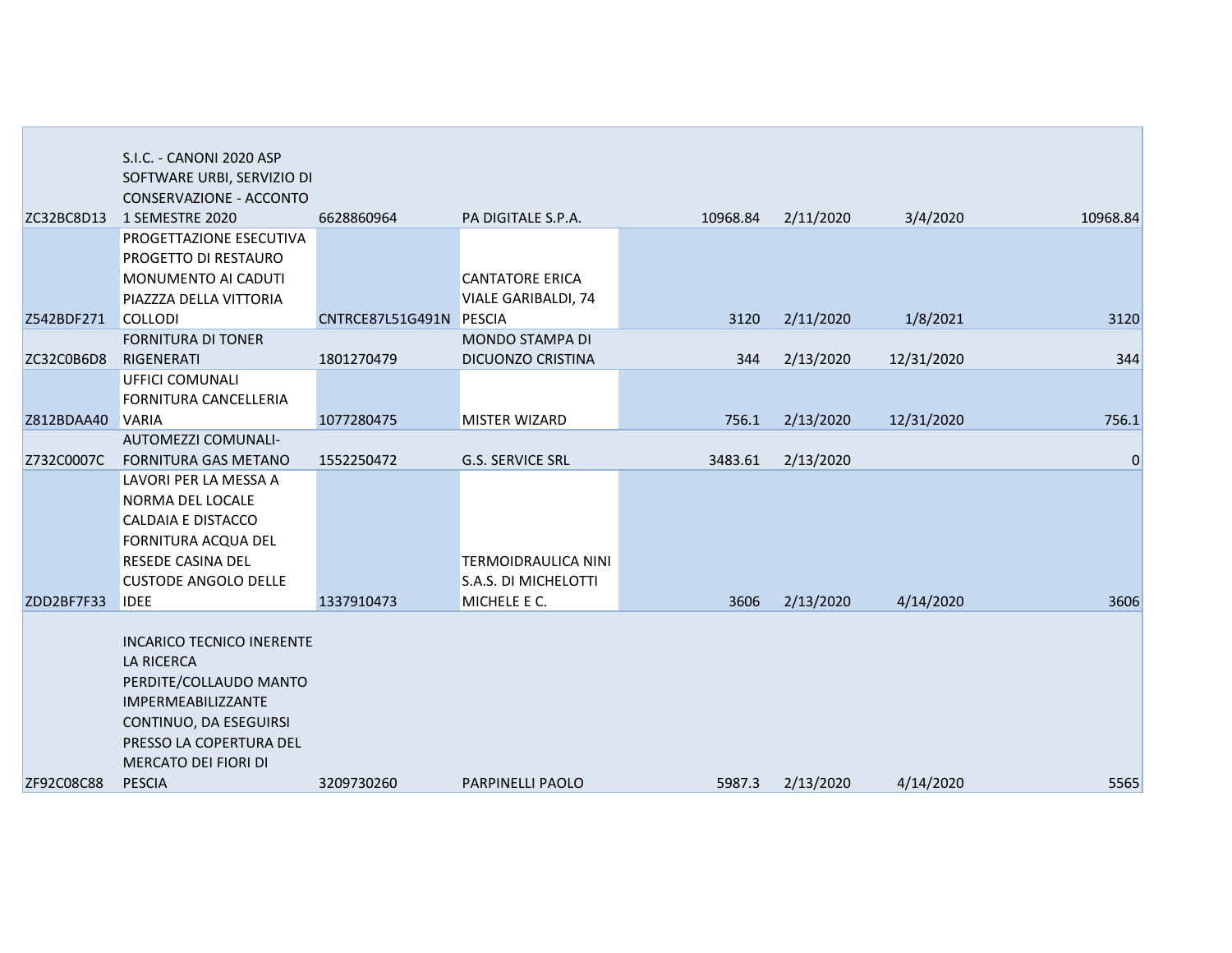| Z642C142F0 | <b>ACQUISTO STAMPE</b>         | 977010479        | STAMPERIA BENEDETTI        | 812      | 2/17/2020 | 2/29/2020 | 812     |
|------------|--------------------------------|------------------|----------------------------|----------|-----------|-----------|---------|
|            | <b>CORSO AGGIORNAMENTO</b>     |                  |                            |          |           |           |         |
|            | MANIFESTAZIONI PUBBLICHE       |                  | SOFIS DI MAIETTA VIA       |          |           |           |         |
| Z8C2C0393A | E PUBBLICO SPETTACOLO          | 4994851212       | <b>BARDUCCI 21 FIRENZE</b> | 290      | 2/18/2020 | 2/28/2020 | 290     |
|            |                                |                  | MASSETANI GRAZIANO         |          |           |           |         |
|            |                                |                  | PIAZZA DELLA               |          |           |           |         |
|            |                                |                  | CONCORDIA, 11              |          |           |           |         |
| Z982C1949B | <b>AVVIO PIANO STRUTTURALE</b> | MSSGZN49H29I232Z | <b>PONTEDERA PI</b>        | 16393.45 | 2/19/2020 |           | 14040   |
|            |                                |                  |                            |          |           |           |         |
|            | INDAGINE GEOGNOSTICA VIA       |                  | Studio Geologico Sigma     |          |           |           |         |
| ZEB2C13261 | <b>SPERI</b>                   | 397490475        | Dr. Franco Menetti         | 3342.08  | 2/19/2020 | 2/21/2020 | 3342.08 |
|            |                                |                  |                            |          |           |           |         |
|            | indagine geognostica via di    |                  | Studio Geologico Sigma     |          |           |           |         |
| ZB82C13357 | Fibbialla                      | 397490475        | Dr. Franco Menetti         | 2937.48  | 2/19/2020 | 2/21/2020 | 2937.48 |
|            | <b>INTERVENTO IN SOMMA</b>     |                  |                            |          |           |           |         |
| ZAF2C17D64 | URGENZA VIA DI FIBBIALLA       | 1840580474       | Cinelli Costruzioni s.r.l. | 29343.1  | 2/19/2020 | 2/22/2020 | 29343.1 |
|            | Incarico professionale per la  |                  |                            |          |           |           |         |
|            | redazione della perizia dei    |                  |                            |          |           |           |         |
|            | lavori di somma urgenza        |                  |                            |          |           |           |         |
|            | necessari alla messa in        |                  |                            |          |           |           |         |
|            | sicurezza del sito e alla      |                  |                            |          |           |           |         |
|            | riapertura della viabilità     |                  |                            |          |           |           |         |
|            | carrabile nonché della         |                  | <b>STUDIO TECNICO</b>      |          |           |           |         |
|            | Direzione dei Lavori e il      |                  | ASSOCIATO INGG.            |          |           |           |         |
|            | coordinamento alla sicurezza   |                  | <b>CARDELLI GIOVANNI E</b> |          |           |           |         |
| Z4A2C17D9F | in fase di es                  | 1154250474       | <b>PAOLO</b>               | 6240     | 2/19/2020 | 2/27/2020 | 6240    |
|            | taglio della vegetazione sia a |                  | AZIENDA AGRICOLA           |          |           |           |         |
|            | monte che a valle dellarea di  |                  | <b>BARIGNANO DI PAPINI</b> |          |           |           |         |
|            | intervento per frana via di    |                  | L. F. SOCIETA'             |          |           |           |         |
| Z972C17DC9 | Speri                          | 1306980473       | <b>AGRICOLA</b>            | 8196.72  | 2/19/2020 | 2/21/2020 | 8196.72 |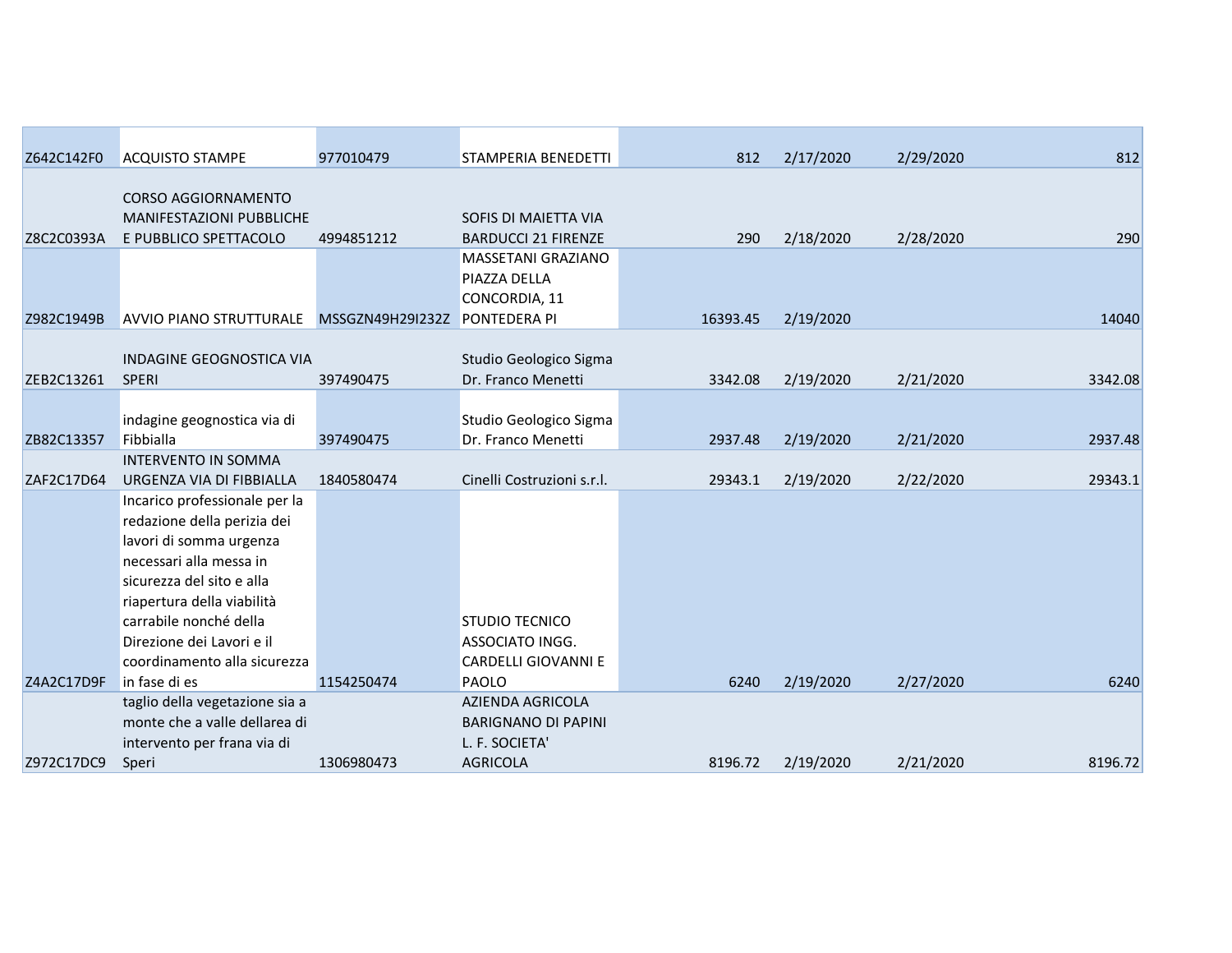|            | Esecuzione di sondaggio a                                                                           |                         |                                                                       |        |           |            |             |
|------------|-----------------------------------------------------------------------------------------------------|-------------------------|-----------------------------------------------------------------------|--------|-----------|------------|-------------|
|            | carotaggio continuo per                                                                             |                         |                                                                       |        |           |            |             |
| Z5A2C17E03 | frana via di Speri                                                                                  | 1825360462              | <b>GEODRILL SURL</b>                                                  | 1500   | 2/19/2020 | 3/5/2020   | 1500        |
|            | FORNITURA PANCHINE VIA                                                                              |                         | <b>BENITO ARREDO</b>                                                  |        |           |            |             |
| ZAB2C193D8 | AMENDOLA                                                                                            | 7320640969              | <b>URBANO SRL</b>                                                     | 805    | 2/19/2020 | 5/20/2020  | 805         |
|            |                                                                                                     |                         | AZ AGRICOLA SANTA                                                     |        |           |            |             |
|            | <b>ACQUISTO PIANTE</b>                                                                              |                         | <b>MARGHERITA DI</b>                                                  |        |           |            |             |
|            | PROMOZIONE E                                                                                        |                         | NATALI DAVID VIA                                                      |        |           |            |             |
|            | REALIZZAZIONE PISTA DEL                                                                             |                         | SANTA MARGHERITA                                                      |        |           |            |             |
| Z432BC64B1 | <b>GHIACCIO</b>                                                                                     | NTLDVD69R28G491G PESCIA |                                                                       | 199.6  | 2/20/2020 |            | $\mathbf 0$ |
|            | FORNITURA DI QUOTIDIANI,<br>PERIODICI ED EVENTUALE<br>EDITORIA LOCALE PER LA                        |                         |                                                                       |        |           |            |             |
| ZAD2C29449 | SEGRETERIA DEL SINDACO                                                                              | CEISFN69C48E625C        | EDICOLA ALMA                                                          | 800    | 2/24/2020 | 12/31/2020 | 0           |
|            | AFFARI LEGALI - SENTENZA<br>N.197/2019 CORTE DI<br>APPELLO DI FIRENZE, SEZ.<br>LAVORO - RICORSO PER |                         |                                                                       |        |           |            |             |
| Z2D2C3F126 | CASSAZIONE                                                                                          | 4822920486              | <b>GAETANO VICICONTE</b>                                              | 6037.5 | 2/27/2020 |            | $\pmb{0}$   |
|            | S.I.C. - SERVIZI DI ASSISTENZA<br>E MANUTENZIONE                                                    |                         | SYSTEM CHECK DI                                                       |        |           |            |             |
| Z422C30D75 | <b>INFORMATICA</b>                                                                                  | 1415840477              | <b>STEFANO GIUNTOLI</b>                                               | 5700   | 3/1/2020  | 7/1/2020   | 5700        |
|            | FORNITURA DI PRODOTTI<br>DISINFETTANTI E DPI PER<br>STRUTURE E DIPENDENTI                           |                         | <b>FARMACIA DI MARGINE</b><br>COPERTA DEL DOTT.<br>ANTONIO CASCI E C. |        |           |            |             |
| Z022C3D8D0 | <b>COMUNALI</b>                                                                                     | 1601580473              | <b>SNC</b>                                                            | 163.93 | 3/2/2020  | 3/4/2020   | 163.93      |
|            | <b>FORNITURA DI PRODOTTI</b><br><b>DISINFETTANTI E DPI PER</b><br>STRUTURE E DIPENDENTI             |                         |                                                                       |        |           |            |             |
| Z612C3CB33 | <b>COMUNALI</b>                                                                                     | 1045980479              | <b>MONTECHIMICA SRL</b>                                               | 197.1  | 3/2/2020  | 12/31/2020 | 197.1       |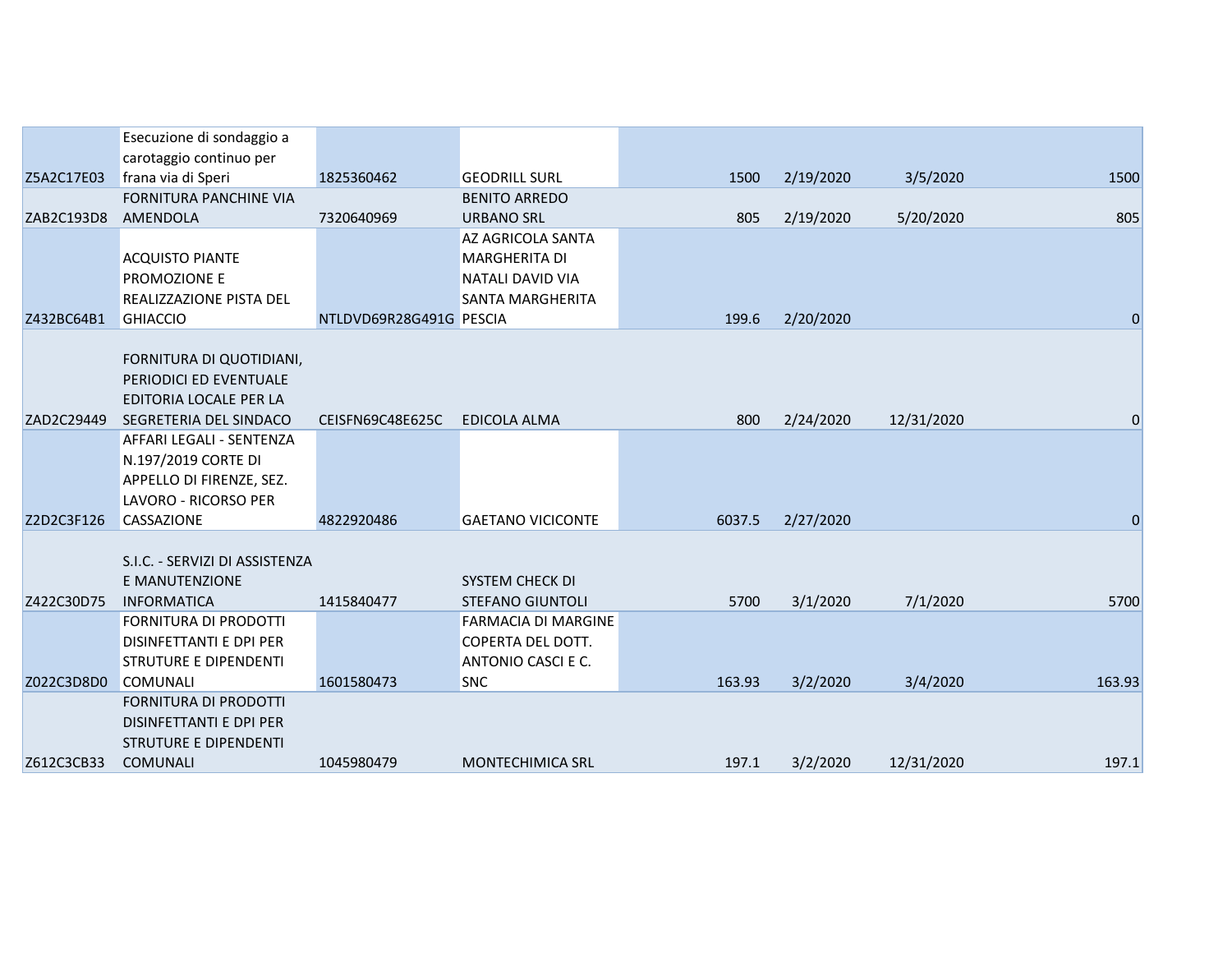|            | FORNITURA DI PRODOTTI          |             |                           |          |          |            |                  |
|------------|--------------------------------|-------------|---------------------------|----------|----------|------------|------------------|
|            | DISINFETTANTI E DPI PER        |             |                           |          |          |            |                  |
|            | <b>STRUTURE E DIPENDENTI</b>   |             | <b>TE.MA DI PETROLINI</b> |          |          |            |                  |
| Z782C3CB84 | <b>COMUNALI</b>                | 1254540477  | <b>LORELLA SAS</b>        | 383.2    | 3/2/2020 | 12/31/2020 | $\overline{0}$   |
|            |                                |             |                           |          |          |            |                  |
|            | <b>INCARICO PROGETTAZIONE</b>  |             |                           |          |          |            |                  |
|            | ESECUTIVA, CSP, CSE E DL       |             |                           |          |          |            |                  |
| Z712C15817 | <b>SCUOLA SIMONETTI</b>        | 2486940469  | DP INGEGNERIA S.R.L.      | 37590.64 | 3/2/2020 |            | 18765.25         |
|            | fornitura di materiale di      |             |                           |          |          |            |                  |
|            | legno per il ripristino        |             | <b>POLPINI LEGNAMI</b>    |          |          |            |                  |
| Z072C4760E | dellarredo urbano              | 1934450477  | S.R.L.                    | 750      | 3/2/2020 |            | 744.3            |
|            | <b>FORNITURA MATERIALE PER</b> |             |                           |          |          |            |                  |
| Z962C4765C | <b>ARREDO URBANO</b>           | 977790476   | AGRARIA DI VITA S.R.L.    | 980      | 3/2/2020 | 3/9/2020   | 980              |
|            | <b>FORNITURA ENERGIA</b>       |             |                           |          |          |            |                  |
| ZE22ACE378 | <b>ALETTRICA LOTTO 1</b>       | 12883420155 | <b>A2A ENERGIA SPA</b>    | 8000     | 3/2/2020 | 12/31/2020 | $\boldsymbol{0}$ |
|            | <b>FORNITURA ENERGIA</b>       |             |                           |          |          |            |                  |
| 81159337C7 | <b>ELETTRICA LOTTO 2</b>       | 12883420155 | <b>A2A ENERGIA SPA</b>    | 92524.7  | 3/2/2020 |            | $\mathbf 0$      |
|            |                                |             |                           |          |          |            |                  |
|            | FORNITURE DI COLONNINE         |             |                           |          |          |            |                  |
|            | SEGNAPOSTO - EMERGENZA         |             |                           |          |          |            |                  |
| Z192C65479 | <b>CORONAVIRUS</b>             | 2451330977  | <b>OMNITEKSTORE SRL</b>   | 713.85   | 3/3/2020 | 3/26/2020  | 713.85           |
|            | <b>ADEMPIMENTI ART.2</b>       |             |                           |          |          |            |                  |
|            | <b>COMMA 222 FINANZIARIA</b>   |             |                           |          |          |            |                  |
| Z692C4E1D9 | 2010                           |             | Gies                      | 500      | 3/3/2020 | 12/31/2020 | 500              |
|            |                                |             | <b>TOURING CLUB</b>       |          |          |            |                  |
| ZB22C4D23A | <b>QUOTA TOURING CLUB</b>      | 856710157   | <b>ITALIANO</b>           | 1949.56  | 3/3/2020 | 3/31/2020  | $\mathbf 0$      |
|            | ACQUISTO MATERIALE DI          |             |                           |          |          |            |                  |
| ZF32C5809F | CANCELLERIA                    | 3222970406  | <b>MYO SPA</b>            | 62.24    | 3/5/2020 | 12/31/2020 | 62.24            |
|            | <b>CORSI DI FORMAZIONE +</b>   |             |                           |          |          |            |                  |
|            | PIANO MONITORAGGIO             |             | studio Associato          |          |          |            |                  |
|            | RISCHIO + PIANO                |             | Consiglieri Indipendenti  |          |          |            |                  |
| Z172C57F2C | <b>EVACUAZIONE</b>             | 5226460961  | di M. Cossu e C.          | 2535.69  | 3/6/2020 | 1/7/2021   | 2535.69          |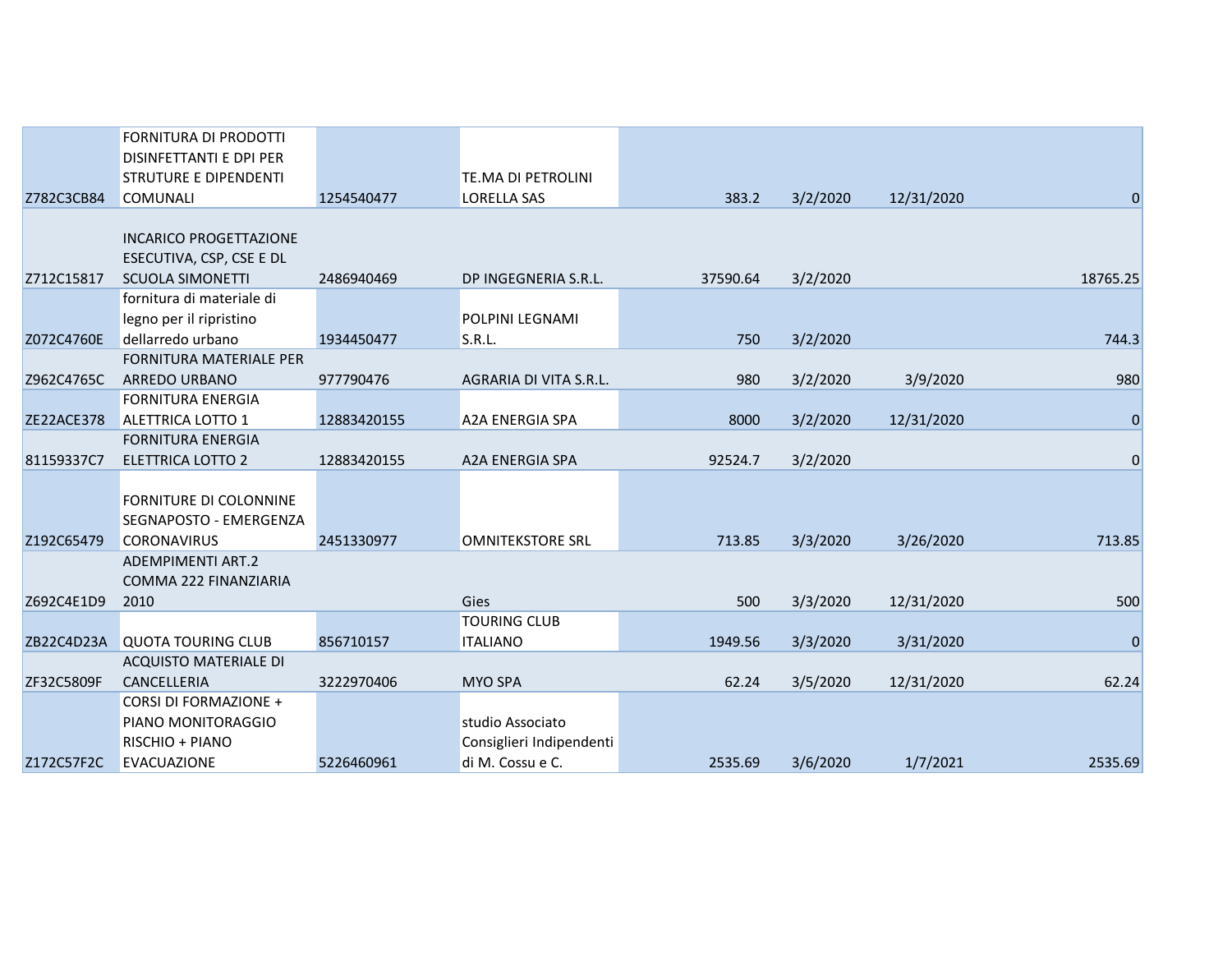| Z042D49505 | LAVORI DI SOMMA URGENZA<br>PER LA MESSA IN SICUREZZA<br>A SALVAGUARDIA DELLA<br>PUBBLICA INCOLUMITÀ A<br>SEGUITO DI<br>AGGRAVAMENTO DAL<br><b>MOVIMENTO FRANOSO</b><br><b>AVVENUTO IN DATA</b><br>22.12.2019-2° INTERVENTO | 1840580474 | <b>CINELLI COSTRUZIONI</b><br>SRL-                                   | 7324.58  | 3/6/2020  | 11/20/2020 | 7324.58      |
|------------|----------------------------------------------------------------------------------------------------------------------------------------------------------------------------------------------------------------------------|------------|----------------------------------------------------------------------|----------|-----------|------------|--------------|
|            |                                                                                                                                                                                                                            |            |                                                                      |          |           |            |              |
| ZF52C5AC4D | FORNITURA DI MANIFESTI<br>PER DIRETTIVE E<br>PRESCRIZIONI IN MATERIA DI<br><b>CONTENIMENTO E GESTIONE</b><br>DELLEMERGENZA<br>EPIDEMIOLOGICA DA COVID-<br><sup>19</sup>                                                    | 1418050470 | <b>ELIOGRAFICA</b><br>VALDINIEVOLES.A.S. DI<br><b>INCERPI SERGIO</b> | 225      | 3/10/2020 |            | $\mathbf{0}$ |
| Z932C662BA | UFFICI COMUNALI<br>FORNITURA DI COLONNINE<br><b>SEGNAPERCORSO</b>                                                                                                                                                          | 1934450477 | POLPINI LEGNAMI SRL                                                  | $\Omega$ | 3/10/2020 |            | $\mathbf{0}$ |
| ZC62C48E15 | <b>FORNITURA DI PRODOTTI</b><br>DISINFETTANTI E DPI PER<br>DIPENDENTI COMUNALI                                                                                                                                             | 1254540477 | <b>TE.MA DI PETROLINI</b><br><b>LORELLA SAS</b>                      | 208      | 3/10/2020 | 5/28/2020  | 208          |
| Z352C6542D | <b>EMERGENZA CORONAVIRUS -</b><br><b>FORNITURA DI DPI PER</b><br>DIPENDENTI COMUNALI                                                                                                                                       | 1254540477 | TE.MA DI PETROLINI<br><b>LORELLA</b>                                 | 95.5     | 3/10/2020 | 12/31/2020 | 95.5         |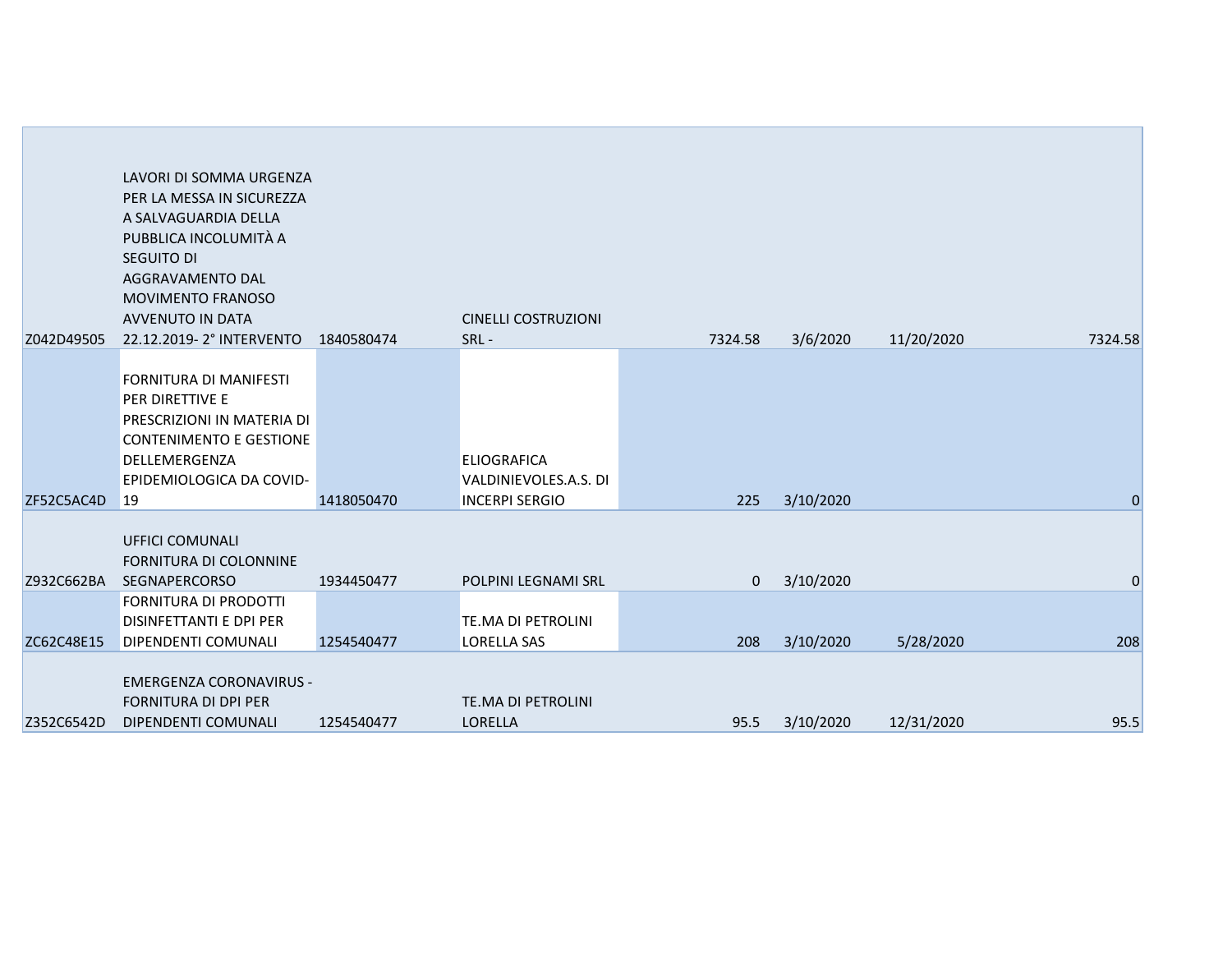|            | <b>FORNITURA DI MANIFESTI</b>          |            |                           |        |           |           |                |
|------------|----------------------------------------|------------|---------------------------|--------|-----------|-----------|----------------|
|            | PER DIRETTIVE E                        |            |                           |        |           |           |                |
|            | PRESCRIZIONI IN MATERIA DI             |            |                           |        |           |           |                |
|            | <b>CONTENIMENTO E GESTIONE</b>         |            |                           |        |           |           |                |
|            | DELLEMERGENZA                          |            | <b>ELIOGRAFICA</b>        |        |           |           |                |
|            | EPIDEMIOLOGICA DA COVID-               |            | VALDINIEVOLES.A.S. DI     |        |           |           |                |
| Z072C6D010 | <sup>19</sup>                          | 1418050470 | <b>INCERPI SERGIO</b>     | 510    | 3/12/2020 |           | $\overline{0}$ |
|            | FORNITURA DI PRODOTTI                  |            |                           |        |           |           |                |
|            | DISINFETTANTI E DPI PER                |            |                           |        |           |           |                |
|            | <b>STRUTURE E DIPENDENTI</b>           |            | FARMACIA LAVORINI DI      |        |           |           |                |
| ZE92C6C17B | <b>COMUNALI</b>                        | 1621350477 | <b>LAVORINI GABRIELLA</b> | 98.36  | 3/12/2020 | 3/23/2020 | 98.36          |
|            | <b>FORNITURA DI PRODOTTI</b>           |            |                           |        |           |           |                |
|            | <b>DISINFETTANTI PER</b>               |            | TE.MA DI PETROLINI        |        |           |           |                |
| Z142C6D296 | <b>DIPENDENTI COMUNALI</b>             | 1254540477 | <b>LORELLA SAS</b>        | 114.84 | 3/12/2020 | 5/28/2020 | 114.84         |
|            |                                        |            | LO STUDIOLO SNC VIA       |        |           |           |                |
|            | RESTAURO OPERE D'ARTE                  |            | DEL TIRO A SEGNO, 117     |        |           |           |                |
| Z412C6B48E | MUSEO CIVICO PESCIA                    | 1559350465 | <b>LUCCA</b>              | 8163   | 3/12/2020 | 12/1/2020 | 8163           |
|            |                                        |            |                           |        |           |           |                |
|            | CONCESSIONE DEL SERVIZIO               |            |                           |        |           |           |                |
|            | DI RIPRISTINO DELLE                    |            |                           |        |           |           |                |
|            | CONDIZIONI DI SICUREZZA E              |            |                           |        |           |           |                |
|            | <b>VIABILITA DELLA SEDE</b>            |            |                           |        |           |           |                |
|            | STRADALE E DELLE SUE                   |            |                           |        |           |           |                |
|            | PERTINENZE INTERESSATE DA              |            | Sicurezza e Ambiente      |        |           |           |                |
| ZCD2C6C2C2 | <b>INCIDENTI STRADALI</b>              | 9164201007 | S.p.A.                    | 30000  | 3/13/2020 |           | $\mathbf 0$    |
|            |                                        |            |                           |        |           |           |                |
|            | <b>FORNITURA DI</b>                    |            |                           |        |           |           |                |
|            | ATOMIZZATORE -                         |            | ZEI MARIO DI STEFANO      |        |           |           |                |
| ZEB2C6E842 | EMERGENZA CORONAVIRUS ZEISFN74C04A561O |            | ZEI                       | 535    | 3/16/2020 |           | $\overline{0}$ |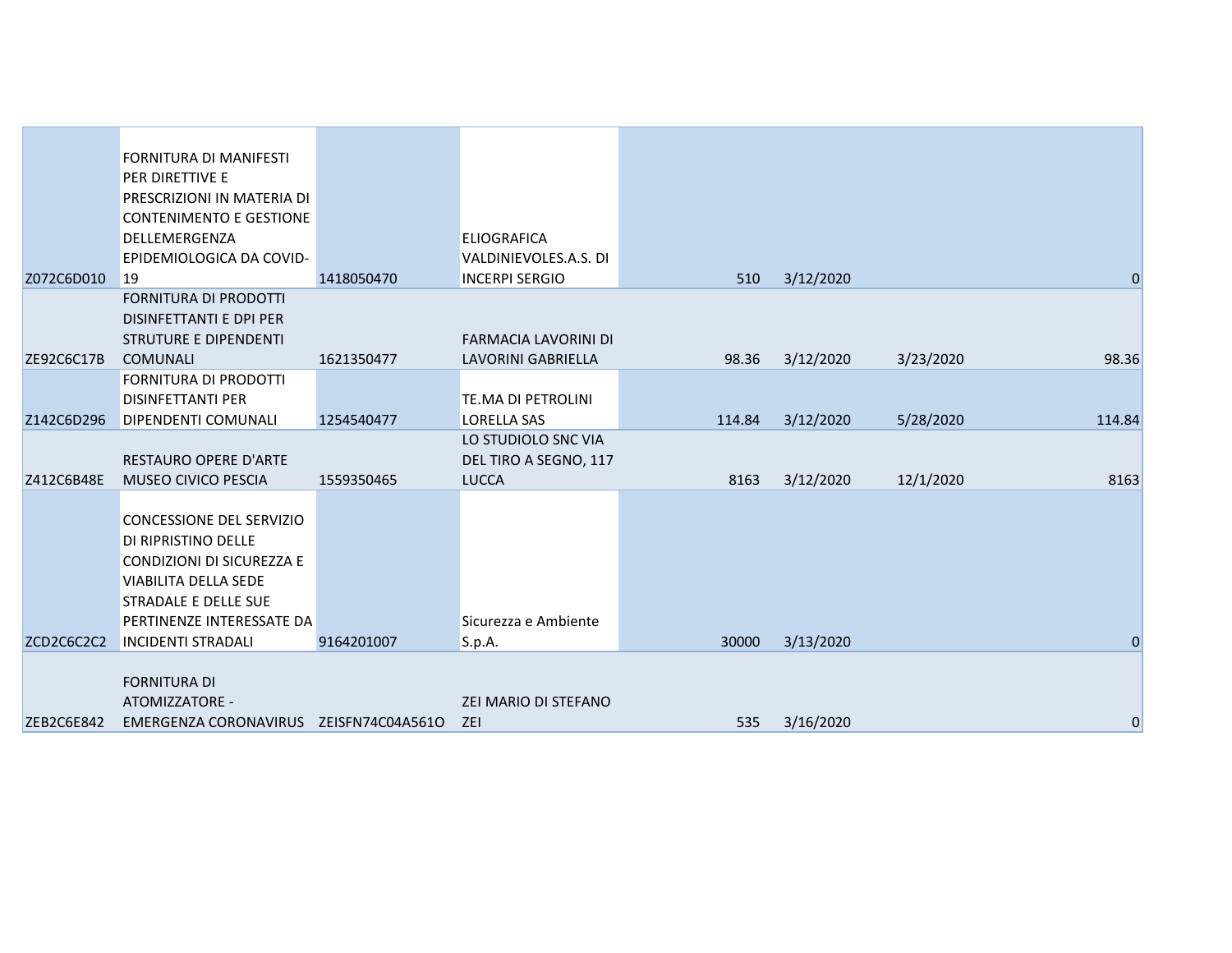|            | S.I.C. - ACQUISTO URGENTE                              |            |                            |         |           |            |             |
|------------|--------------------------------------------------------|------------|----------------------------|---------|-----------|------------|-------------|
|            | MATERIALE MICROFONICO                                  |            |                            |         |           |            |             |
|            | <b>TECNOLOGIA PANORAMICA</b>                           |            |                            |         |           |            |             |
| Z7F2C6F93B | PER SALA CONSILIARE                                    | 1539250470 | <b>MUSIC AND LIGHT</b>     | 1334.5  | 3/16/2020 | 3/24/2020  | 1334.5      |
|            | REDAZIONE ESAME                                        |            |                            |         |           |            |             |
|            | PROGETTO ANTIINCENDIO EX                               |            |                            |         |           |            |             |
| Z822C6A8A9 | MERCATO DEI FIORI PESCIA                               | 1336460470 | <b>BONOFIGLIO GABRIELE</b> | 7500    | 3/16/2020 | 11/6/2020  | 7500        |
|            | PUBBLICAZIONE PIANO                                    |            | GIS 3 WG VIALE VERDI,      |         |           |            |             |
|            | <b>OPERATIVO E PIANO</b>                               |            | 24 MONTECATINI             |         |           |            |             |
| ZDA2C0F5E9 | <b>STRUTTURALE SU SIT</b>                              | 1782000473 | <b>TERME</b>               | 4918.04 | 3/17/2020 | 11/26/2020 | 4918.04     |
|            |                                                        |            |                            |         |           |            |             |
|            | S.I.C. - APPLICATIVI CLOUD<br><b>SICRAWEB GESTIONE</b> |            |                            |         |           |            |             |
|            | <b>CONTABILITA' E PERSONALE -</b>                      |            |                            |         |           |            |             |
|            | <b>ATTIVAZIONE MODULO</b>                              |            |                            |         |           |            |             |
| Z842C757B9 | LAVORO AGILE 10 UTENZE                                 | 2066400405 | MAGGIOLI S.P.A.            | 1000    | 3/19/2020 | 11/11/2020 | 1000        |
|            | Fornitura pasti per operatori                          |            |                            |         |           |            |             |
| Z832BB57A5 | <b>AIB</b>                                             | 172460479  | Carla Franchi              | 94.55   | 3/19/2020 | 4/10/2020  | 94.55       |
|            |                                                        |            | ZEI MARIO DI STEFANO       |         |           |            |             |
| Z1D2C7B299 | Riparazione motoseghe                                  | 1456110475 | ZEI                        | 408.41  | 3/19/2020 |            | 86.7        |
|            | Riparazione mezzo AIB Land                             |            |                            |         |           |            |             |
| Z8E2C7B2A9 | Rover Sostituzione<br>pneumatici                       | 1665860472 | <b>BIEMMEGI SRL</b>        | 990     | 3/19/2020 |            | $\mathbf 0$ |
|            | <b>ATTIVITA' DI</b>                                    |            |                            |         |           |            |             |
|            | <b>CONFIGURAZIONE E</b>                                |            |                            |         |           |            |             |
|            | <b>FORMAZIONE GRADUATORIE</b>                          |            |                            |         |           |            |             |
|            | NIDO D'INFANZIA IL                                     |            |                            |         |           |            |             |
| ZBD2C76039 | <b>CUCCIOLO</b>                                        | 6628860964 | <b>PA DIGITALE</b>         | 360     | 3/22/2020 |            | 0           |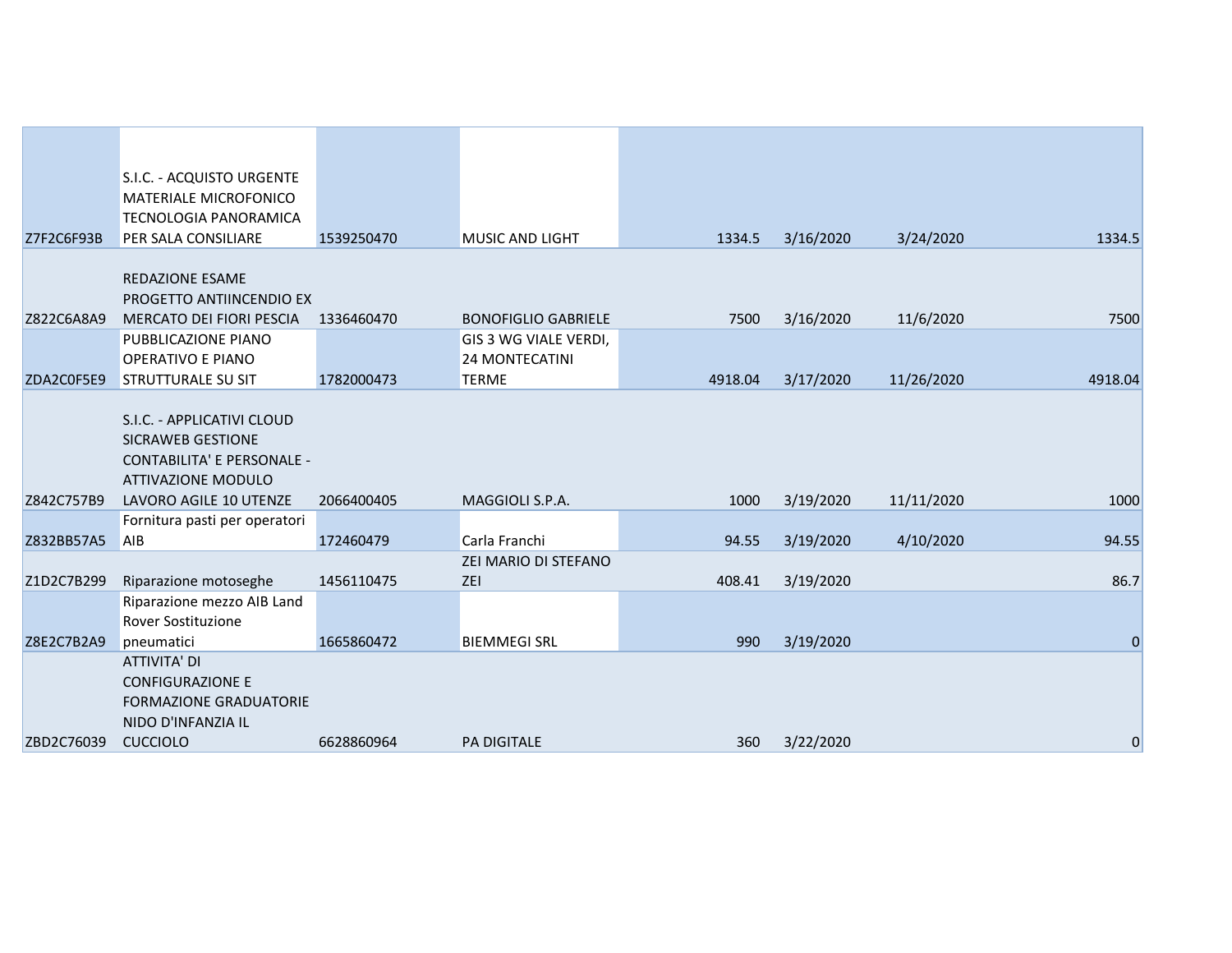|            | <b>ACQUISTO GAZEBO -</b>                                        |            | <b>PROFESSIONAL TENT</b> |         |           |            |        |
|------------|-----------------------------------------------------------------|------------|--------------------------|---------|-----------|------------|--------|
| Z9A2C859A2 | <b>EMERGENZA CORONAVIRUS</b>                                    | 2375670466 | <b>SRL</b>               | 695     | 3/24/2020 |            | 0      |
|            | FORNITURA DI PRODOTTI                                           |            |                          |         |           |            |        |
|            | DISINFETTANTI E DPI PER                                         |            |                          |         |           |            |        |
|            | <b>STRUTURE E DIPENDENTI</b>                                    |            |                          |         |           |            |        |
| ZAA2C8522E | <b>COMUNALI</b>                                                 | 1045980479 | <b>MONTECHIMICA SRL</b>  | 169     | 3/24/2020 | 3/30/2020  | 169    |
|            | FORNITURA DI MASCHERINE                                         |            |                          |         |           |            |        |
| ZB22C85551 | <b>PROTETTIVE</b>                                               | 1598230470 | DONNA CLARA SNC          | 3800    | 3/24/2020 | 3/30/2020  | 3800   |
|            | affidamento del Servizio di                                     |            |                          |         |           |            |        |
|            | gestione delle Ordinanze di                                     |            |                          |         |           |            |        |
|            | modifica alla circolazione                                      |            | VALDINIEVOLE COOP.       |         |           |            |        |
| Z922C79362 | stradale<br>Fornitura di componenti e                           | 1204450470 | SOCIALE A R.L            | 5380    | 3/24/2020 | 11/27/2020 | 5380   |
|            | materiali vari per                                              |            |                          |         |           |            |        |
|            | l'esecuzione di interventi di                                   |            |                          |         |           |            |        |
|            | manutenzione ordinaria delle                                    |            |                          |         |           |            |        |
| ZAC2C79387 | viabilità comunali                                              | 1493130460 | DITTA OTTAVIO CECCHI     | 950     | 3/24/2020 | 6/26/2020  | 949.91 |
|            | S.I.C. - SERVIZIO                                               |            |                          |         |           |            |        |
|            | <b>VIDEOCONFERENZA UCS</b>                                      |            |                          |         |           |            |        |
| ZFA2C8C7D4 | ADVANCED                                                        | 748490158  | RICOH ITALIA SRL         | 1050    | 3/27/2020 | 12/31/2021 | 787.5  |
|            |                                                                 |            |                          |         |           |            |        |
|            | EMERGENZA COVID-19 -                                            |            |                          |         |           |            |        |
| Z002C8EC60 | <b>FORNITURA DI STAMPANTE</b><br><b>FORNITURA DI MASCHERINE</b> | 1822700470 | <b>CART.OFFICE</b>       | 195     | 3/30/2020 | 4/30/2020  | 195    |
| Z1D2C90DAF | <b>PROTETTIVE</b>                                               | 1598230470 | DONNA CLARA SNC          | 3800    | 3/30/2020 | 5/28/2020  | 3800   |
|            |                                                                 |            |                          |         |           |            |        |
|            |                                                                 |            |                          |         |           |            |        |
|            | EMERGENZA CORONAVIRUS -                                         |            |                          |         |           |            |        |
|            | LAVAGGIO E SANIFICAZIONI                                        |            | <b>AUTOCARROZZERIA</b>   |         |           |            |        |
| Z9E2C91114 | <b>AUTOMEZZI COMUNALI</b>                                       | 819920471  | RENIERI                  | 1311.48 | 3/30/2020 | 12/31/2020 | 1300   |
|            |                                                                 |            |                          |         |           |            |        |
| Z712C53C3F | SEVIZIO MENSA DIPENDENTI 1970430474                             |            | SALE SCIOCCO             | 545.45  | 3/31/2020 | 12/31/2020 | 168.02 |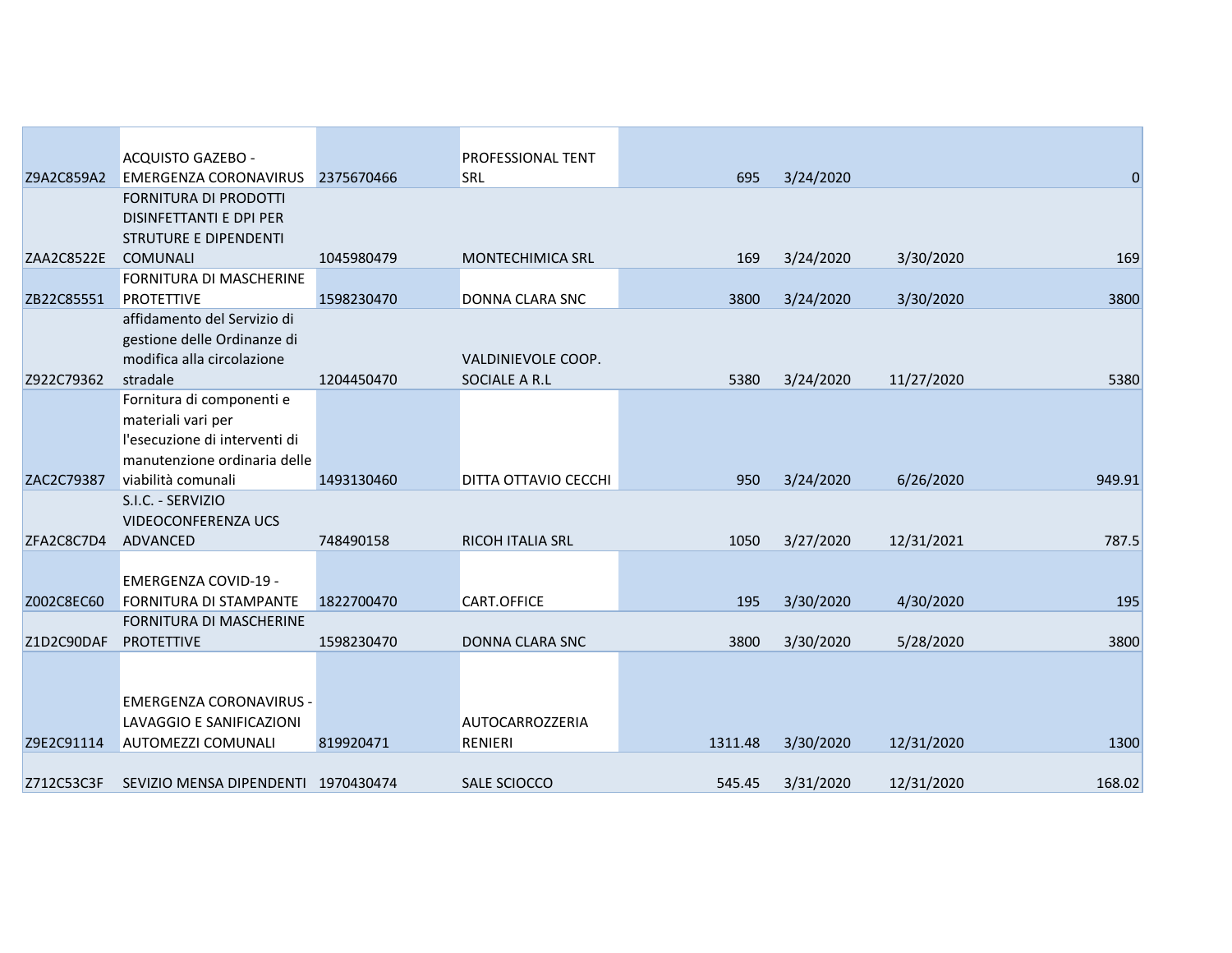|            | FORNITURA DI MASCHERINE        |                  |                           |        |           |            |             |
|------------|--------------------------------|------------------|---------------------------|--------|-----------|------------|-------------|
| ZAA2C97F2F | <b>PROTETTIVE</b>              | 1598230470       | DONNA CLARA SNC           | 3800   | 4/1/2020  | 5/28/2020  | 3800        |
|            |                                |                  |                           |        |           |            |             |
|            | ACQUISTO N. 2 NOTE BOOK        |                  |                           |        |           |            |             |
| ZD22C9AE3E | PER PROTEZIONE CIVILE          | 1747490975       | <b>ORION SRL</b>          | 491.8  | 4/2/2020  | 4/10/2020  | 491.8       |
|            | <b>IMPEGNO DI SPESA PER</b>    |                  |                           |        |           |            |             |
|            | <b>ACQUISTO DI BUONI</b>       |                  |                           |        |           |            |             |
| Z3E2C9AAA1 | <b>ALIMENTARI</b>              | 6681090483       | NUOVA PESCIA SRL          | 250    | 4/2/2020  | 5/7/2020   | 250         |
|            | <b>EMERGENZA COVID-19 -</b>    |                  |                           |        |           |            |             |
|            | ACQUISTO DI BARELLA DI BIO     |                  |                           |        |           |            |             |
| Z8F2C9C753 | <b>CONTENIMENTO</b>            | 1906320039       | <b>FLAMOR SRL</b>         | 7500   | 4/3/2020  | 5/28/2020  | 7500        |
|            | <b>FORNITURA DI</b>            |                  | <b>AMEL MEDICAL</b>       |        |           |            |             |
| Z0A2CA048B | SANIFICATOREAD OZONO           | 4494630280       | <b>DIVISION SRL</b>       | 532    | 4/5/2020  | 5/12/2020  | 532         |
|            |                                |                  |                           |        |           |            |             |
|            | <b>EMERGENZA CORONAVIRUS -</b> |                  |                           |        |           |            |             |
|            | <b>FORNITURA CAMICI</b>        |                  |                           |        |           |            |             |
| Z2D2CA0331 | <b>MONOUSO</b>                 | VLRCST68E27E715S | <b>FARMACIA MORGANTI</b>  | 1200   | 4/5/2020  | 12/31/2020 | 1200        |
|            | <b>EMERGENZA CORONAVIRUS -</b> |                  |                           |        |           |            |             |
|            | <b>SERVIZIO DI PULIZIE E</b>   |                  |                           |        |           |            |             |
|            | SANIFICAZIONE SCUOLE           |                  |                           |        |           |            |             |
| Z4A2CA032A | <b>COMUNALI</b>                | 932450471        | <b>COOPERATIVA PROD84</b> | 1650   | 4/5/2020  | 12/31/2020 | 1650        |
| Z192C9D695 | redazione Sp e CE              |                  | <b>Gies</b>               | 2375   | 4/7/2020  | 12/31/2020 | 2375        |
|            | <b>ACQUISTO ACCESSORI PER</b>  |                  | PROFESSIONAL TENT         |        |           |            |             |
| Z662CA8254 | <b>DUE GAZEBI</b>              | 2375670466       | <b>SRL</b>                | 788.53 | 4/10/2020 | 5/20/2020  | 788.53      |
|            | FORNITURA DI MASCHERINE        |                  |                           |        |           |            |             |
| ZF72CAB046 | <b>PROTETTIVE</b>              | 1598230470       | <b>DONNA CLARA SNC</b>    | 3800   | 4/10/2020 | 5/28/2020  | 3800        |
|            | S.I.C. - APPLICATIVI           |                  |                           |        |           |            |             |
|            | <b>GESTIONE TRIBUTI -</b>      |                  |                           |        |           |            |             |
|            | <b>MIGRAZIONE A VERSIONE</b>   |                  |                           |        |           |            |             |
|            | <b>CLOUD PER 10 UTENZE</b>     |                  |                           |        |           |            |             |
| Z7A2CAA718 | <b>CONTEMPORANEE</b>           | 5883740481       | <b>ETRURIA PA SRL</b>     | 2125   | 4/10/2020 | 12/31/2021 | $\mathbf 0$ |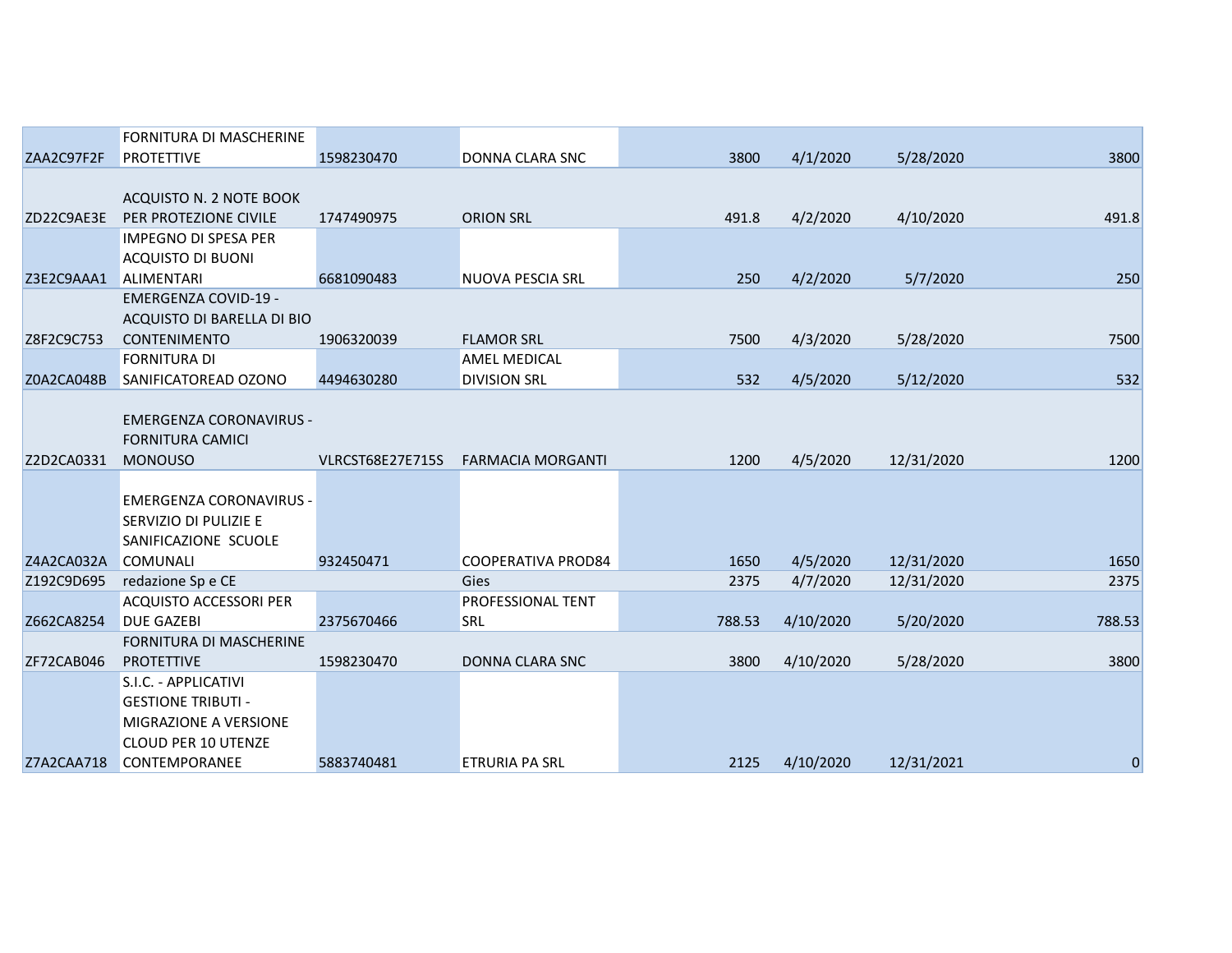|            | S.I.C. CONSIGLIO COMUNALE                                                                                                                                     |            |                                   |         |           |            |             |
|------------|---------------------------------------------------------------------------------------------------------------------------------------------------------------|------------|-----------------------------------|---------|-----------|------------|-------------|
| Z7C2CA6CCE | IN WEBCONFERENCE                                                                                                                                              | 1322700749 | <b>CEDAT 85 SRL</b>               | 600     | 4/10/2020 | 5/20/2020  | 600         |
| ZBA2CA71C0 | <b>EMERGENZA CORONAVIRUS -</b><br>FORNITURA DI MASCHERINE<br><b>PROTETTIVE</b>                                                                                | 304720287  | G.B.R. ROSSETTO SPA               | 1750    | 4/10/2020 | 12/31/2020 | 1750        |
| Z062CAAD16 | <b>EMERGENZA CORONAVIRUS -</b><br>LAVAGGIO E SANIFICAZIONI<br>AUTOMEZZI COMUNALI                                                                              | 819920471  | AUTOCARROZZERIA<br><b>RENIERI</b> | 1150    | 4/10/2020 | 12/31/2020 | 1150        |
| Z262C8ECD0 | <b>EMERGENZA CORONAVIRUS -</b><br><b>ACQUISTO TELEFONI DA</b><br><b>TAVOLO</b>                                                                                | 1447360478 | <b>KAILO SRL</b>                  | 200.45  | 4/14/2020 | 4/14/2020  | 200.45      |
| Z762CB2384 | UTENZE TELECOM - SERVIZIO<br>NUMERO VERDE                                                                                                                     | 488410010  | TELECOM ITALIA SPA                | 368.85  | 4/14/2020 |            | $\mathbf 0$ |
| ZCA2CB0D0E | S.I.C. - ACQUISTO DISPOSITIVI<br>DI FIRMA DIGITALE - N.2 OTP<br>DI FIRMA REMOTA CON<br>DISPLAY E N. 3 KIT SMART<br>CARD FIRMA/CERTIFICATO E<br><b>LETTORE</b> | 1442470678 | <b>DATAONE SRL</b>                | 197.5   | 4/16/2020 | 6/3/2020   | 197.5       |
| Z492CA1295 | SEGRETERIA -<br><b>AMMINISTRATORI</b><br><b>COMUNALI - RIMBORSO</b><br>ONERI AI DATORI DI LAVORO<br>ANNO 2019 - IMPEGNO DI<br>SPESA E LIQUIDAZIONE            | 407780485  | UNICOOP FIRENZE                   | 1712.72 | 4/16/2020 | 4/16/2020  | 1712.72     |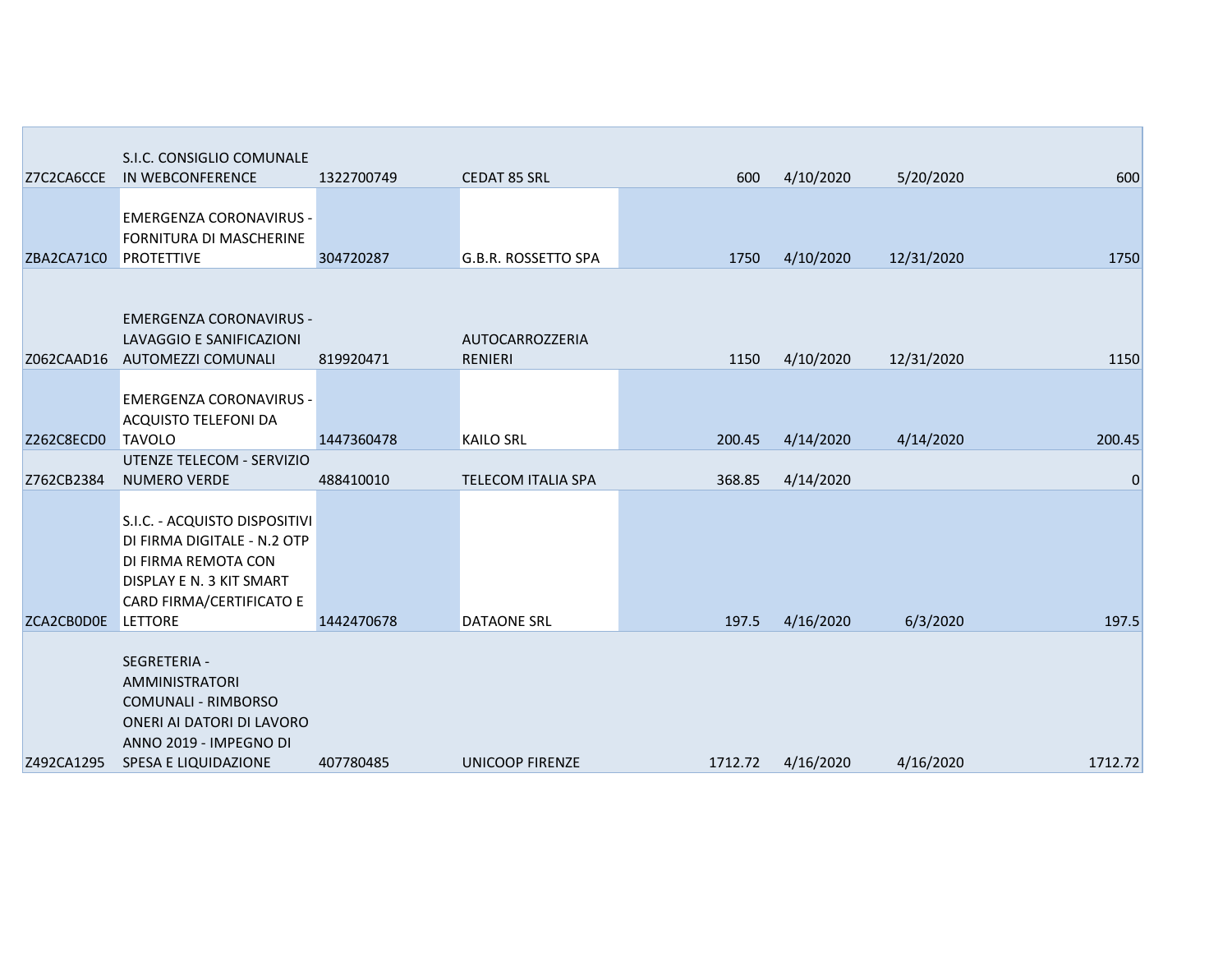|            | APPELLO- COSTITUZIONE IN                  |                  |                             |        |           |            |                |
|------------|-------------------------------------------|------------------|-----------------------------|--------|-----------|------------|----------------|
| Z9D2CC2EE9 | GIUDIZIO CONTRO A.P.                      | grrmtt73s17g491d | <b>MATTEO GUERRI</b>        | 4784   | 4/21/2020 |            | $\mathbf 0$    |
|            |                                           |                  |                             |        |           |            |                |
| ZA52CBC246 | fornitura materiale elettrico             | 3804730483       | L'ELETTRICA S.P.A.          | 680    | 4/21/2020 | 12/16/2020 | 679.99         |
|            | fornitura materiale di                    |                  |                             |        |           |            |                |
| Z762CBC25A | mesticheria                               | 1493130460       | DITTA OTTAVIO CECCHI        | 710    | 4/21/2020 | 5/5/2020   | 709.92         |
|            | <b>FATTORINI DI BROTINI</b>               |                  | <b>FATTORINI DI BROTINI</b> |        |           |            |                |
| ZCA2CBC271 | <b>CRISTINA</b>                           | 1895600474       | <b>CRISTINA</b>             | 241.17 | 4/21/2020 | 5/22/2020  | 241.17         |
|            |                                           |                  | ATUM DI PIZZA SERGIO        |        |           |            |                |
| Z182CBC282 | fornitura utensili                        | 1736090471       | & C. SAS                    | 270    | 4/21/2020 | 7/10/2020  | 270            |
|            | fornitura materiale di                    |                  |                             |        |           |            |                |
| ZE82CBC2AF | mesticheria                               | 1493130460       | DITTA OTTAVIO CECCHI        | 410    | 4/21/2020 | 5/7/2020   | 409.99         |
|            |                                           |                  |                             |        |           |            |                |
| Z572CBC2D2 | fornitura materiale elettrico             | 3804730483       | L'ELETTRICA S.P.A.          | 370    | 4/21/2020 | 10/30/2020 | 369.19         |
|            |                                           |                  | ATUM DI PIZZA SERGIO        |        |           |            |                |
| Z1D2CBC2E0 | fornitura utensili                        | 1736090471       | & C. SAS                    | 190    | 4/21/2020 | 7/31/2020  | 190            |
|            | Disostruzione condotta                    |                  |                             |        |           |            |                |
|            | fognaria con ripristino                   |                  |                             |        |           |            |                |
|            | funzionalità co. Istituto                 |                  |                             |        |           |            |                |
|            | Comprensivo Andreotti -                   |                  |                             |        |           |            |                |
| Z2C2CBC2FF | sede di Alberghi                          | 1816790461       | <b>ECOSPURGHI SRL</b>       | 990    | 4/21/2020 | 5/20/2020  | 990            |
|            | Esecuzione prove di terra                 |                  |                             |        |           |            |                |
|            | obbligatorie su vari complessi            |                  |                             |        |           |            |                |
| Z4D2CBC311 | scolastici                                | 1648320479       | <b>HT SRL</b>               | 640    | 4/21/2020 |            | $\mathbf 0$    |
|            |                                           |                  |                             |        |           |            |                |
|            | Risoluzione vari                          |                  |                             |        |           |            |                |
|            | malfunzionamenti servizi                  |                  | DIEMME IMPIANTI DI          |        |           |            |                |
|            | igienici Palazzo Comunale                 |                  | <b>MUCCIACITO</b>           |        |           |            |                |
| Z342CBC331 | Piazza Mazzini e Piazza Obizzi 1563890472 |                  | <b>DOMENICO</b>             | 320    | 4/21/2020 |            | $\overline{0}$ |
|            | fornitura componenti                      |                  |                             |        |           |            |                |
| Z6F2CBC368 | elettrici impianto allarme                | 1548940475       | <b>2A SICUREZZA SRL</b>     | 80     | 4/21/2020 | 11/4/2020  | 80             |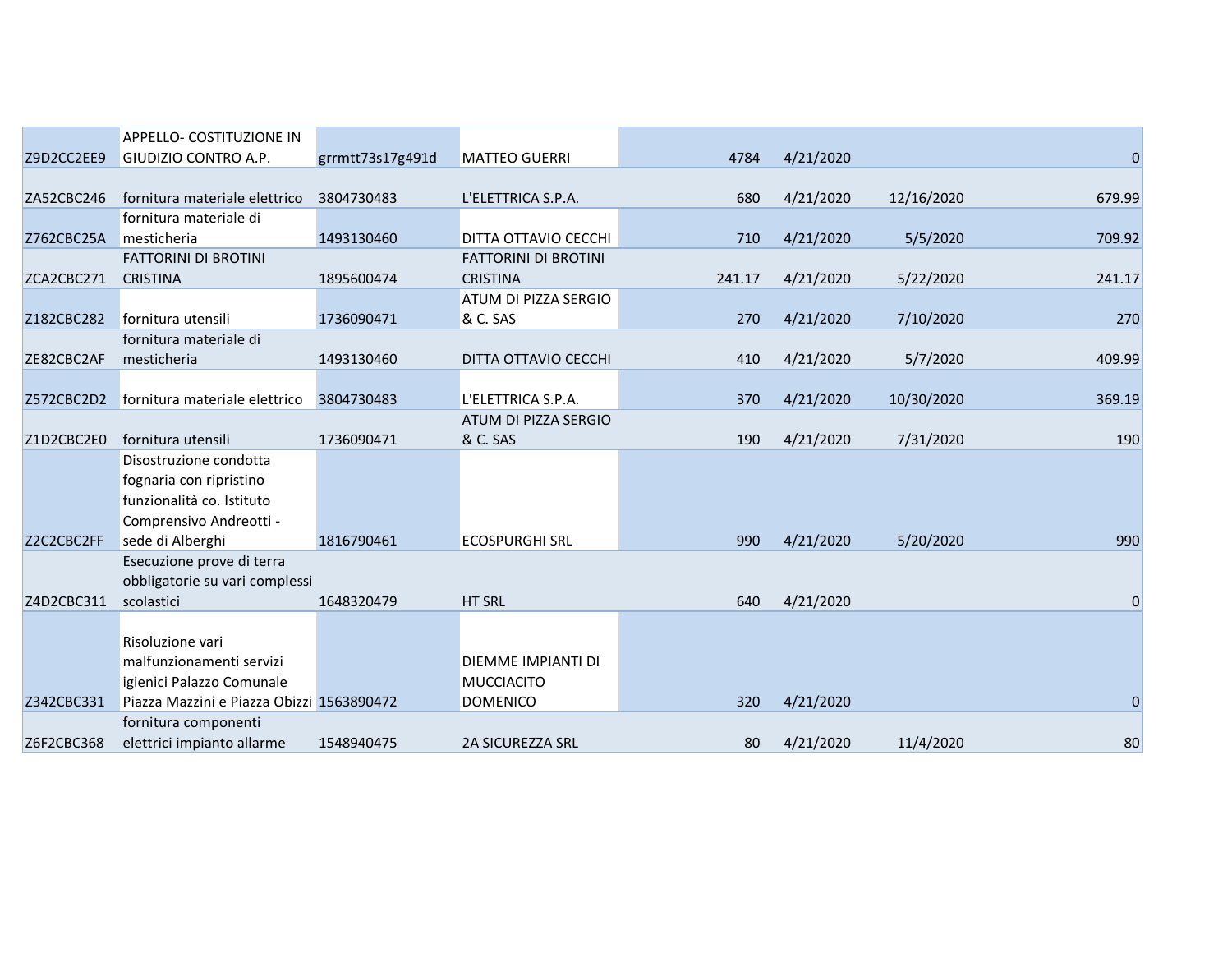|            | Messa in sicurezza e             |            |                            |      |           |            |             |
|------------|----------------------------------|------------|----------------------------|------|-----------|------------|-------------|
|            | ripristino funzionalità scala in |            |                            |      |           |            |             |
|            | ferro accesso secondario         |            | OFFICINA MECCANICA         |      |           |            |             |
|            | Palazzo del Podestà Piazza       |            | <b>VEZZANI FERNANDO E</b>  |      |           |            |             |
| ZCE2CBC385 | del Palagio                      | 210740478  | C. SAS                     | 980  | 4/21/2020 | 11/13/2020 | 980         |
|            | Disostruzione condotta           |            |                            |      |           |            |             |
|            | fognaria con ripristino          |            |                            |      |           |            |             |
|            | funzionalità c.o. Cimitero       |            |                            |      |           |            |             |
|            | Urbano di Via                    |            |                            |      |           |            |             |
| Z152CBC3A9 | Squarciabocconi                  | 1816790461 | <b>ECOSPURGHI SRL</b>      | 815  | 4/21/2020 | 5/20/2020  | 815         |
|            | Disostruzione condotta           |            |                            |      |           |            |             |
|            | fognaria con ripristino          |            |                            |      |           |            |             |
|            | funzionalità co. Istituto        |            |                            |      |           |            |             |
|            | Comprensivo Andreotti -          |            |                            |      |           |            |             |
| Z1D2CBC3DB | sede di Valchiusa                | 1816790461 | <b>ECOSPURGHI SRL</b>      | 980  | 4/21/2020 | 5/20/2020  | 980         |
|            | Esecuzione prove di terra        |            |                            |      |           |            |             |
|            | obbligatorie su vari complessi   |            |                            |      |           |            |             |
| ZAF2CBC3FD | scolastici                       | 1648320479 | HT SRL                     | 570  | 4/21/2020 |            | $\mathbf 0$ |
|            |                                  |            |                            |      |           |            |             |
|            | Messa in sicurezza e             |            |                            |      |           |            |             |
|            | ripristino funzionalità bracci   |            |                            |      |           |            |             |
|            | antivento cancello carrabile     |            | OFFICINA MECCANICA         |      |           |            |             |
|            | c.o. Istituto Comprensivo        |            | <b>VEZZANI FERNANDO E</b>  |      |           |            |             |
| Z4A2CBC438 | Andreotti - sede di Alberghi     | 210740478  | C. SAS                     | 360  | 4/21/2020 | 11/13/2020 | 360         |
|            |                                  |            |                            |      |           |            |             |
|            | PROGETTO POLIS SOSTEGNO          |            |                            |      |           |            |             |
|            | <b>FASCE DEBOLI. IMPEGNO DI</b>  |            | <b>COOPERATIVA SOCIALE</b> |      |           |            |             |
| Z442CC2B83 | SPESA ANNO 2020                  | 1633770472 | <b>ARKE' ONLUS</b>         | 5200 | 4/21/2020 | 5/7/2020   | 5200        |
|            | FORNITURA DI PRODOTTI            |            |                            |      |           |            |             |
|            | <b>DISINFETTANTI E DPI PER</b>   |            |                            |      |           |            |             |
|            | <b>STRUTURE E DIPENDENTI</b>     |            |                            |      |           |            |             |
| Z102CC3216 | <b>COMUNALI</b>                  | 1045980479 | <b>MONTECHIMICA SRL</b>    | 2437 | 4/22/2020 | 5/12/2020  | 2437        |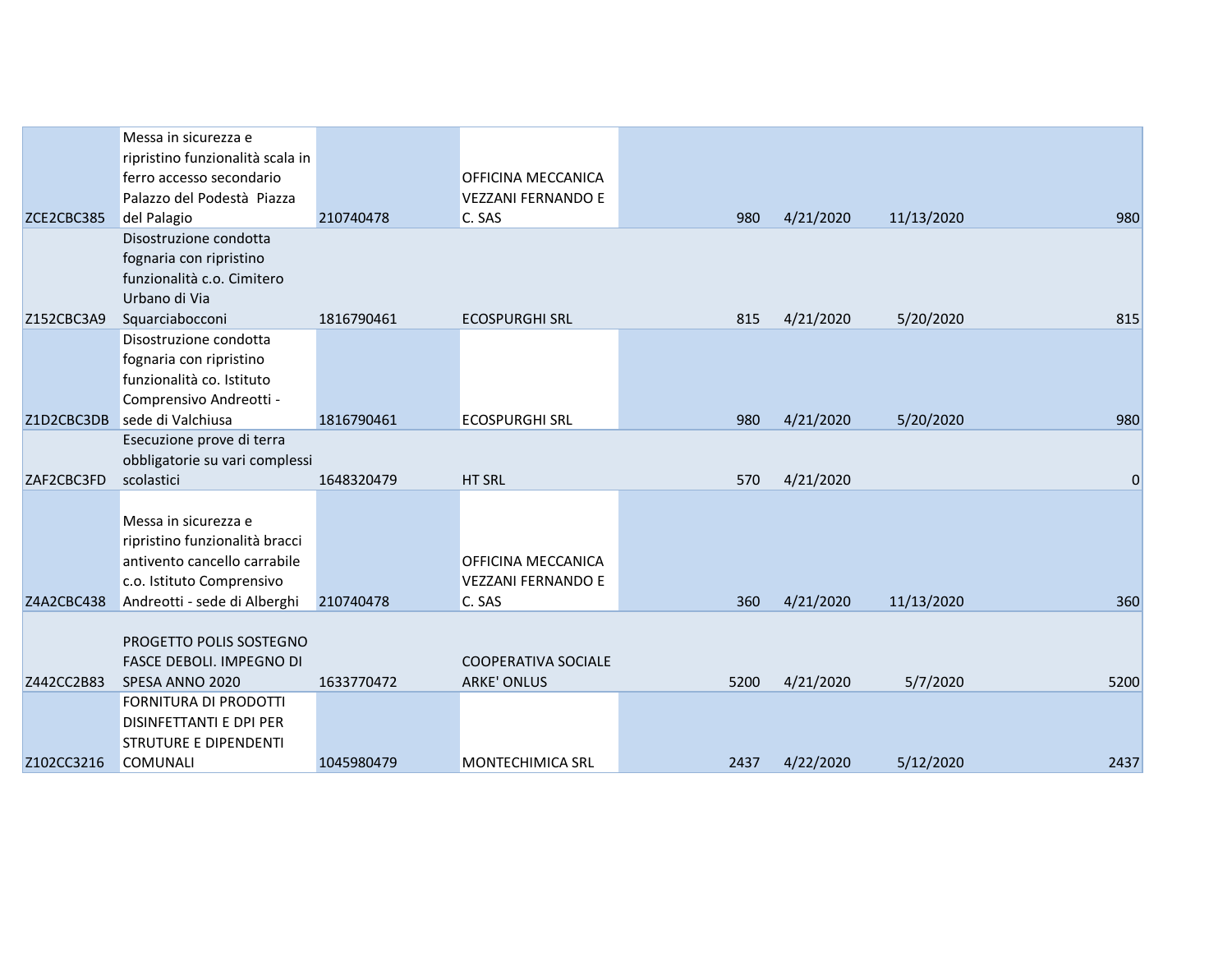|            | PROGETTO DI IMPIANTO                                 |            | <b>BARTOLI FRANCESCO</b>       |         |           |            |             |
|------------|------------------------------------------------------|------------|--------------------------------|---------|-----------|------------|-------------|
|            | <b>IDRICO E ANTINCENDIO EX</b>                       |            | VIA DEL NOCIACCIO 6            |         |           |            |             |
| Z6F2C951DE | MERCATO DDEI FIORI PESCIA BRTFNC77M25G491J PESCIA PT |            |                                | 5350.07 | 4/22/2020 |            | 3120        |
|            |                                                      |            | <b>AZIENDA AGRICOLA</b>        |         |           |            |             |
|            |                                                      |            | <b>BARIGNANO DI PAPINI</b>     |         |           |            |             |
|            | MANUTENZIONE VERDE                                   |            | L. F. SOCIETA'                 |         |           |            |             |
| Z332CC63B8 | <b>PUBBLICO</b>                                      | 1306980473 | <b>AGRICOLA</b>                | 4672.13 | 4/22/2020 | 5/29/2020  | 4672.13     |
|            | <b>FORNITURA DI MASCHERINE</b>                       |            | LOVELY MARKET DI DU            |         |           |            |             |
| Z082CCF210 | <b>PROTETTIVE</b>                                    | 1918150473 | <b>FENGLONG</b>                | 5000    | 4/27/2020 | 5/28/2020  | 5000        |
|            |                                                      |            |                                |         |           |            |             |
|            |                                                      |            |                                |         |           |            |             |
|            | S.I.C. - DOTAZIONE URGENTE                           |            |                                |         |           |            |             |
|            | <b>STRUMENTAZIONE</b>                                |            |                                |         |           |            |             |
|            | INFORMATICA - ATTIVAZIONE                            |            |                                |         |           |            |             |
|            | LOCAZIONE OPERATIVA PER                              |            |                                |         |           |            |             |
| Z572CC1C0B | N.12 NOTEBOOK                                        | 2683390401 | <b>KRATOS SPA</b>              | 2796.48 | 4/27/2020 | 12/31/2021 | $\mathbf 0$ |
|            |                                                      |            |                                |         |           |            |             |
|            |                                                      |            |                                |         |           |            |             |
|            | Servizio integrato di pronta                         |            |                                |         |           |            |             |
|            | reperibilità atto a garantire le                     |            |                                |         |           |            |             |
|            | prestazioni e le forniture                           |            |                                |         |           |            |             |
|            | necessarie per lesecuzione di                        |            |                                |         |           |            |             |
|            | interventi mirati a garantire il                     |            |                                |         |           |            |             |
|            | mantenimento del servizio                            |            |                                |         |           |            |             |
|            | pubblico, nonché la                                  |            |                                |         |           |            |             |
|            | salvaguardia della pubblica                          |            |                                |         |           |            |             |
| ZA82CBBB3D | incolumità, lungo le st                              | 2223260460 | <b>FRATELLI FERHATI S.R.L.</b> | 7277.99 | 4/27/2020 | 12/4/2020  | 7277.99     |
|            | FORNITURA DI MASCHERINE                              |            | LOVELY MARKET DI DU            |         |           |            |             |
| Z1B2CD41B3 | <b>PROTETTIVE</b>                                    | 1918150473 | <b>FENGLONG</b>                | 5000    | 4/28/2020 | 5/28/2020  | 5000        |
|            | <b>FORNITURA STAMPE SU</b>                           |            |                                |         |           |            |             |
|            | <b>CARTA PREGIATA PER</b>                            |            |                                |         |           |            |             |
| ZBE2B5F843 | <b>CERIMONIE ISTITUZIONALI</b>                       | 1939520472 | <b>MAGNANI SRL</b>             | 130     | 5/4/2020  |            | $\mathbf 0$ |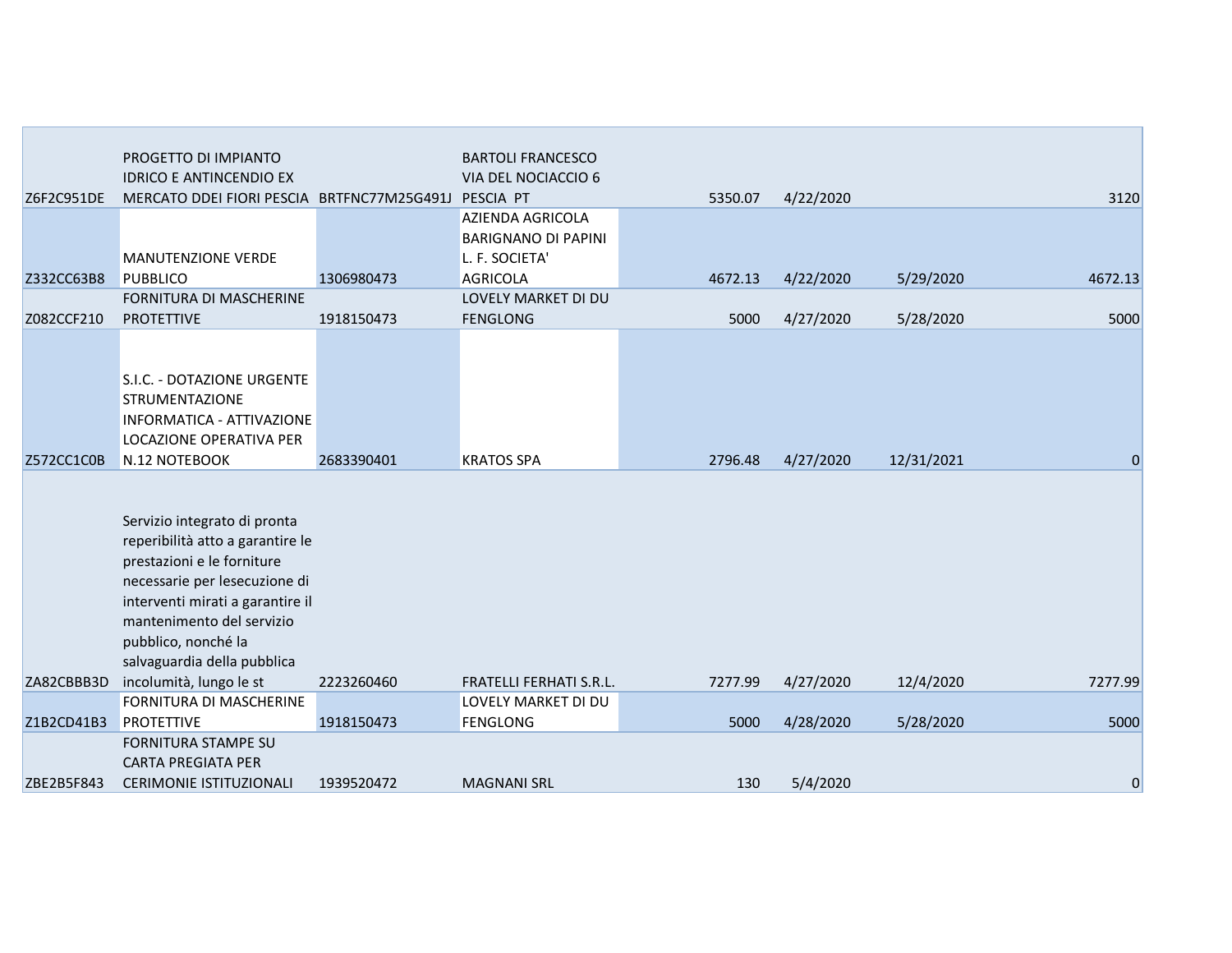|            | <b>SERVIZO MANUTENZIONE</b>          |                             | <b>M.ANT.ES. - ESTINTORI</b> |         |           |            |         |
|------------|--------------------------------------|-----------------------------|------------------------------|---------|-----------|------------|---------|
| ZD62CE268C | <b>ESTINTORI</b>                     | 392780482                   | <b>NUTI SRL</b>              | 2341.18 | 5/5/2020  |            | 1604    |
|            | <b>FORNITURA DI MASCHERINE</b>       |                             |                              |         |           |            |         |
| Z462CE098A | <b>PROTETTIVE</b>                    | 1598230470                  | DONNA CLARA SNC              | 3800    | 5/6/2020  | 5/28/2020  | 3800    |
|            | <b>TELEFONIA MOBILE -</b>            |                             |                              |         |           |            |         |
| ZAE2CE6E20 | <b>TELEFONIA 7</b>                   | 488410010                   | <b>TELECOM ITALIA SPA</b>    | 4392.61 | 5/7/2020  |            | 1692.51 |
|            |                                      |                             |                              |         |           |            |         |
|            |                                      |                             |                              |         |           |            |         |
|            | SERVIZIO AFFERENTE AL                |                             |                              |         |           |            |         |
|            | <b>TEMA DELL'INCLUSIONE</b>          |                             |                              |         |           |            |         |
|            | <b>SOCIALE</b>                       |                             |                              |         |           |            |         |
|            | <b>CONSEGUENTEMENTE AL</b>           |                             |                              |         |           |            |         |
|            | DIFFONDERSI DEL COVID-19.            |                             |                              |         |           |            |         |
|            | AFFIDAMENTO DIRETTO ALLA             |                             | <b>COOPERATIVA SOCIALE</b>   |         |           |            |         |
| Z482CE605C | COOPERATIVA SOCIALE ARKE' 1633770472 |                             | <b>ARKE' ONLUS</b>           | 5500    | 5/7/2020  | 12/31/2021 | 5500    |
|            | <b>MANUTENZIONE FONTANE</b>          |                             |                              |         |           |            |         |
|            | <b>SCENOGRAFICHE SUL</b>             |                             | RAGIONIERI                   |         |           |            |         |
| ZCA2CED4C7 | <b>TORRENTE PESCIA</b>               | RGNLSN69C18D815Z ALESSANDRO |                              | 8700    | 5/8/2020  | 10/21/2020 | 8700    |
|            |                                      |                             |                              |         |           |            |         |
|            | S.I.C. - SOFTWARE                    |                             |                              |         |           |            |         |
|            | APPLICATIVO GESTIONE                 |                             |                              |         |           |            |         |
|            | <b>PRATICHE EDILIZIE "CIVILIA</b>    |                             |                              |         |           |            |         |
|            | OPEN" - SERVIZI DI                   |                             |                              |         |           |            |         |
|            | ASSISTENZA/                          |                             | <b>DEDAGROUP PUBLIC</b>      |         |           |            |         |
| Z5B2CEBAC8 | MANUTENZIONE ANNO 2020 1727860221    |                             | SERVICES S.r.l.              | 4223.93 | 5/11/2020 | 7/3/2020   | 4223.93 |
|            |                                      |                             |                              |         |           |            |         |
|            | PROGETTO E D.L. IMPIANTO             |                             | <b>BONOFIGLIO GABRIELE</b>   |         |           |            |         |
|            | ELETTRICO EX MERCATO DEI             |                             | <b>MONSUMMANO</b>            |         |           |            |         |
| Z8A2C940A2 | <b>FIORI PESCIA</b>                  | BNFGRL75D11G491B TERME      |                              | 7329.5  | 5/11/2020 | 1/13/2021  | 7329.5  |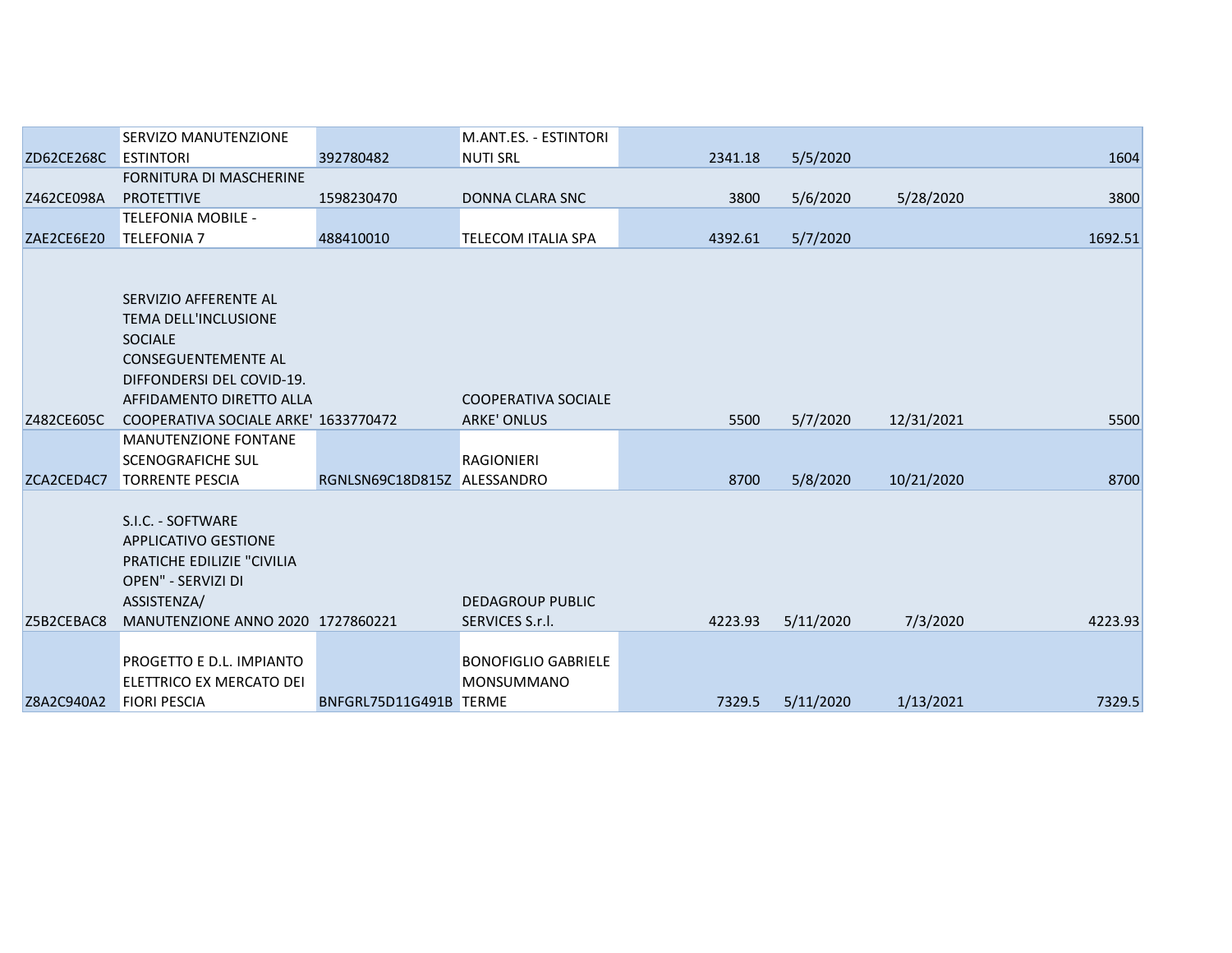|                   | PROGETTO "OASI SICURA".                                |                            |                              |        |           |            |        |
|-------------------|--------------------------------------------------------|----------------------------|------------------------------|--------|-----------|------------|--------|
|                   | <b>IMPEGNO DI SPESA E</b>                              |                            |                              |        |           |            |        |
|                   | CONTESTUALE LIQUIDAZIONE                               |                            |                              |        |           |            |        |
|                   | ALL'ASSOCIAZIONE PUBBLICA                              |                            | <b>ASSOCIAZIONE</b>          |        |           |            |        |
| Z232CEF925        | <b>ASSISTENZA DI PESCIA</b>                            | 81003390473                | PUBBLICA ASSISTENZA          | 800    | 5/11/2020 | 5/11/2020  | 800    |
|                   | <b>ACCORDO PUBBLICA</b>                                |                            |                              |        |           |            |        |
|                   | ASSISTENZA PER LA                                      |                            |                              |        |           |            |        |
|                   | <b>GESTIONE ANGOLO DELLE</b>                           |                            | <b>ASSOCIAZIONE</b>          |        |           |            |        |
| <b>Z782CEFE68</b> | <b>IDEE</b>                                            | 81003390473                | PUBBLICA ASSISTENZA          | 3000   | 5/11/2020 | 5/11/2020  | 3000   |
|                   | <b>COORDINAMENTO</b>                                   |                            |                              |        |           |            |        |
|                   | SICUREZZA IN FASE                                      |                            |                              |        |           |            |        |
|                   | <b>ESECUTIVA RIFACIMENTO</b>                           |                            | <b>CANTATORE ERICA</b>       |        |           |            |        |
|                   | <b>FACCIATA MUSEO GALEOTTI</b>                         |                            | <b>VIALE GARIBALDI, 74</b>   |        |           |            |        |
| ZCD2CF0A88        | <b>PESCIA</b>                                          | CNTRCE87L51G491N PESCIA PT |                              | 1560   | 5/12/2020 | 1/8/2021   | 1560   |
|                   | <b>COMUNICAZIONI</b>                                   |                            |                              |        |           |            |        |
|                   | PERIODICHE IVA                                         |                            |                              |        |           |            |        |
| ZB32CF019C        | (LIQUIDOMETRO 2020)                                    | 1727860221                 | <b>DEDAGROUP</b>             | 950    | 5/12/2020 | 12/31/2020 | 950    |
|                   |                                                        |                            |                              |        |           |            |        |
|                   | S.I.C. - ACQUISTO URGENTE                              |                            |                              |        |           |            |        |
| Z8A2CF984A        | <b>ADATTATORI LAN</b>                                  | 2683390401                 | <b>KRATOS SPA</b>            | 118    | 5/13/2020 | 7/15/2020  | 118    |
|                   |                                                        |                            | <b>COMPUTER SHOP DI</b>      |        |           |            |        |
|                   | S.I.C. - ACQUISTO URGENTE                              |                            | <b>COMPARINI PAOLO &amp;</b> |        |           |            |        |
| ZE72CF97DD        | <b>APPARATI INFORMATICI</b>                            | 1268220504                 | C. S.N.C.                    | 227.86 | 5/13/2020 | 6/8/2020   | 227.86 |
|                   |                                                        |                            |                              |        |           |            |        |
|                   | FORNITURA BAGNO CHIMICO                                |                            |                              |        |           |            |        |
| Z3D2CFA5DA        | - EMERGENZA CORONAVIRUS 3912150483                     |                            | <b>SEBACH SPA</b>            | 525    | 5/14/2020 | 12/31/2020 | 525    |
|                   | <b>FORNITURA DI TUTE</b><br><b>CERTIFICATE RISCHIO</b> |                            |                              |        |           |            |        |
| Z312CFF9E1        | <b>CHIMOCO E BIOLOGICO</b>                             | 1407090479                 | <b>EUROSANITAS SRL</b>       | 700    | 5/15/2020 | 5/18/2020  | 700    |
|                   |                                                        |                            |                              |        |           |            |        |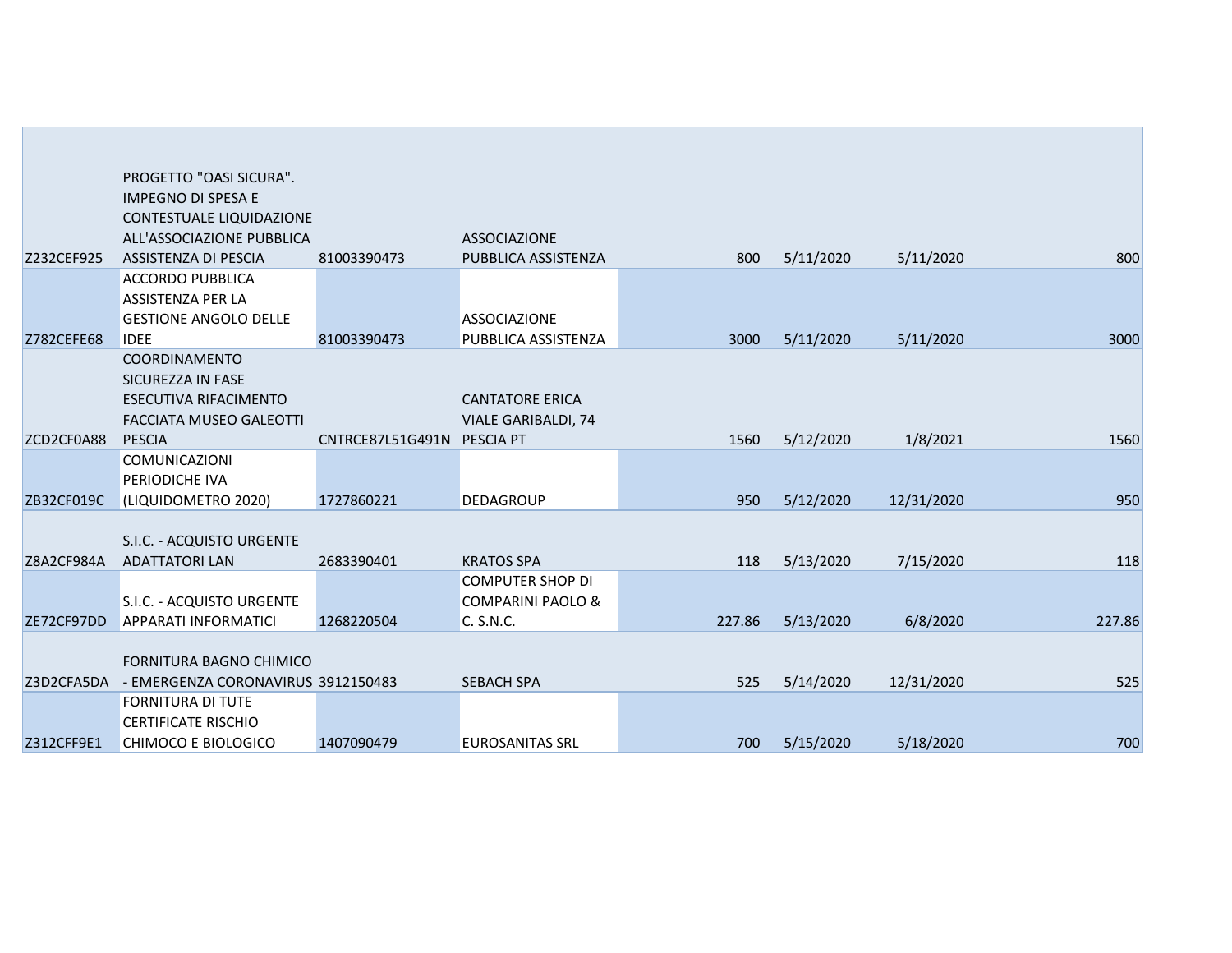|            | <b>ACQUISTO FORNITURA</b><br><b>MATERIALE PRESSO DITTA</b><br>OTTAVIO CECCHI, IMPEGNO    |                        |                                                     |         |           |            |                |
|------------|------------------------------------------------------------------------------------------|------------------------|-----------------------------------------------------|---------|-----------|------------|----------------|
| Z8B2D08FA3 | DI SPESA. ANNO 2020                                                                      | 1493130460             | DITTA CECCHI OTTAVIO                                | 500     | 5/19/2020 | 12/9/2020  | 500            |
| Z3B2D04EEF | S.I.C. - PIATTAFORMA URBI -<br><b>ACQUISIZIONE N. 2</b><br><b>GIORNATE DI FORMAZIONE</b> | 6628860964             | PA DIGITALE S.P.A.                                  | 1040    | 5/20/2020 | 12/31/2020 | 1040           |
|            |                                                                                          |                        |                                                     |         |           |            |                |
|            | Revisione c.o. Centro<br>autorizzato, intervento su<br>impianto frenante veicolo         |                        |                                                     |         |           |            |                |
| Z4C2D147A7 | Fiat Doblò targato DB893DK                                                               | 1665860472             | <b>BIEMMEGI SRL</b>                                 | 565     | 5/20/2020 |            | 102.05         |
|            | <b>COLLAUDO STATICO</b>                                                                  |                        |                                                     |         |           |            |                |
|            | <b>INTERVENTO</b><br><b>ADEGUAMENTO STATICO E</b>                                        |                        | <b>SERAFINO CAPPELLI VIA</b><br>FRANCESCA V.P. 1228 |         |           |            |                |
|            | SISMICO SCUOLA VALCHIUSA                                                                 |                        | <b>MONSUMMANO</b>                                   |         |           |            |                |
| Z432D0AD41 | <b>III LOTTO</b>                                                                         | CPPSFN62H17G713U TERME |                                                     | 3895.06 | 5/21/2020 |            | $\overline{0}$ |
|            | PARTECIPAZIONE AL CORSO<br><b>OBBLIGATORIO - PRIMA</b><br><b>FORMAZIONE PER POLIZIA</b>  |                        | SIPL - SCUOLA<br><b>INTEREGIONALE DI</b>            |         |           |            |                |
| ZEF2D12DF9 | MUNICIPALE CAT. C<br>RICORSO - COSTITUZIONE IN                                           | 2658900366             | POLIZIA LOCALE                                      | 400     | 5/22/2020 | 7/21/2020  | 0              |
| Z152D132F2 | <b>GIUDIZIO TAR CONTRO F.M.-</b><br>1 IMPEGNO                                            |                        | VTTBBR69E58G713T BARBARA VITTIMANN                  | 1000    | 5/22/2020 | 12/31/2020 | 1000           |
|            | AFFIDAMENTO DIRETTO A<br><b>GRAFICA PISANA SRL E</b><br>RELATIVO IMPEGNO DI              |                        |                                                     |         |           |            |                |
| Z0F2D10D0D | <b>SPESA</b>                                                                             | 158560508              | <b>GRAFICA PISANA SRL</b>                           | 183     | 5/22/2020 | 8/7/2020   | 183            |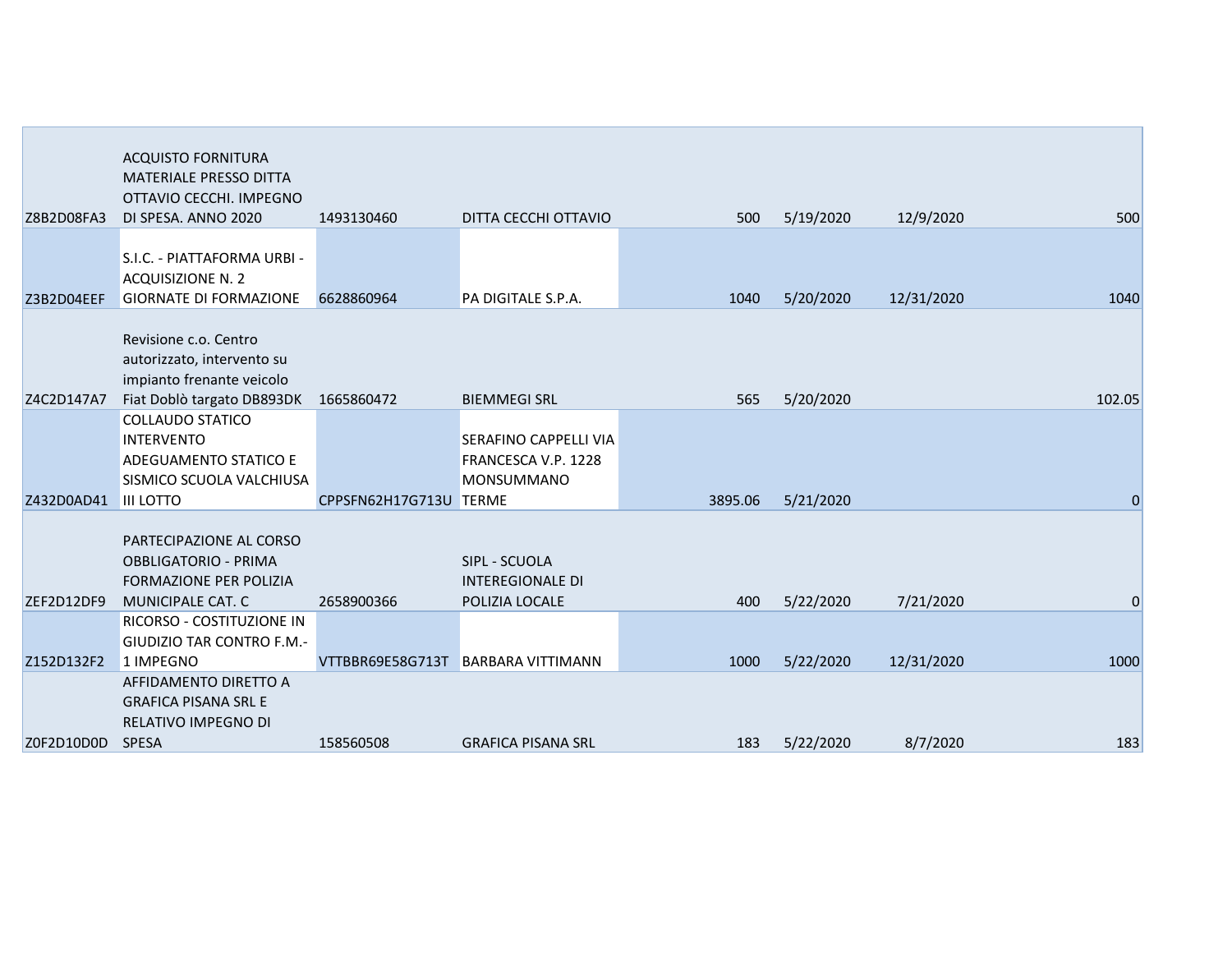|            | CORSO DI AGGIORNAMENTO                                                     |            |                         |         |           |            |              |
|------------|----------------------------------------------------------------------------|------------|-------------------------|---------|-----------|------------|--------------|
| ZBC2D17D5F | <b>RIVOLTO AI DIPENDENTI</b>                                               | 1190430262 | <b>KINERNETES SRL</b>   | 86      | 5/25/2020 | 12/31/2021 | $\mathbf{0}$ |
|            | AZIENDA DASEIN SRL -<br>APPLICATIVO PER LA<br><b>GESTIONE DEL FONDO DI</b> |            |                         |         |           |            |              |
| Z7024EF524 | PRODUTTIVITA'                                                              | 6367820013 | AZIENDA DASEIN SRL      | 1647    | 5/25/2020 | 5/25/2020  | 1647         |
|            | acquisto drone professionale<br>con accessori e relativo corso             |            |                         |         |           |            |              |
| ZDF2D14909 | di formazione                                                              | 7085050727 | ICT CUBE s.r.l.         | 2872.41 | 5/27/2020 | 7/15/2020  | 2872.41      |
|            | S.I.C. - IT SECURITY - LICENZE                                             |            | ALCIONE SAS DI BOSIO    |         |           |            |              |
| Z0B2D0A506 | ANTIVIRUS ANNO 2020                                                        | 1665900476 | MAURIZIO & C            | 3000    | 5/29/2020 | 8/31/2020  | 3000         |
|            | <b>SMONTAGGIO E</b>                                                        |            |                         |         |           |            |              |
|            | RIMONTAGGIO LIM                                                            |            |                         |         |           |            |              |
|            | COMPLESSO SCOLASTICO                                                       |            |                         |         |           |            |              |
|            | VALCHIUSA PER LAVORI DI                                                    |            | <b>BERTI SIMONE VIA</b> |         |           |            |              |
| ZCE2D1CFAE | <b>ADEGUAMENTO STATICO</b>                                                 | 1773260466 | PRATESE, 21 PISTOIA     | 1020    | 5/29/2020 |            | 408          |
|            | <b>INCARICO TECNICO INERENTE</b>                                           |            |                         |         |           |            |              |
|            | LA REDAZIONE DELLA                                                         |            |                         |         |           |            |              |
|            | <b>DICHIARAZIONE DI</b>                                                    |            |                         |         |           |            |              |
|            | RISPONDENZA IMPIANTO<br>ELETTRICO C.O. ANGOLO                              |            | ULIVI GABRIELE PERITO   |         |           |            |              |
|            | DELLE IDEE PIAZZA XX                                                       |            | IND.LE                  |         |           |            |              |
| ZD52D14752 | <b>SETTEMBR</b>                                                            | 1300670476 | <b>ELETTROTECNICO</b>   | 346.67  | 5/29/2020 | 1/20/2021  | 346.67       |
|            |                                                                            |            |                         |         |           |            |              |
|            |                                                                            |            |                         |         |           |            |              |
|            | Sostituzione ed equilibratura                                              |            |                         |         |           |            |              |
|            | pneumatici, integrazione                                                   |            |                         |         |           |            |              |
|            | livelli lubrificanti e liquidi di                                          |            |                         |         |           |            |              |
|            | raffreddamento veicolo Fiat                                                |            | STAZIONE SERVIZIO DI    |         |           |            |              |
| Z662D147CC | Doblò targato DB893DK                                                      | 1849380470 | ROSI MASSIMO            | 250     | 5/29/2020 |            | $\mathbf{0}$ |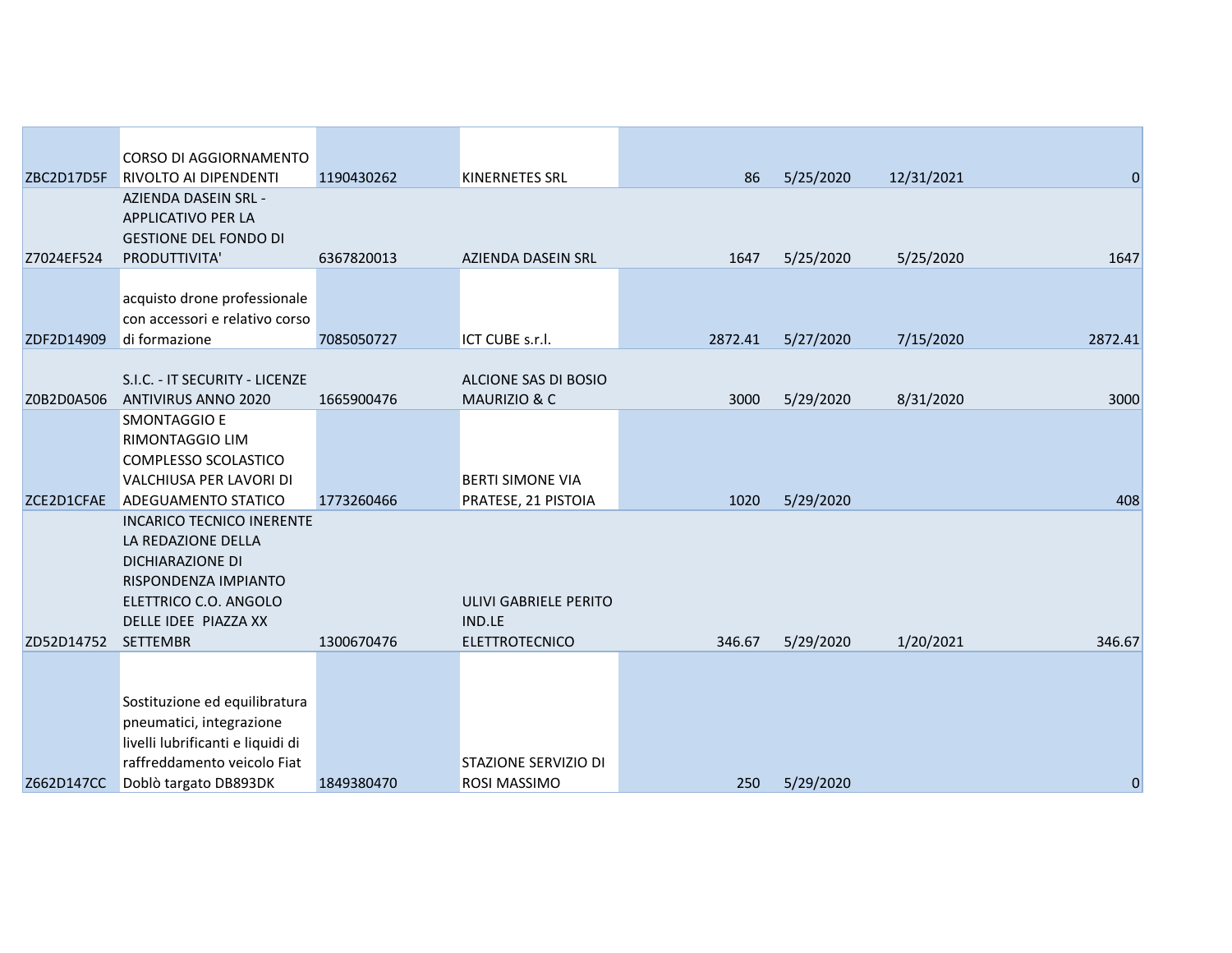|            | <b>EMERGENZA CORONAVIRUS -</b>  |             |                           |          |           |            |              |
|------------|---------------------------------|-------------|---------------------------|----------|-----------|------------|--------------|
|            | <b>FORNITURA DI MASCHERINE</b>  |             |                           |          |           |            |              |
| Z872D2C159 | <b>PROTETTIVE</b>               | 6743060482  | <b>NEW GENERATION SRL</b> | 3700     | 6/1/2020  | 12/31/2020 | 3700         |
|            | MANUTENZIONE BANCHINE           |             | Az. Agricola Mariani      |          |           |            |              |
| Z022CCA8DF | <b>STRADALI</b>                 | 1478520479  | Sergio                    | 12607.32 | 6/1/2020  | 10/5/2020  | 12607.32     |
|            |                                 |             |                           |          |           |            |              |
|            | Affidamento di servizio         |             |                           |          |           |            |              |
|            | inerente stipula dei contratti/ |             |                           |          |           |            |              |
| Z252D2CD2C | rogiti notarili via Rosai       | 1157580455  | <b>FERRARI ANDREA</b>     | 1574.14  | 6/1/2020  | 8/28/2020  | 1574.14      |
|            | <b>UTENZE TELECOM -</b>         |             |                           |          |           |            |              |
|            | TELEFONIA MOBILE E FISSA        |             |                           |          |           |            |              |
| Z8D2D30894 | <b>ANNO 2020</b>                | 488410010   | <b>TELECOM ITALIA SPA</b> | 12131.15 | 6/4/2020  |            | $\mathbf{0}$ |
|            | <b>EMERGENZA CORONAVIRUS -</b>  |             |                           |          |           |            |              |
|            | ACQUISTO KIT MEMBRANE E         |             |                           |          |           |            |              |
|            | <b>VALVOLE PER PROTEZIONE</b>   |             | M.R. INNOCENTI            |          |           |            |              |
| Z4A2D3BB98 | <b>CIVILE</b>                   | 485420475   | FRANCESCO & C.            | 90       | 6/8/2020  | 12/31/2020 | 90           |
|            | TAGLIO ALBERATURE SU            |             |                           |          |           |            |              |
|            | <b>VIABILITA' MONTAGNA</b>      |             |                           |          |           |            |              |
| Z2C2D3E292 | PESCIATINA                      | 1478520479  | <b>MARIANI SERGIO</b>     | 3760     | 6/8/2020  | 12/21/2020 | 3760         |
|            |                                 |             |                           |          |           |            |              |
|            | PROGETTO RILANCIO DELLA         |             | SOCIETA' OPERAIA          |          |           |            |              |
| Z062F62E3B | CITTA'                          | 81001310473 | AGRICOLA DI ALBERGHI      | 2000     | 6/8/2020  | 11/24/2020 | 2000         |
|            | S.I.C. - ASSISTENZA E           |             |                           |          |           |            |              |
|            | MANUTENZIONE IT DEI             |             |                           |          |           |            |              |
|            | SISTEMI ED                      |             |                           |          |           |            |              |
|            | <b>INFRASTRUTTURA</b>           |             | SYSTEM CHECK DI           |          |           |            |              |
| Z202D458EA | <b>INFORMATICA DELL'ENTE</b>    | 1415840477  | <b>STEFANO GIUNTOLI</b>   | 22800    | 6/10/2020 | 12/31/2021 | 10450        |
|            | <b>AFFIDAMENTO DELLA</b>        |             |                           |          |           |            |              |
|            | <b>FORNITURA DI TONER</b>       |             | MONDO STAMPA DI           |          |           |            |              |
| Z082D4631D | RIGENERATI                      | 1801270479  | <b>DICUONZO CRISTINA</b>  | 249.5    | 6/10/2020 | 12/31/2020 | 229.5        |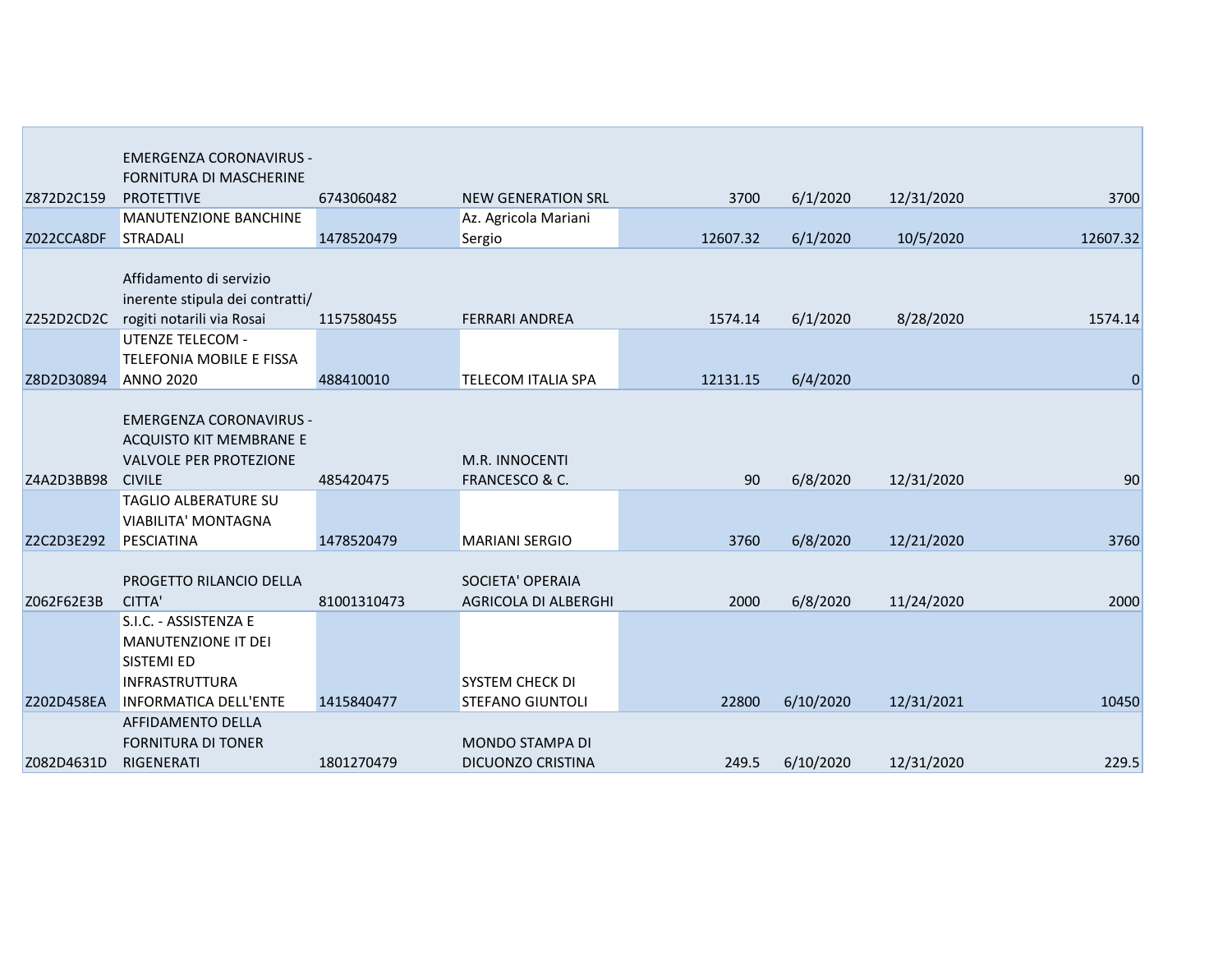|            | <b>FORNITURA DI GAS</b>        |                  |                              |         |           |            |             |
|------------|--------------------------------|------------------|------------------------------|---------|-----------|------------|-------------|
| Z6F28C3196 | <b>NATURALE</b>                | 1219980529       | <b>ESTRA ENERGIE SRL</b>     | 6023.52 | 6/10/2020 |            | 4432.39     |
|            |                                |                  | <b>ARTI GRAFICHE ELIO</b>    |         |           |            |             |
|            | <b>CARTELLI EMERGENZA</b>      |                  | <b>GARDINI SNC VIA BICHI</b> |         |           |            |             |
| ZBC2D49692 | <b>SANITARIA</b>               | 147160469        | 150 LUCCA                    | 450     | 6/11/2020 | 7/15/2020  | 450         |
|            |                                |                  | ANCI TOSCANA LA              |         |           |            |             |
|            |                                |                  | <b>SCUOLA AGENZIA</b>        |         |           |            |             |
|            |                                |                  | <b>FORMATIVA VIALE</b>       |         |           |            |             |
|            | <b>CORSO FORMAZIONE ON</b>     |                  | <b>GIOVINE ITALIA 117</b>    |         |           |            |             |
| Z162D4873E | <b>LINE</b>                    | 1710310978       | <b>FIRENZE</b>               | 202     | 6/11/2020 | 11/13/2020 | 202         |
|            |                                |                  |                              |         |           |            |             |
|            |                                |                  |                              |         |           |            |             |
|            | <b>EMERGENZA CORONAVIRUS -</b> |                  | NI.MA SAS DI TITO            |         |           |            |             |
| ZCC2D4DB98 | <b>FORNITURA DI TRANSENNE</b>  | 1734900978       | NICOLA & C                   | 3250    | 6/12/2020 | 12/31/2020 | 3250        |
|            |                                |                  |                              |         |           |            |             |
|            | DICHIARAZIONA IVA ANNO         |                  |                              |         |           |            |             |
|            | 2020 E RECUPERO IVA E IRAP     |                  |                              |         |           |            |             |
| ZD12D4ADE1 | <b>ANNI PRECEDENTI</b>         | 1727860221       | <b>DEDAGROUP</b>             | 2500    | 6/12/2020 |            | 0           |
|            | RICORSO CAUSA DEL LAVORO       |                  | <b>Edward William</b>        |         |           |            |             |
| Z9D2D4DF98 | A.O.                           | CHYDRD80T01F656T | <b>Watson Cheyne</b>         | 4500    | 6/12/2020 | 12/31/2020 | $\mathbf 0$ |
|            | RICORSO TAR F.M. 2°            |                  |                              |         |           |            |             |
| ZA02D2F62B | <b>IMPEGNO</b>                 | VTTBBR69E58G713T | <b>BARBARA VITTIMANN</b>     | 5957.6  | 6/12/2020 |            | $\Omega$    |
| Z122D148B0 | Riparazione mezzi AIB          | 1665860472       | <b>BIEMMEGI SRL</b>          | 962.3   | 6/15/2020 | 7/15/2020  | 962.3       |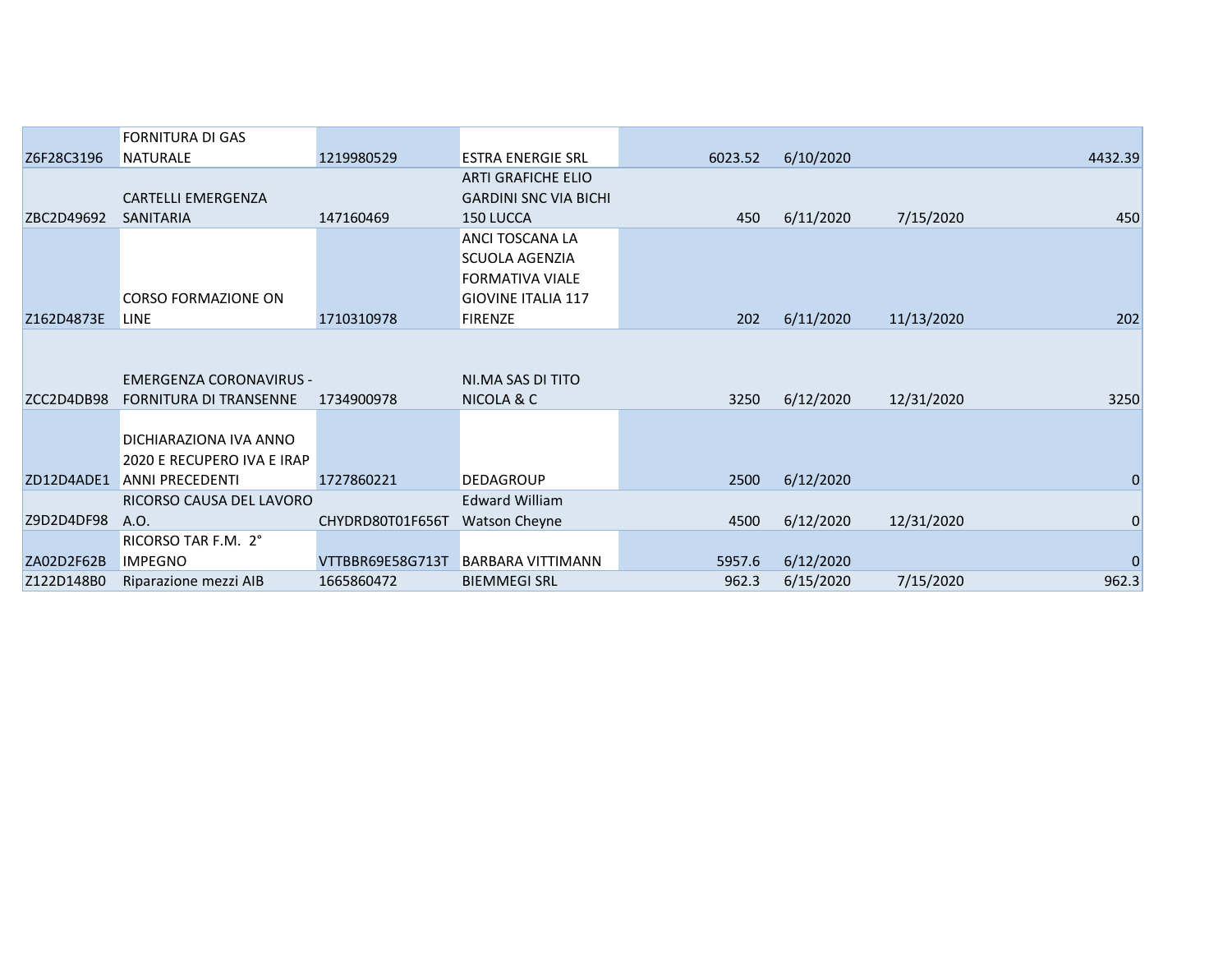|            | Incarico professionale per la<br>redazione della relazione<br>geologica completa delle<br>prove indagini geognostiche<br>necessarie per la completa<br>caratterizzazione<br>geomorfologica e<br>stratigrafica del sito nonché<br>lassistenza geologica alla fase<br>realizzativa dei |                                   | <b>STUDIO GEOLOGICO</b><br>SIGMA - DR. FRANCO |          |           |           |          |
|------------|--------------------------------------------------------------------------------------------------------------------------------------------------------------------------------------------------------------------------------------------------------------------------------------|-----------------------------------|-----------------------------------------------|----------|-----------|-----------|----------|
| Z732D4AA1D |                                                                                                                                                                                                                                                                                      | 397490475                         | <b>MENETTI</b>                                | 2040     | 6/15/2020 | 10/7/2020 | 2040     |
|            | Incarico professionale per la<br>redazione del                                                                                                                                                                                                                                       |                                   |                                               |          |           |           |          |
|            | progetto/perizia dei lavori di                                                                                                                                                                                                                                                       |                                   |                                               |          |           |           |          |
|            | somma urgenza necessari                                                                                                                                                                                                                                                              |                                   |                                               |          |           |           |          |
|            | alla messa in sicurezza del                                                                                                                                                                                                                                                          |                                   |                                               |          |           |           |          |
|            | sito e alla riapertura della<br>viabilità carrabile nonché                                                                                                                                                                                                                           |                                   |                                               |          |           |           |          |
|            | della Direzione dei Lavori e il                                                                                                                                                                                                                                                      |                                   |                                               |          |           |           |          |
|            | coordinamento alla sicurezza                                                                                                                                                                                                                                                         |                                   |                                               |          |           |           |          |
| Z982D4AA48 | -in                                                                                                                                                                                                                                                                                  | 2486940469                        | DP INGEGNERIA S.R.L.                          | 19436.34 | 6/15/2020 | 8/5/2020  | 19436.34 |
|            | Incarico professionale per                                                                                                                                                                                                                                                           |                                   |                                               |          |           |           |          |
| ZF72D4AA65 | lespletamento del collaudo<br>statico dellopera                                                                                                                                                                                                                                      | BRTGNN71L27G628X BURATTI GIOVANNI |                                               | 4170.72  | 6/15/2020 | 8/19/2020 | 4170.72  |
|            | Modifica infisso in alluminio                                                                                                                                                                                                                                                        |                                   |                                               |          |           |           |          |
|            | per istallazione serratura                                                                                                                                                                                                                                                           |                                   |                                               |          |           |           |          |
|            | elettrificata accesso uffici                                                                                                                                                                                                                                                         |                                   |                                               |          |           |           |          |
| Z362D4B32A | Anagrafe                                                                                                                                                                                                                                                                             | 1217810470                        | <b>FAIMA</b> snc                              | 210      | 6/15/2020 |           | 0        |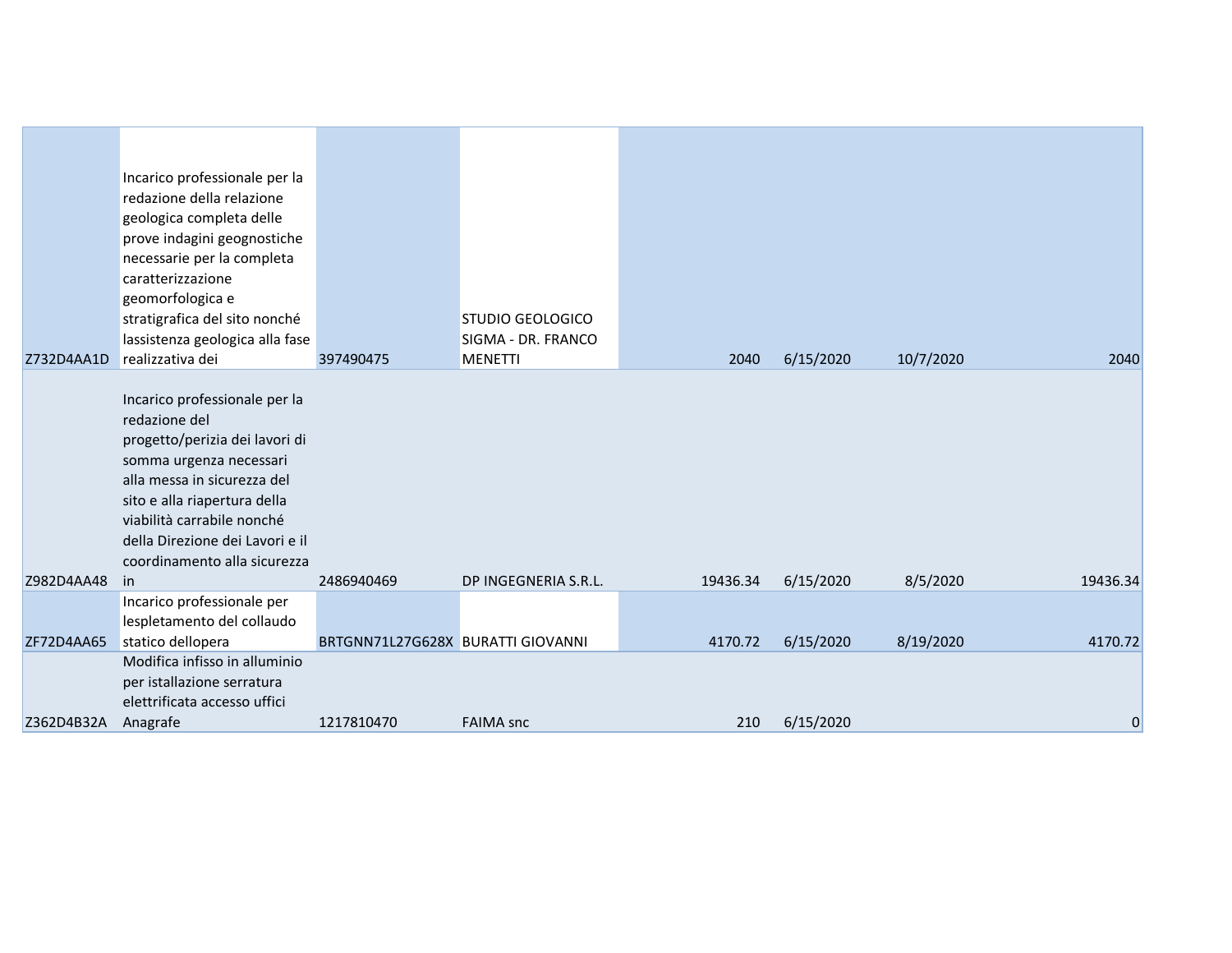|            | Riparazione / messa in<br>sicurezza n. 2 sculture in        |            |                           |          |           |            |                |
|------------|-------------------------------------------------------------|------------|---------------------------|----------|-----------|------------|----------------|
|            | ferro (Pinocchio c.o. Parco                                 |            | <b>OFFICINA MECCANICA</b> |          |           |            |                |
|            | Fluviale e Delfino c.o.                                     |            | <b>VEZZANI FERNANDO E</b> |          |           |            |                |
| Z7F2D4B33B | ingresso Palazzo Comunale)                                  | 210740478  | C. SAS                    | 250      | 6/15/2020 |            | $\overline{0}$ |
|            |                                                             |            |                           |          |           |            |                |
|            | Sistemazione pavimentazione                                 |            |                           |          |           |            |                |
|            | in cotto ammalorata ingresso                                |            |                           |          |           |            |                |
| ZC82D4B34C | Biblioteca Villa Sismondi                                   | 1526240476 | SILVESTRI DANTE           | 980      | 6/15/2020 |            | 0              |
|            | <b>AGGIORNAMENTO</b>                                        |            |                           |          |           |            |                |
| Z562D53C3B | <b>INVENTARIO</b>                                           |            | Gies                      | 4505     | 6/16/2020 | 12/31/2020 | 4505           |
|            |                                                             |            |                           |          |           |            |                |
|            | ESECUZIONE DI PROVE SUGLI                                   |            | SO.GE.T. DI SARTINI &     |          |           |            |                |
| Z5F2C57FF3 | ELEMENTI STRUTTURALI                                        | 2115540466 | <b>BIANCHI SNC</b>        | 7347     | 6/16/2020 | 9/1/2020   | 7347           |
|            |                                                             |            |                           |          |           |            |                |
|            | REDAZIONE DELLO STUDIO                                      |            |                           |          |           |            |                |
|            | GEOLOGICO, COMPRENSIVO                                      |            | STUDIO GEOLOGICO          |          |           |            |                |
|            | DELLE NECESSARIE INDAGINI                                   |            | SIGMA - DR. FRANCO        |          |           |            |                |
| ZBD2C580C6 | <b>GEOGNOSTICHE</b>                                         | 397490475  | <b>MENETTI</b>            | 13749.84 | 6/16/2020 | 8/27/2020  | 13749.84       |
|            | <b>ACQUISTO SEDIE E TAVOLI</b><br><b>ALLESTIMENTO MUSEO</b> |            | STF VIA CIAMBELLANA,      |          |           |            |                |
| Z902D59A4D | <b>GALEOTTI</b>                                             | 4286060480 | 70-72 VINCI FI            | 1502     | 6/18/2020 | 8/19/2020  | 1502           |
|            |                                                             |            |                           |          |           |            |                |
|            | <b>ACQUISTO PRONTUARI</b>                                   |            |                           |          |           |            |                |
|            | CODICE DELLA STRADA E                                       |            |                           |          |           |            |                |
|            | RELATIVE APP, CODICE DELLA                                  |            |                           |          |           |            |                |
|            | STRADA E REGOLAMENTO DI                                     |            |                           |          |           |            |                |
|            | <b>ESECUZIONE E ITER</b>                                    |            |                           |          |           |            |                |
|            | <b>COMMENTATO CODICE</b>                                    |            |                           |          |           |            |                |
| Z692D63F4B | <b>DELLA STRADA</b>                                         | 2259990402 | <b>EGAF Edizioni Srl</b>  | 396.9    | 6/22/2020 | 12/31/2020 | $\overline{0}$ |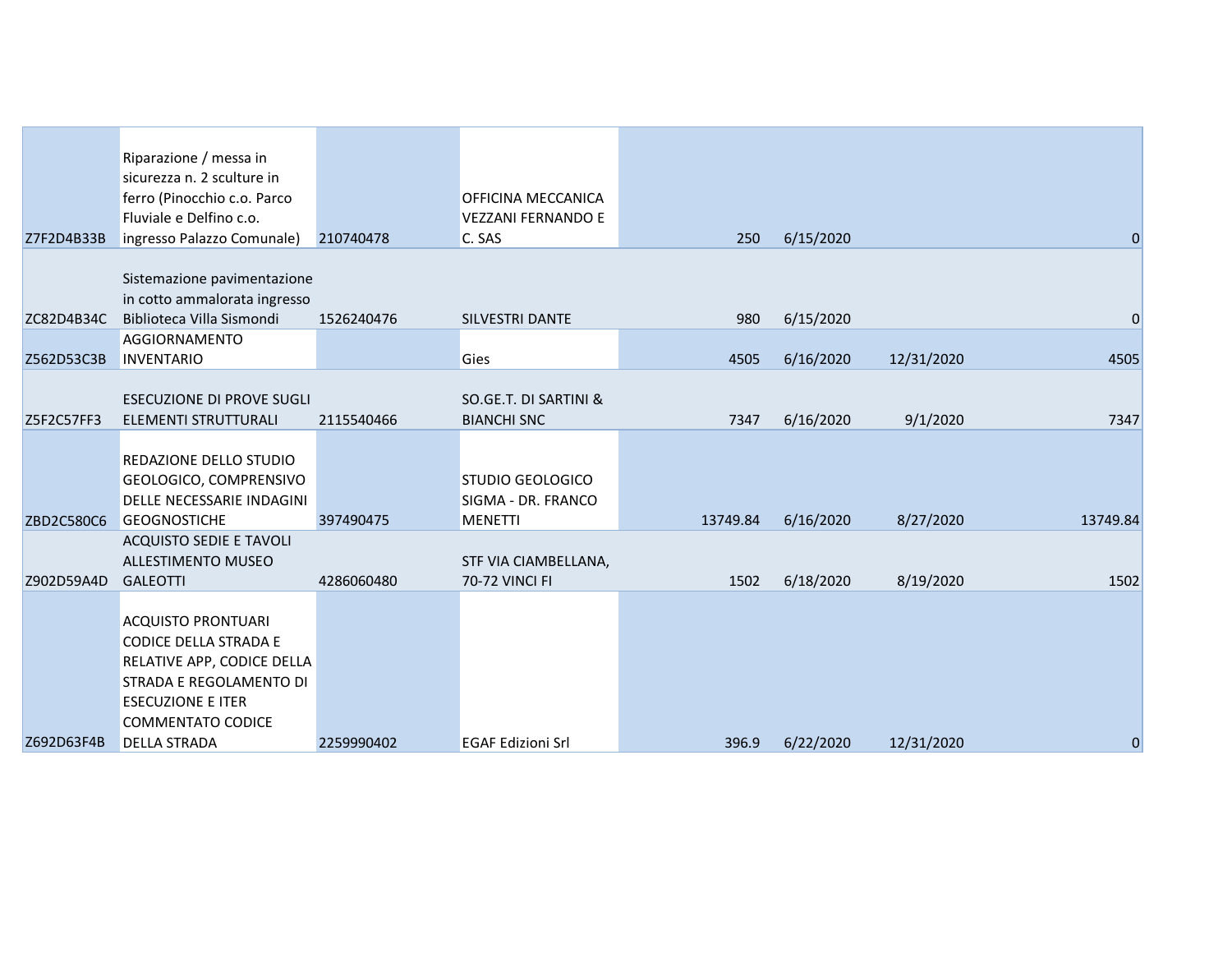|            | <b>TAGLIO E POTATURA</b>         |                     | AZIENDA AGRICOLA            |          |           |            |                |
|------------|----------------------------------|---------------------|-----------------------------|----------|-----------|------------|----------------|
|            | <b>ALBERATURE E</b>              |                     | <b>BARIGNANO DI PAPINI</b>  |          |           |            |                |
|            | REALIZZAZIONI DI                 |                     | L. F. SOCIETA'              |          |           |            |                |
| Z2E2D426C3 | <b>RECINZIONI</b>                | 1306980473          | <b>AGRICOLA</b>             | 23835.84 | 6/23/2020 |            | $\overline{0}$ |
|            | manutenzione verde               |                     | Valdinievole Coop.          |          |           |            |                |
| ZF22D6BB7B | pubblico                         | 1204450470          | Sociale a r.l.              | 2922.95  | 6/24/2020 |            | 1008           |
|            |                                  |                     |                             |          |           |            |                |
|            |                                  |                     |                             |          |           |            |                |
|            | S.I.C. - SITO WEB                |                     |                             |          |           |            |                |
|            | <b>ISTITUZIONALE - CANONI DI</b> |                     |                             |          |           |            |                |
|            | HOSTING/MANUTENZIONE/A           |                     |                             |          |           |            |                |
|            | SSISTENZA CMS PER LA             |                     |                             |          |           |            |                |
|            | <b>GESTIONE DEL SITO E DEI</b>   |                     |                             |          |           |            |                |
|            | SERVIZI DI POSTA                 |                     |                             |          |           |            |                |
|            | ELETTRONICA DEL DOMINIO          |                     |                             |          |           |            |                |
|            | COMUNE.PESCIA.PT.IT -            |                     |                             |          |           |            |                |
| Z0F2D694D9 | <b>ANNO 2020</b>                 | 2047381203          | DEDAGROUP WIZ S.R.L.        | 3200     | 6/26/2020 | 8/21/2020  | 3200           |
|            | S.I.C. - CANONI 2020 ASP         |                     |                             |          |           |            |                |
|            | SOFTWARE URBI, SERVIZIO DI       |                     |                             |          |           |            |                |
|            | CONSERVAZIONE - SALDO            |                     |                             |          |           |            |                |
| ZD82D72C17 | 2020                             | 6628860964          | PA DIGITALE S.P.A.          | 11618.84 | 6/26/2020 | 8/21/2020  | 11618.84       |
|            |                                  |                     |                             |          |           |            |                |
|            | <b>EMERGENZA CORONAVIRUS -</b>   |                     |                             |          |           |            |                |
|            | <b>FORNITURA GUANTI IN</b>       |                     | <b>AGRARIA CASTELLARE</b>   |          |           |            |                |
| ZCB2D75D88 | LATTICE E NITRILE                | 1210190474          | <b>SPA</b>                  | 369.68   | 6/26/2020 | 12/31/2020 | 369.68         |
|            | <b>FORNITURA CONTRASSEGNO</b>    |                     |                             |          |           |            |                |
| Z322D71CC3 | <b>INVALIDI</b>                  | 5883740481          | <b>ETRURUA PA SRL</b>       | 107.6    | 6/26/2020 | 12/31/2020 | 107.6          |
|            | <b>RISANAMENTO E</b>             |                     | <b>CASTELLO DANIELE VIA</b> |          |           |            |                |
|            | RIQUALIFICAZIONE PARETI          |                     | PROVINCIALE                 |          |           |            |                |
|            | AMMALORATE DA UMIDITA'           |                     | LUCCHESE, 43 UZZANO         |          |           |            |                |
| Z8F2D53ED9 | DI RISALITA                      | CSTDNL83T11G491C PT |                             | 9198.89  | 6/26/2020 | 1/19/2021  | 9198.89        |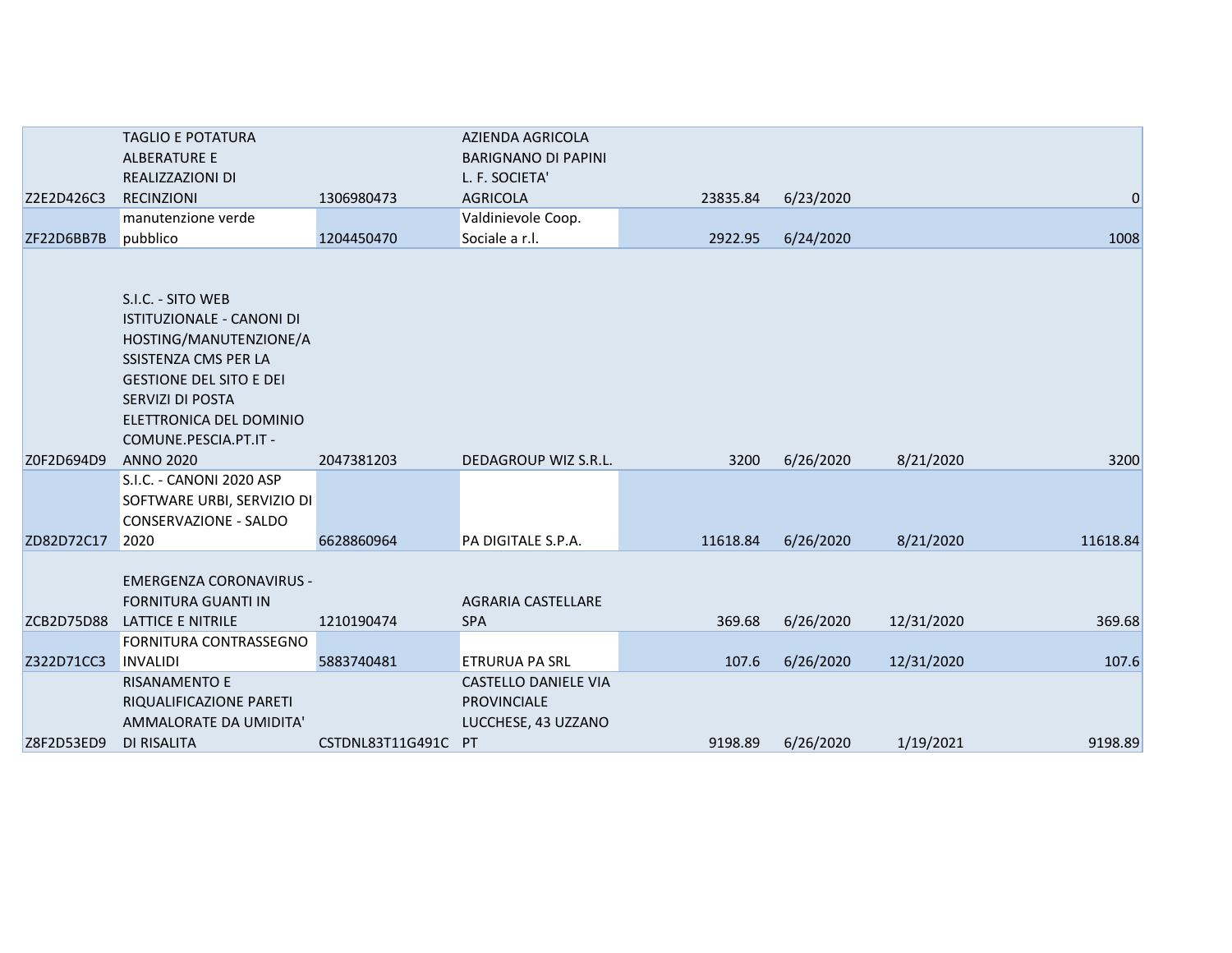|            | Asilo Nido Il Cucciolo -       |                                    |                     |         |           |            |             |
|------------|--------------------------------|------------------------------------|---------------------|---------|-----------|------------|-------------|
|            | esecuzione di lavori urgenti   |                                    |                     |         |           |            |             |
|            | atti al risanamento e          |                                    |                     |         |           |            |             |
|            | riqualificazione di pareti     |                                    |                     |         |           |            |             |
|            | verticali ammalorate da        |                                    | MACAR DI CARLI,     |         |           |            |             |
| Z952D6BCE3 | umidita di risalita            | 352880470                          | STEFANELLI E C. SAS | 4587.02 | 6/26/2020 | 8/3/2020   | 4587.02     |
|            | RIPRISTINO APPARATI            |                                    |                     |         |           |            |             |
| Z5B2D77C22 | VISTARED LOC. ALBERGHI         | 4270970488                         | <b>MICROREX SPA</b> | 790     | 6/28/2020 | 12/31/2020 | $\mathbf 0$ |
|            | S.I.C. - SISTEMA DI            |                                    |                     |         |           |            |             |
|            | <b>REGISTRAZIONE -</b>         |                                    |                     |         |           |            |             |
|            | VERBALIZZAZIONE -              |                                    |                     |         |           |            |             |
|            | VIDEOSTREAMING -               |                                    |                     |         |           |            |             |
|            | ARCHIVIAZIONE SEDUTE           |                                    |                     |         |           |            |             |
|            | <b>CONSILIARI -</b>            |                                    |                     |         |           |            |             |
|            | <b>MANUTENZIONE ED</b>         |                                    |                     |         |           |            |             |
|            | ASSISTENZA - PERIODO           |                                    |                     |         |           |            |             |
| Z8C2D75C3D | 01/04/2020-31/12/2020          | 1322700749                         | <b>CEDAT 85 SRL</b> | 2241    | 6/29/2020 | 12/18/2020 | 2241        |
|            |                                |                                    |                     |         |           |            |             |
|            | <b>EMERGENZA CORONAVIRUS -</b> |                                    |                     |         |           |            |             |
|            | <b>FORNITURA DI DPI PER</b>    |                                    | TE.MA DI PETROLINI  |         |           |            |             |
| Z402D7B2A0 | DIPENDENTI COMUNALI            | 1254540477                         | LORELLA             | 923.37  | 6/29/2020 | 12/31/2020 | 923.37      |
|            | <b>ACQUISTO MATERIALE DI</b>   |                                    |                     |         |           |            |             |
| Z692D7947F | <b>CANCELLERIA</b>             | 3222970406                         | <b>MYO SPA</b>      | 201.32  | 6/29/2020 | 12/31/2020 | 201.32      |
|            | CAUSA P.P.SRL/COMUNE DI        |                                    |                     |         |           |            |             |
|            | PESCIA-TRIBUNALE DI            |                                    |                     |         |           |            |             |
| ZDC22D76ED | <b>PISTOIA</b>                 | PGNNCL79P13A225L NICOLA PIGNATELLI |                     | 26644   | 6/29/2020 |            | 0           |
|            |                                |                                    |                     |         |           |            |             |
|            | <b>RIPRISTINO</b>              |                                    |                     |         |           |            |             |
|            | CONDIZIONATORE ARMADIO         |                                    |                     |         |           |            |             |
| Z332D762A5 | VISTARED VIALE EUROPA          | 4270970488                         | <b>MICROREX SPA</b> | 269     | 6/30/2020 | 8/23/2020  | 269         |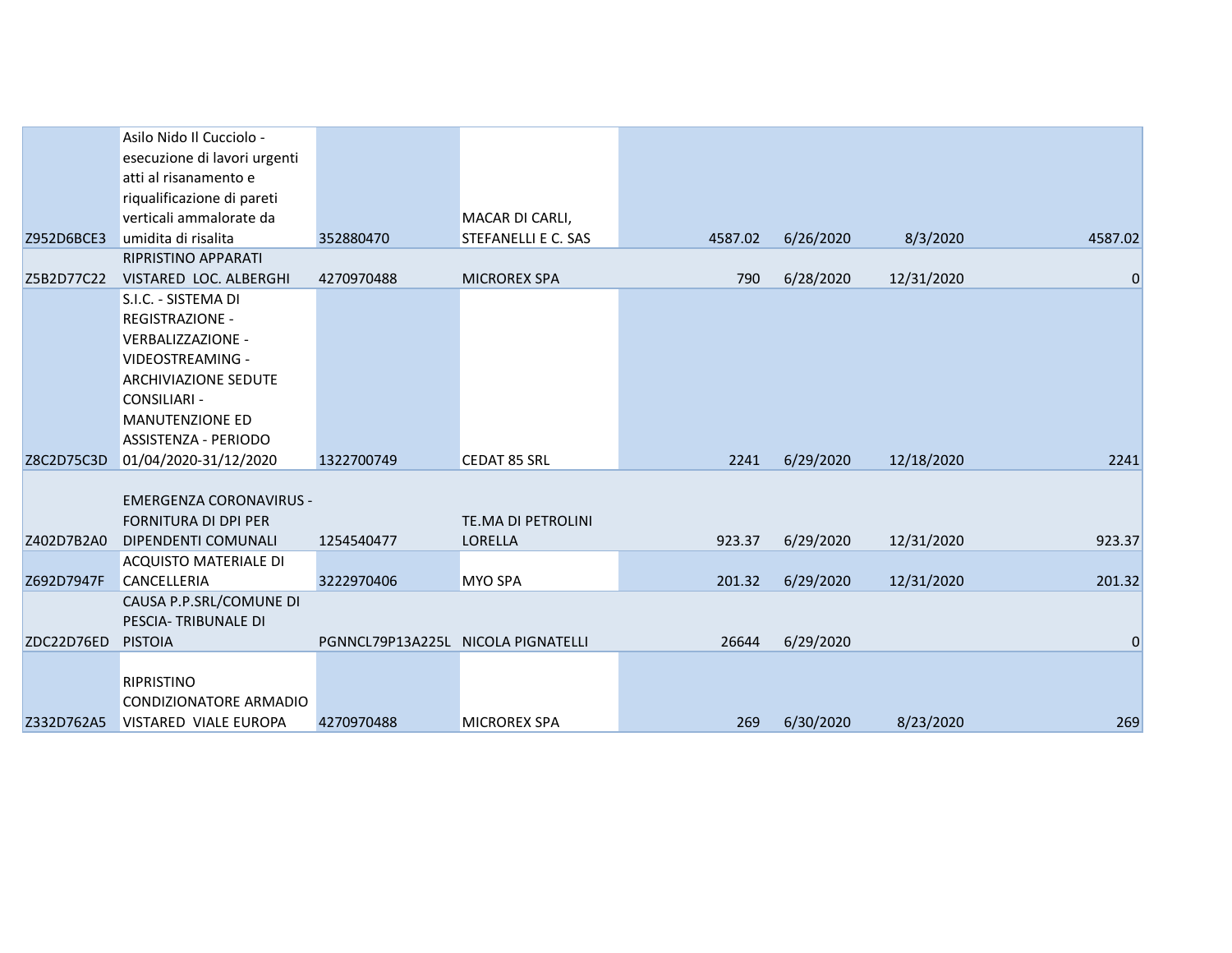|            | S.I.C. - PROCESSI DI           |             |                                              |         |           |            |             |
|------------|--------------------------------|-------------|----------------------------------------------|---------|-----------|------------|-------------|
|            | TRANSIZIONE AL DIGITALE        |             |                                              |         |           |            |             |
|            | NEI COMUNI - PROPOSTA          |             |                                              |         |           |            |             |
| Z4C2D7D346 | <b>FORMATIVA ANCI TOSCANA</b>  | 1710310978  | <b>ANCI TOSCANA</b>                          | 171     | 6/30/2020 | 12/23/2020 | 171         |
|            | COMPLETAMENTO                  |             |                                              |         |           |            |             |
|            | RESTAURO MANTOVANE E           |             | LO STUDIOLO VIA DEL                          |         |           |            |             |
|            | PORTE MUSEO CIVICO             |             | TIRO A SEGNO, 117                            |         |           |            |             |
| ZE82D44644 | <b>GALEOTTI</b>                | 1559350465  | <b>LUCCA</b>                                 | 12105   | 6/30/2020 |            | $\mathbf 0$ |
|            |                                |             |                                              |         |           |            |             |
|            |                                |             | Studio Associato                             |         |           |            |             |
| ZAB2D7D84A | incarico RSPP                  | 5226460961  | Consiglieri Indipendenti                     | 2995.2  | 6/30/2020 |            | $\mathbf 0$ |
|            |                                |             |                                              |         |           |            |             |
|            |                                |             | Studio Associato                             |         |           |            |             |
|            | ZF52D7D6AA redazione DUVRI     | 5226460961  | Consiglieri Indipendenti<br>di M. Cossu e C. |         |           |            | 3968.64     |
|            | <b>ACQUISTO E MONTAGGIO</b>    |             |                                              | 3968.64 | 6/30/2020 | 1/7/2021   |             |
|            | <b>VIDEOPROIETTORE</b>         |             | <b>BERTI SIMONE VIA</b>                      |         |           |            |             |
| Z322D7BF85 | <b>GIPSOTECA L. ANDREOTTI</b>  | 1773260466  | PRATESE 221 PISTOIA                          | 2205    | 7/2/2020  | 8/18/2020  | 2205        |
|            | SEMINARIO ANUSCA SU            |             |                                              |         |           |            |             |
|            | ELETTORALE PROCEDURE E         |             |                                              |         |           |            |             |
| Z2F2D7F59E | <b>NORMATIVA</b>               | 90000910373 | <b>ANUSCA SRL</b>                            | 450     | 7/3/2020  | 11/23/2020 | 450         |
|            |                                |             |                                              |         |           |            |             |
|            | <b>EMERGENZA CORONAVIRUS -</b> |             |                                              |         |           |            |             |
| Z0A2D90FD3 | <b>FORNITURA BUONI SPESA</b>   | 158560508   | LA GRAFICA PISANA SRL                        | 1050    | 7/7/2020  | 12/31/2020 | 1050        |
|            |                                |             | <b>TAPPEZZERIA</b>                           |         |           |            |             |
|            | ACQUISTO TENDAGGI              |             | <b>MALTAGLIATI</b>                           |         |           |            |             |
|            | IGNIFUGHI GIPSOTECA L.         |             | PIAZZETTA DEL MORO,                          |         |           |            |             |
| Z932D7BF31 | ANDREOTTI                      | 1497280477  | 6 PESCIA                                     | 918.03  | 7/7/2020  | 8/24/2020  | 918.03      |
|            | <b>REALIZZAZIONE</b>           |             |                                              |         |           |            |             |
|            | <b>MANIFESTAZIONE</b>          |             | Associazione Culturale                       |         |           |            |             |
| Z382D839BC | <b>CULTURALE</b>               | 1966420471  | Pinocchio 3000                               | 13000   | 7/7/2020  | 8/31/2020  | 13000       |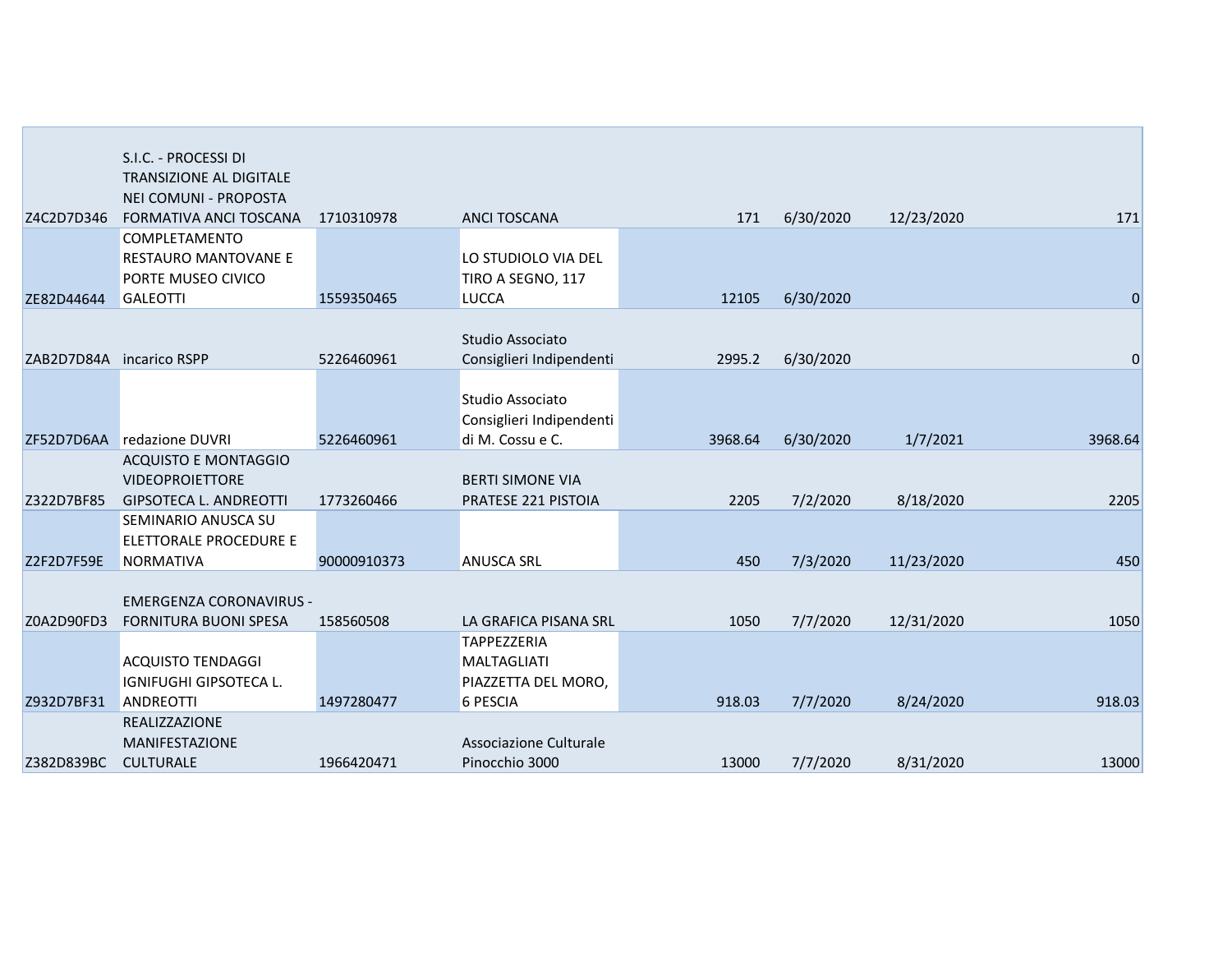|            | <b>QUADERNO INTERATTIVO</b>                                                                        |            | M & C MARKETING           |             |           |            |                |
|------------|----------------------------------------------------------------------------------------------------|------------|---------------------------|-------------|-----------|------------|----------------|
| ZBD2D8F493 | <b>STESURA</b>                                                                                     | 1344000466 | <b>COMUNICAZIONI SRL</b>  | 4000        | 7/7/2020  | 8/31/2020  | $\overline{0}$ |
|            | <b>FORMAZIONE APP</b>                                                                              |            | QUALCOSADAFARE.IT         |             |           |            |                |
| ZDC2D839D1 | <b>QUALCOSA DA FARE</b>                                                                            | 1878590478 | <b>SRLS</b>               | $\mathbf 0$ | 7/7/2020  | 12/31/2020 | $\mathbf 0$    |
|            | Lavori di pulizia, sistemazione<br>dellarea di proprietà posta in                                  |            |                           |             |           |            |                |
|            | frazione di Pietrabuona                                                                            |            |                           |             |           |            |                |
|            | nonché conferimento in                                                                             |            |                           |             |           |            |                |
|            | discarica autorizzata dei                                                                          |            |                           |             |           |            |                |
| ZDB2D8FBAE | rifiuti ivi giacenti                                                                               | 1904540463 | Costruire s.r.l.          | 1980        | 7/7/2020  | 9/8/2020   | 1980           |
|            |                                                                                                    |            | <b>CHEAPSERVICE SO.</b>   |             |           |            |                |
|            | PROGETTO LO SHOPPING A                                                                             |            | <b>COOP VIA GANDHI 18</b> |             |           |            |                |
| ZA82D9EDD6 | PESCIA TI PREMIA                                                                                   | 2440420350 | <b>REGGIO EMILIA</b>      | 11649.34    | 7/13/2020 | 9/22/2020  | 11649.34       |
|            | EMERGENZA CORONAVIRUS -<br>SANIFICAZIONE UFFICI                                                    |            |                           |             |           |            |                |
| ZB92DAD4E8 | <b>COMUNALI</b>                                                                                    | 1552550467 | SANIGENIC SRL             | 7711.2      | 7/15/2020 | 12/31/2020 | 7711.2         |
| Z6C2DAD4BE | <b>EMERGENZA CORONAVIRUS -</b><br><b>FORNITURA DI DPI</b>                                          | 1552550467 | <b>SANIGENIC SRL</b>      | 4842.8      | 7/15/2020 | 12/31/2020 | 4842.8         |
|            | <b>EMERGENZA CORONAVIRUS -</b><br>FORNITURA DI MASCHERINE                                          |            |                           |             |           |            |                |
| ZOB2DAC94E | <b>PROTETTIVE</b>                                                                                  | 1598230470 | <b>DONNA CLARA SNC</b>    | 1900        | 7/15/2020 | 12/31/2020 | 1900           |
| ZCC2D9C298 | <b>EMERGENZA CORONAVIRUS -</b><br>SERVIZIO DI PULIZIE E<br>SANIFICAZIONE UFFICI E<br><b>SCUOLE</b> | 932450471  | <b>COOPERATIVA PROD84</b> | 4898.6      | 7/15/2020 | 12/31/2020 | 4898.6         |
|            |                                                                                                    |            |                           |             |           |            |                |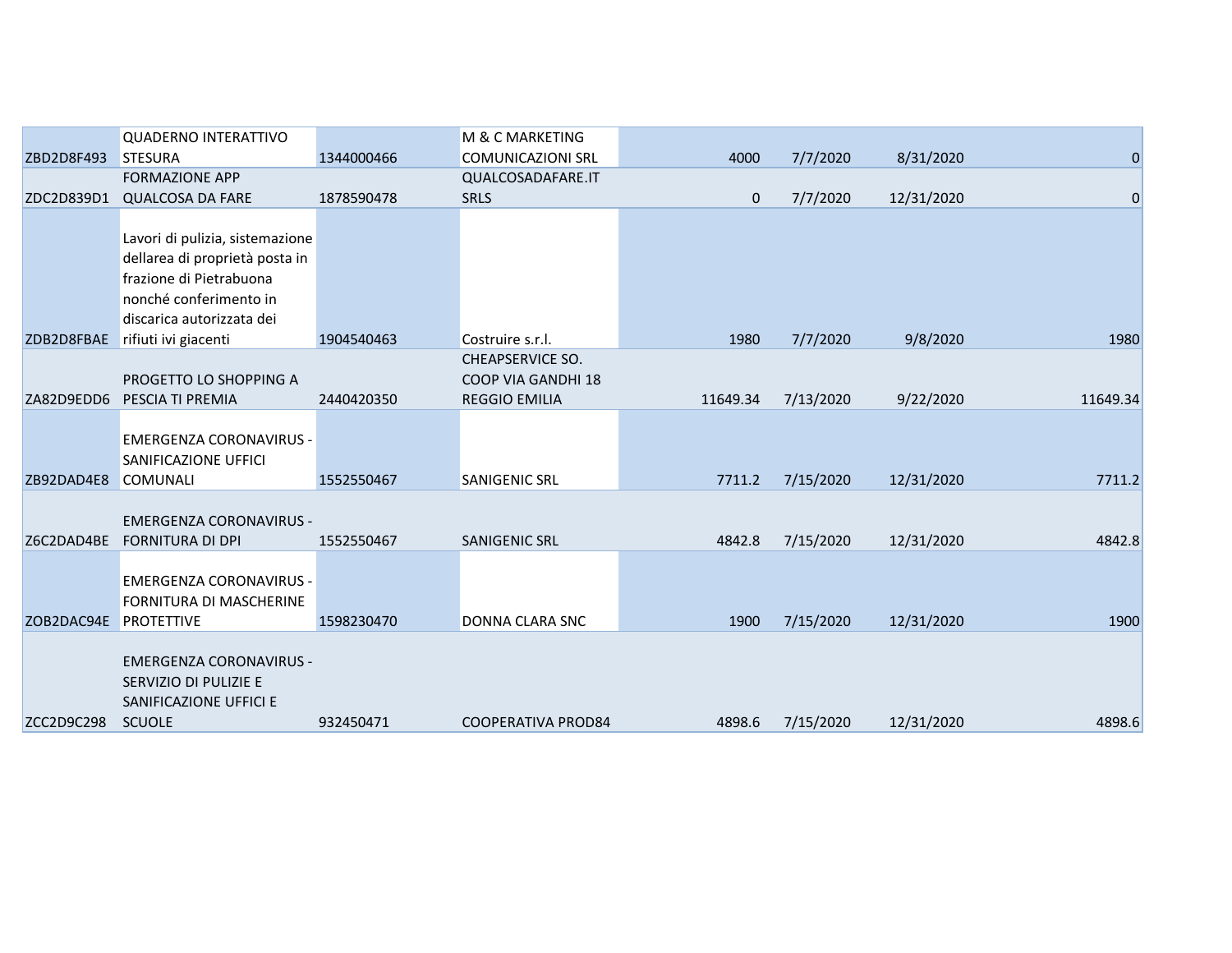|            | <b>EMERGENZA CORONAVIRUS -</b>  |                  |                              |        |           |            |          |
|------------|---------------------------------|------------------|------------------------------|--------|-----------|------------|----------|
|            | <b>CARTELLI PER RIAPERTURA</b>  |                  | <b>ARTI GRAFICHE DI ELIO</b> |        |           |            |          |
| Z1B2DAC8B7 | <b>DEI PARCHI</b>               | 147160469        | <b>GIARDINI SNC</b>          | 300    | 7/15/2020 | 12/31/2020 | 300      |
|            | CONTRATTO TRA CO.SE.A.          |                  |                              |        |           |            |          |
|            | CONSORZIO E COMUNE DI           |                  |                              |        |           |            |          |
| ZA42D9A820 | <b>PESCIA</b>                   | 2460390376       |                              | 39650  | 7/15/2020 | 12/31/2020 | 32985.73 |
|            | <b>IMPEGNO DI SPESA IN</b>      |                  |                              |        |           |            |          |
|            | <b>FAVORE DI CO.SE.A.</b>       |                  |                              |        |           |            |          |
|            | <b>CONSORZIO IN</b>             |                  |                              |        |           |            |          |
|            | ADEMPIMENTO CONTRATTO           |                  |                              |        |           |            |          |
| ZD42DA1B08 | STIPULATO IN DATA<br>22/03/2019 | 2460390376       |                              | 38120  | 7/15/2020 | 12/31/2020 | 38120    |
|            |                                 |                  | <b>ELIOGRAFICA</b>           |        |           |            |          |
|            | <b>FORNITURA DI MANIFESTI</b>   |                  | <b>VALDINIEVOLE SAS DI</b>   |        |           |            |          |
| ZBB2DA8DDF | PER CONSIGLIO COMUNALE          | 1418050470       | <b>INCERPI SEERGIO</b>       | 1050   | 7/15/2020 |            | 1050     |
|            |                                 |                  |                              |        |           |            |          |
|            | <b>EMERGENZA CORONAVIRUS -</b>  |                  |                              |        |           |            |          |
|            | STAMPE E ETICHETTE PER          |                  |                              |        |           |            |          |
|            | DIRETTIVE E PRESCRIZIONI IN     |                  |                              |        |           |            |          |
|            | <b>MATERIA DI CONTENIMENTO</b>  |                  | <b>ELIOGRAFICA</b>           |        |           |            |          |
|            | <b>EMERGENZA</b>                |                  | <b>VALDINIEVOLE SAS DI</b>   |        |           |            |          |
| ZF22D4C385 | <b>EPIDEMIOLOGICA</b>           | 1418050470       | <b>INCERPI SEERGIO</b>       | 258.2  | 7/16/2020 | 12/31/2020 | 258.2    |
| Z1E2DB19EC | ASSISTENZA AL RUP               | grrmtt73s17g491d | <b>MATTEO GUERRI</b>         | 3000   | 7/16/2020 | 12/31/2020 | 3000     |
|            | ASSOCIAZIONE ANNA MARIA         |                  | <b>ASSOCIAZIONE ANNA</b>     |        |           |            |          |
| ZD22DDB909 | <b>MARINO</b>                   | 92098930487      | <b>MARIA MARINO</b>          | 2800   | 7/23/2020 | 8/7/2020   | 2800     |
|            |                                 |                  |                              |        |           |            |          |
|            | S.I.C. - ACQUISTO URGENTE       |                  |                              |        |           |            |          |
|            | <b>MATERIALE INFORMATICO</b>    |                  | <b>COMPUTER SHOP DI</b>      |        |           |            |          |
|            | PER ADEGUAMENTO CLIENT          |                  | <b>COMPARINI PAOLO &amp;</b> |        |           |            |          |
| Z292DB9E4F | E RIPARAZIONI                   | 1268220504       | C. S.N.C.                    | 791.72 | 7/24/2020 | 8/21/2020  | 791.72   |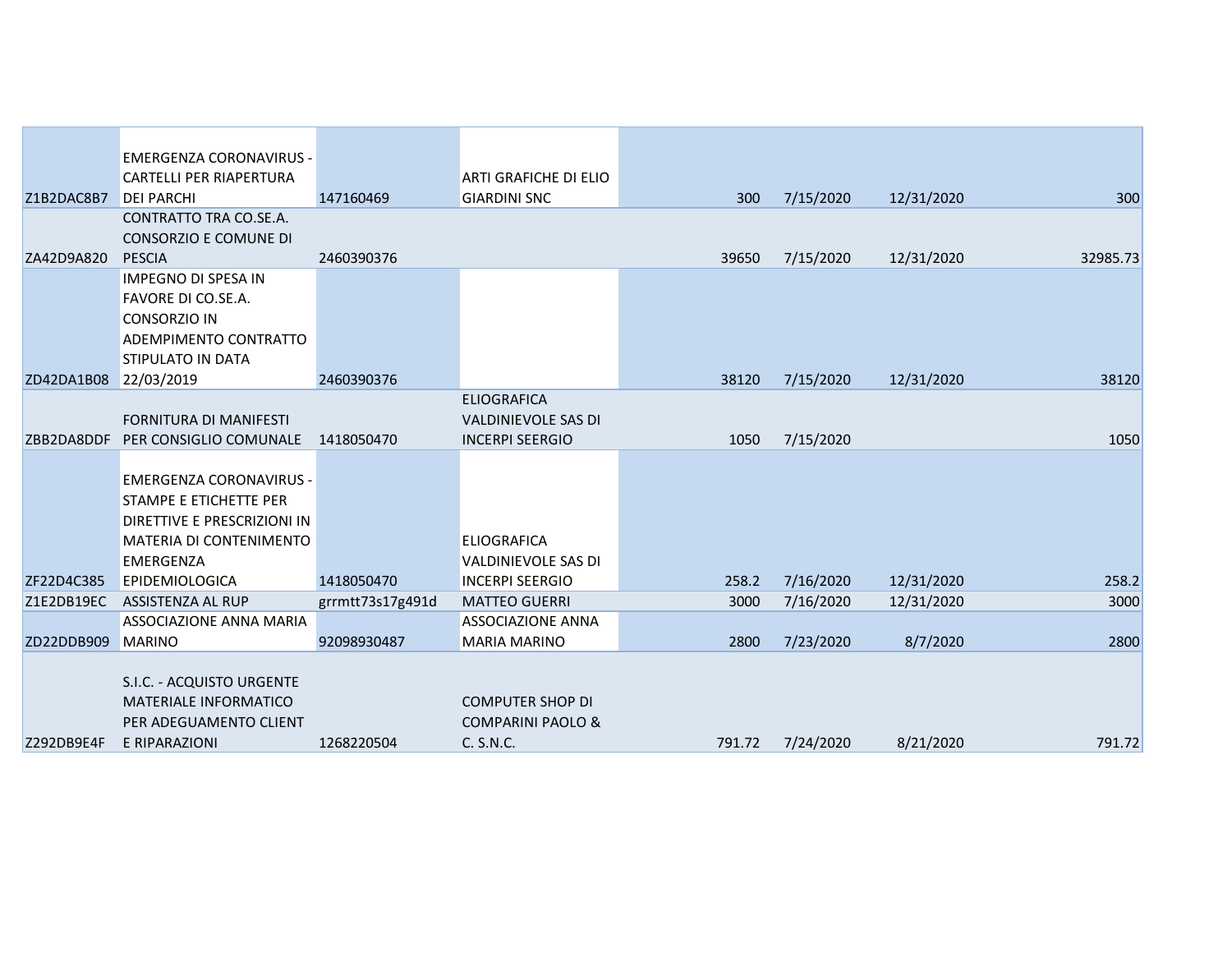|            | <b>CONTRIBUTO BANDA</b>                                 |                         | ASS. CORPO MUSICALE        |          |           |            |                |
|------------|---------------------------------------------------------|-------------------------|----------------------------|----------|-----------|------------|----------------|
| Z4F2DAC70B | <b>GIALDINO GIALDINI</b>                                | 81004870473             | "G. GIALDINI"              | 1800     | 7/24/2020 | 8/31/2020  | 1800           |
|            |                                                         |                         |                            |          |           |            |                |
|            | PROGETTO POLIS SOSTEGNO                                 |                         |                            |          |           |            |                |
|            | ALLE FASCE DEBOLI E AI                                  |                         | <b>COOPERATIVA SOCIALE</b> |          |           |            |                |
| ZA72DB10C4 | GIOVANI E/O DISOCCUPATI                                 | 1633770472              | <b>ARKE' ONLUS</b>         | 4650     | 7/24/2020 | 8/6/2020   | 4650           |
|            | PANNELLO PER PROTEZIONE                                 |                         |                            |          |           |            |                |
| ZB22DC8B40 | <b>COVD</b>                                             | 2566720468              | <b>SANIGIC SRL</b>         | 270      | 7/27/2020 | 7/30/2020  | $\mathbf 0$    |
|            | riparazione Fiat Panda                                  |                         |                            |          |           |            |                |
|            | targata PT432455 e revisione                            |                         |                            |          |           |            |                |
| Z3C2DCF0CA | dei mezzi AIB                                           | 1665860472              | <b>BIEMMEGI SRL</b>        | 1207     | 7/29/2020 |            | 833.2          |
|            | IMPEGNO DI SPESA PER                                    |                         |                            |          |           |            |                |
|            | <b>ACQUISTO DI BUONI</b>                                |                         |                            |          |           |            |                |
| Z362DD1373 | <b>ALIMENTARI</b>                                       | 6681090483              | NUOVA PESCIA SRL           | 500      | 7/29/2020 | 9/4/2020   | 500            |
|            |                                                         |                         |                            |          |           |            |                |
| ZC72DC32C9 | S.I.C. - SERVIZIO GDPR                                  | 5068820488              | HALLEY TOSCANA S.R.L.      | 2900     | 8/3/2020  | 9/24/2020  | 2900           |
|            |                                                         |                         |                            |          |           |            |                |
|            | AFFIDAMENTO DIRETTO A                                   |                         |                            |          |           |            |                |
|            | ARTI GRAFICHE ELIO GARDINI                              |                         | <b>ARTI GRAFICHE ELIO</b>  |          |           |            |                |
| ZD52DD29B7 | DI FRANCESCONI R & C.                                   | 147160469               | <b>GARDINI</b>             | 103.7    | 8/3/2020  | 9/16/2020  | 103.7          |
|            |                                                         |                         |                            |          |           |            |                |
|            | PROGETTO POLIS SOSTEGNO                                 |                         | <b>COOPERATIVA SOCIALE</b> |          |           |            |                |
| ZA42DD98A5 | <b>FASCE DEBOLI</b><br><b>INCARICO TECNICO PERITALE</b> | 1633770472              | <b>ARKE' ONLUS</b>         | 18768.35 | 8/3/2020  | 10/19/2020 | 18768.35       |
|            | PER RELAZIONE SU                                        |                         |                            |          |           |            |                |
|            | PROGETTO DI FINANZA                                     |                         |                            |          |           |            |                |
|            | PARCHEGGI COMUNE DI                                     |                         | LEM ASSOCIATI VIA          |          |           |            |                |
| ZA02DB867F | PESCIA                                                  | 1419420490              | MICALI, 22 LIVORNO         | 7800     | 8/5/2020  |            | $\overline{0}$ |
|            |                                                         |                         | ROMOLI RICCARDO            |          |           |            |                |
|            | <b>INCARICO TECNICO PERITALE</b>                        |                         | <b>VIALE EUROPA, 7</b>     |          |           |            |                |
| Z8B2DB87B3 | CAUSA PEDRI MILVANO                                     | RMLRCR68A18E715M PESCIA |                            | 3255     | 8/5/2020  |            | $\mathbf 0$    |
|            |                                                         |                         |                            |          |           |            |                |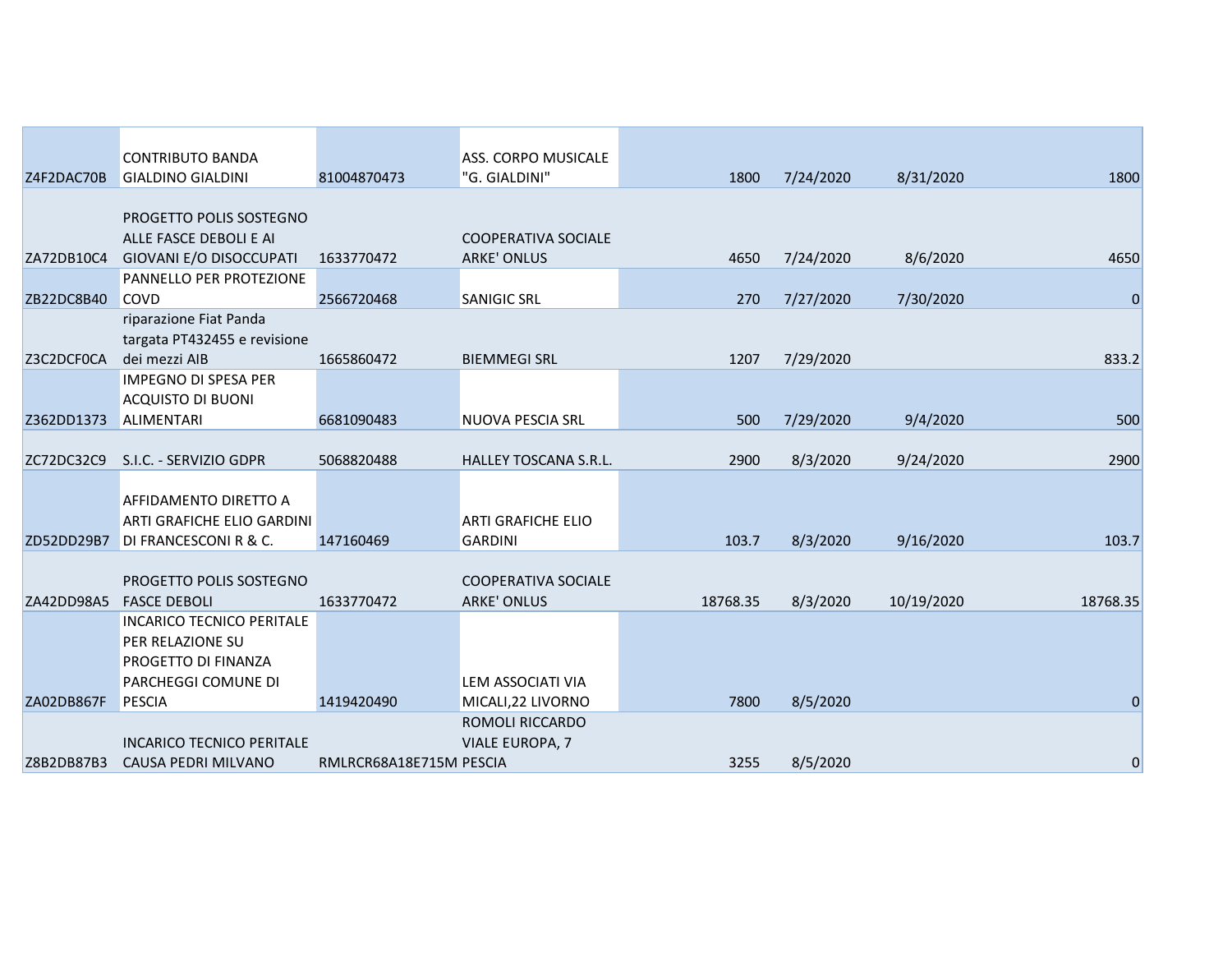|            | PROGETTO SCUOLA SENZA          |            |                          |         |           |            |         |
|------------|--------------------------------|------------|--------------------------|---------|-----------|------------|---------|
|            | <b>ZAINO ACQUISTO ARREDI</b>   |            |                          |         |           |            |         |
| Z352DB7F3A | <b>SCOLASTICI</b>              | 216580290  | <b>MOBILFERRO SRL</b>    | 9470.47 | 8/7/2020  | 9/25/2020  | 9470.47 |
|            | STAMPA MATERIALE PER           |            |                          |         |           |            |         |
| ZE22DF1097 | <b>QUADERNO INTERATTIVO</b>    | 2551970466 | <b>SAN MARCO SRLS</b>    | 501     | 8/11/2020 | 9/30/2020  | 501     |
|            |                                |            |                          |         |           |            |         |
|            | INTEGRAZIONE QUADERNO          |            | M & C MARKETING          |         |           |            |         |
| Z062DF2B93 | <b>INTERNO INTERATTIVO</b>     | 1344000466 | <b>COMUNICAZIONI SRL</b> | 1000    | 8/11/2020 | 9/30/2020  | 1000    |
|            |                                |            |                          |         |           |            |         |
|            | <b>EMERGENZA CORONAVIRUS -</b> |            |                          |         |           |            |         |
|            | <b>FORNITURA BUSTE IN</b>      |            |                          |         |           |            |         |
| Z092DF7EBE | <b>PLASTICA</b>                | 956640478  | <b>FLORA TOSCANA</b>     | 243.73  | 8/12/2020 | 12/31/2020 | 243.73  |
|            |                                |            |                          |         |           |            |         |
|            | EMERGENZA CORONAVIRUS -        |            |                          |         |           |            |         |
|            | <b>FORNITURA BUSTE IN</b>      |            |                          |         |           |            |         |
| Z092DF7EBE | <b>PLASTICA</b>                | 956640478  | <b>FLORA TOSCANA</b>     | 243.73  | 8/12/2020 |            | 243.73  |
|            |                                |            | LA GRAFICA PISANA VIA    |         |           |            |         |
|            | <b>CARTELLI PUBBLICITARI</b>   |            | MARCO POLO 149           |         |           |            |         |
| ZCA2DEDEFB | <b>EMERGENZA COVID</b>         | 158560508  | <b>BIENTINA PI</b>       | 369.96  | 8/14/2020 | 10/6/2020  | 369.96  |
|            |                                |            | MB PUBBLICITAS SRL       |         |           |            |         |
|            |                                |            | VIA DEL CUOIO, 4         |         |           |            |         |
|            | PUBBLICITA INFORMATIVA         |            | PONTE A EGOLA SAN        |         |           |            |         |
| Z6A2DEDF94 | <b>EMERGENZA CORONAVIRUS</b>   | 1646160505 | <b>MINIATO PI</b>        | 720     | 8/14/2020 | 10/6/2020  | 720     |
|            | CAMPAGNA ADVERTISING           |            | PIRAMEDIA VIA G.         |         |           |            |         |
|            | SUI SOCIAL PER RILANCIO        |            | MATTEOTTI, 40            |         |           |            |         |
| ZC72DEE218 | DEL COMMERCIO                  | 1828200038 | <b>UZZANO PT</b>         | 500     | 8/17/2020 | 9/24/2020  | 500     |
|            |                                |            | M E D FORMAZIONE         |         |           |            |         |
|            |                                |            | <b>VIA PONTE</b>         |         |           |            |         |
|            | PUBBLICITA SU GIORNALE         |            | <b>BUGGIANESE, 1</b>     |         |           |            |         |
| ZAB2DEF40A | PER RILANCIO COMMERCIO         | 1296910472 | <b>BUGGIANO PT</b>       | 98.36   | 8/17/2020 | 9/8/2020   | 98.36   |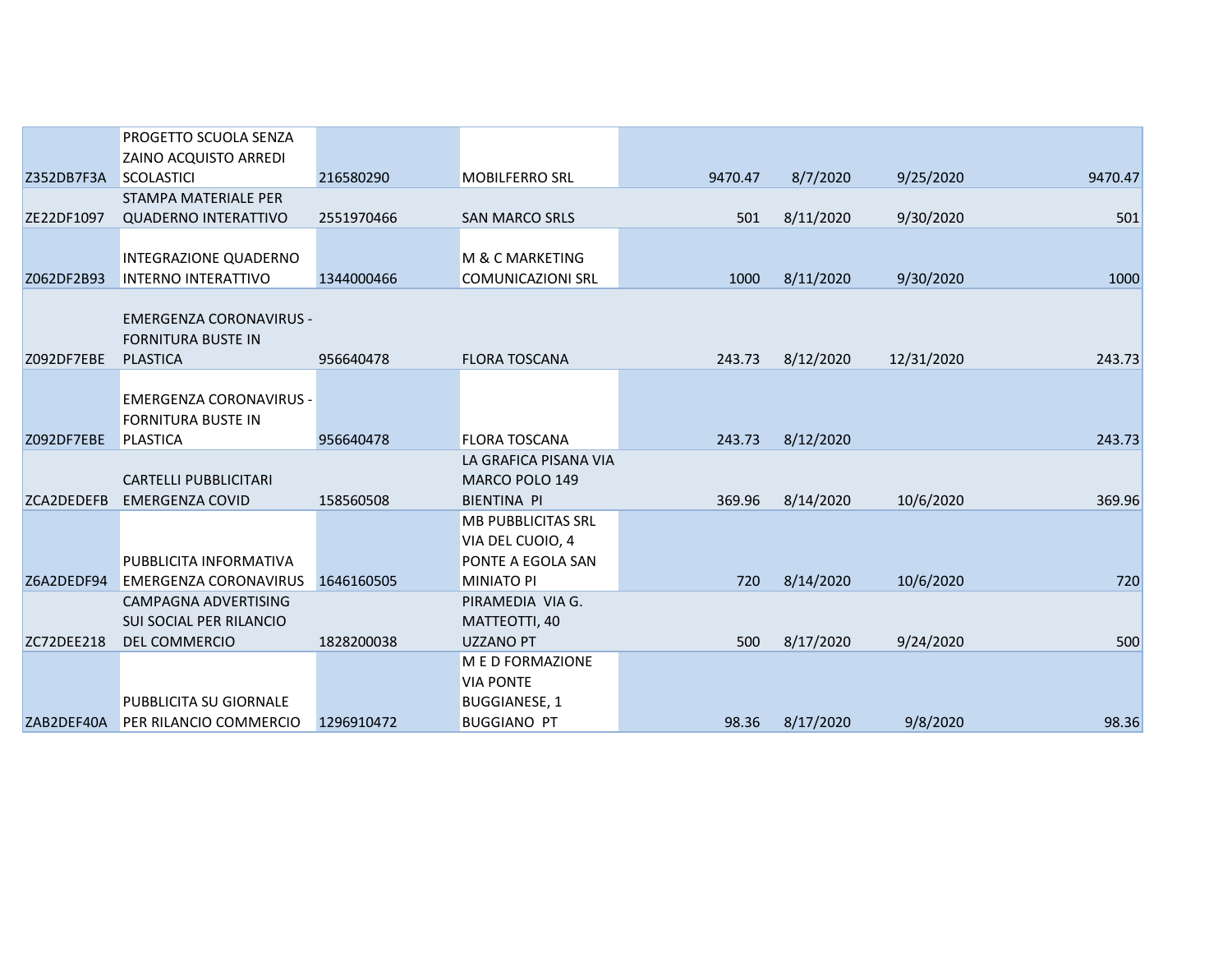|            |                                                  |                  | <b>ASSOCIAZIONE</b><br><b>CULTURALE</b> |        |           |            |              |
|------------|--------------------------------------------------|------------------|-----------------------------------------|--------|-----------|------------|--------------|
|            |                                                  |                  | <b>VALDINIEVOLE OGGI</b>                |        |           |            |              |
|            | <b>BANNER PUBBLICITARIO PER</b>                  |                  | VIA MARRUOTA, 64                        |        |           |            |              |
| Z3F2DEF35D | RILANCIO COMMERCIO                               | 1739760476       | <b>MONTECATINI TERME</b>                | 98.36  | 8/17/2020 | 10/20/2020 | 98.36        |
|            |                                                  |                  | A. MANZONI E C SNC                      |        |           |            |              |
|            | PUBBLICITA SU GIORNALE                           |                  | VIA NERVESA, 21                         |        |           |            |              |
| Z132DEE29A | PER RILANCIO COMMERCIO                           | 4705810150       | <b>MILANO</b>                           | 204.92 | 8/17/2020 | 1/12/2021  | 204.92       |
|            |                                                  |                  | SOCIETA PUBBLICITA                      |        |           |            |              |
|            |                                                  |                  | <b>EDITORIALE E DIGITALE</b>            |        |           |            |              |
|            | PUBBLICITA PER RILANCIO                          |                  | VIA MATTEI 106                          |        |           |            |              |
| Z662DEE26C | <b>COMMERCIO</b>                                 | 326930377        | <b>BOLOGNA</b>                          | 204.92 | 8/17/2020 | 9/8/2020   | 204.92       |
|            | REFERENDUN POPOLARE E                            |                  |                                         |        |           |            |              |
|            | ELEZIONI REGIONALI DEL 20<br>E 21 SETTEMBRE 2020 |                  |                                         |        |           |            |              |
|            | <b>FORNITURA MATERIALE PER</b>                   |                  |                                         |        |           |            |              |
| ZB62E57DB9 | <b>ALLESTIMENTO SEGGI</b>                        | CCCTTV58H25E715Y | <b>CECCHI OTTAVIO</b>                   | 500    | 8/17/2020 | 12/31/2020 | 500          |
|            |                                                  |                  |                                         |        |           |            |              |
|            | S.I.C. - SITO WEB                                |                  |                                         |        |           |            |              |
|            | ISTITUZIONALE - L'ACQUISTO                       |                  |                                         |        |           |            |              |
|            | DI UN CERTIFICATO SSL PER                        |                  |                                         |        |           |            |              |
|            | HTTPS PER IL DOMINIO                             |                  |                                         |        |           |            |              |
| Z9B2DC5407 | COMUNE.PESCIA.PT.IT                              | 2047381203       | DEDAGROUP WIZ S.R.L.                    | 420    | 8/18/2020 | 12/31/2021 | 0            |
|            | CONSULENZA PER LA MESSA                          |                  |                                         |        |           |            |              |
|            | IN SICUREZZA DELLA                               |                  |                                         |        |           |            |              |
|            | <b>COPERTURA DELL'EX</b>                         |                  | <b>SAFETY PROJECT VIA</b>               |        |           |            |              |
|            | MERCATO DEI FIORI DI                             |                  | ALESSANDRINI, 5                         |        |           |            |              |
| Z282D953B8 | <b>PESCIA</b>                                    | 2048250506       | <b>CASCINA PI</b>                       | 8850   | 8/18/2020 |            | $\mathbf{0}$ |
|            | STUDIO RETICOLO MINORE                           |                  |                                         |        |           |            |              |
|            | <b>PARTE SUD PIANO</b>                           |                  | A4 INGEGNERIA VIA                       |        |           |            |              |
| ZF22DFDEE1 | <b>OPERATIVO</b>                                 | 1973140971       | ROMA 26 PRATO                           | 10400  | 8/19/2020 |            | 0            |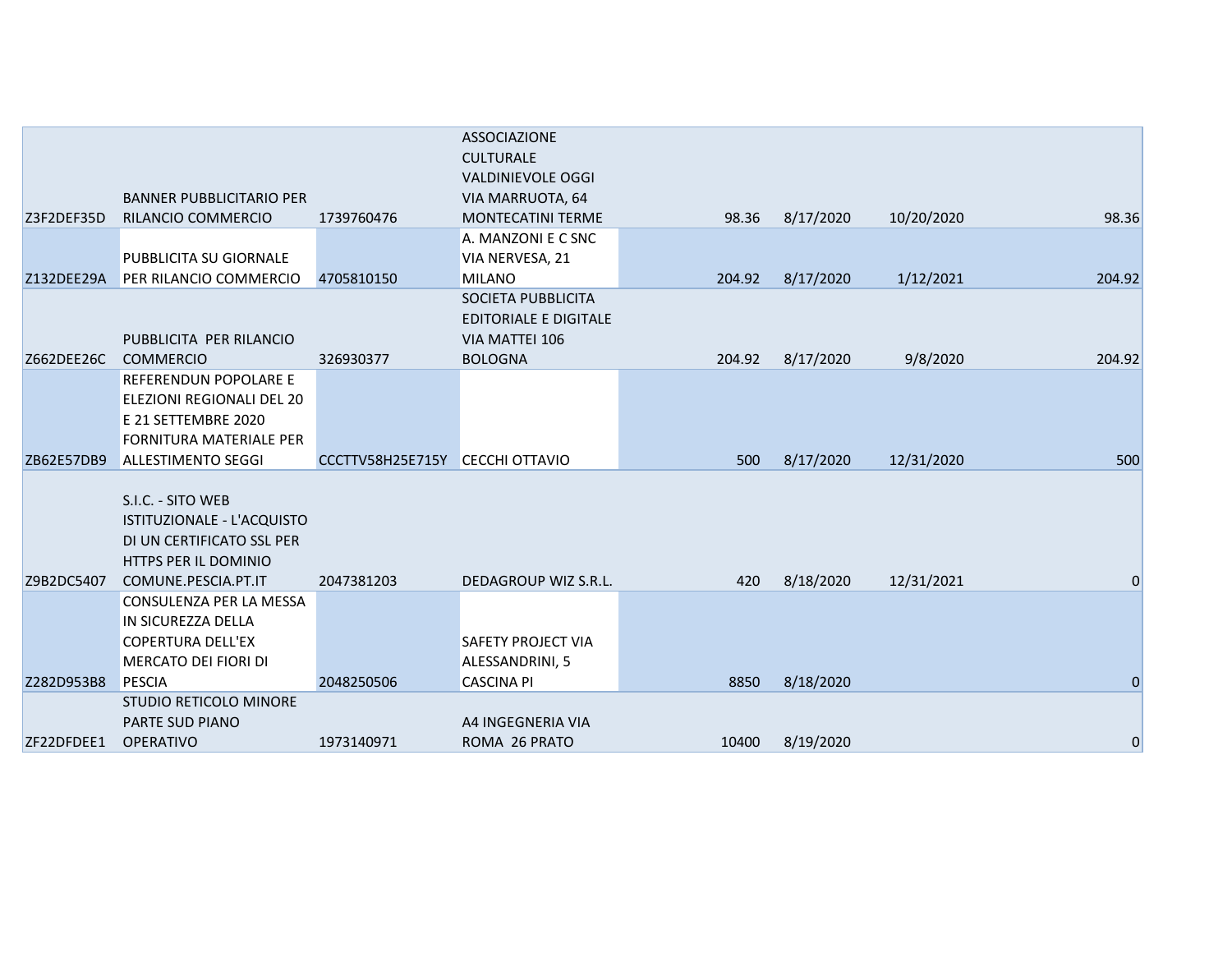|            |                               |             | <b>STUDIO MANNORI E</b>    |         |           |            |                  |
|------------|-------------------------------|-------------|----------------------------|---------|-----------|------------|------------------|
|            | STUDIO RETICOLO MINORE        |             | <b>ASSOCIATI GEOLOGIA</b>  |         |           |            |                  |
|            | PARTE SUD PIANO               |             | <b>TECNICA LARGO SAN</b>   |         |           |            |                  |
| Z7E2DFDEFD | <b>OPERATIVO</b>              | 525470472   | BIAGIO, 149 PISTOIA        | 5983.32 | 8/19/2020 |            | $\boldsymbol{0}$ |
|            | manutenzione luci votive      |             | <b>BENEDETTI VASCO</b>     |         |           |            |                  |
| Z292DB9A63 | presso i cimiteri comunali    | 1727930479  | EREDI S.R.L.               | 6016.23 | 8/19/2020 | 12/14/2020 | 6016.23          |
|            | Demolizione di                |             |                            |         |           |            |                  |
|            | pavimentazione in             |             |                            |         |           |            |                  |
|            | conglomerato cementizio,      |             |                            |         |           |            |                  |
|            | taglio erba, smaltimento del  |             | <b>CINELLI COSTRUZIONI</b> |         |           |            |                  |
| ZEA2DDD127 | materiale di risulta          | 1840580474  | <b>SRL</b>                 | 7000    | 8/19/2020 | 11/20/2020 | 7000             |
|            | manutenzione impianto         |             |                            |         |           |            |                  |
|            | elevatore piazza mazzini, 1 e |             | <b>BAGLINI ASCENSORI</b>   |         |           |            |                  |
| Z882DE79DA | scuola materna Calamari       | 1424200507  | GROUP S.R.L.               | 419     | 8/21/2020 | 11/17/2020 | 419              |
|            |                               |             | <b>ASSOCIAZIONE</b>        |         |           |            |                  |
|            | ASSOCIAZIONE CULTURALE        |             | <b>CULTURALE PINOCCHIO</b> |         |           |            |                  |
| ZF02DE9000 | PINOCCHIO 3000                | 1966420471  | 3000                       | 6502.6  | 8/21/2020 | 8/28/2020  | 6502.6           |
|            |                               |             |                            |         |           |            |                  |
|            | <b>CONTRIBUTO PER VENTO</b>   |             | Associazione Culturale     |         |           |            |                  |
| Z3C2E0208A | <b>CULTURALE</b>              | 91035670479 | Pinocchio 3000             | 7000    | 8/24/2020 | 9/12/2020  | 7000             |
|            | S.I.C. - MODULI SOFTWARE      |             |                            |         |           |            |                  |
|            | SERVIZI DI POLIZIA            |             |                            |         |           |            |                  |
|            | MUNICIPALE CONCILIA           |             |                            |         |           |            |                  |
|            | ORGANIZER - CAR CRASH         |             |                            |         |           |            |                  |
|            | DATI-CAD-ROAD - CANONE        |             |                            |         |           |            |                  |
|            | MANUTENZIONE -                |             |                            |         |           |            |                  |
|            | ATTIVAZIONE SERVIZIO          |             |                            |         |           |            |                  |
|            | INIPEC-BIENNIO 2020/2021-     |             |                            |         |           |            |                  |
| Z272DC91E8 | <b>ACCONTO</b>                | 2066400405  | MAGGIOLI S.P.A.            | 1500    | 8/25/2020 | 12/31/2021 | $\overline{0}$   |
|            | MARIALE PER STAMPE PER        |             | <b>ELIOGRAFICA</b>         |         |           |            |                  |
| Z972E10406 | <b>TURISMO</b>                | 1418050470  | VALDINIEVOLE               | 300     | 8/27/2020 | 10/31/2020 | 300              |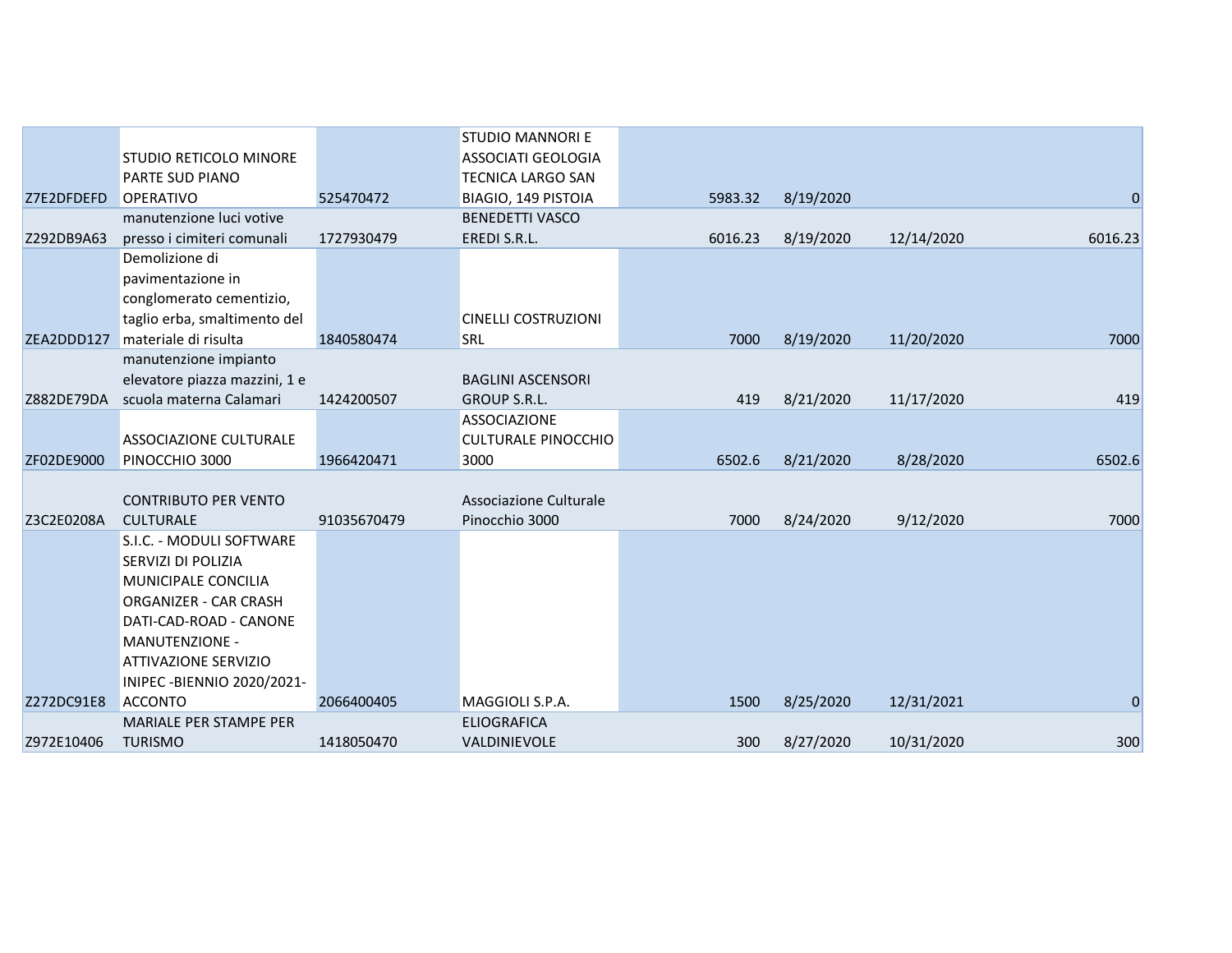|            | intervento di somma urgenza    |            |                            |          |           |            |             |
|------------|--------------------------------|------------|----------------------------|----------|-----------|------------|-------------|
|            | colonnato del chiostro di San  |            |                            |          |           |            |             |
| ZBB2DE5E6B | Francesco                      | 1904540463 | COSTRUIRE - S.R.L.         | 12249.02 | 8/27/2020 | 10/23/2020 | 12249.02    |
|            | ripristino funzionalità quadro |            |                            |          |           |            |             |
|            | di comando delle pompe         |            |                            |          |           |            |             |
| Z682DE6576 | delle fontane                  | 1800430462 | <b>BTEC SRL</b>            | 554      | 8/27/2020 | 11/5/2020  | 554         |
|            |                                |            | PUCCI TENDE SNC DI         |          |           |            |             |
|            | <b>MANUTENZIONE ORDINARIA</b>  |            | <b>MARCO PUCCI E ELVIO</b> |          |           |            |             |
| ZCD2DD2985 | <b>IMMOBILI</b>                | 497930479  | <b>PUCCI</b>               | 650      | 8/30/2020 | 10/30/2020 | 650         |
|            |                                |            |                            |          |           |            |             |
|            | S.I.C. - ACQUISTO URGENTE      |            |                            |          |           |            |             |
|            | <b>STRUMENTAZIONE</b>          |            |                            |          |           |            |             |
|            | <b>INFORMATICA PER SERVIZI</b> |            |                            |          |           |            |             |
| Z292DB9E4F | <b>DEMOGRAFICI</b>             | 8008490156 | SIMI S.A.S.                | 1286     | 8/31/2020 | 10/21/2020 | 1286        |
|            |                                |            |                            |          |           |            |             |
|            | <b>CIMITERO MONUMENTALE</b>    |            |                            |          |           |            |             |
|            | DI PESCIA VIA                  |            |                            |          |           |            |             |
|            | SQUARCIABOCCONI                |            |                            |          |           |            |             |
|            | PROGETTO PER                   |            |                            |          |           |            |             |
|            | LAMPLIAMENTO DELLA             |            |                            |          |           |            |             |
|            | DOTAZIONE DI LOCULI,           |            |                            |          |           |            |             |
|            | <b>OSSARI E CINERARI</b>       |            |                            |          |           |            |             |
|            | ALLINTERNO DEL PERIMETRO       |            | Impresa Costruzioni e      |          |           |            |             |
| ZF62D8D4E0 | MURARIO NUOVE OPERE            | 1901710473 | Restauri Diddi S.r.l.      | 16411.1  | 9/1/2020  |            | $\mathbf 0$ |
|            |                                |            | Azienda Agricola           |          |           |            |             |
|            | pulizia e taglio erba via      |            | Barignano di Papini L.F.   |          |           |            |             |
| ZE82E216D1 | Ammannati                      | 1306980473 | società agricola           | 2700     | 9/1/2020  | 11/27/2020 | 2700        |
|            | REFERENDUN POPOLARE E          |            |                            |          |           |            |             |
|            | ELEZIONI REGIONALI DEL 20      |            |                            |          |           |            |             |
|            | E 21 SETTEMBRE 2020 -          |            |                            |          |           |            |             |
| Z4F2E20BF9 | <b>ACQUISTO LIBRO</b>          | 6188330150 | <b>MAGGGIOLI SPA</b>       | 79       | 9/2/2020  | 12/31/2020 | 79          |
|            | <b>ACQUISTO E STAMPE BUONI</b> |            |                            |          |           |            |             |
| Z672E228FE | <b>FARMACIA</b>                | 158560508  | LA GRAFICA PISANA          | 195.2    | 9/4/2020  | 10/5/2020  | 195.2       |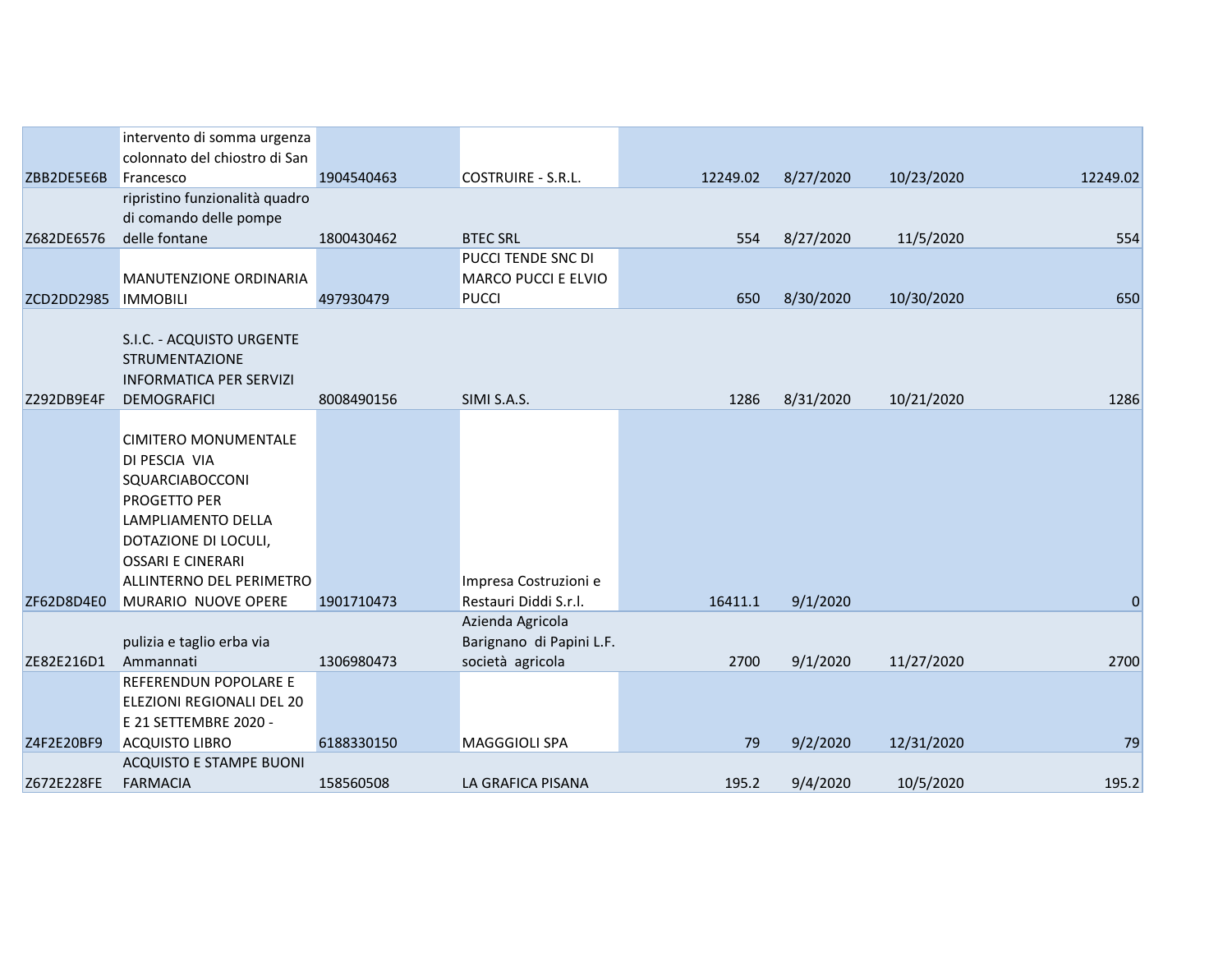|            | S.I.C. ACQUISTO DISPOSITIVI   |            |                       |        |          |            |                |
|------------|-------------------------------|------------|-----------------------|--------|----------|------------|----------------|
|            | DI FIRMA REMOTA OTP CON       |            |                       |        |          |            |                |
| Z0F2E1A762 | <b>DISPLAY</b>                | 994810430  | PALITASOFT S.R.L.     | 190    | 9/7/2020 | 11/18/2020 | 190            |
|            | TA.RI. 2020 - SERVIZIO DI     |            |                       |        |          |            |                |
|            | <b>ASSISTENZA E SUPPORTO</b>  |            |                       |        |          |            |                |
|            | APPLICAZIONE MTR ARERA E      |            |                       |        |          |            |                |
|            | PREVISIONE COSTI              |            |                       |        |          |            |                |
|            | RIDUZIONI COVID 2019 DI       |            |                       |        |          |            |                |
|            | CUI ALLA DELIBERA ARERA       |            |                       |        |          |            |                |
| Z422E09EAD | 158/2020                      | 2460390376 |                       | 1500   | 9/7/2020 | 12/31/2020 | $\overline{0}$ |
|            | CO.SE.A. IMPEGNO DI SPESA     |            |                       |        |          |            |                |
|            | IN ADEMPIMENTO AL             |            |                       |        |          |            |                |
|            | <b>CONTRATTO STIPULATO IN</b> |            |                       |        |          |            |                |
| Z052DA57EA | DATA 22/03/2019               | 2460390376 |                       | 21800  | 9/7/2020 | 12/31/2020 | 21800          |
|            |                               |            | Fondazione            |        |          |            |                |
|            | puliamo il mondo 2020         |            | Legambiente           |        |          |            |                |
| Z642E07BB8 | adesione e kit                | 5755830964 | Innovazione           | 423.08 | 9/8/2020 | 9/8/2020   | 423.08         |
| Z6D2E1BFBD | componenti elettrici          | 3804730483 | LELETTRICA S.p.a.     | 570    | 9/8/2020 | 12/20/2020 | 570            |
|            | materiale vario tipo          |            |                       |        |          |            |                |
|            | serrature, duplicazione       |            |                       |        |          |            |                |
|            | chiavi, maniglie e minuteria  |            |                       |        |          |            |                |
| Z902E1C059 | per infissi                   | 1493130460 | CECCHI OTTAVIO        | 520    | 9/8/2020 | 12/4/2020  | 519.92         |
|            | materiale edile per           |            |                       |        |          |            |                |
|            | manutenzione ordinaria e      |            |                       |        |          |            |                |
|            | riparazioni urgenti e         |            |                       |        |          |            |                |
| Z4C2E1C0A6 | improcrastinabili             | 1934450477 | POLPINI LEGNAMI s.r.l | 290    | 9/8/2020 |            | 209.64         |
|            |                               |            |                       |        |          |            |                |
|            | materiale vario tipo          |            |                       |        |          |            |                |
|            | minuteria per sistemazione    |            |                       |        |          |            |                |
| Z492E1C0D2 | infissi e attrezzature        | 1736090471 | ATUM sas              | 240    | 9/8/2020 | 1/11/2021  | 240            |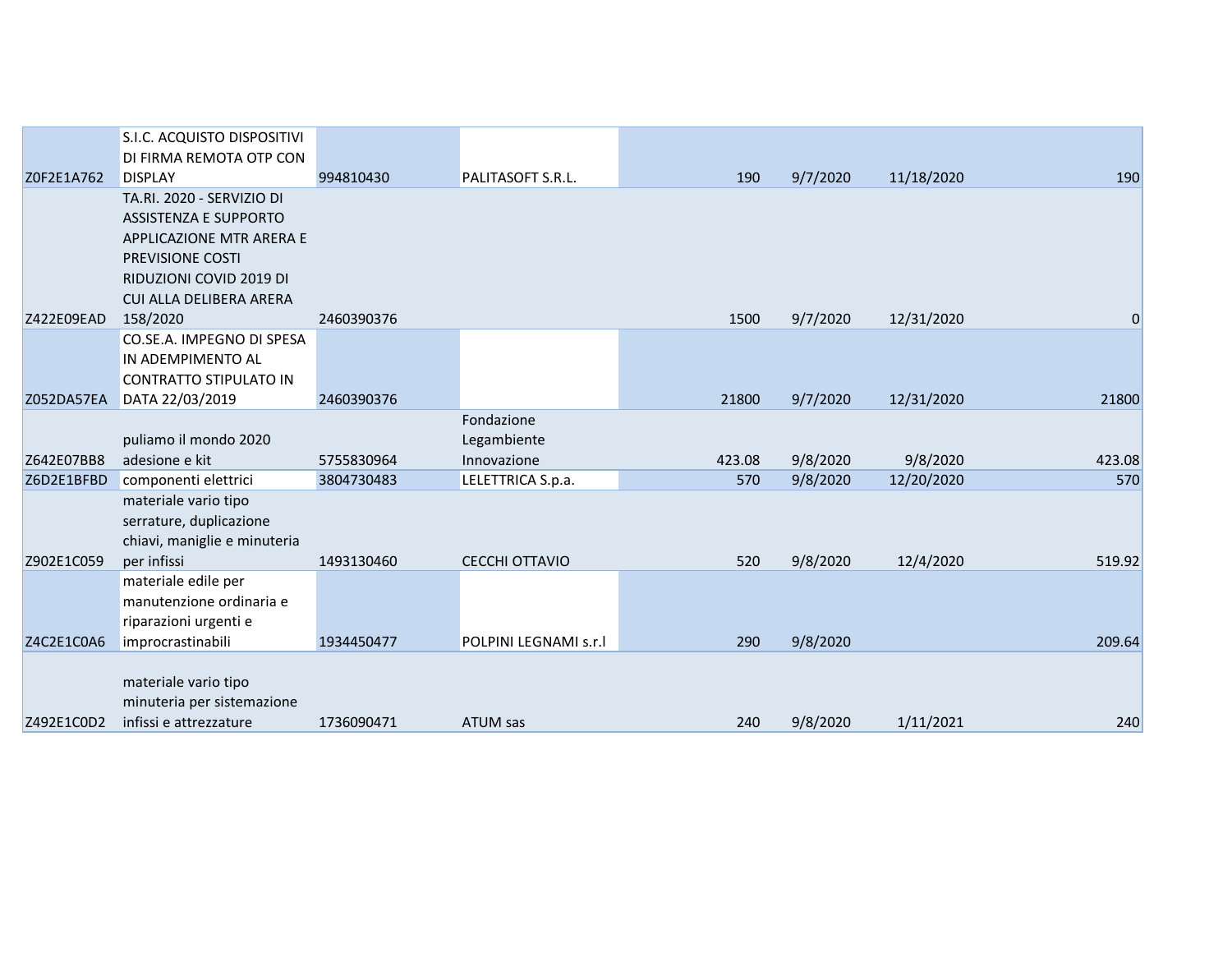|            | riparazione betoniera e<br>fornitura di materiale edile<br>per manutenzione ordinaria<br>e riparazioni urgenti e                                                                                                        |            |                                                                                            |        |           |            |                |
|------------|-------------------------------------------------------------------------------------------------------------------------------------------------------------------------------------------------------------------------|------------|--------------------------------------------------------------------------------------------|--------|-----------|------------|----------------|
| ZB42E1C13A | improcrastinabili                                                                                                                                                                                                       | 1676800475 | SORINI S.R.L.                                                                              | 370    | 9/8/2020  |            | $\pmb{0}$      |
| ZF92E26CC7 | riparazione impianto<br>elevatore complesso<br>scolastico Alberghi di Pescia                                                                                                                                            | 842990152  | SCHINDLER S.P.A.                                                                           | 1196   | 9/8/2020  | 12/10/2020 | 1196           |
| Z462E1561F | <b>EMERGENZA CORONAVIRUS -</b><br>NOLEGGIO BAGNO CHIMICO 3912150483                                                                                                                                                     |            | <b>SEBACH SPA</b>                                                                          | 350    | 9/9/2020  | 12/31/2020 | 350            |
|            | PUBLIKA S.R.L.<br>PARTECIPAZIONE<br>DIPENDENTI AL CORSO DI<br><b>FORMAZIONE ONLINE</b><br>"COSTITUZIONE E UTILIZZO<br>DEL FONDO DELLE RISORSE<br><b>DECENTRATE"</b><br><b>AUTORIZZAZIONE E</b><br>ASSUNZIONE IMPEGNO DI |            |                                                                                            |        |           |            |                |
| Z972E398DC | <b>SPESA</b>                                                                                                                                                                                                            | 2213820208 | AZIENDA PUBLIKA SRL                                                                        | 200    | 9/10/2020 | 9/10/2020  | 200            |
| Z192DCF224 | Pasti AIB Volontari Prot. Civ.                                                                                                                                                                                          | 922610472  | <b>BAR TRATT. DA</b><br><b>NERONE SNC</b><br><b>RISTORANTE LA</b><br>FILANDA DI FILIPPELLI | 195.5  | 9/11/2020 |            | $\mathbf{0}$   |
| Z542DCF25B | Pasti AIB Volontari Prot. Civ.                                                                                                                                                                                          | 2309800460 | <b>CINZIA</b>                                                                              | 331.82 | 9/11/2020 |            | $\mathbf 0$    |
| Z722DCF299 | Pasti AIB Volontari Prot. Civ.                                                                                                                                                                                          | 6681090483 | NUOVA PESCIA S.R.L.                                                                        | 181.82 | 9/11/2020 |            | $\overline{0}$ |
| Z932E24E58 | manutenzione impianto<br>elevatore palazzo del vicari                                                                                                                                                                   | 2890581206 | NEULIFT S.p.A.                                                                             | 565    | 9/11/2020 |            | $\mathbf 0$    |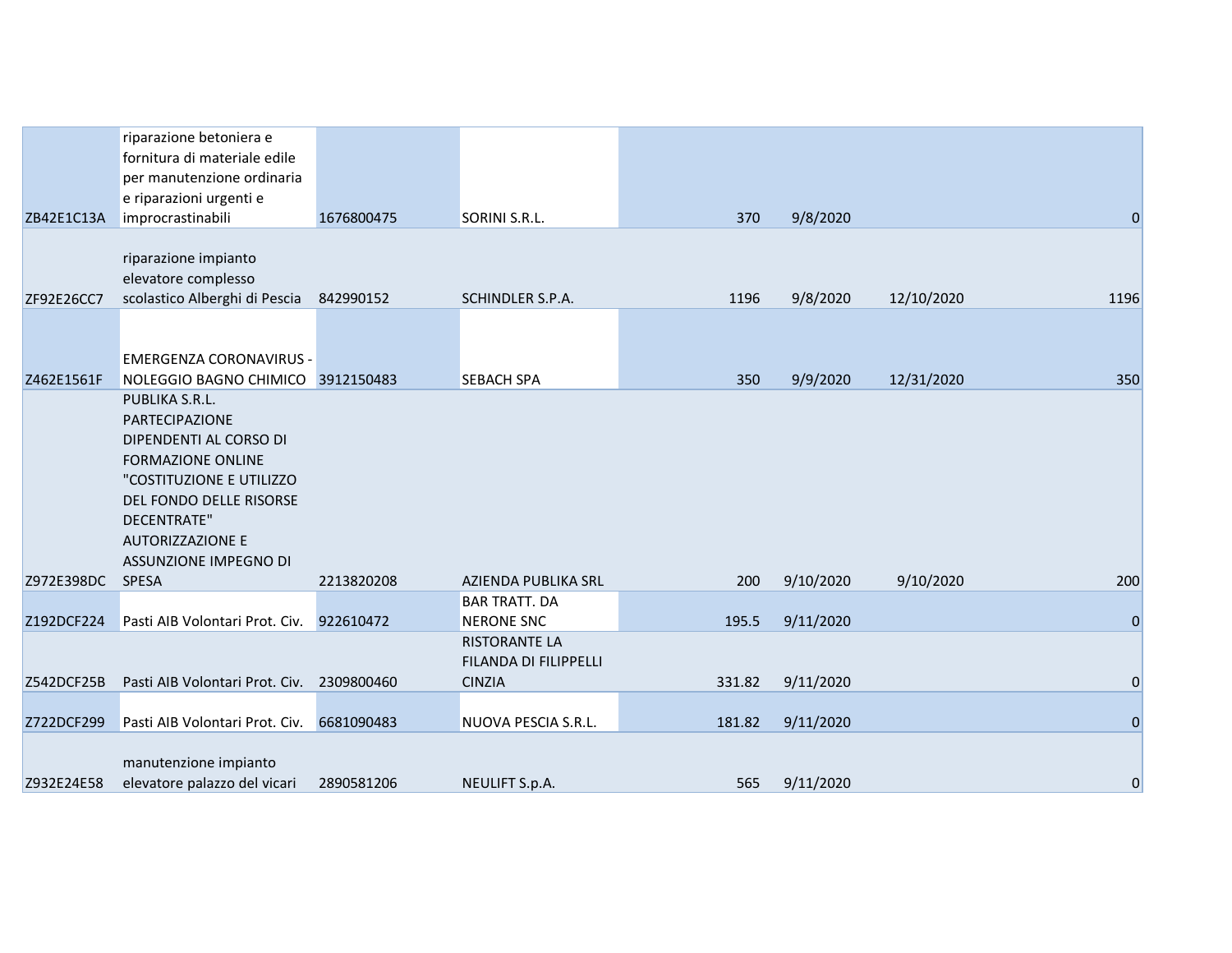|            | Fornitura materiali edili per  |            |                           |          |           |            |             |
|------------|--------------------------------|------------|---------------------------|----------|-----------|------------|-------------|
|            | manutenzione ordinaria di      |            | <b>POLPINI LEGNAMI</b>    |          |           |            |             |
| ZA42E28DC1 | strade comunali                | 1934450477 | S.R.L.                    | 900      | 9/11/2020 |            | 493.45      |
|            |                                |            |                           |          |           |            |             |
|            | Fornitura materiali edili per  |            |                           |          |           |            |             |
|            | manutenzione ordinaria di      |            |                           |          |           |            |             |
| Z672E28DFB | strade comunali                | 1676800475 | <b>SORINI SRL</b>         | 900      | 9/11/2020 |            | 415.68      |
|            |                                |            |                           |          |           |            |             |
|            | Interventi di ripristino       |            |                           |          |           |            |             |
|            | funzionale di tratti di        |            |                           |          |           |            |             |
|            | fognatura bianca del reticolo  |            |                           |          |           |            |             |
| ZDD2E372DC | idrico stradale superficiale   | 1816790461 | <b>ECOSPURGHI SRL</b>     | 815      | 9/11/2020 |            | $\mathbf 0$ |
|            | targa finanziamenti scuola     |            | <b>ELIOGRAFICA</b>        |          |           |            |             |
| ZEE2E38044 | Alberghi                       | 1418050470 | <b>VALDINIEVOLE S.A.S</b> | 614.75   | 9/11/2020 | 10/14/2020 | 614.75      |
|            | incarico per progettazione     |            |                           |          |           |            |             |
|            | esecutiva impianto d           |            |                           |          |           |            |             |
|            | ricambio della zona            |            |                           |          |           |            |             |
|            | spogliatoio della vasca        |            |                           |          |           |            |             |
| ZA82E41AF1 | notatoria                      | 1782130460 | Ingegneria Silvestri      | 2500     | 9/11/2020 |            | 0           |
|            | manutenzione impianto          |            |                           |          |           |            |             |
| Z552E41B1F | elevatore scuole Collodi       | 842990152  | SCHINDLER S.P.A.          | 3827.5   | 9/11/2020 | 12/10/2020 | 3827.5      |
|            | scuola materna cardino         |            |                           |          |           |            |             |
|            | prova sismica in foro del tipo |            |                           |          |           |            |             |
| ZB62E48C87 | down hole                      | 1664030465 | Andrea Carmignani         | 3500     | 9/15/2020 |            | $\mathbf 0$ |
|            | CO.SE.A. IMPEGNO DI SPESA      |            |                           |          |           |            |             |
|            | IN ADEMPIMENTO AL              |            |                           |          |           |            |             |
|            | <b>CONTRATTO STIPULATO IN</b>  |            |                           |          |           |            |             |
| Z732DA95EB | DATA 22/03/2019                | 2460390376 |                           | 20240.24 | 9/16/2020 | 12/31/2020 | 4456.8      |
|            | taglio e pulizia da            |            |                           |          |           |            |             |
|            | vegetazione presso il nuovo    |            | Azienda Agricola          |          |           |            |             |
|            | parcheggio di via San          |            | Barignano di Papini L. &  |          |           |            |             |
| Z002E49A39 | Giuseppe                       | 1306980473 | F. Società Agricola       | 5200     | 9/16/2020 |            | 0           |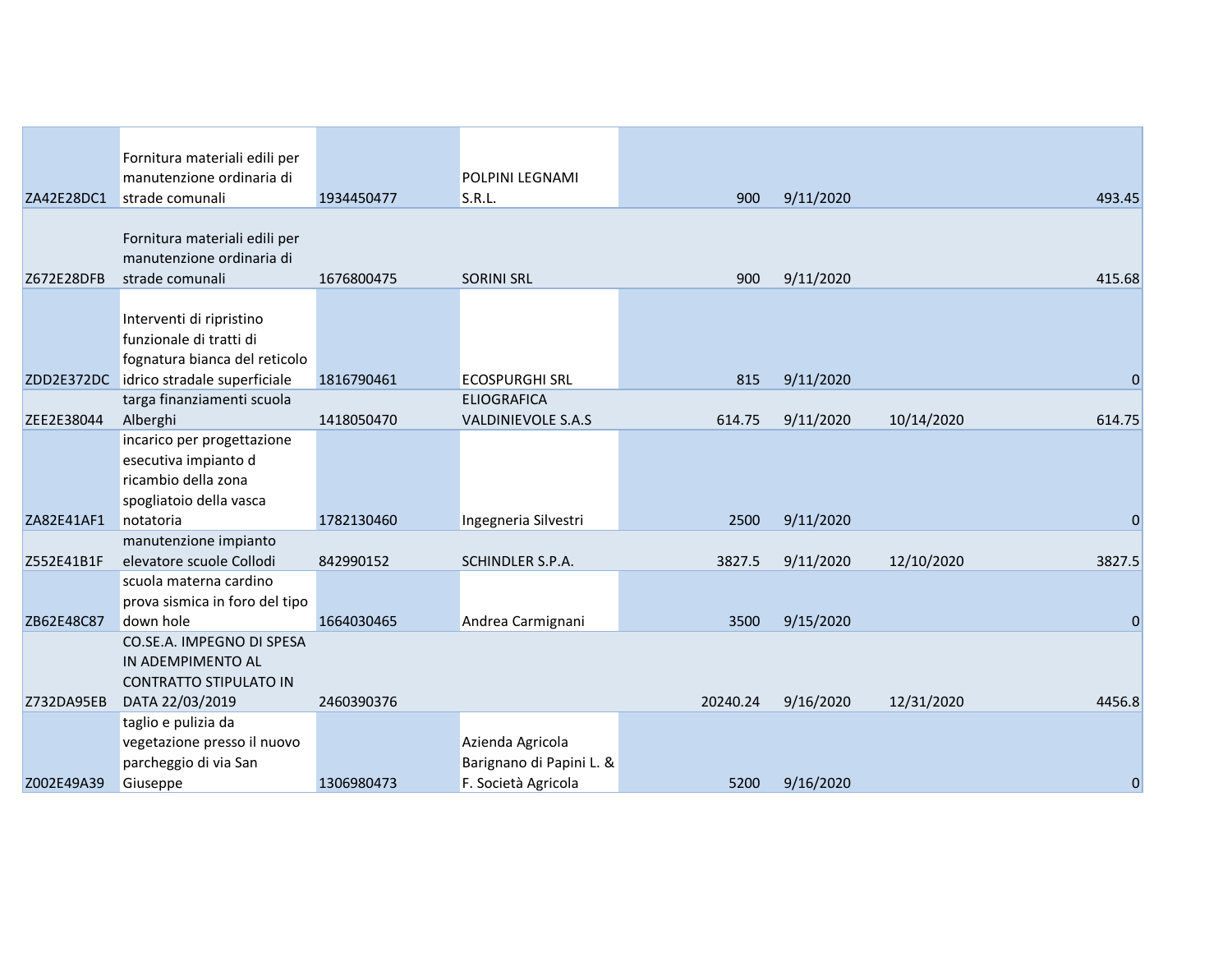|                   | APPROVAZIONE                        |            |                       |        |           |            |        |
|-------------------|-------------------------------------|------------|-----------------------|--------|-----------|------------|--------|
|                   | <b>CONVENZIONE TRA ANCI</b>         |            |                       |        |           |            |        |
|                   | <b>TOSCANA E COMUNE DI</b>          |            |                       |        |           |            |        |
|                   | PESCIA IMPEGNO                      |            |                       |        |           |            |        |
| Z912E53019        | ANNUALITA' 2020                     | 1710310978 | <b>ANCI TOSCANA</b>   | 610    | 9/16/2020 | 10/20/2020 | 610    |
|                   | REFERENDUN POPOLARE E               |            |                       |        |           |            |        |
|                   | <b>ELEZIONI REGIONALI DEL 20</b>    |            |                       |        |           |            |        |
|                   | E 21 SETTEMBRE 2020                 |            |                       |        |           |            |        |
| Z432E56597        | <b>ACQUISTO CANCELLERIA</b>         | 3222970406 | <b>MYO SPA</b>        | 113.55 | 9/16/2020 | 12/31/2020 | 113.55 |
|                   | <b>REFERENDUN POPOLARE E</b>        |            |                       |        |           |            |        |
|                   | ELEZIONI REGIONALI DEL 20           |            |                       |        |           |            |        |
|                   | E 21 SETTEMBRE 2020                 |            |                       |        |           |            |        |
|                   | <b>ACQUISTO MANIFESTI</b>           |            |                       |        |           |            |        |
| <b>ZE82E5600F</b> | <b>CONVOCAZIONE COMIZI</b>          | 5883740481 | <b>ETRURUA PA SRL</b> | 148    | 9/16/2020 | 12/31/2020 | 148    |
|                   | <b>REFERENDUN POPOLARE E</b>        |            |                       |        |           |            |        |
|                   | <b>ELEZIONI REGIONALI DEL 20</b>    |            |                       |        |           |            |        |
|                   | E 21 SETTEMBRE 2020 -               |            |                       |        |           |            |        |
|                   | <b>FORNITURA SOFTWARE</b>           |            |                       |        |           |            |        |
| ZC82E49939        | <b>GESTIONALE</b>                   | 1190430262 | <b>KIBERNETES SRL</b> | 500    | 9/16/2020 | 12/31/2020 | 500    |
|                   | REFERENDUN POPOLARE E               |            |                       |        |           |            |        |
|                   | <b>ELEZIONI REGIONALI DEL 20</b>    |            |                       |        |           |            |        |
|                   | E 21 SETTEMBRE 2020                 |            |                       |        |           |            |        |
|                   | <b>FORNITURA MATERIALE PER</b>      |            |                       |        |           |            |        |
| Z932E57E18        | <b>ALLESTIMENTO SEGGI</b>           | 1934450477 | POLPINI LEGNAMI       | 500    | 9/17/2020 | 11/27/2020 | 341.08 |
|                   |                                     |            |                       |        |           |            |        |
|                   | <b>COOPERATIVA L'ATALANTE</b>       |            | <b>COOPERATIVA</b>    |        |           |            |        |
| Z2326B10A3        | UTILIZZO CINEMA SPLENDOR 1461140475 |            | L'ATALANTE SCARL      | 9000   | 9/18/2020 | 10/28/2020 | 9000   |
|                   | <b>REFERENDUN POPOLARE E</b>        |            |                       |        |           |            |        |
|                   | ELEZIONI REGIONALI DEL 20           |            | <b>CNP CONSORZIO</b>  |        |           |            |        |
|                   | E 21 SETTEMBRE 2020 -               |            | <b>NOLEGGIATORI</b>   |        |           |            |        |
| ZF52E60266        | <b>TRASPORTO ELETTORI</b>           | 1447360478 | <b>PISTOIESI</b>      | 1020   | 9/18/2020 | 11/13/2020 | 1020   |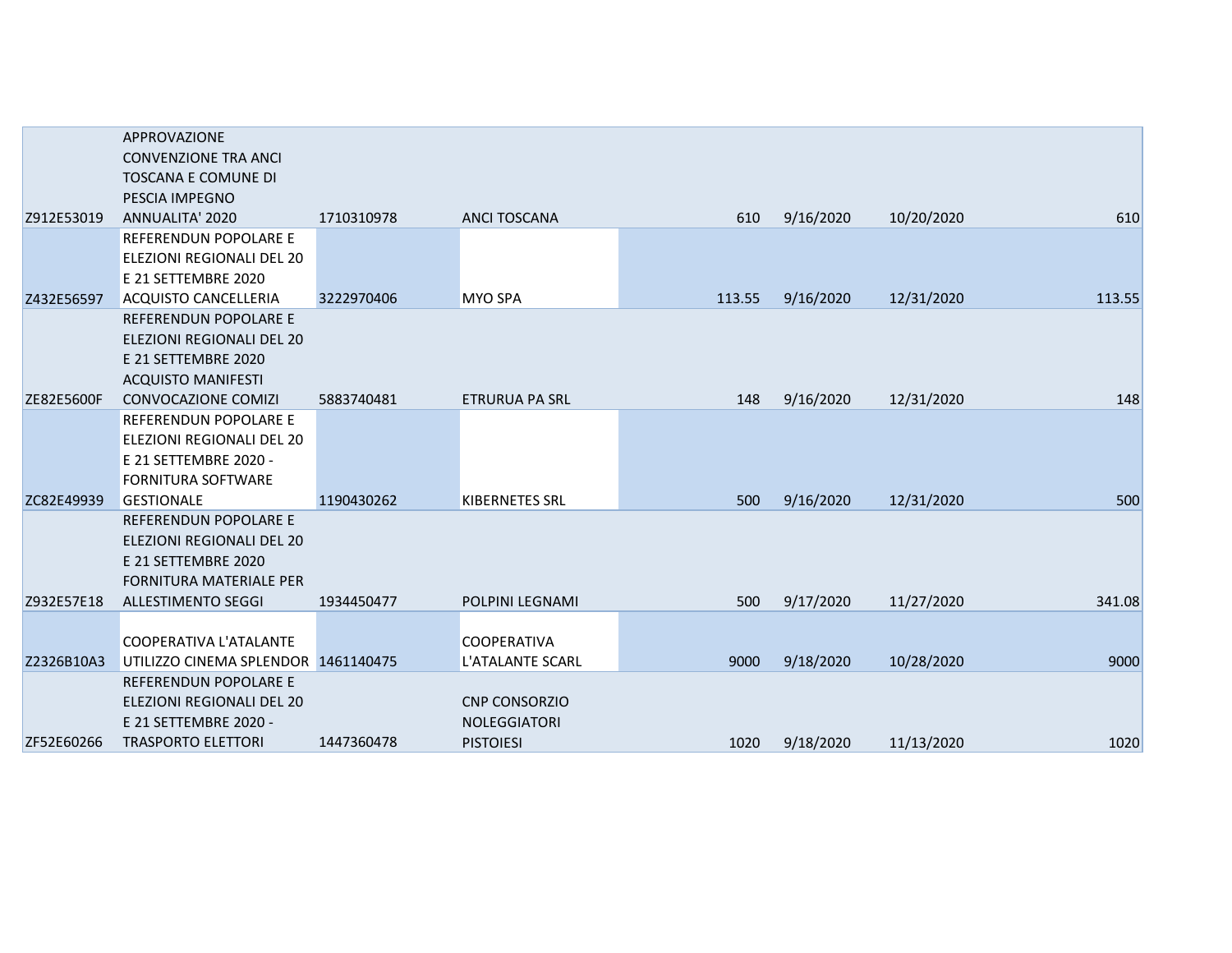|            | REFERENDUN POPOLARE E            |             |                           |         |           |            |                |
|------------|----------------------------------|-------------|---------------------------|---------|-----------|------------|----------------|
|            | ELEZIONI REGIONALI DEL 20        |             |                           |         |           |            |                |
|            | E 21 SETTEMBRE 2020 -            |             | <b>MANUSA</b>             |         |           |            |                |
| ZE92C53850 | SERVIZIO FACCHINAGGIO            | 1784140475  | COOPERATIVA SOCIALE       | 2080    | 9/18/2020 | 12/31/2020 | 2080           |
|            | <b>REFERENDUN POPOLARE E</b>     |             |                           |         |           |            |                |
|            | <b>ELEZIONI REGIONALI DEL 20</b> |             |                           |         |           |            |                |
|            | E 21 SETTEMBRE 2020 -            |             |                           |         |           |            |                |
|            | LINEE TELEFONICHE                |             |                           |         |           |            |                |
| Z6C2E602BB | <b>TEMPORANEE</b>                | 488410010   | <b>TELECOM ITALIA SPA</b> | 522.9   | 9/18/2020 | 12/31/2020 | 522.9          |
|            | REFERENDUN POPOLARE E            |             |                           |         |           |            |                |
|            | ELEZIONI REGIONALI DEL 20        |             |                           |         |           |            |                |
|            | E 21 SETTEMBRE 2020 -            |             |                           |         |           |            |                |
| ZD42E6034F | <b>INVIO CARTOLINE AIRE</b>      | 1816150518  | <b>OMNIA SRL</b>          | 1671.27 | 9/18/2020 | 12/31/2020 | 1671.27        |
|            | REFERENDUN POPOLARE E            |             |                           |         |           |            |                |
|            | <b>ELEZIONI REGIONALI DEL 20</b> |             |                           |         |           |            |                |
|            | E 21 SETTEMBRE 2020 -            |             | <b>MONDO STAMPA DI</b>    |         |           |            |                |
| ZC22E59A73 | <b>ACQUISTO TONER</b>            | 1801270479  | DICUONZO CRISTINA         | 93      | 9/18/2020 | 12/31/2020 | 93             |
|            | REFERENDUN POPOLARE E            |             |                           |         |           |            |                |
|            | ELEZIONI REGIONALI DEL 20        |             |                           |         |           |            |                |
|            | E 21 SETTEMBRE 2020 -            |             | <b>VEN</b>                |         |           |            |                |
|            | <b>TRASPORTO ELETTORI</b>        |             | ARCICONFRATERNITA         |         |           |            |                |
| Z932E5F6B1 | <b>DISABILI</b>                  | 81001230473 | <b>MISERICORDIA</b>       | 200     | 9/18/2020 |            | $\overline{0}$ |
|            | REFERENDUN POPOLARE E            |             |                           |         |           |            |                |
|            | <b>ELEZIONI REGIONALI DEL 20</b> |             |                           |         |           |            |                |
|            | E 21 SETTEMBRE 2020 -            |             |                           |         |           |            |                |
|            | <b>TRASPORTO ELETTORI</b>        |             |                           |         |           |            |                |
| ZF62E5F6E7 | <b>DISABILI</b>                  | 370350472   | PUBBLICA ASSISTENZA       | 100     | 9/18/2020 |            | 0              |
|            | REFERENDUN POPOLARE E            |             |                           |         |           |            |                |
|            | ELEZIONI REGIONALI DEL 20        |             |                           |         |           |            |                |
|            | E 21 SETTEMBRE 2020 -            |             |                           |         |           |            |                |
| ZA92E5FF90 | <b>SANIFICAZIONE SEGGI</b>       | 2566720468  | <b>SANIGENIC SRL</b>      | 2900    | 9/18/2020 | 12/31/2020 | 2900           |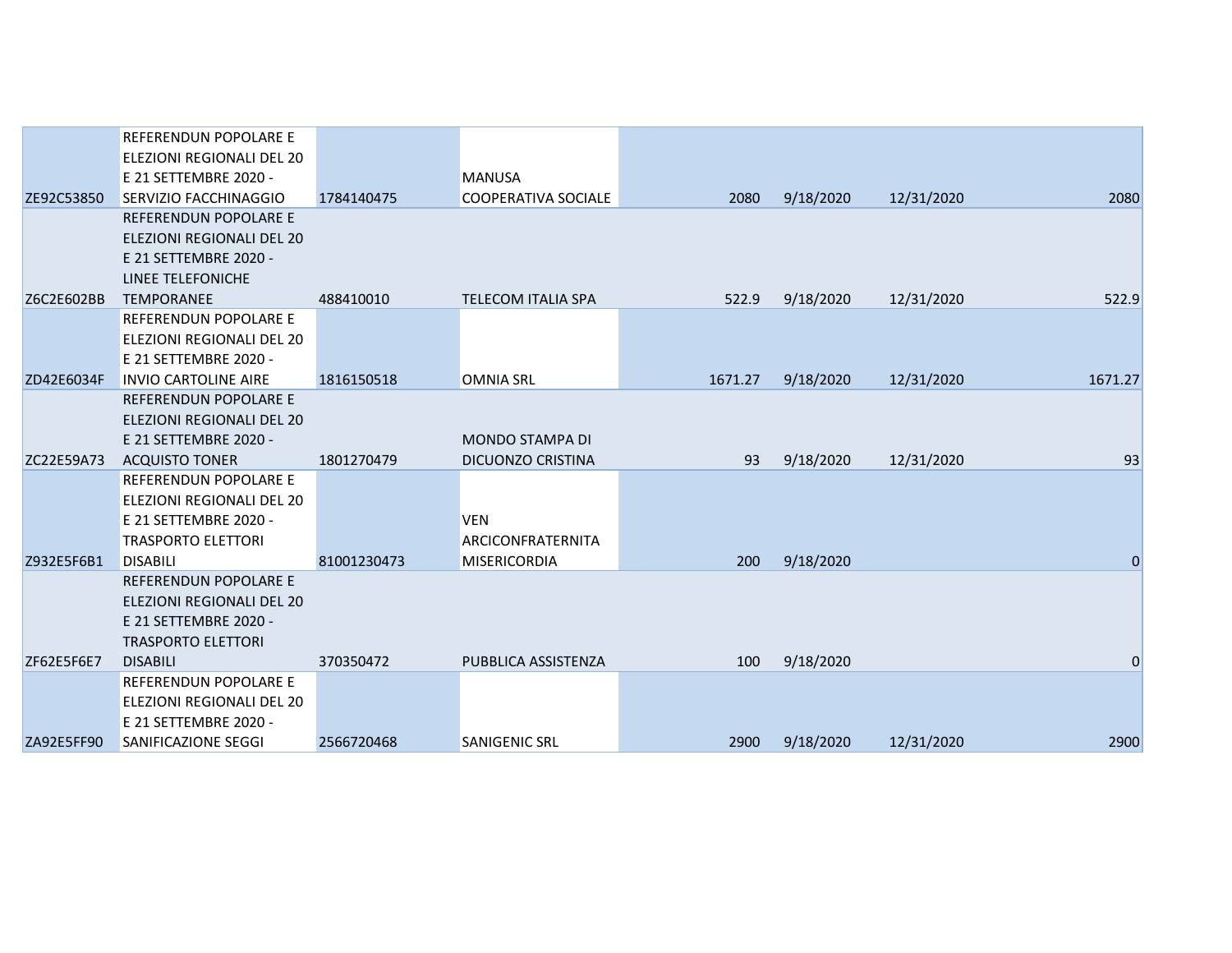|            | EFFICIENTAMENTO                                                                                                                                                                                                  |            |                                                              |          |           |            |                |
|------------|------------------------------------------------------------------------------------------------------------------------------------------------------------------------------------------------------------------|------------|--------------------------------------------------------------|----------|-----------|------------|----------------|
| Z822E04FD7 | <b>ENERGETICO NUOVE OPERE</b>                                                                                                                                                                                    | 1800430462 | BTec S.r.l.                                                  | 10597.61 | 9/18/2020 |            | $\mathbf 0$    |
|            | SEGRETERIA -<br><b>AMMINISTRATORI</b><br><b>COMUNALI - RIMBORSO</b><br>ONERI AI DATORI DI LAVORO<br>ANNO 2020 - IMPEGNO DI                                                                                       |            |                                                              |          |           |            |                |
| Z672E5B6DE | <b>SPESA E LIQUIDAZIONE</b>                                                                                                                                                                                      | 1255720169 | <b>ESSELUNGA SPA</b>                                         | 760.69   | 9/21/2020 | 9/21/2020  | 760.69         |
| Z8E2E52095 | lavori di manutenzione<br>manto erboso sussidiario                                                                                                                                                               | 1906920473 | ICET Sport S.r.l.s.<br>unipersonale                          | 5000     | 9/22/2020 |            | $\mathbf 0$    |
|            | incarico professionale della<br>D.L., redazione contabilità e<br>CRE delle nuove opere e<br>perizia della segnaletica<br>stradale della viabilità di via<br>Amendola e delle strade                              |            |                                                              |          |           |            |                |
| ZB22E68F2D | limitrofe                                                                                                                                                                                                        | 1852880473 | Cardelli Giovanni                                            | 1650     | 9/22/2020 |            | $\overline{0}$ |
|            | sistemazione della scala<br>esterna posta ad ovest del<br>fabbricato scolastico e dei<br>parapetti posti a protezione<br>della terrazza di sbarco, che<br>presentano ammaloramenti<br>diffusi degli intonaci con |            |                                                              |          |           |            |                |
| Z592E6A73B | materiale inst                                                                                                                                                                                                   | 1742700477 | <b>GJONI LEONARD</b>                                         | 2837.62  | 9/22/2020 | 10/21/2020 | 2837.62        |
| ZB82E10418 | <b>RIMONTAGGIO DIPINTI SALE</b><br><b>MUSEI DI PESCIA</b>                                                                                                                                                        | 1559350465 | LO STUDIOLO SNC VIA<br>DEL TIRO A SEGNO, 117<br><b>LUCCA</b> | 1830     | 9/23/2020 | 12/1/2020  | 1830           |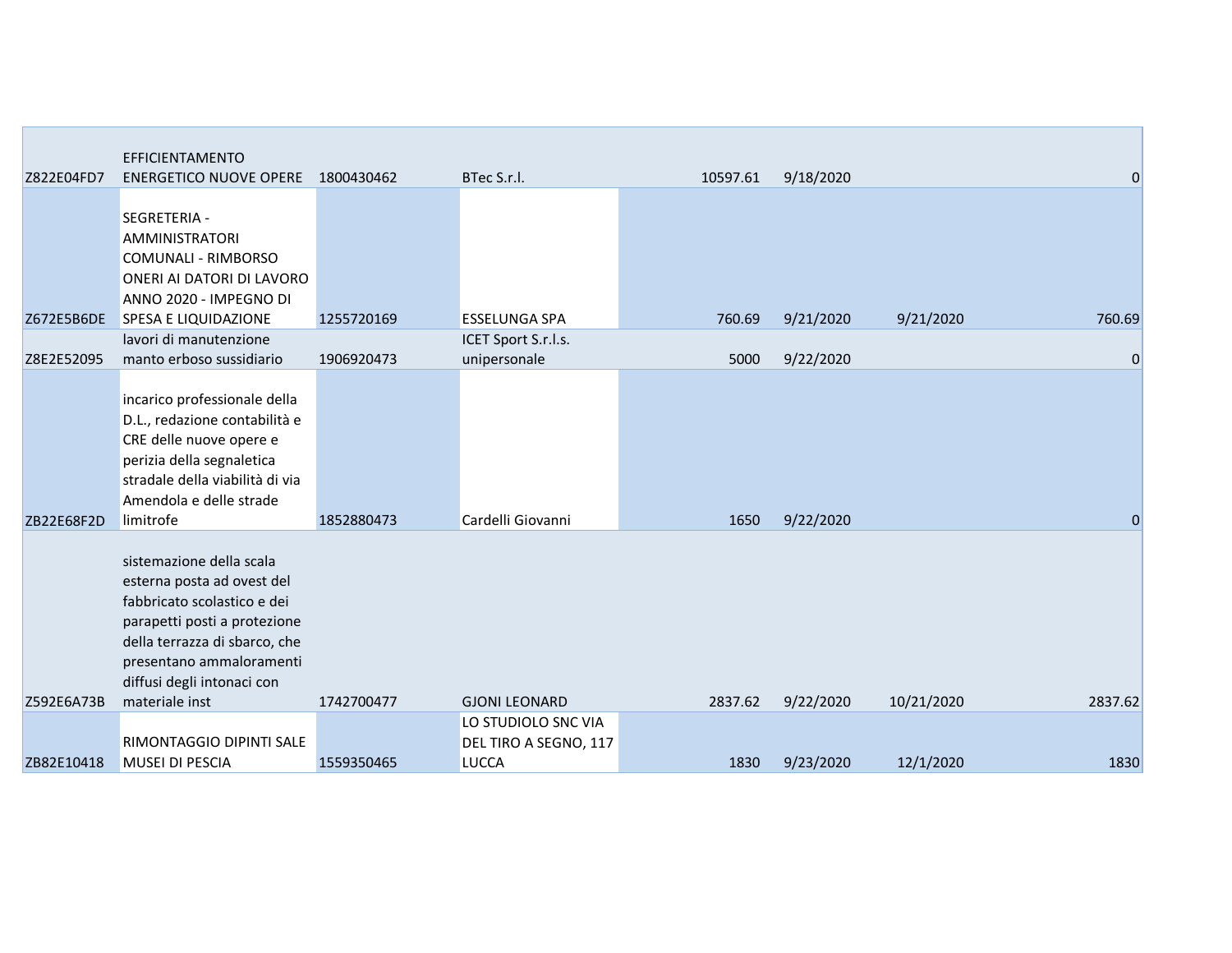|            | sistemazione palo                     |                  |                            |          |           |            |                  |
|------------|---------------------------------------|------------------|----------------------------|----------|-----------|------------|------------------|
|            | attraversamento pedonale              |                  |                            |          |           |            |                  |
| ZD42E6ADE9 | Ponte all'Abate                       | 1800430462       | BTec S.r.l.                | 6608.2   | 9/24/2020 |            | $\mathbf 0$      |
|            |                                       |                  | MARIA A SEBETI VIA         |          |           |            |                  |
|            | RESTAURO AFFRESCHI                    |                  | DELLE CONCE, 12            |          |           |            |                  |
| Z9B2E57090 | <b>MUSEO GALEOTTI</b>                 | 2230400463       | <b>LUCCA</b>               | 1000     | 9/28/2020 | 11/6/2020  | 1000             |
|            |                                       |                  | <b>IBELLANI MONICA VIA</b> |          |           |            |                  |
|            | <b>ACQUISTO COMPLEMENTI DI</b>        |                  | GRAMSCI, 46 MASSA E        |          |           |            |                  |
| Z852E6E41D | ARREDO SCUOLA MATERNA                 | 1481490470       | <b>COZZILE PT</b>          | 1556     | 9/28/2020 | 11/25/2020 | 1556             |
|            | incarico collaudo statico             |                  |                            |          |           |            |                  |
| Z4E2DE54A6 | dissesto Collodi                      | 1057420471       | <b>MAURIZIO LUCCHESI</b>   | 1843.92  | 9/29/2020 |            | $\mathbf 0$      |
|            | nuove opere intervento San            |                  |                            |          |           |            |                  |
| ZDE2E37808 | Giuseppe                              | 1840580474       | Cinelli Costruzioni S.r.l. | 21516.15 | 9/29/2020 |            | $\mathbf 0$      |
|            | <b>ESECUZIONE DEL PROGETTO</b>        |                  |                            |          |           |            |                  |
|            | PRELIMINARE DI                        |                  |                            |          |           |            |                  |
|            | <b>MONITORAGGIO MEDIANTE</b>          |                  | <b>TUSCANY</b>             |          |           |            |                  |
| Z162E88B2C | <b>TELECAMERE</b>                     | 1831430473       | <b>ENGINEERING</b>         | 4867.9   | 9/30/2020 | 12/31/2020 | $\boldsymbol{0}$ |
|            | <b>ACQUISOTO LIBRI PER</b>            |                  |                            |          |           |            |                  |
| Z362E4A1EA | <b>BIBLIOTECA</b>                     | CEISFN69C48E625C | Cartolibreria Alma         | 2000     | 10/1/2020 | 11/30/2020 | 2000             |
|            |                                       |                  |                            |          |           |            |                  |
|            | Somma urgenza c/o Monte a             |                  |                            |          |           |            |                  |
|            | Pescia, Collecchio via Pio X -        |                  |                            |          |           |            |                  |
|            | Rottura fogna bianca con              |                  | SA.CA. SRL                 |          |           |            |                  |
| Z4D2DE5F2A | cedimento scarpata stradale 132240474 |                  | UNIPERSONALE               | 9115.4   | 10/2/2020 | 10/13/2020 | 8986.44          |
|            | esecuzione delle visite               |                  |                            |          |           |            |                  |
|            | mediche di idoneità del               |                  | AZIENDA USL TOSCANA        |          |           |            |                  |
| Z3A2E481A8 | personale                             | 6593810481       | <b>CENTRO</b>              | 1229.51  | 10/2/2020 |            | $\mathbf 0$      |
|            | MANUTENZIONE IMPIANTO                 |                  |                            |          |           |            |                  |
|            | <b>ELEVATORE MATERNA</b>              |                  | Baglini Ascensori Group    |          |           |            |                  |
| Z162E6A4DC | <b>CALAMARI</b>                       | 1424200507       | S.r.l.                     | 59       | 10/2/2020 | 1/20/2021  | 59               |
|            |                                       |                  |                            |          |           |            |                  |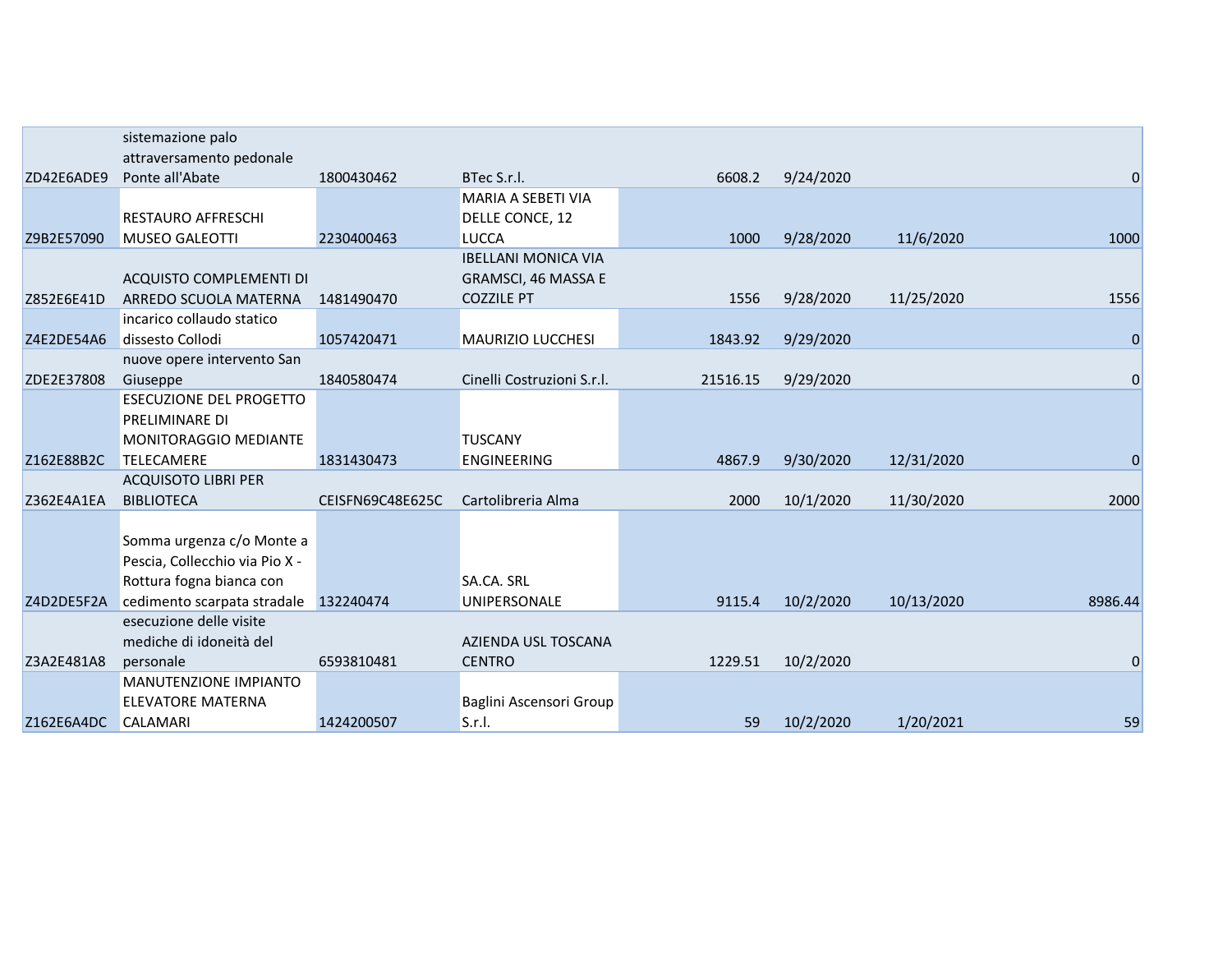|            | acquisto di una pertica a sfilo<br>di 2-5 mt ed accessori per il<br>pallone illuminante da |             |                                          |          |           |            |        |
|------------|--------------------------------------------------------------------------------------------|-------------|------------------------------------------|----------|-----------|------------|--------|
|            | utilizzarsi per le attività                                                                |             |                                          |          |           |            |        |
|            | istituzionali dei volontari del                                                            |             |                                          |          |           |            |        |
|            | Gruppo Comunale di                                                                         |             |                                          |          |           |            |        |
| Z8E2E6D5DF | Protezione Civile                                                                          | 12112960013 | 3D-AIR di Grasso Paolo                   | 990      | 10/2/2020 |            | 0      |
|            |                                                                                            |             |                                          |          |           |            |        |
|            | sostituzione del vetro fisso                                                               |             |                                          |          |           |            |        |
|            | anteriore sinistro, alla                                                                   |             |                                          |          |           |            |        |
|            | sostituzione del fanalino                                                                  |             |                                          |          |           |            |        |
|            | posteriore destro,                                                                         |             |                                          |          |           |            |        |
|            | riparazione della sponda                                                                   |             |                                          |          |           |            |        |
|            | posteriore del veicolo Ford                                                                |             | <b>AUTOCARROZZERIA</b>                   |          |           |            |        |
| Z9B2E6EC01 | Transit targato DR914TL                                                                    | 1795790474  | TEGLIA S.R.L.                            | 542.88   | 10/2/2020 | 12/15/2020 | 542.88 |
|            | acquisto di un pallone                                                                     |             |                                          |          |           |            |        |
|            | illuminante da utilizzarsi per                                                             |             |                                          |          |           |            |        |
|            | le attività istituzionali dei                                                              |             |                                          |          |           |            |        |
|            | volontari del Gruppo                                                                       |             |                                          |          |           |            |        |
|            | Comunale di Protezione                                                                     |             | <b>Assistant Lighting</b>                |          |           |            |        |
| Z9B2E792AF | Civile                                                                                     | 10416790011 | <b>Network SRL</b>                       | 990      | 10/2/2020 |            | 0      |
|            | fornitura e posa in opera di                                                               |             |                                          |          |           |            |        |
|            | motore per elettropompa                                                                    |             |                                          |          |           |            |        |
|            | sommersa fontane fiume                                                                     |             |                                          |          |           |            |        |
| Z902E917E8 | Pescia                                                                                     | 1661740470  | Alessandro Ragionieri                    | 3669     | 10/2/2020 | 12/16/2020 | 3669   |
|            | fornitura di conglomerato a                                                                |             |                                          |          |           |            |        |
|            | freddo in sacchi per il                                                                    |             |                                          |          |           |            |        |
| ZC52E9272C | ripristino della<br>pavimentazione stradale                                                | 1492180466  | C.L. CONGLOMERATI<br><b>LUCCHESI SRL</b> | 378      | 10/2/2020 | 1/20/2021  | 378    |
|            | Via di Mazzalucchio -                                                                      |             |                                          |          |           |            |        |
|            | Cedimento esteso di fosso                                                                  |             |                                          |          |           |            |        |
| Z7E2E93850 | coperto                                                                                    | 2223260460  | <b>FRATELLI FERHATI S.R.L.</b>           | 25799.93 | 10/2/2020 | 10/13/2020 | 25620  |
|            |                                                                                            |             |                                          |          |           |            |        |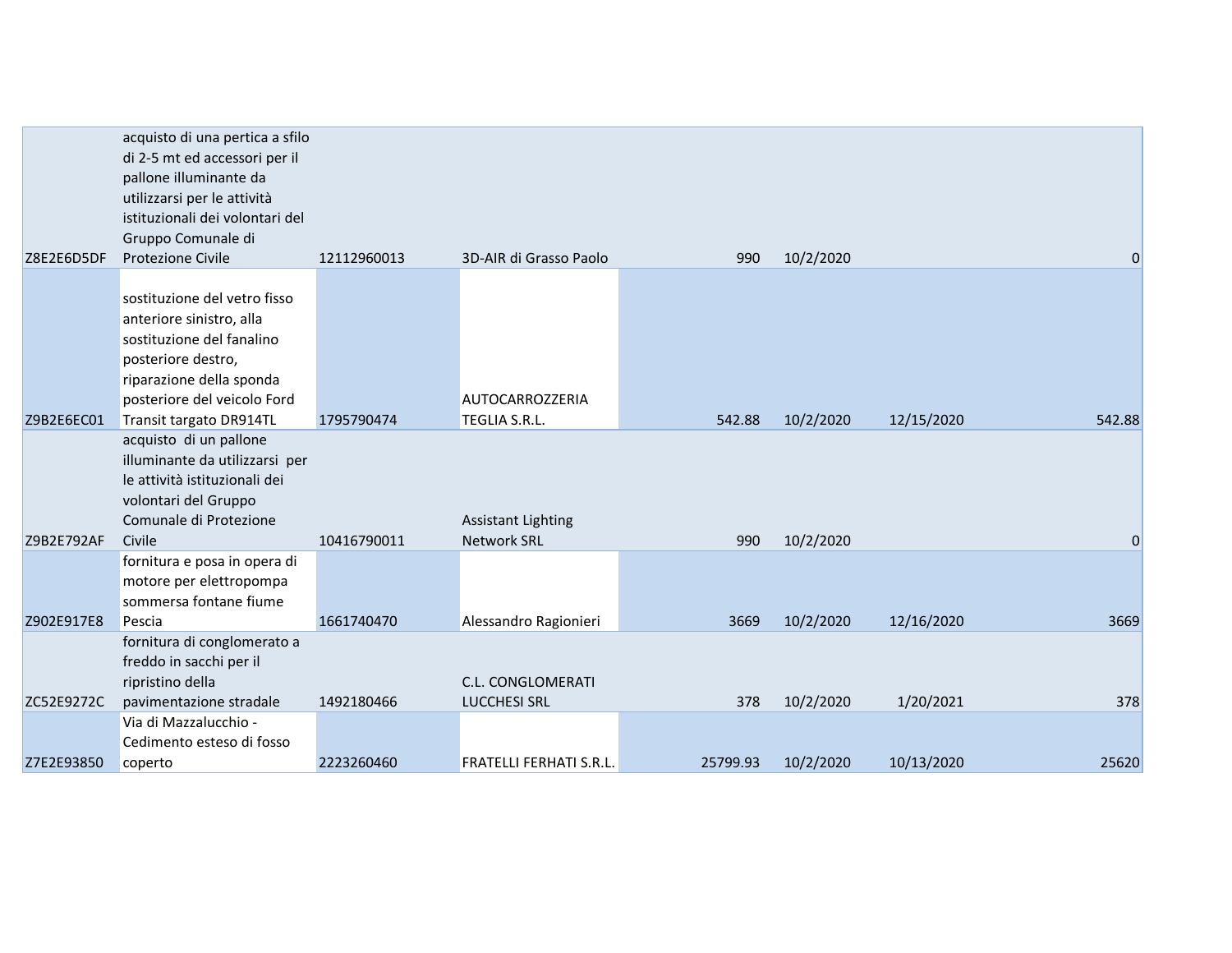|            | Via per Medicina -<br>Tombatura stradale e su<br>scarpata occlusa, da                                                                                                                                                                                  |            |                                            |          |           |            |         |
|------------|--------------------------------------------------------------------------------------------------------------------------------------------------------------------------------------------------------------------------------------------------------|------------|--------------------------------------------|----------|-----------|------------|---------|
| Z272E93865 | ricostruire                                                                                                                                                                                                                                            | 2223260460 | <b>FRATELLI FERHATI S.R.L.</b>             | 15587.91 | 10/2/2020 | 10/13/2020 | 15441   |
| ZBF2E93B20 | Via del Cicero Veneri - 2<br>cedimenti scarpata fosso                                                                                                                                                                                                  | 132240474  | SA.CA. SRL<br><b>UNIPERSONALE</b>          | 19437.6  | 10/2/2020 | 10/13/2020 | 19314.4 |
|            | Pescia Via fiorentina -<br>Cedimento/ crollo struttura                                                                                                                                                                                                 |            |                                            |          |           |            |         |
| Z682E93B35 | tetto                                                                                                                                                                                                                                                  | 1913340475 | <b>EDIL ISCHIA SRL</b>                     | 8175.61  | 10/2/2020 | 10/19/2020 | 8168.66 |
|            | Pescia - Palazzo Comunale:<br>Infiltrazioni diffuse con<br>cedimento strutturale dei                                                                                                                                                                   |            |                                            |          |           |            |         |
| ZE42E93B4B | gradini in pietra                                                                                                                                                                                                                                      | 1913340475 | <b>EDIL ISCHIA SRL</b>                     | 4030     | 10/2/2020 | 10/19/2020 | 4030    |
|            | Pescia - Palazzo Comunale:<br>Infiltrazioni diffuse con<br>cedimento strutturale dei                                                                                                                                                                   |            | <b>AGOSTINI RESTAURI</b>                   |          |           |            |         |
| ZB52E93B5F | gradini in pietra.                                                                                                                                                                                                                                     | 1390040473 | <b>OPERE D'ARTE D</b>                      | 3745     | 10/2/2020 | 10/9/2020  | 3745    |
|            | Incarico professionale per la<br>propria consulenza<br>ingegneristica per la<br>redazione della perizia dei<br>lavori di somma urgenza<br>necessari alla messa in<br>sicurezza del sito e alla<br>riapertura della viabilità<br>carrabile nonché della |            | Studio Tecnico<br>Associato Ingg. Cardelli |          |           |            |         |
| Z8D2E93E51 | Direzione dei Lavori e il c                                                                                                                                                                                                                            | 1154250474 | Giovanni e Paolo                           | 5200     | 10/2/2020 | 10/9/2020  | 5200    |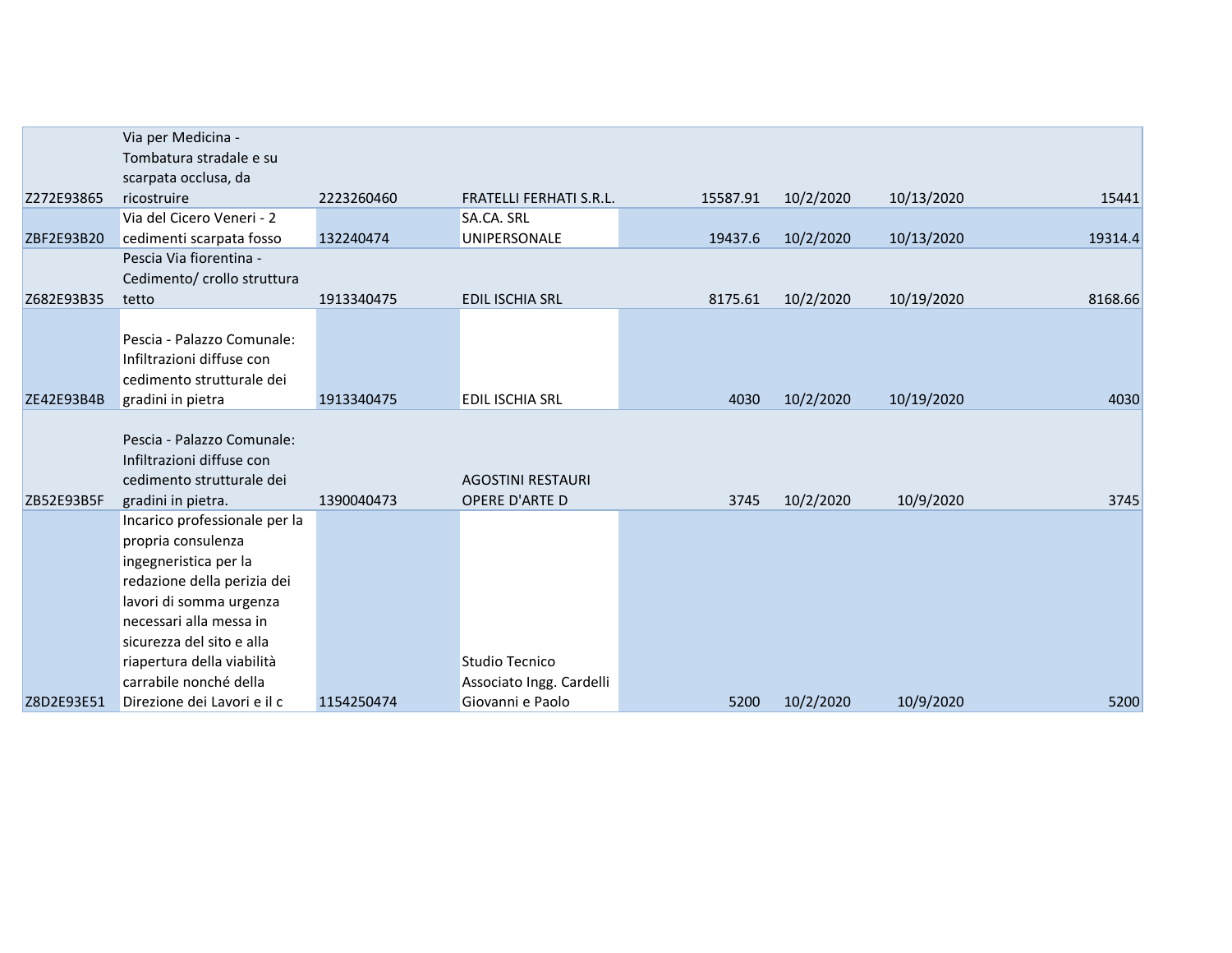| Z652E93E52 | Incarico professionale per la<br>propria consulenza geologica<br>per la valutazione del<br>dissesto avvenuto sul lato<br>valle in un tratto della strada<br>Val di Torbola, nelle<br>immediate vicinanze della<br>località Serrine, frazione<br>Pontito                              | 397490475  | <b>STUDIO GEOLOGICO</b><br>SIGMA - DR. FRANCO<br><b>MENETTI</b> | 2346     | 10/2/2020 | 10/13/2020 | 2346     |
|------------|--------------------------------------------------------------------------------------------------------------------------------------------------------------------------------------------------------------------------------------------------------------------------------------|------------|-----------------------------------------------------------------|----------|-----------|------------|----------|
| Z3D2E93E53 | Incarico professionale per la<br>propria consulenza<br>ingegneristica per<br>lesecuzione del collaudo<br>statico delle opere sostenute<br>a seguito del dissesto<br>avvenuto un tratto della<br>strada Val di Torbola, nelle<br>immediate vicinanze della<br>località Serrine, frazi | 1057420471 | <b>MAURIZIO LUCCHESI</b>                                        | 573.77   | 10/2/2020 | 10/9/2020  | 573.77   |
| Z902E94407 | acquisto di un verricello da<br>installare sul mezzo di ricerca<br>e soccorso del Gruppo<br>Comunale di Protezione<br>Civile                                                                                                                                                         | 1825420464 | <b>OVERLAND LUCCA SRL</b>                                       | 335      | 10/2/2020 | 12/15/2020 | 335      |
|            | lavori urgenti cimitero                                                                                                                                                                                                                                                              |            |                                                                 |          |           |            |          |
| Z352E954AE | urbano                                                                                                                                                                                                                                                                               | 1184030474 | Edilasfalti S.r.l.                                              | 27376.41 | 10/2/2020 | 10/14/2020 | 27371.44 |
| Z862E954F1 | lavori urgenti cimitero Veneri 1184030474                                                                                                                                                                                                                                            |            | EDILASFALTI S.R.L.                                              | 10062.88 | 10/2/2020 | 10/14/2020 | 10058.79 |
| Z3E2E95525 | lavori urgenti cimitero<br>Collodi                                                                                                                                                                                                                                                   | 1184030474 | Edilasfalti S.r.l.                                              | 10334    | 10/2/2020 | 10/14/2020 | 10333.38 |

**College**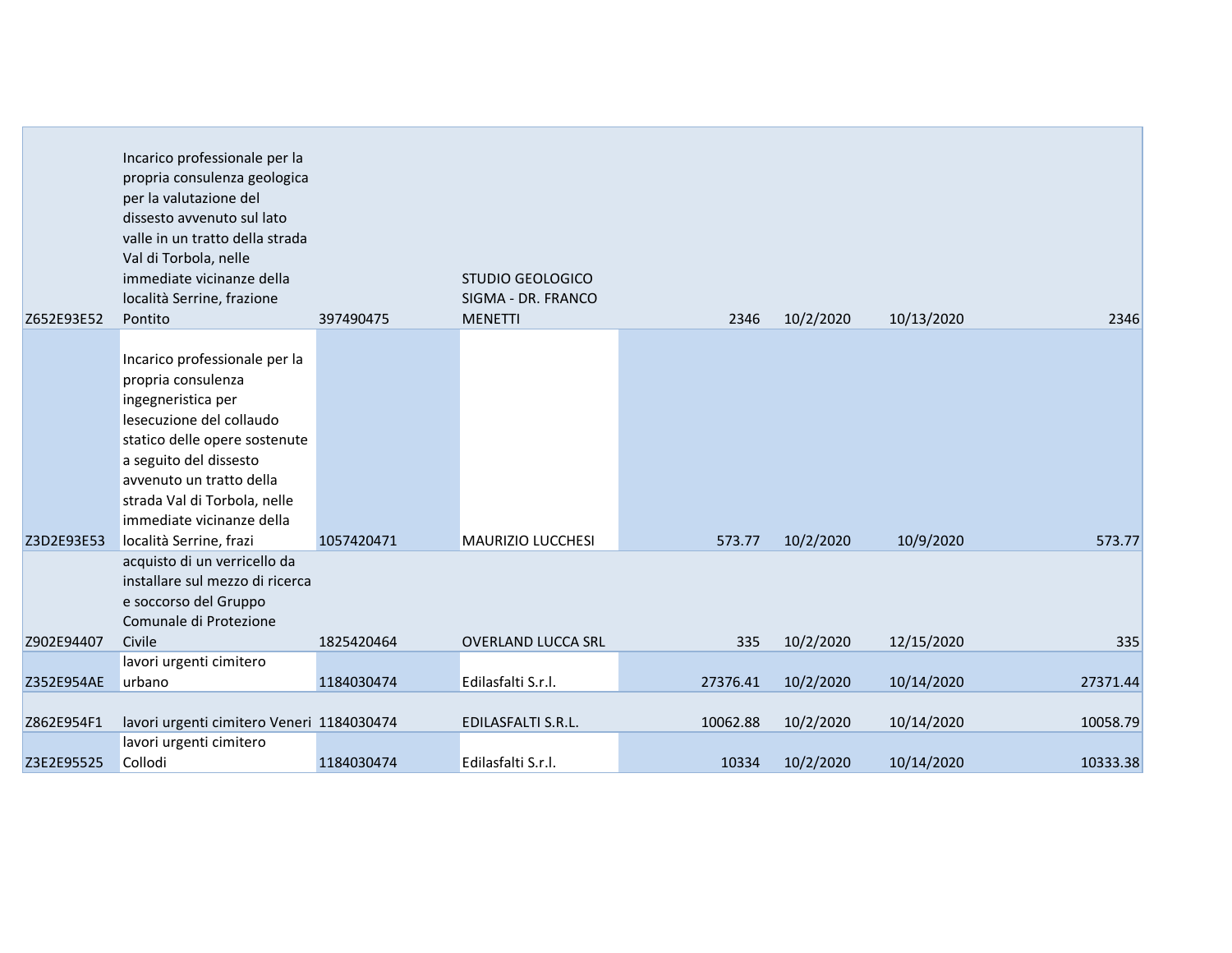|            | STAMPE LOCANDINE E            |            |                            |          |                     |            |             |
|------------|-------------------------------|------------|----------------------------|----------|---------------------|------------|-------------|
| Z6D2EA0B6F | <b>VOLANTINI</b>              | 158560508  | <b>GRAFICA PISANA SRL</b>  | 173.24   | 10/6/2020           | 11/20/2020 | 173.24      |
|            | rifacimento segnaletica       |            | NI.M.A. SAS DI TITO        |          |                     |            |             |
| Z2B2E6900C | stradale via Amendola         | 1734900978 | NICOLA & C.                | 8096.19  | 10/7/2020           |            | $\mathbf 0$ |
|            |                               |            |                            |          |                     |            |             |
|            | LAVORI DI RIPRISTINO DELLA    |            |                            |          |                     |            |             |
|            | SEDE VIARIA DA ESEGUIRSI      |            |                            |          |                     |            |             |
|            | SU LASTRICATO A PIETRA E      |            |                            |          |                     |            |             |
|            | <b>MANTI BITUMINOSI LUNGO</b> |            |                            |          |                     |            |             |
| ZE22E3CA7D | LE STRADE COMUNALI            | 1824600470 | <b>GRUPPO LE MURA SRLS</b> | 14372.95 | 10/9/2020           |            | $\mathbf 0$ |
|            |                               |            |                            |          |                     |            |             |
|            | LAVORI DI ABBATTIMENTO        |            |                            |          |                     |            |             |
|            | <b>DELLE BARRIERE</b>         |            |                            |          |                     |            |             |
|            | ARCHITETTONICHE AI SENSI      |            |                            |          |                     |            |             |
|            | DELLA LEGGE 13/89 DEI         |            |                            |          |                     |            |             |
|            | <b>MARCIAPIEDI DI</b>         |            |                            |          |                     |            |             |
|            | <b>COLLEGAMENTO TRA VIALE</b> |            | F.lli Spitaletto           |          |                     |            |             |
| ZCF2E3D027 | <b>GARIBALDI E VIA ROMA</b>   | 1847760475 | Costruzioni S.r.l.         | 16352.27 | 10/9/2020           |            | $\mathbf 0$ |
|            | valutazione alberature parco  |            |                            |          |                     |            |             |
| Z522E944F7 | pubblico via nieri            | 433320470  | <b>GIUNTINI MAURIZIO</b>   | 875      | 10/9/2020           | 12/23/2020 | 875         |
|            | intervento pulizia gora via   |            | Azienda Agricola           |          |                     |            |             |
| ZB32EA186B | della torre 16                | 1749110472 | Sforzini Alessio           | 740      | 10/9/2020           | 12/7/2020  | 740         |
| ZAF2EA202A | verifica potabilità scuole    | 5912690483 | <b>BARDUCCI GIULIA</b>     | 420      | 10/9/2020           | 12/10/2020 | 420         |
|            |                               |            | STUDIO GEOLOGICO           |          |                     |            |             |
|            | indagine geologica frana      |            | SIGMA - DR. FRANCO         |          |                     |            |             |
| Z1A2EAF7E8 | campi da tennis Colleviti     | 397490475  | <b>MENETTI</b>             | 2500     | 10/9/2020           | 12/21/2020 | 2500        |
|            |                               |            | PIRAMEDIA VIA G.           |          |                     |            |             |
|            | CARTELLONISTICA               |            | MATTEOTTI, 40              |          |                     |            |             |
| ZC42EAFC8C | EMERGENZA SANITARIA           | 1828200038 | <b>UZZANO PT</b>           | 95       | 10/12/2020          | 12/29/2020 | 95          |
|            |                               |            |                            |          |                     |            |             |
|            | lavori di abbattimento delle  |            |                            |          |                     |            |             |
|            | barriere architettoniche in   |            |                            |          |                     |            |             |
| ZE12E04DFE | viale Forti                   | 1840580474 | Cinelli Costruzioni s.r.l. |          | 21601.28 10/12/2020 |            | $\bf{0}$    |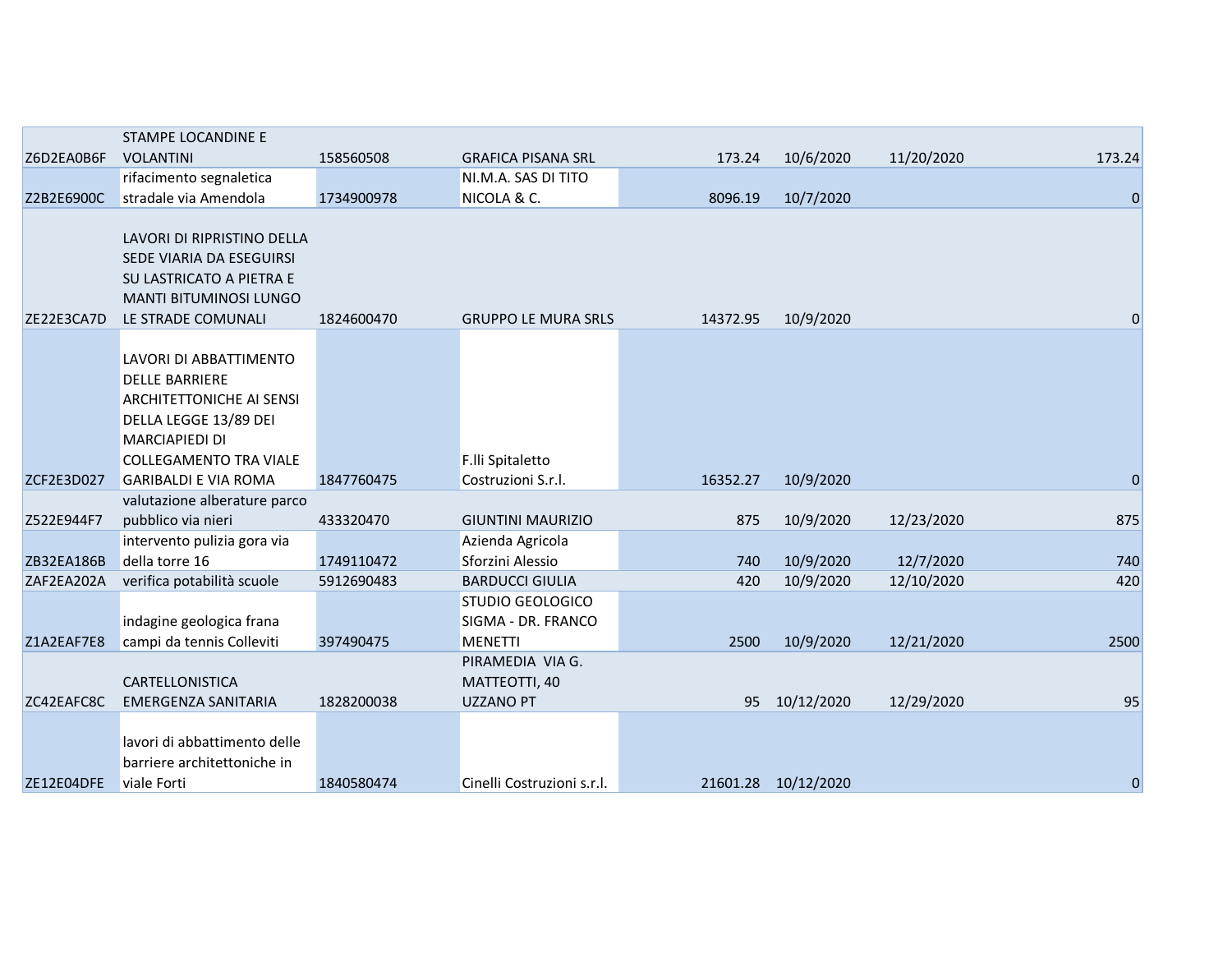|            | fornitura e instalalzione di    |             | <b>BAGLINI ASCENSORI</b>    |         |                    |            |             |
|------------|---------------------------------|-------------|-----------------------------|---------|--------------------|------------|-------------|
| ZBF2EBA7C3 | dispositivo soccorritore        | 1424200507  | <b>GROUP S.R.L.</b>         |         | 582 10/13/2020     | 1/20/2021  | 582         |
|            | <b>CONVENZIONE CON</b>          |             |                             |         |                    |            |             |
|            | <b>ASSOCIAZIONE IMMOBILIARE</b> |             | <b>ASSOCIAZIONE</b>         |         |                    |            |             |
| Z6A2EAD981 | <b>IL PONTE</b>                 | 90044480474 | <b>IMMOBILIARE IL PONTE</b> | 3500    | 10/14/2020         | 10/20/2020 | 3500        |
|            | REALIZZAZIONE CAMPAGNA          |             | <b>COMITATO</b>             |         |                    |            |             |
| ZCC2EBAC3F | <b>ORCHIDEA</b>                 | 1561920586  | PROVINCIALE UNICEF          |         | 50 10/14/2020      | 10/14/2020 | 50          |
|            |                                 |             | MUSIC AND LIGHT di          |         |                    |            |             |
|            | servizio assistenza convegno    |             | Federico Bonvicini e        |         |                    |            |             |
| Z492EA079D | al palagio                      | 1539250470  | Christian Bulleri Snc       |         | 960.65 10/14/2020  | 10/30/2020 | 960.65      |
|            | <b>ACQUISTO LIBRI PER</b>       |             |                             |         |                    |            |             |
|            | <b>BIBLIOTECA CONTRIBUTO</b>    |             | <b>GIOVANNI MICHELOTTI</b>  |         |                    |            |             |
| Z062EB0FEE | <b>MIBAC</b>                    | 978220473   | s.a.s                       | 3843.74 | 10/14/2020         | 11/30/2020 | 3843.74     |
|            | <b>ACQUISTO LIBRI PER</b>       |             |                             |         |                    |            |             |
|            | <b>BIBLIOTECA CONTRIBUTO</b>    |             |                             |         |                    |            |             |
| Z872EB1C26 | <b>MIBAC</b>                    | 1953280474  | LIBRERIA GIODO'             |         | 2500 10/14/2020    | 11/30/2020 | $\Omega$    |
|            | <b>ACQUISTO LIBRI PER</b>       |             |                             |         |                    |            |             |
|            | <b>BIBLIOTECA CONTRIBUTO</b>    |             |                             |         |                    |            |             |
| ZE42EB45E2 | <b>MIBAC</b>                    | 1562040475  | LO SPAZIO                   |         | 3658.16 10/14/2020 | 11/30/2020 | 3658.16     |
|            |                                 |             |                             |         |                    |            |             |
|            | prevenzione della               |             |                             |         |                    |            |             |
|            | contaminazione da Legionella    |             |                             |         |                    |            |             |
| ZB12E90363 | negli impianti idrici           | 8786190150  | SIRAM S.p.A.                |         | 1218.86 10/19/2020 |            | $\Omega$    |
|            | ncarichi PSR 2014/2020          |             | D.R.E.AM ITALIA SOC.        |         |                    |            |             |
| Z042EA34BF | sottomisura 4.3.2               | 295260517   | COOP.                       | 7200    | 10/19/2020         |            | $\mathbf 0$ |
|            | MODELLO DIDATTICO               |             |                             |         |                    |            |             |
| ZF22EAB1AF | "SCUOLA SENZA ZAINO"            | 125560730   | <b>STAMPA SUD SRL</b>       | 862.54  | 10/20/2020         | 11/27/2020 | 862.54      |
|            | REALIZZAZIONE PROGETTO          |             |                             |         |                    |            |             |
| Z932ED580E | <b>CORSI DI MUSICA</b>          | 91019460475 |                             | 350     | 10/20/2020         | 10/20/2020 | 350         |
|            | manutenzione luci votive        |             | <b>BENEDETTI VASCO</b>      |         |                    |            |             |
| Z6A2EDC695 | cimiteri comunali               | 1727930479  | EREDI S.R.L.                |         | 5964.55 10/21/2020 | 1/20/2021  | 5964.55     |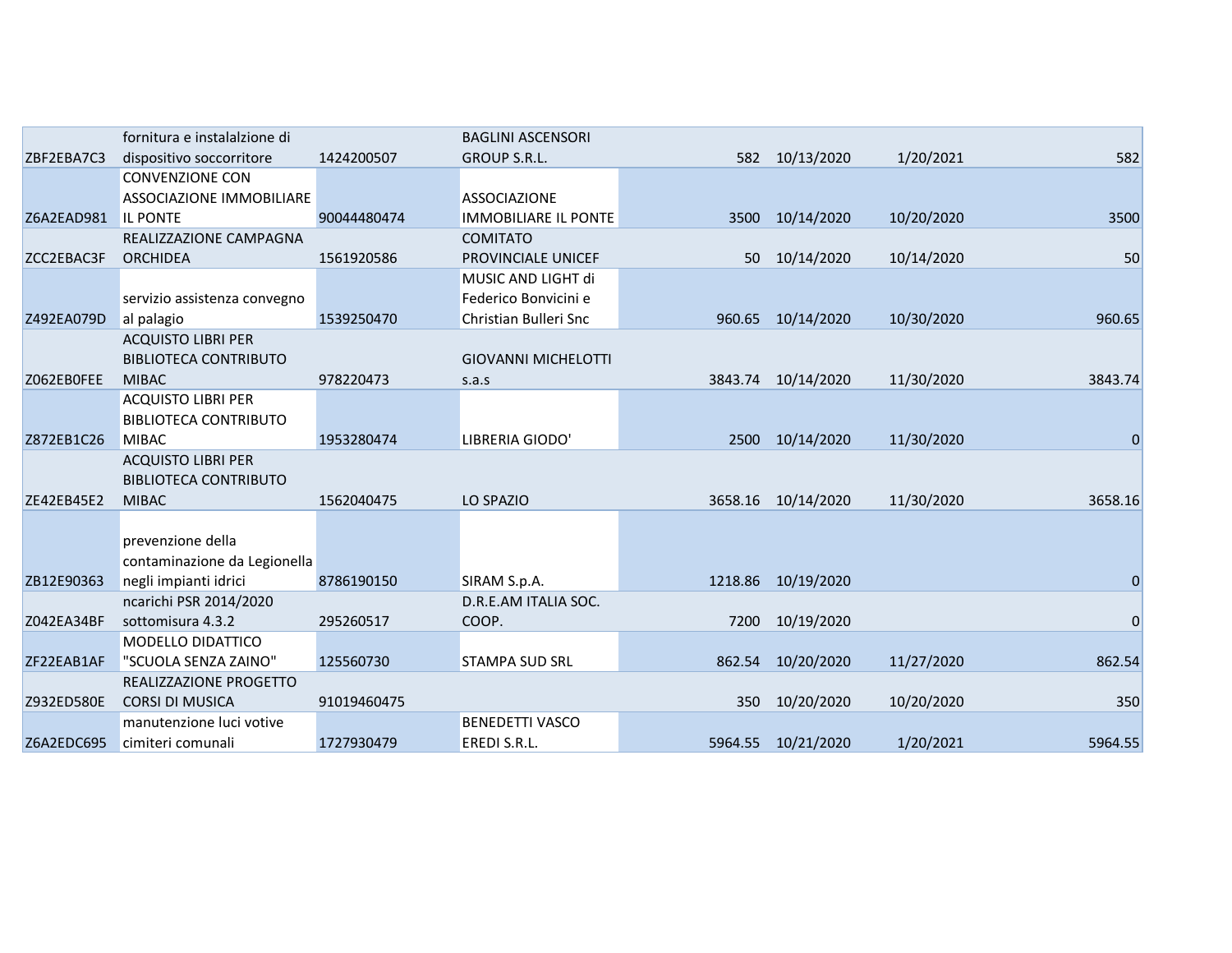|            | abbattimento e potatura                                                                            |            | <b>AZIENDA AGRICOLA</b><br><b>BARIGNANO DI PAPINI</b><br>L. F. SOCIETA' |         |                  |            |             |
|------------|----------------------------------------------------------------------------------------------------|------------|-------------------------------------------------------------------------|---------|------------------|------------|-------------|
| Z432EDDB72 | alberature pericolose                                                                              | 1306980473 | <b>AGRICOLA</b>                                                         |         | 10795 10/21/2020 |            | $\Omega$    |
|            | manutenzione impianti di                                                                           |            |                                                                         |         |                  |            |             |
| Z1E2EDDD3D | pubblica illuminazione                                                                             | 1800430462 | <b>BTEC SRL</b>                                                         | 10903.9 | 10/21/2020       |            | $\Omega$    |
|            | REFERENDUN POPOLARE E                                                                              |            |                                                                         |         |                  |            |             |
|            | ELEZIONI REGIONALI DEL 20<br>E 21 SETTEMBRE 2020 -                                                 |            |                                                                         |         |                  |            |             |
|            | <b>MANIFESTI PROCLAMAZIONE</b>                                                                     |            |                                                                         |         |                  |            |             |
| ZA92EE1941 | <b>ELETTI</b>                                                                                      | 5883740481 | <b>ETRURUA PA SRL</b>                                                   | 150     | 10/22/2020       |            | $\mathbf 0$ |
|            | STAMPE PIANO STRATEGICO                                                                            |            | <b>ARTI GRAFICHE</b>                                                    |         |                  |            |             |
| ZC72EE72B8 | <b>CULTURA</b>                                                                                     | 147160469  | <b>E.GARDINI SNC</b>                                                    |         | 1050 10/23/2020  | 11/30/2020 | 1050        |
| Z422EDA059 | CONSOLIDATO                                                                                        |            | Gies                                                                    | 2700    | 10/28/2020       | 1/31/2021  | 2700        |
|            |                                                                                                    |            |                                                                         |         |                  |            |             |
| ZD42EFCC68 | REALIZZAZIONE DI LIBRO<br>DALL'ASSOCIAZIONE DI<br>VOLONTARIATO LA GOMETA 91018160472               |            | <b>ASSOCIAZIONE DI</b><br><b>VOLONTARIATO "LA</b><br><b>GOMETA"</b>     | 500     | 10/29/2020       | 10/29/2020 | 500         |
|            | Ripristino/messa in sicurezza                                                                      |            |                                                                         |         |                  |            |             |
| ZA82EA0AAB | varie porzioni di<br>pavimentazione in<br>gomma/pvc di edifici<br>comunali                         | 352880470  | MACAR DI CARLI,<br>STEFANELLI E C. SAS                                  | 980     | 10/30/2020       |            | 0           |
|            | Risoluzioni vari<br>malfunzionamenti servizi<br>igienici palazzo comunale                          |            | <b>DIEMME IMPIANTI DI</b><br><b>MUCCIACITO</b>                          |         |                  |            |             |
| Z852EA0B0A | Piazza Mazzini e Piazza Obizzi 1563890472                                                          |            | <b>DOMENICO</b>                                                         | 950     | 10/30/2020       |            | $\Omega$    |
| ZEC2EA0B59 | Ripristino intonaci ammalo<br>rati con successiva<br>tinteggiatura di locali<br>destinati a uffici | 1837660479 | <b>CASTELLO DANIELE</b>                                                 |         | 710 10/30/2020   | 1/20/2021  | 710         |
|            |                                                                                                    |            |                                                                         |         |                  |            |             |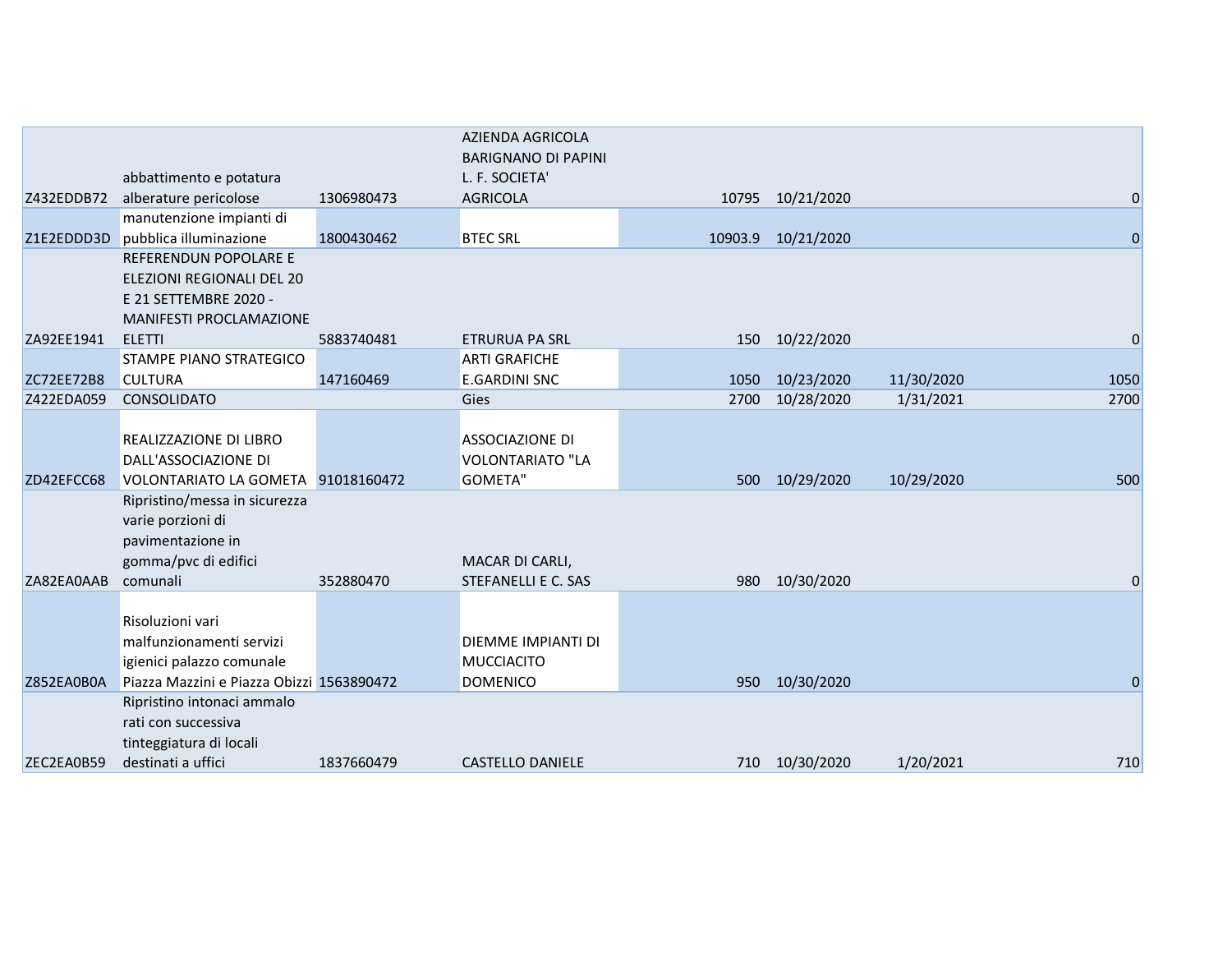|                   | Disostruzione condotta                 |            |                           |     |                 |            |                |
|-------------------|----------------------------------------|------------|---------------------------|-----|-----------------|------------|----------------|
|                   | fognaria con ripristino                |            |                           |     |                 |            |                |
|                   | funzionalità Palazzo                   |            |                           |     |                 |            |                |
|                   | Comunale Piazza Obizzi e               |            |                           |     |                 |            |                |
|                   | fontanello c/o Sgambatoio              |            |                           |     |                 |            |                |
| ZDB2EA0BAB        | Via Fiorentina                         | 1816790461 | <b>ECOSPURGHI SRL</b>     | 820 | 10/30/2020      | 1/20/2021  | 820            |
|                   | Ripulitura con idropulitrice,          |            |                           |     |                 |            |                |
|                   | trattamento consolidante               |            |                           |     |                 |            |                |
|                   | con fissante acrilico e                |            |                           |     |                 |            |                |
|                   | trattamento protettivo con             |            |                           |     |                 |            |                |
|                   | silossanici scala                      |            |                           |     |                 |            |                |
|                   | monumentale Palazzo del                |            | <b>AGOSTINI RESTAURI</b>  |     |                 |            |                |
| Z222EA0DC5        | Vicario                                | 1390040473 | OPERE D'ARTE D            |     | 1550 10/30/2020 |            | $\overline{0}$ |
|                   | Fornitura e posa in opera n. 2         |            |                           |     |                 |            |                |
|                   | infissi in alluminio tipo              |            | F.A.I.M.A. SNC DI SANTI   |     |                 |            |                |
| Z482EA4A04        | vasistas                               | 1217810470 | R. & C.                   |     | 710 10/30/2020  |            | $\mathbf 0$    |
|                   | Intervento c/o vasca dei               |            |                           |     |                 |            |                |
|                   | giardini Piazza Matteotti con          |            | NUOVA A.                  |     |                 |            |                |
|                   | sostituzione valvola e                 |            | <b>GUASTAPAGLIA</b>       |     |                 |            |                |
| Z232EC8576        | riattivazione pompa                    | 1736870476 | L'IRRIGAZIONE S.R.L.      |     | 520 10/30/2020  |            | 520            |
|                   | Fornitura e posa in opera              |            | OFFICINA MECCANICA        |     |                 |            |                |
|                   | lastro alluminio antiscivolo           |            | <b>VEZZANI FERNANDO E</b> |     |                 |            |                |
| <b>ZEF2ED9521</b> | per rampa esterna asilo Nido 210740478 |            | C. SAS                    | 150 | 10/30/2020      | 1/12/2021  | 150            |
|                   |                                        |            |                           |     |                 |            |                |
|                   |                                        |            |                           |     |                 |            |                |
|                   | lavori urgenti atti                    |            |                           |     |                 |            |                |
|                   | alleliminazione di infiltrazioni       |            |                           |     |                 |            |                |
|                   | di acqua meteorica copertura           |            |                           |     |                 |            |                |
|                   | piana Istituto comprensivo             |            |                           |     |                 |            |                |
| Z322ED952C        | Andreotti sede di Alberghi             | 1742700477 | <b>GJONI LEONARD</b>      |     | 990 10/30/2020  | 12/28/2020 | 990            |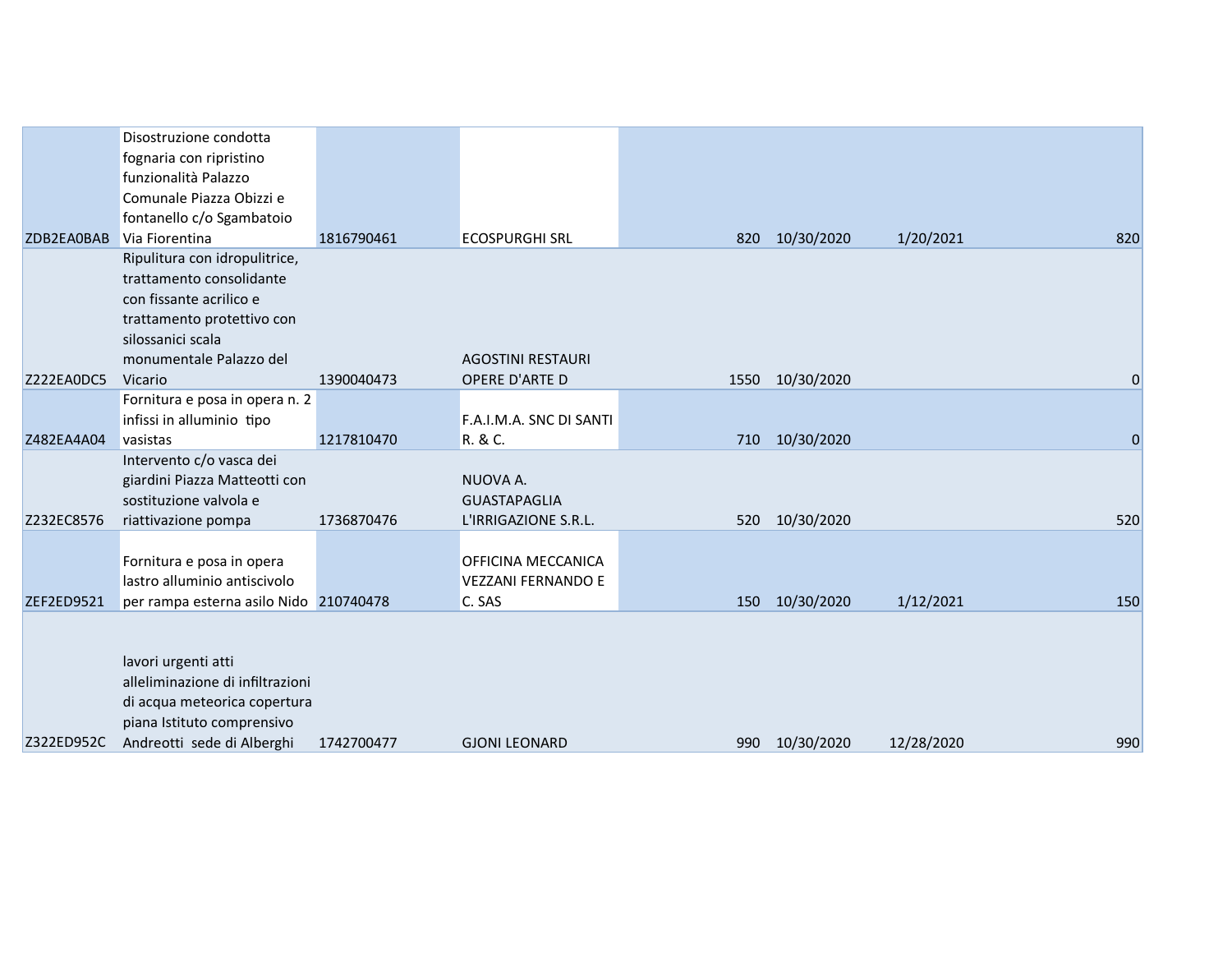|            | disostruzione condotta         |            |                                               |      |                    |            |                |
|------------|--------------------------------|------------|-----------------------------------------------|------|--------------------|------------|----------------|
|            | fognatura Scuola Materna /     |            |                                               |      |                    |            |                |
| Z692ED954A | Elementari Collodi             | 1816790461 | <b>ECOSPURGHI SRL</b>                         | 500  | 10/30/2020         | 1/20/2021  | 500            |
|            | Sanificazione/igienizzazione   |            | DIEMME IMPIANTI DI                            |      |                    |            |                |
|            | fan coil Scuola Materna        |            | <b>MUCCIACITO</b>                             |      |                    |            |                |
| Z4C2ED9551 | Pescia Morta                   | 1563890472 | <b>DOMENICO</b>                               | 500  | 10/30/2020         |            | 0              |
|            | ripristino del cedimento       |            |                                               |      |                    |            |                |
|            | strutturale di un tombino      |            |                                               |      |                    |            |                |
| Z8E2EE16E1 | stradale                       | 1385910474 | <b>ESCAVAZIONI 2000</b>                       | 2060 | 10/30/2020         |            | $\overline{0}$ |
|            | verfica strutturale edifici    |            |                                               |      |                    |            |                |
| ZCA2EFFCB2 | campi da tennis                | 2486940469 | DP INGEGNERIA S.R.L.                          |      | 1500 10/30/2020    |            | 0              |
|            | AFFIDAMENTO DI SAGGI PER       |            |                                               |      |                    |            |                |
|            | LA VERIFICA DELLE              |            |                                               |      |                    |            |                |
|            | FONDAZIONI, DELLE SPALLE E     |            |                                               |      |                    |            |                |
|            | DELLE PILE DEL PONTE DEL       |            |                                               |      |                    |            |                |
| ZDE2F01A99 | <b>MARCHI</b>                  | 2223260460 | <b>FRATELLI FERHATI S.R.L.</b>                | 2500 | 10/30/2020         | 12/10/2020 | 2500           |
|            |                                |            | <b>AZIENDA AGRICOLA</b>                       |      |                    |            |                |
|            |                                |            | <b>BARIGNANO DI PAPINI</b>                    |      |                    |            |                |
|            | ripulitura esterna area        |            | L. F. SOCIETA'                                |      |                    |            |                |
| ZD62F03EAE | cimiteriale Collodi            | 1306980473 | <b>AGRICOLA</b>                               |      | 1575 10/30/2020    | 12/21/2020 | 1575           |
|            | redazione DUVRI specifico      |            |                                               |      |                    |            |                |
|            | per il Museo Civico e corso di |            |                                               |      |                    |            |                |
|            | formazione per lasilo nido Il  |            | Studio Associato                              |      |                    |            |                |
| Z702EFEE3E | Cucciolo                       | 5226460961 | Consiglieri Indipendenti                      |      | 1109.34 10/30/2020 |            | $\Omega$       |
|            | nuovo incarico geologo         |            | <b>STUDIO GEOLOGICO</b><br>SIGMA - DR. FRANCO |      |                    |            |                |
| Z472DE995B | scuola simonetti               | 397490475  | <b>MENETTI</b>                                | 1500 | 10/30/2020         |            | 0              |
|            | Affidamento del servizio di    |            |                                               |      |                    |            |                |
|            | stampa imbustamento e          |            |                                               |      |                    |            |                |
|            | recapito dei modelli per il    |            |                                               |      |                    |            |                |
|            | pagamento della tassa rifiuti  |            |                                               |      |                    |            |                |
| Z222EF51EA | (TA.RI.) anno 2020             | 5883740481 | ETRURIA P.A.                                  | 2720 | 11/2/2020          | 12/31/2020 | 2720           |
|            |                                |            |                                               |      |                    |            |                |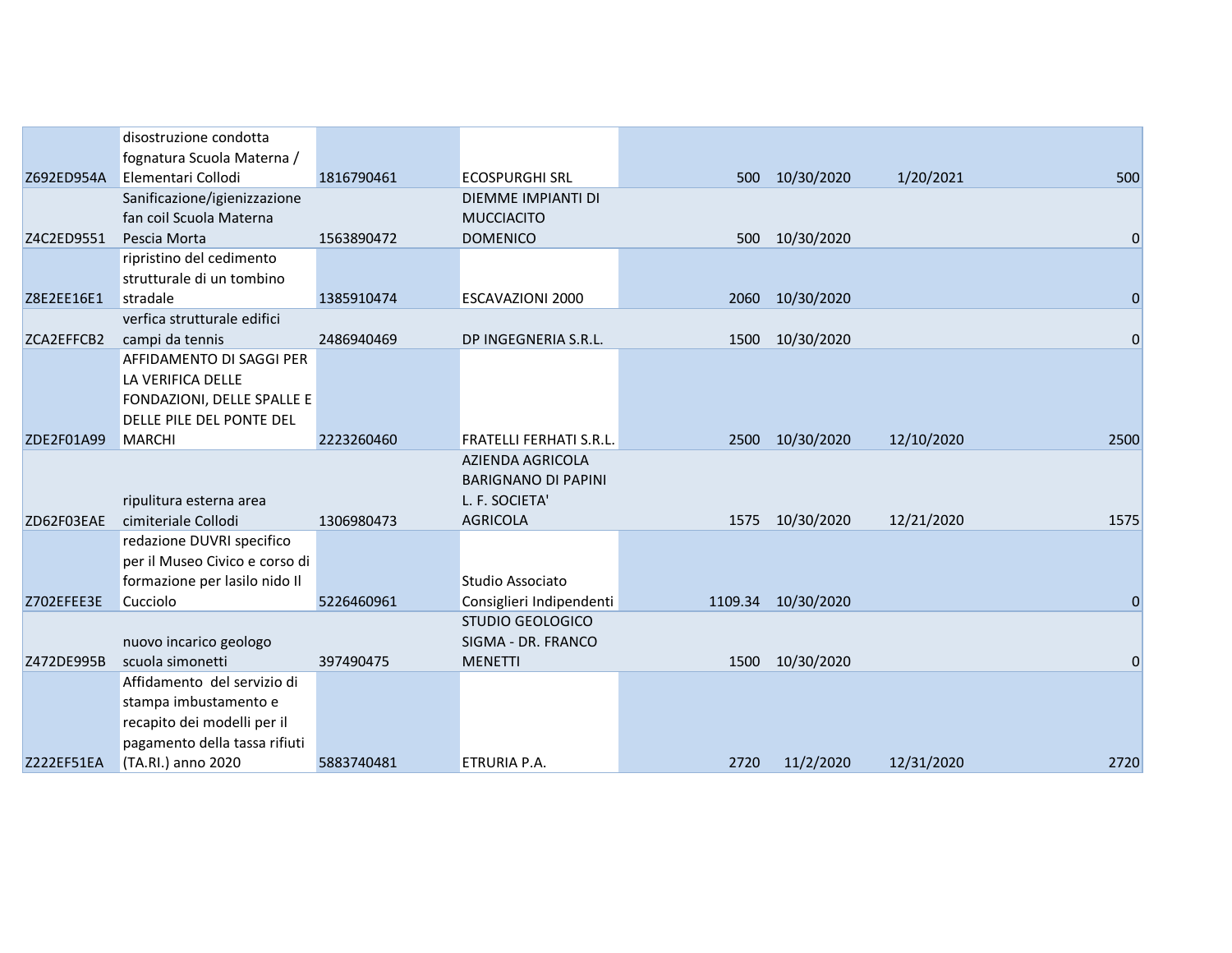|            | <b>LAVORI STRAORDINARI</b>                                                                            |            |                                    |         |           |            |             |
|------------|-------------------------------------------------------------------------------------------------------|------------|------------------------------------|---------|-----------|------------|-------------|
|            | <b>ALLACCIO IMPIANTO</b>                                                                              |            | <b>COSTRUIRE SRL VIA</b>           |         |           |            |             |
|            | <b>ANTINCENDIO MUSEO</b>                                                                              |            | SAN GIUSEPPE, 76                   |         |           |            |             |
| Z382EFB6F3 | <b>GALEOTTI</b>                                                                                       | 1904540463 | MONTECARLO LU                      | 3246.8  | 11/3/2020 | 11/27/2020 | 3246.8      |
|            | ADEGUAMENTO AULE                                                                                      |            | <b>COSTRUIRE SRL VIA</b>           |         |           |            |             |
|            | <b>SCUOLE VALCHIUSA</b>                                                                               |            | SAN GIUSEPPE, 76                   |         |           |            |             |
| ZF42EFB79E | <b>EMERGENZA COVID</b>                                                                                | 1904540463 | MONTECARLO LU                      | 4912.44 | 11/3/2020 | 12/11/2020 | 4912.44     |
|            |                                                                                                       |            | <b>COSTRUIRE SRL VIA</b>           |         |           |            |             |
|            | LAVORI DI COMPLETAMENTO                                                                               |            | SAN GIUSEPPE, 76                   |         |           |            |             |
| Z2F2EFB38B | <b>FACCIATA MUSEO</b>                                                                                 | 1904540463 | MONTECARLO LU                      | 1300    | 11/3/2020 | 12/11/2020 | 1300        |
|            | FORNITURA DI BLOCCHI                                                                                  |            |                                    |         |           |            |             |
| Z022F0E70C | <b>BUONI MENSA</b>                                                                                    | 5883740481 | <b>ETRURUA PA SRL</b>              | 280     | 11/4/2020 |            | $\mathbf 0$ |
| ZD32F0E0A1 | <b>BONIFICA PCC</b>                                                                                   |            | Gies                               | 1200    | 11/4/2020 | 12/31/2020 | 1200        |
|            | S.I.C. - DOTAZIONE URGENTE<br><b>STRUMENTAZIONE</b><br>INFORMATICA - LOCAZIONE<br>OPERATIVA DI N. 20  |            |                                    |         |           |            |             |
| ZC42F05934 | NOTEBOOK PER 36 MESI                                                                                  | 1143010476 | SEVERI S.R.L.                      | 12204   | 11/5/2020 | 12/31/2021 | 678         |
|            | PROGETTO BOTTEGHE DELLA                                                                               |            |                                    |         |           |            |             |
| Z232F160B2 | <b>SALUTE</b>                                                                                         | 1710310978 | <b>ANCI TOSCANA</b>                | 600     | 11/5/2020 | 11/19/2020 | 600         |
|            | interventi di adeguamento<br>impianti pubblica<br>illuminazione esistenti                             |            |                                    |         |           |            |             |
| Z712F05F44 | Collodi                                                                                               | 2041590460 | <b>NANNINI FELICE</b>              | 6720    | 11/6/2020 | 11/27/2020 | 6598.1      |
| Z7D2F0BEAA | segnaletica orizzontale e<br>verticale di completamento<br>in via delle Cartiere a Collodi 1734900978 |            | NI.M.A. SAS DI TITO<br>NICOLA & C. | 6040.14 | 11/6/2020 | 11/27/2020 | 6040.14     |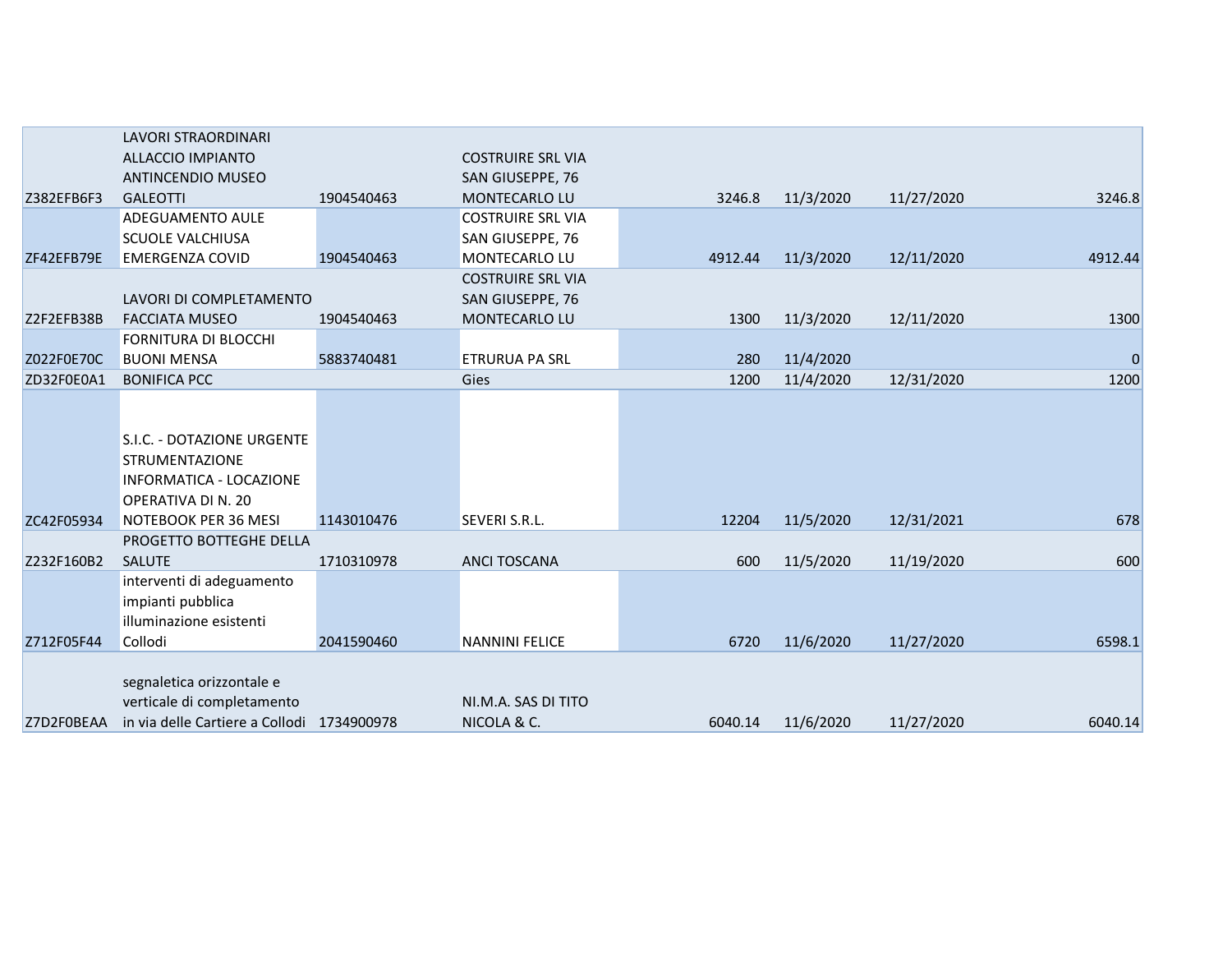|            | ISTALLAZIONE COLONNINO                            |             |                         |          |                |            |              |
|------------|---------------------------------------------------|-------------|-------------------------|----------|----------------|------------|--------------|
|            | ANTINCENDIO PIAZZA XX                             |             |                         |          |                |            |              |
| Z332DCBF4D | <b>SETTEMBRE</b>                                  | 1447930478  | IDROTECH s.n.c.         | 2050     | 11/6/2020      |            | 0            |
|            | Allacciamento colonnino                           |             |                         |          |                |            |              |
|            | antincendio Piazza XX                             |             |                         |          |                |            |              |
| Z7E2DD2CBD | Settembre                                         | 5175700482  | ACQUE S.p.A.            | 2203.5   | 11/6/2020      |            | $\mathbf{0}$ |
|            | <b>ACCERTAMENTI SANITARI</b>                      |             | <b>DATA MEDICA</b>      |          |                |            |              |
| Z7E2F0C8BD | COVID-19                                          | 247870470   | <b>MONTECATINI</b>      | 452      | 11/9/2020      | 12/31/2021 | 452          |
|            | fornitura materiale per                           |             | <b>MAIONCHI NELLO E</b> |          |                |            |              |
| Z2B2F10E88 | gestione verde urbano                             | 454150475   | FIGLI S.R.L.            | 900      | 11/10/2020     |            | 759.49       |
|            | fornitura materiale per                           |             |                         |          |                |            |              |
| ZF02F10EAF | gestione verde urbano                             | 81002560472 | Agraria Di Vita S.r.l.  | 410      | 11/10/2020     |            | $\mathbf 0$  |
|            | Fornitura materiale per                           |             |                         |          |                |            |              |
| Z212F10EC7 | gestione verde pubblico                           | 1493130460  | Cecchi Ottavio          | 487      | 11/10/2020     | 1/11/2021  | 486.89       |
|            |                                                   |             |                         |          |                |            |              |
|            | Lavori di completamento                           |             |                         |          |                |            |              |
| ZD62F27C41 | nuove opere stadio dei Fiori                      | 1280660471  | Niccolai Maurizio       | 11968.07 | 11/10/2020     | 12/4/2020  | 11967.99     |
|            | Servizio di pulizia e<br>igienizzazione del museo |             |                         |          |                |            |              |
| ZCC2F29ED1 | Civico                                            | 2566720468  | SANIGENIC S.r.l.        | 1270     | 11/10/2020     |            | $\mathbf 0$  |
|            | <b>FORNITURA MATERIALE</b>                        |             | POLPINI LEGNAMI         |          |                |            |              |
| Z562F2AF0E | <b>EDILE</b>                                      | 1934450477  | S.R.L.                  | 950      | 11/10/2020     |            | 465.85       |
|            | ABBONAMENTO RIVISTA                               |             | <b>COMUNITA' DI SAN</b> |          |                |            |              |
| Z062EEC11A | "SANPA NEWS"                                      | 91030420409 | PATRIGNANO              | 100      | 11/11/2020     | 11/11/2020 | 100          |
|            | <b>ACQUISTO BUONI</b>                             |             |                         |          |                |            |              |
| Z3F2F2CB2C | <b>ALIMENTARI</b>                                 | 6681090483  | NUOVA PESCIA SRL        | 500      | 11/11/2020     | 12/14/2020 | 500          |
|            |                                                   |             |                         |          |                |            |              |
|            | ACQUISTO N. 10                                    |             |                         |          |                |            |              |
|            | <b>TERMOMETRI A INFRAROSSI</b>                    |             | <b>FARMACIA DEL</b>     |          |                |            |              |
| Z1B2F3C064 | <b>PER UFFICI VARI</b>                            | 1896290473  | <b>DUOMO</b>            |          | 480 11/11/2020 |            | 0            |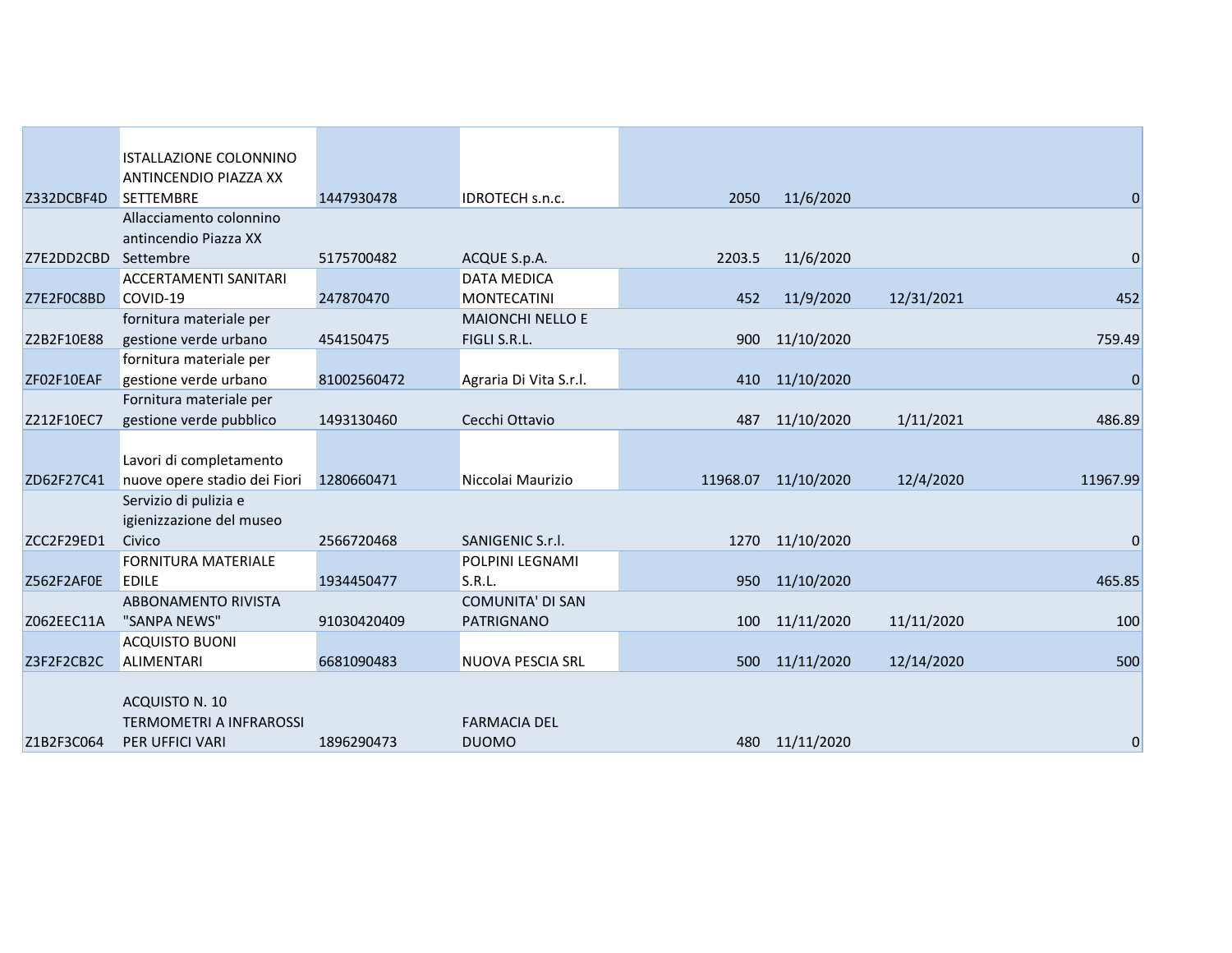|            | CORSO DI AGGIORNAMENTO                                                                                                                      |            | <b>SOFIS DI MAIETTA VIA</b>        |      |                     |            |                |
|------------|---------------------------------------------------------------------------------------------------------------------------------------------|------------|------------------------------------|------|---------------------|------------|----------------|
| Z662F2BC31 | <b>WEBINAR</b>                                                                                                                              | 4994851212 | <b>BARDUCCI 5 FIRENZE</b>          | 80   | 11/11/2020          | 12/29/2020 | 80             |
|            | <b>QUADERNO INTERATTIVO</b>                                                                                                                 |            |                                    |      |                     |            |                |
| Z172ED7853 | FASE <sub>2</sub>                                                                                                                           |            |                                    | 2500 | 11/11/2020          | 12/31/2020 | $\overline{0}$ |
|            |                                                                                                                                             |            |                                    |      |                     |            |                |
|            | lavori fallimento f.lli Gliori via                                                                                                          |            | <b>FRATELLI GLIORI S.R.L.</b>      |      |                     |            |                |
| Z102E68FA2 | Amendola                                                                                                                                    | 157350471  | IN LIQUIDAZIONE                    |      | 5684.19 11/11/2020  | 1/20/2021  | 5684.19        |
|            | <b>MATERIALE PER</b>                                                                                                                        |            |                                    |      |                     |            |                |
| Z142F2EBB4 | <b>ALLESTIMENTO MUSEO</b><br><b>CIVICO</b>                                                                                                  | 1418050470 | <b>ELIOGRAFICA</b><br>VALDINIEVOLE |      | 1475.4 11/12/2020   | 12/15/2020 | $\mathbf 0$    |
|            |                                                                                                                                             |            | MUSIC AND LIGHT di                 |      |                     |            |                |
|            | materiale per palagio e                                                                                                                     |            | Federico Bonvicini e               |      |                     |            |                |
| Z2A2F2CE56 | museo civico                                                                                                                                | 1539250470 | Christian Bulleri Snc              |      | 3477.9 11/13/2020   | 11/30/2020 | $\mathbf 0$    |
|            | SERVIZIO LAVORI AL                                                                                                                          |            | Ditta Fedi Paolo                   |      |                     |            |                |
| Z8E2ED1504 | <b>PALAGIO</b>                                                                                                                              | 1042170470 | Noleggio                           |      | 200 11/13/2020      | 11/30/2020 | $\mathbf 0$    |
|            | Affidamento del servizio di<br>elaborazione, stampa,<br>imbustamento e<br>postalizzazione degli avvisi di<br>pagamento relativi al servizio |            |                                    |      |                     |            |                |
| Z8A2F26EA2 | lampade votive 2020<br><b>FORNITURA EMEROTECA PER</b>                                                                                       | 2460390376 | Ditta Malentacchi                  |      | 2127.96 11/17/2020  | 12/31/2020 | $\mathbf 0$    |
| Z1A2F3EA48 | <b>BIBLIOTECA</b>                                                                                                                           | 1502760471 | Massimo                            |      | 1170 11/17/2020     | 12/31/2020 | $\mathbf 0$    |
|            | Rattoppi con Conglomerato<br>bituminoso a caldo lungo Via<br>Dante Alighieri nel Comune                                                     |            |                                    |      |                     |            |                |
| Z382F30518 | di Pescia                                                                                                                                   | 1777310465 | <b>PANZA SRL</b>                   |      | 7424.78 11/17/2020  |            | $\Omega$       |
| ZF72F330BB | nuove opere attraversamenti<br>pedonali Collodi                                                                                             | 1800430462 | <b>BTEC SRL</b>                    |      | 21594.88 11/17/2020 | 11/30/2020 | 21594.88       |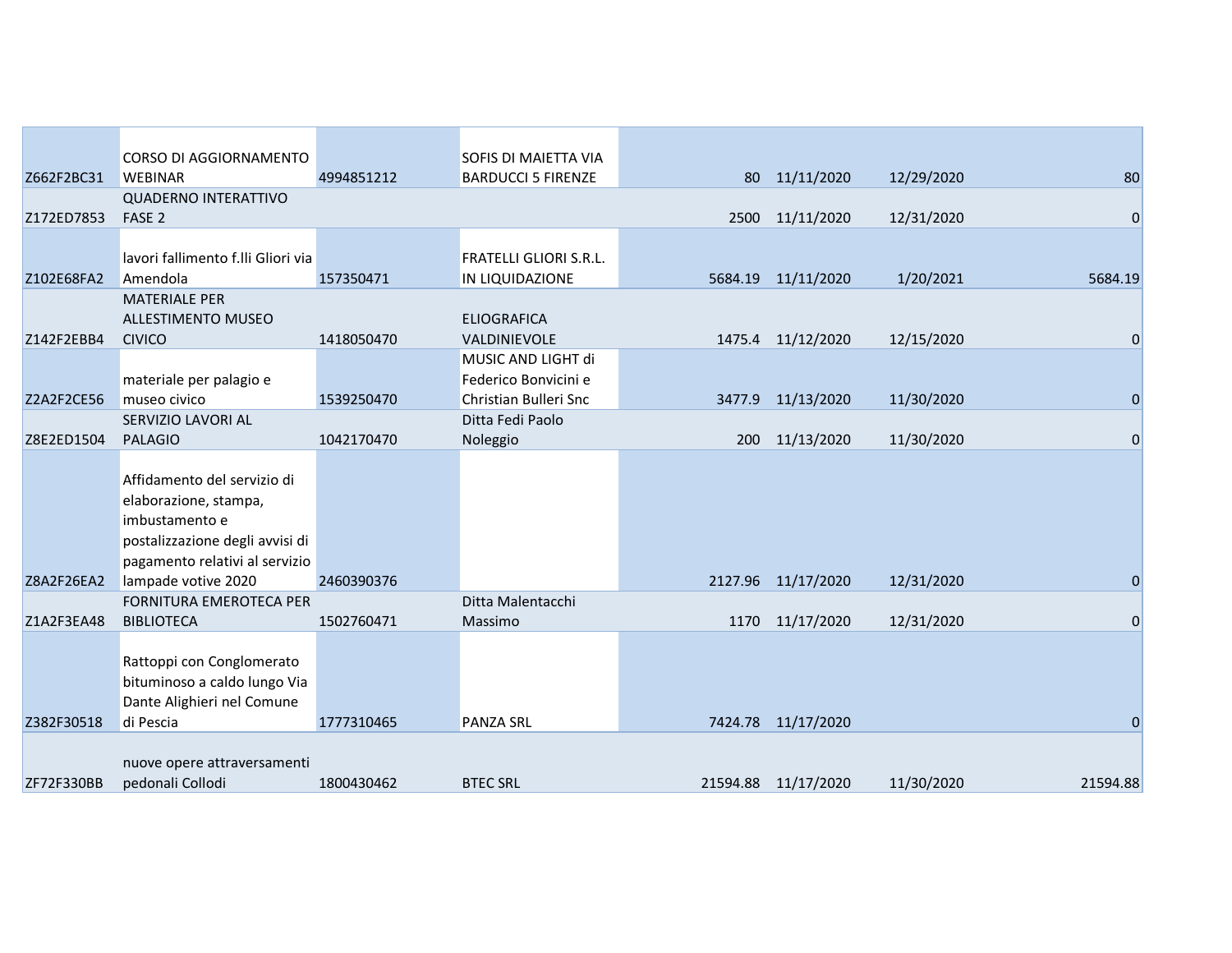|            | S.I.C. - APPLICATIVI CLOUD        |            |                           |                  |            |                  |
|------------|-----------------------------------|------------|---------------------------|------------------|------------|------------------|
|            | SICRAWEB GESTIONE                 |            |                           |                  |            |                  |
|            | <b>CONTABILITA' E PERSONALE -</b> |            |                           |                  |            |                  |
|            | LAVORO AGILE 10 UTENZE -          |            |                           |                  |            |                  |
| Z3B27FF4B3 | <b>CANONE PER TRE MESI</b>        | 2066400405 | MAGGIOLI S.P.A.           | 750 11/18/2020   | 12/31/2021 | $\boldsymbol{0}$ |
|            | <b>QUOTA ASSOCIATIVA MUSEO</b>    |            | <b>ASSOCIAZIONE MUSEO</b> |                  |            |                  |
| Z522F4614E | <b>DELLA CARTA</b>                | 1639630472 | <b>DELLA CARTA</b>        | 2350 11/18/2020  | 12/31/2020 | $\mathbf 0$      |
|            | S.I.C. - COLLEGAMENTI             |            |                           |                  |            |                  |
|            | <b>INTERNET PLESSO</b>            |            |                           |                  |            |                  |
| Z632F48543 | <b>SCOLASTICO ALBERGHI</b>        | 488410010  | <b>TIM SPA</b>            | 903 11/19/2020   | 12/31/2021 | $\mathbf 0$      |
|            |                                   |            |                           |                  |            |                  |
|            | FORNITURA DI RISME DI             |            |                           |                  |            |                  |
| ZED2F47A6A | <b>CARTA PER FOTOCOPIATRICI</b>   | 1077280475 | <b>MISTER WIZARD</b>      | 472.5 11/19/2020 |            | $\mathbf 0$      |
|            | S.I.C. - FORMAZIONE               |            |                           |                  |            |                  |
|            | <b>GESTIONE SERVIZI A</b>         |            |                           |                  |            |                  |
| Z502F48410 | DOMANDA INDIVIDUALE               | 6628860964 | PA DIGITALE S.P.A.        | 1500 11/20/2020  | 12/31/2021 | $\overline{0}$   |
|            |                                   |            |                           |                  |            |                  |
|            | FORNITURA DI QUOTIDIANI E         |            |                           |                  |            |                  |
|            | PERIODICI PER LA                  |            |                           |                  |            |                  |
| Z042F5406B | SEGRETERIA DEL SINDACO            | 1751230473 | EDICOLA ALMA              | 189.4 11/20/2020 | 12/31/2020 | 171.6            |
|            |                                   |            |                           |                  |            |                  |
|            |                                   |            |                           |                  |            |                  |
|            | installazione,                    |            |                           |                  |            |                  |
|            | movimentazione e rimozione        |            |                           |                  |            |                  |
|            | segnaletica verticale e           |            |                           |                  |            |                  |
|            | complementare per                 |            |                           |                  |            |                  |
|            | manifestazioni organizzate        |            | VALDINIEVOLE COOP.        |                  |            |                  |
| ZC72EF4A6C | sul territorio comunale           | 1204450470 | SOCIALE A R.L.            | 6630 11/20/2020  |            | $\mathbf 0$      |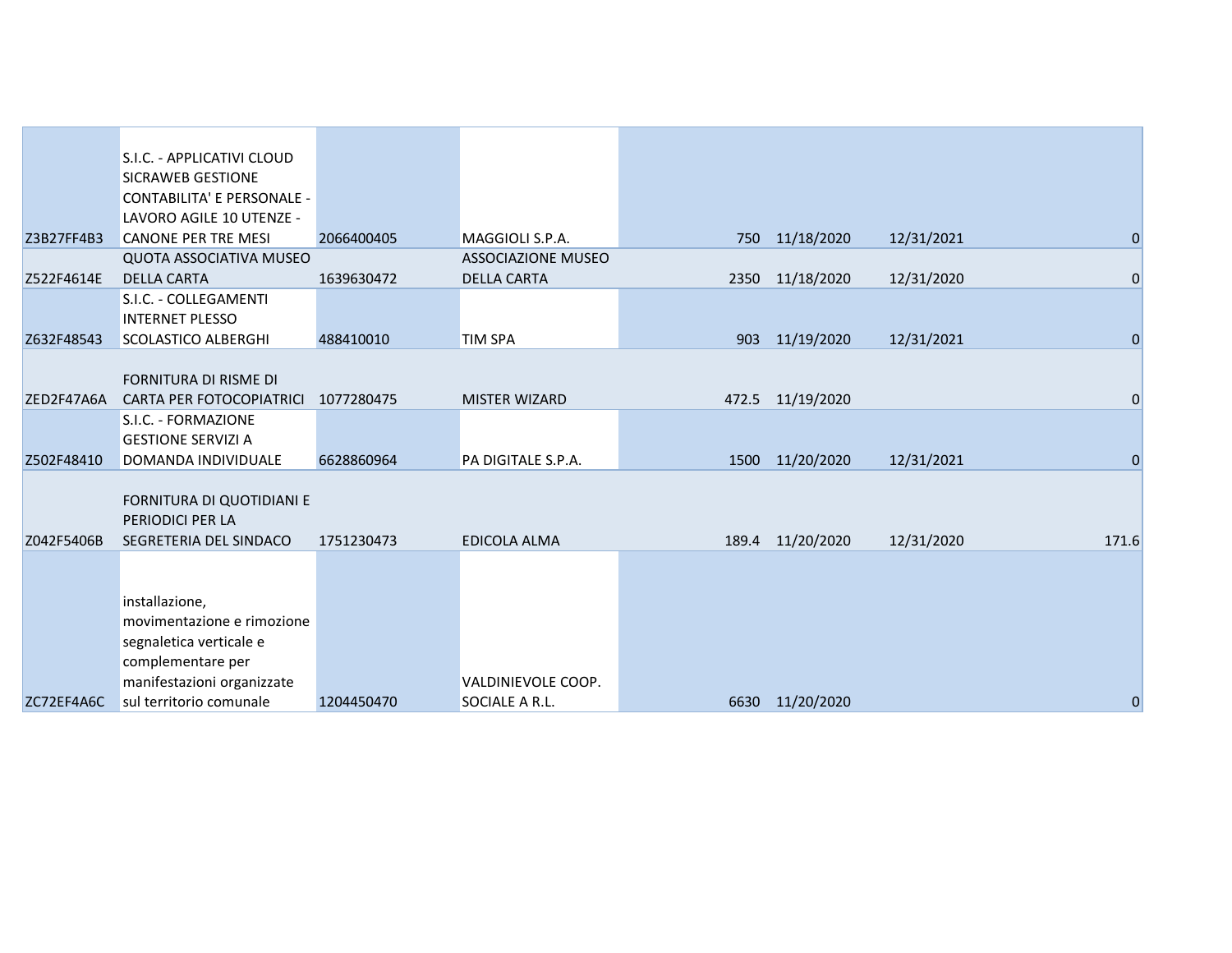|            | incarico professionale per la<br>redazione della perizia di<br>variata distribuzione della<br>spesa e della relativa<br>direzione dei lavori e<br>coordinamento di esecuzione<br>in fase di esecuzione per |            |                                                                      |      |                     |            |                |
|------------|------------------------------------------------------------------------------------------------------------------------------------------------------------------------------------------------------------|------------|----------------------------------------------------------------------|------|---------------------|------------|----------------|
| Z1E2F502CB | lintervento Vellano 2 lotto                                                                                                                                                                                | 1852890472 | Paolo Cardelli                                                       |      | 2000 11/20/2020     |            | $\mathbf 0$    |
| Z472F5294C | montaggio attrezzature da<br>gioco e manutenzione giochi 2220310516                                                                                                                                        |            | LYN S.r.l.s.                                                         | 8100 | 11/20/2020          |            | $\overline{0}$ |
| Z0D2F5295A | fornitura giochi per esterno                                                                                                                                                                               | 2388410694 | Green Arreda S.r.l.<br>Unipersonale                                  |      | 12320.68 11/20/2020 |            | $\mathbf 0$    |
| ZDD2F34046 | <b>INCARICO PER STUDIO DI</b><br><b>FATTIBILITA' TECNICA</b><br>DELL'IMPIANTO SPORTIVO<br>PISCINA/PALESTRA MARCHI<br>REDAZIONE PROGETTO                                                                    | 3118950488 | <b>MIRODDI ORAZIO</b><br><b>STUDIO TECNICO</b>                       |      | 29633.15 11/23/2020 |            | $\Omega$       |
| ZC52F368DE | <b>ESECUTIVO IMPIANTO</b><br><b>ELETTRICO SCUOLA</b><br>PRIMARIA VALCHIUSA                                                                                                                                 | 1762370466 | D'ARRIGO ZENOBI VIA<br>DI MUGNANO, 1307<br><b>LUCCA</b>              |      | 2100 11/23/2020     |            | 0              |
| Z622F48308 | S.I.C. - AFFIDAMENTO<br>SERVIZI PER REALIZZAZIONE<br>MIGRAZIONE DI SOFTWARE<br><b>GESTIONALE SULLA</b><br>PIATTAFORMA URBI                                                                                 | 6628860964 | PA DIGITALE S.P.A.                                                   |      | 19940 11/24/2020    | 12/31/2021 | $\Omega$       |
| Z312F2616E | ACQUISTO MATERIALE PER<br>PREDISPOSIZIONE CANTIERE<br>EX MERCATO DEI FIORI                                                                                                                                 | 1418050470 | <b>ELIOGRAFICA</b><br><b>VALDINIEVOLE VIA</b><br>AMENDOLA, 29 PESCIA |      | 983.61 11/25/2020   | 1/12/2021  | 983.61         |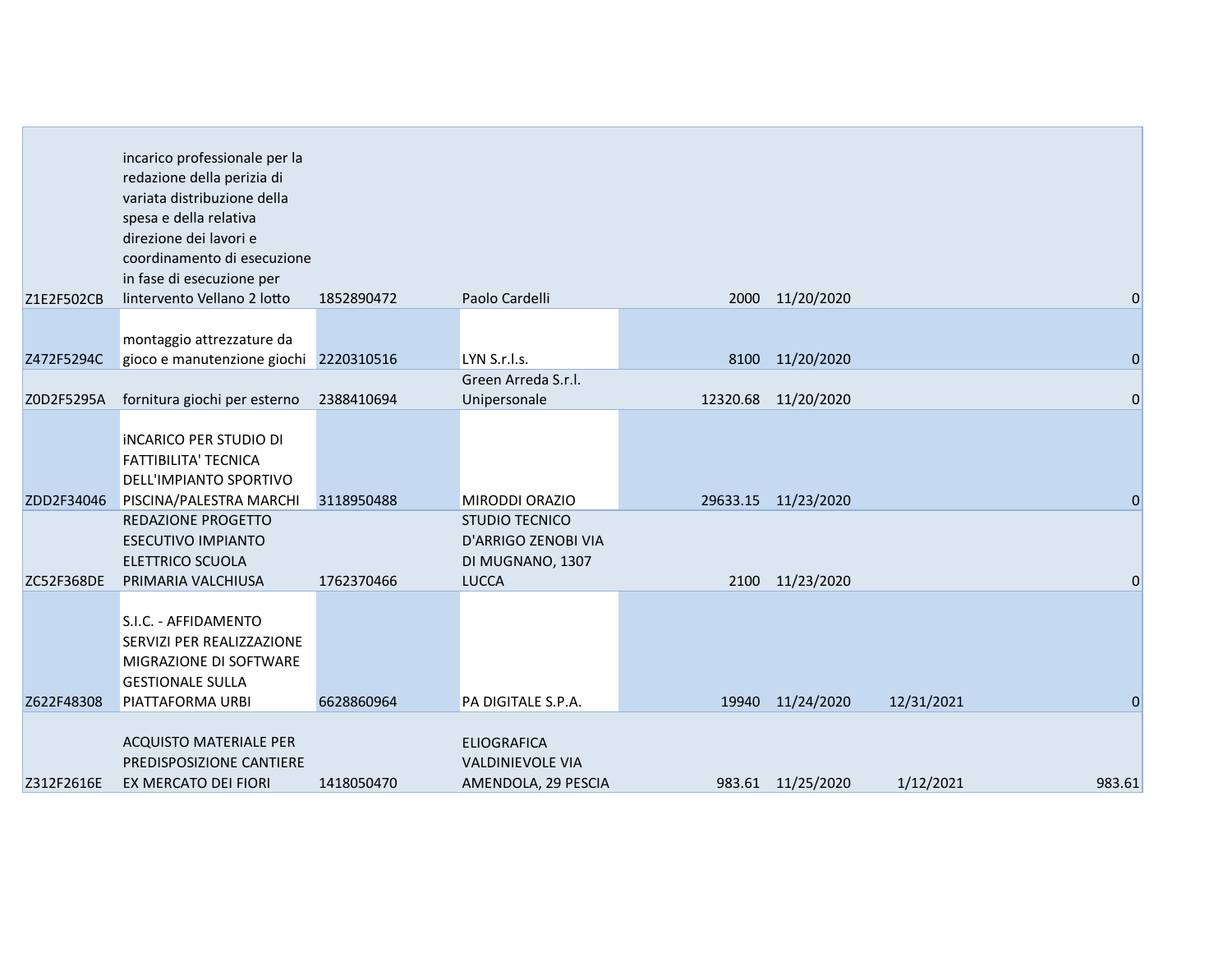| ZEA2F51A67 | servizio biblioteca            |            |                             | 5403.6 11/26/2020 | 12/31/2020 | $\overline{0}$ |
|------------|--------------------------------|------------|-----------------------------|-------------------|------------|----------------|
|            | fornitura materiale per        |            |                             |                   |            |                |
|            | associazione Pro Loco di       |            |                             |                   |            |                |
| Z7F2F6A811 | Pontito                        | 1934450477 | Polpini Legnami S.r.l.      | 472.06 11/26/2020 |            | $\mathbf 0$    |
| Z7C2F2E56B | revisione dei mezzi AIB        | 1665860472 | <b>BIEMMEGI s.r.l</b>       | 409.84 11/27/2020 |            | $\overline{0}$ |
|            | riparazione del generatore     |            | ATUM DI PIZZA SERGIO        |                   |            |                |
| ZAD2F2E8D2 | portatile                      | 1736090471 | & C. SAS                    | 276.23 11/27/2020 |            | $\overline{0}$ |
|            | fornitura di componenti        |            |                             |                   |            |                |
| Z892F47312 | elettrici                      | 3804730483 | L'ELETTRICA S.P.A.          | 398.72 11/27/2020 |            | $\overline{0}$ |
|            | FORNITURA DI UTENSILI PER      |            |                             |                   |            |                |
|            | LA MANUTENZIONE MEZZI          |            |                             |                   |            |                |
|            | ED ATTREZZATURE IN USO AI      |            |                             |                   |            |                |
|            | <b>VOLONTARI DELLA</b>         |            | Atum di Sergio Pizza &      |                   |            |                |
| Z9E2F4B38F | PROTEZIONE CIVILE              | 1736090471 | C. S.a.S.                   | 815.57 11/27/2020 |            | 0              |
|            |                                |            |                             |                   |            |                |
|            | fornitura kit fari e barre     |            |                             |                   |            |                |
|            | luminose a led da installare   |            |                             |                   |            |                |
| Z0D2F5295A | sui moduli antincendio         | 4983140262 | SOLDAN s.r.l.               | 965.5 11/27/2020  |            | $\Omega$       |
|            | Fornitura di componenti        |            |                             |                   |            |                |
| Z682F57FA6 | elettrici                      | 3804730483 | L'ELETTRICA S.P.A.          | 990 11/27/2020    |            | $\mathbf 0$    |
|            | Fornitura materiale vario tipo |            |                             |                   |            |                |
|            | cilindri serrature,            |            |                             |                   |            |                |
|            | duplicazione chiavi, maniglie  |            |                             |                   |            |                |
| Z532F57FDF | e minuteria                    | 1493130460 | <b>DITTA OTTAVIO CECCHI</b> | 910 11/27/2020    |            | $\Omega$       |
|            |                                |            |                             |                   |            |                |
|            | Fornitura materiale vario tipo |            |                             |                   |            |                |
|            | minuteria per sistemazione     |            |                             |                   |            |                |
| Z2C2F58025 | infissi ed attrezzature        | 1736090471 | ATUM sas                    | 670 11/27/2020    |            | 0              |
|            | Fornitura materiale vario tipo |            |                             |                   |            |                |
|            | bombole a gas GPL e pezzi      |            | <b>FATTORINI DI BROTINI</b> |                   |            |                |
| Z802F5803C | speciali                       | 1895600474 | <b>CRISTINA</b>             | 260 11/27/2020    |            | $\mathbf 0$    |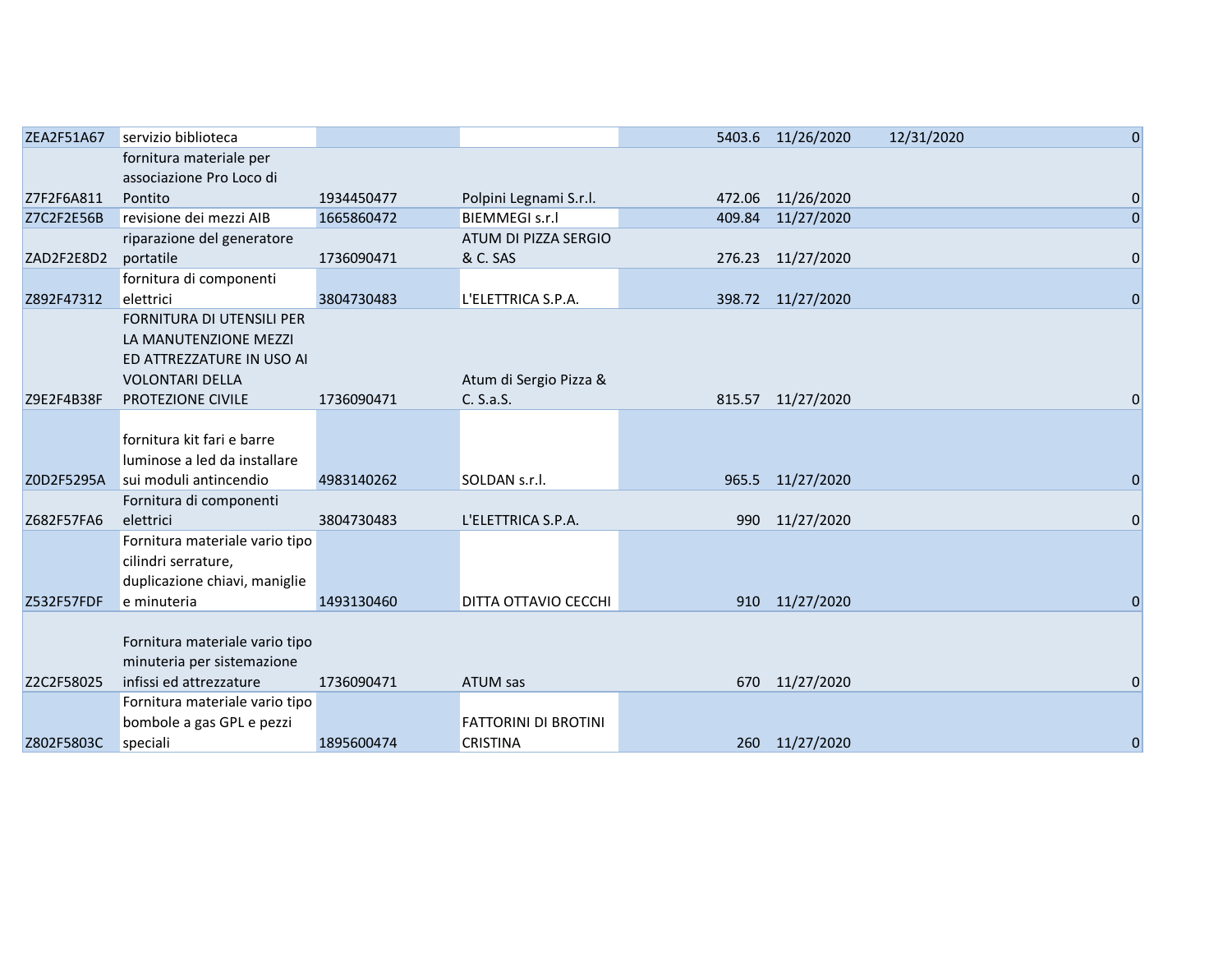| Z6C2F58D79 | abbigliamento tecnico per i<br>volontari del Gruppo<br>Comunale di Protezione<br>Civile | 1889280127 | REVERSE s.r.l.                              |       | 944.55 11/27/2020  |            | 0           |
|------------|-----------------------------------------------------------------------------------------|------------|---------------------------------------------|-------|--------------------|------------|-------------|
|            | acquisto di vestiario per i<br>volontari del Gruppo<br>Comunale di Protezione           |            | SCHIAVI GRAZIELLA E C.                      |       |                    |            |             |
| Z262F58E37 | Civile                                                                                  | 1115230334 | snc                                         |       | 324 11/27/2020     |            | $\Omega$    |
|            | acquisto di vestiario per i<br>volontari del Gruppo<br>Comunale di Protezione           |            |                                             |       |                    |            |             |
| ZD12F58F34 | Civile                                                                                  | 3018460158 | REVERSE s.r.l.                              |       | 388.8 11/27/2020   |            | 0           |
|            | interventi di pronta                                                                    |            |                                             |       |                    |            |             |
| Z4A2F5AF73 | reperibilità                                                                            | 1840580474 | Cinelli Costruzioni S.r.l.                  |       | 7169.81 11/27/2020 |            | $\Omega$    |
|            | raccordi inox maschi /                                                                  |            | Press Tubi s.n.c. di<br>Mirko e Marco De    |       |                    |            |             |
| ZD02F629D9 | femmine                                                                                 | 2242090468 | Ranieri & C.                                |       | 283 11/27/2020     |            | 0           |
|            | n.2 prolunghe elettriche a<br>presa multipla con relativi                               |            |                                             |       |                    |            |             |
| ZA22F677A7 | avvolgitori                                                                             | 1493130460 | DITTA OTTAVIO CECCHI                        |       | 331 11/27/2020     |            | $\Omega$    |
|            | n.2 avvolgitubo per i naspi da<br>installare sui moduli                                 |            | <b>ZEI MARIO DI STEFANO</b>                 |       |                    |            |             |
| ZBB2F67882 | antincendio                                                                             | 1456110475 | ZEI                                         | 560   | 11/27/2020         |            | $\Omega$    |
|            | <b>OPERE DI COMPLETAMENTO</b><br>LAVORI DI AMPLIAMENTO                                  |            | <b>COSTRUIRE SRL VIA</b><br>SAN GIUSEPPE 76 |       |                    |            |             |
| Z062F71C7C | SCUOLA MATERNA S. ILARIO                                                                | 1904540463 | MONTECARLO LUCCA                            | 10574 | 11/28/2020         |            | $\mathbf 0$ |
|            |                                                                                         |            | MUSIC AND LIGHT di                          |       |                    |            |             |
|            | servizio per festa della                                                                |            | Federico Bonvicini e                        |       |                    |            |             |
| Z272F78D4F | toscana                                                                                 | 1539250470 | Christian Bulleri Snc                       |       | 150 11/30/2020     | 12/31/2020 | $\mathbf 0$ |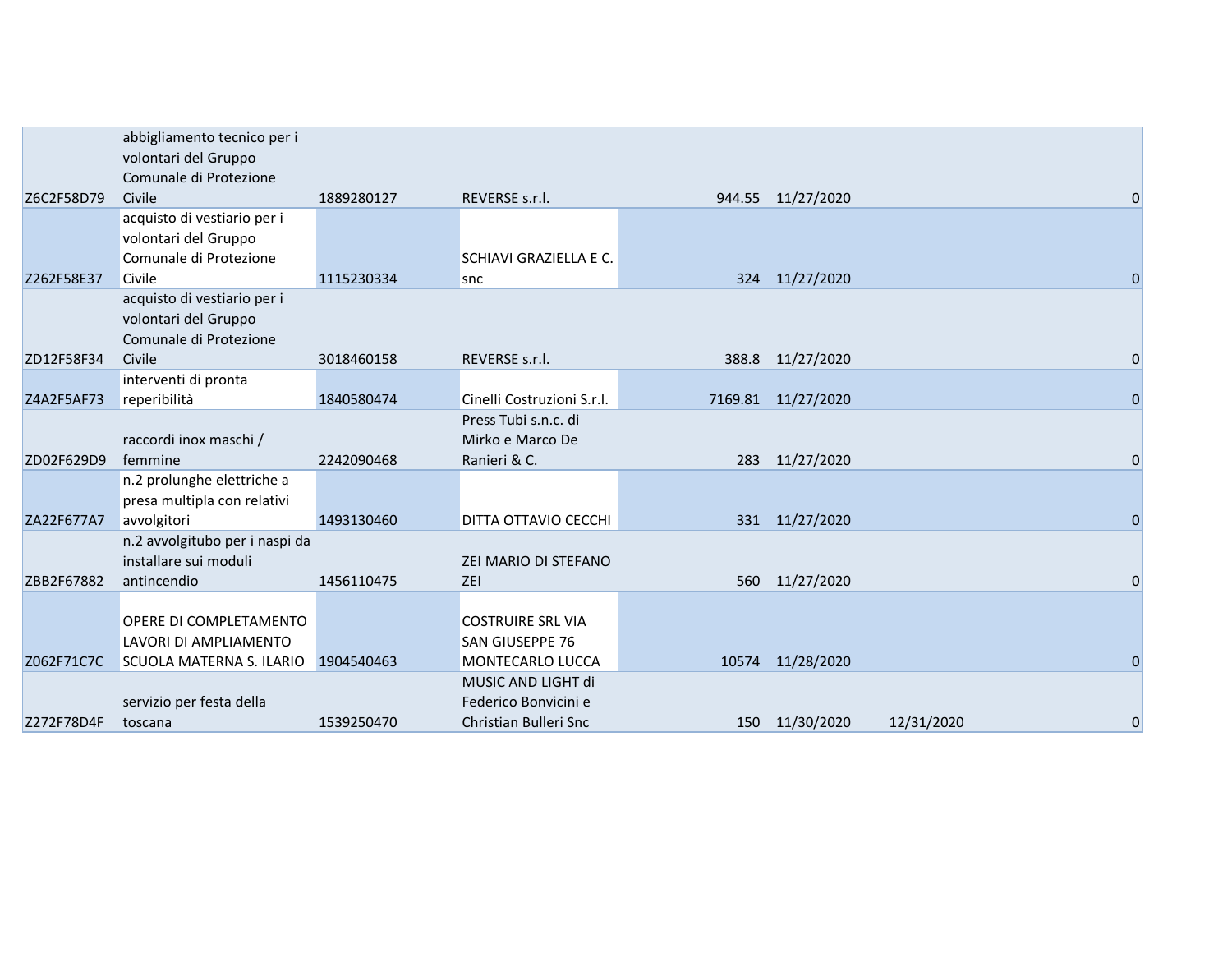|            | calzature antinfortunistiche<br>per i volontari del Gruppo<br>Comunale di Protezione                                                                                                                                                                             |            |                          |          |                  |            |                |
|------------|------------------------------------------------------------------------------------------------------------------------------------------------------------------------------------------------------------------------------------------------------------------|------------|--------------------------|----------|------------------|------------|----------------|
| Z072F73253 | Civile                                                                                                                                                                                                                                                           | 1342560453 | <b>ADA Forniture srl</b> |          | 687.5 11/30/2020 |            | $\mathbf 0$    |
| Z612F679BE | mt. 200 di tubo ad alta<br>pressione                                                                                                                                                                                                                             | 977790476  | AGRARIA DI VITA S.R.L.   |          | 220 11/30/2020   |            | $\mathbf 0$    |
| Z272F6DCD3 | <b>ACQUISTO ARREDI</b><br>SCOLASTICI                                                                                                                                                                                                                             | 216580290  | <b>MOBILFERRO SRL</b>    | 2654.9   | 12/1/2020        | 12/31/2021 | 2654.9         |
| Z8E2F59E7B | SERVIZIO D IMENSA<br>SCOLASTICA; AFFIDAMENTO<br>DIRETTO DELLA VERIFICA E<br>DE LCONTROLLO DELLA<br><b>QUALITÀ OFFERTA DAL</b><br>SERVIZIO DI RISTORAZIONE<br><b>SCOLASTICA EROGATO</b><br>NELLESCUOLE PRIMARIE E<br>DELL'INFANZIA DEL COMUNE<br><b>DI PESCIA</b> |            |                          | 6639.36  | 12/1/2020        | 6/30/2021  | $\mathbf 0$    |
| Z0F2F2F138 | <b>ASSISTENZA PER</b><br><b>DEFINIZIONE PIANO</b><br>STRATEGICO DELLA CULTURA 1641790702                                                                                                                                                                         |            | <b>PROMO PA</b>          | 1639.34  | 12/3/2020        | 12/31/2020 | $\mathbf 0$    |
|            | incarichi tecnici PSR misura                                                                                                                                                                                                                                     |            |                          |          |                  |            |                |
| Z8F2F470C4 | 8.5                                                                                                                                                                                                                                                              | 1339660472 | Pitta Francesco          | 14336.06 | 12/3/2020        |            | $\overline{0}$ |
| ZB82F58C63 | fornitura di un gruppo<br>pompa specifica per modulo<br>antincendio e motore                                                                                                                                                                                     | 2430000980 | Fortini s.r.l.           | 1974.5   | 12/3/2020        |            | $\mathbf 0$    |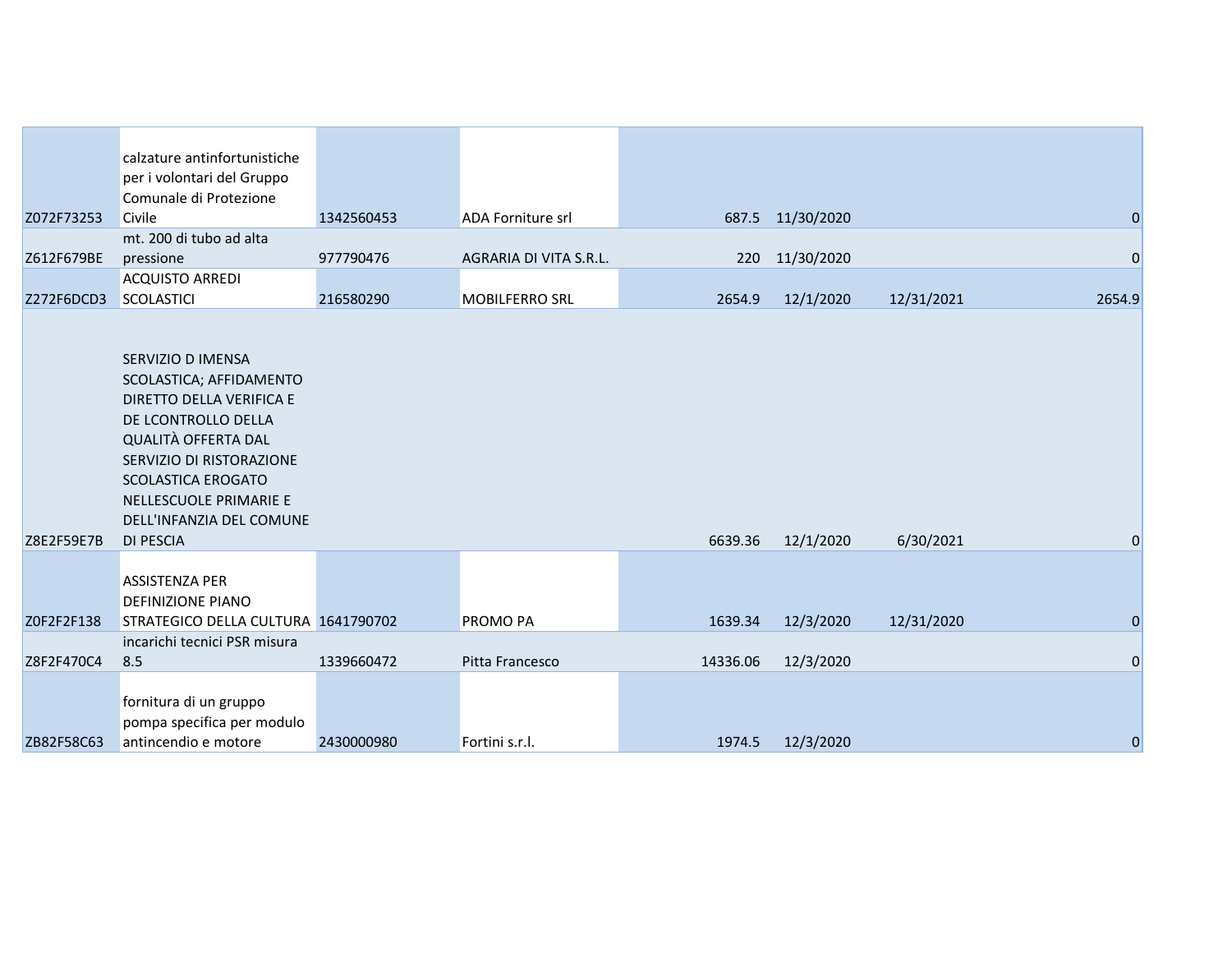|                   | acquisto di n. 5 radio e      |             |                            |        |                   |           |                |
|-------------------|-------------------------------|-------------|----------------------------|--------|-------------------|-----------|----------------|
|                   | sostituzione vecchie batterie |             |                            |        |                   |           |                |
| ZDC2F5922B        | dei portatili                 | 5169910485  | ITALPONTI s.r.l.           | 2190   | 12/3/2020         |           | $\mathbf 0$    |
|                   | VTA pini via Mentana parco    |             |                            |        |                   |           |                |
|                   | pubblico adiacente allo       |             |                            |        |                   |           |                |
| Z952F8F851        | Stadio dei Fiori              | 433320470   | <b>GIUNTINI MAURIZIO</b>   | 210    | 12/3/2020         |           | $\overline{0}$ |
|                   | <b>ACQUISTO STAMPE PER</b>    |             |                            |        |                   |           |                |
| ZCE2F832EB        | <b>BUONI ALIMENTARI</b>       | 158560508   | LA GRAFICA PISANA          | 305    | 12/3/2020         | 12/3/2020 | 305            |
|                   | fornitura di n. 2 quadri      |             |                            |        |                   |           |                |
| Z072F46E6D        | elettrici                     | 3804730483  | L'ELETTRICA S.P.A.         | 344.88 | 12/4/2020         |           | $\overline{0}$ |
|                   | RIMBORSO PER SOMME            |             |                            |        |                   |           |                |
|                   | ANTICIPATE DAI CONTRATTI      |             |                            |        |                   |           |                |
| Z562F832EB        | DI LOCAZIONE                  | 90044480474 |                            | 4650   | 12/4/2020         | 12/4/2020 | 4650           |
|                   | ACCORDO ASSOCIAZIONI DI       |             |                            |        |                   |           |                |
| Z842FA083A        | <b>VOLONTARIATO</b>           | 91033040477 | <b>CIRCOLO ARCI AGORA'</b> | 250    | 12/9/2020         | 12/9/2020 | 250            |
|                   |                               |             | <b>ASSOCIAZIONE</b>        |        |                   |           |                |
|                   | ACCORDO ASSOCIAZIONI DI       |             | <b>VOLONTARIATO</b>        |        |                   |           |                |
| <b>ZE52FA07E6</b> | <b>VOLONTARIATO</b>           | 81001230473 | <b>MISERICORDIA</b>        | 300    | 12/9/2020         | 12/9/2020 | 300            |
|                   |                               |             |                            |        |                   |           |                |
|                   | ACCORDO ASSOCIAZIONI DI       |             | <b>ASSOCIAZIONE</b>        |        |                   |           |                |
| ZE82FA07BA        | <b>VOLONTARIATO</b>           | 370350472   | PUBBLICA ASSISTENZA        | 500    | 12/9/2020         | 12/9/2020 | 500            |
|                   |                               |             | <b>AUSER FILO</b>          |        |                   |           |                |
|                   | ACCORDO ASSOCIAZIONI DI       |             | D'ARGENTO SEZ.             |        |                   |           |                |
| Z182FA078D        | <b>VOLONTARIATO</b>           | 91013000475 | <b>PESCIA</b>              | 2600   | 12/9/2020         | 12/9/2020 | 2600           |
|                   | utensili necessari per la     |             |                            |        |                   |           |                |
|                   | manutenzione mezzi ed         |             |                            |        |                   |           |                |
|                   | attrezzature in uso ai        |             |                            |        |                   |           |                |
|                   | volontari del Gruppo          |             |                            |        |                   |           |                |
|                   | Comunale di Protezione        |             |                            |        |                   |           |                |
| ZE72FABBDD        | Civile                        | 1736090471  | <b>ATUM sas</b>            |        | 283.61 12/10/2020 |           | $\mathbf 0$    |
|                   |                               |             |                            |        |                   |           |                |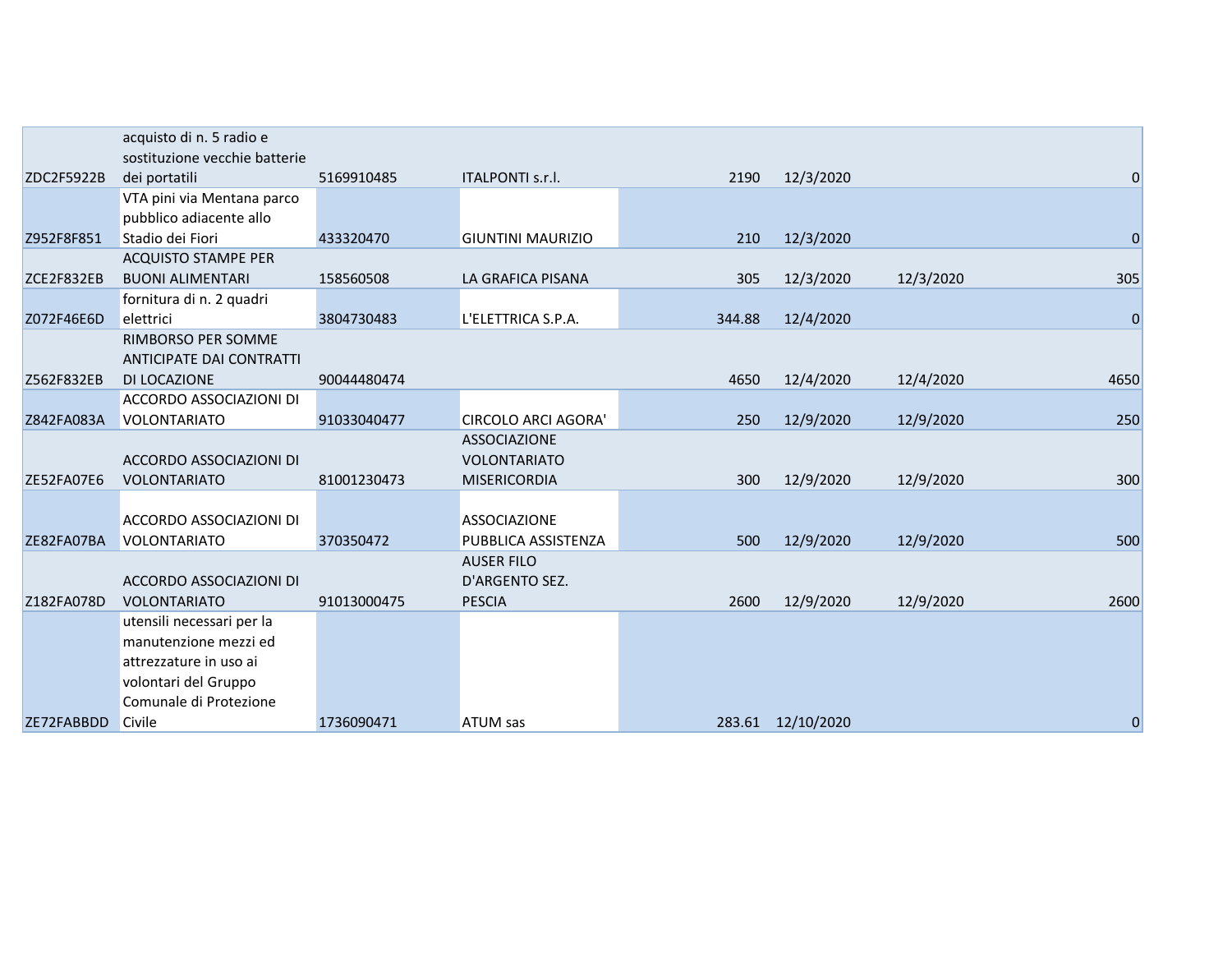|            | acquisto dei kit guarnizioni              |            |                            |          |                     |            |                |
|------------|-------------------------------------------|------------|----------------------------|----------|---------------------|------------|----------------|
|            | da installare sui moduli                  |            |                            |          |                     |            |                |
|            | antincendio e ventola                     |            |                            |          |                     |            |                |
| Z6D2FA4A95 | aspirante e ricambi pompa                 | 3405260484 | Hidrotecnica srl           |          | 514.61 12/10/2020   |            | $\overline{0}$ |
|            | CO.SE.A. supporto tecnico                 |            |                            |          |                     |            |                |
|            | strumentale all'A.O. Entrate              |            | CO.SE.A. Consorzio         |          |                     |            |                |
| Z082F9FC60 | Comunali                                  | 2460390376 | Servizi Ambientali         | 30301.37 | 12/11/2020          | 12/31/2020 | $\Omega$       |
|            | CO.SE.A. CONSORZIO                        |            | CO.SE.A. Consorzio         |          |                     |            |                |
| Z932F9FC95 | impegno di spesa                          | 2460390376 | Servizi Ambientali         |          | 33630.14 12/11/2020 | 12/31/2020 | 33630.14       |
|            | S.I.C. GESTIONE DEI SERVIZI               |            |                            |          |                     |            |                |
|            | <b>DEMOGRAFICI E DIGITALI</b>             |            |                            |          |                     |            |                |
|            | <b>CONNESSI TRIENNIO 2021-</b>            |            |                            |          |                     |            |                |
| Z542F9D21C | 2023                                      | 1190430262 | KIBERNETES S.R.L.          | 37920    | 12/14/2020          | 12/31/2021 | 0              |
|            | <b>MANUTENZIONE</b>                       |            |                            |          |                     |            |                |
|            | DEFRIBILLATORI                            |            | Low Cost Service snc di    |          |                     |            |                |
| ZF72FBBC28 | NELL'IMPIANTI SPORTIVI                    | 5304750960 | A.Ascari e C               |          | 359.8 12/14/2020    | 2/28/2021  | $\mathbf 0$    |
|            | ripristino funzionalità                   |            |                            |          |                     |            |                |
|            | impianto semaforico ponte                 |            |                            |          |                     |            |                |
| ZE42FB65A8 | San Francesco                             | 259280972  | ILES S.r.l.                |          | 4465 12/14/2020     |            | $\mathbf 0$    |
|            |                                           |            |                            |          |                     |            |                |
| Z392F8A6A7 | fornitura segnaletica stradale 1971670268 |            | TES S.p.A.                 | 2807.05  | 12/15/2020          |            | $\mathbf 0$    |
|            | integrazione incarico Ponte               |            |                            |          |                     |            |                |
| ZA22FA8307 | del Marchi                                | 1044850475 | C.S.M. S.n.c.              | 1600     | 12/15/2020          |            | $\Omega$       |
|            |                                           |            | <b>AZIENDA AGRICOLA</b>    |          |                     |            |                |
|            |                                           |            | <b>BARIGNANO DI PAPINI</b> |          |                     |            |                |
|            | posa in opera albero di                   |            | L. F. SOCIETA'             |          |                     |            |                |
| ZD32FB8F28 | Natale e addobbo luminoso                 | 1306980473 | <b>AGRICOLA</b>            | 143.44   | 12/15/2020          |            | 0              |
|            | fornitura albero di Natale                |            | Azienda Agricola Sichi     |          |                     |            |                |
| ZOD2FB8EBC | compreso il trasporto                     | 903920476  | Elda                       | 750      | 12/15/2020          |            | $\mathbf 0$    |
|            | <b>ACQUISTO SPAZIO</b>                    |            |                            |          |                     |            |                |
|            | PUBBLICITARIO SU TOURING                  |            |                            |          |                     |            |                |
| ZDC2FA7F0D | <b>CLUB</b>                               | 1403510223 | Progetto Srl               |          | 650 12/15/2020      | 2/28/2021  | $\mathbf 0$    |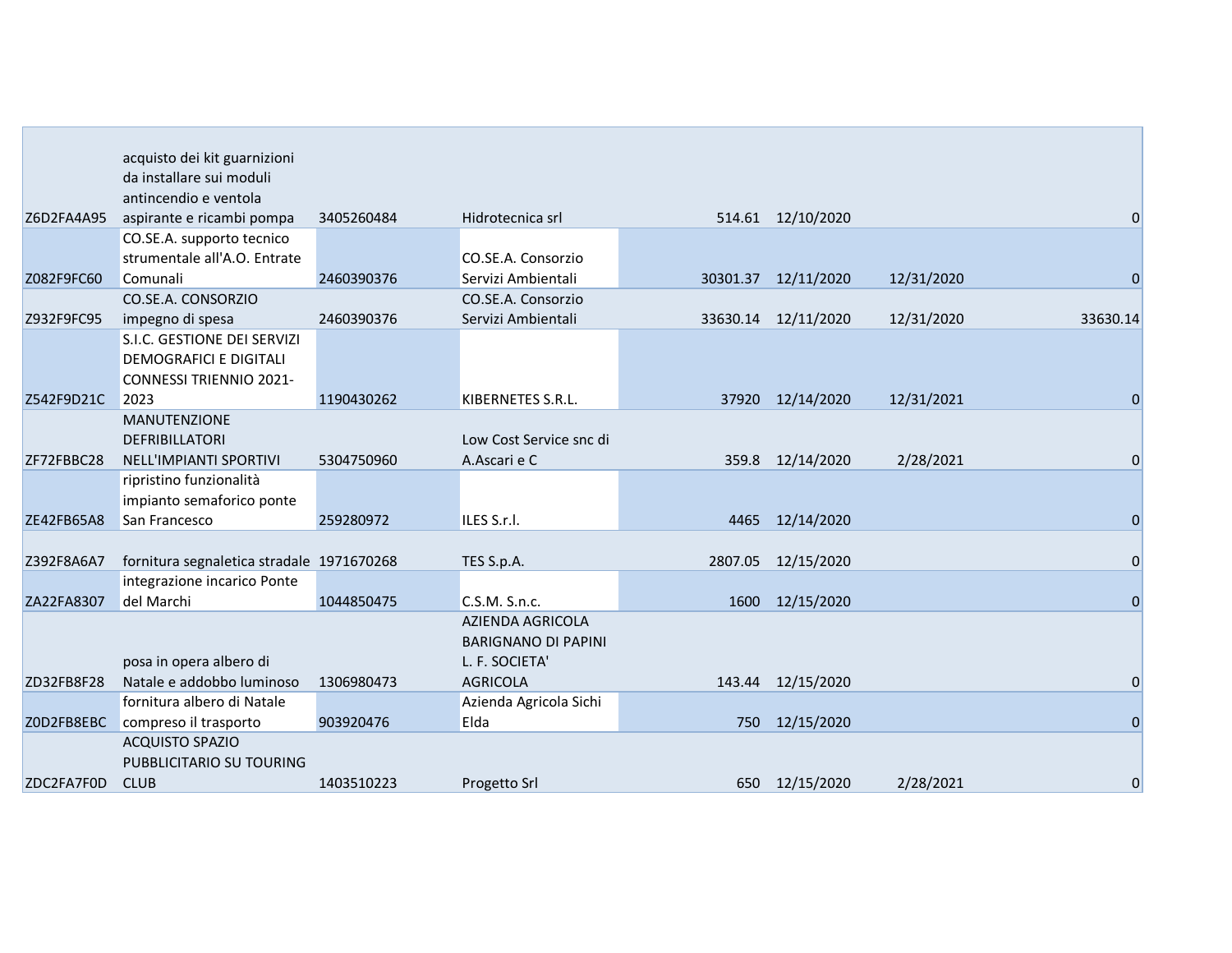|            | SERVIZIO VIGILANZA                              |            |                             |      |                     |            |                |
|------------|-------------------------------------------------|------------|-----------------------------|------|---------------------|------------|----------------|
| Z292ED830F | <b>CARCERE DI VENERI</b>                        | 1065300475 | IL GLOBO VIGILANZA          |      | 594.96 12/16/2020   | 12/31/2020 | 0              |
|            |                                                 |            |                             |      |                     |            |                |
|            | ulteriori saggi per ricerca                     |            |                             |      |                     |            |                |
| ZB72FCC15C | sottoservizi sul Ponte Europa 2223260460        |            | F.IIi Ferhati S.r.I.        | 4000 | 12/16/2020          |            |                |
|            | Nolo mezzi dopera per                           |            |                             |      |                     |            |                |
|            | spalaneve e/o spargisale                        |            | Azienda Agricola            |      |                     |            |                |
|            | Nolo autocarro con braccio                      |            | Barignano di Papini L. &    |      |                     |            |                |
| ZB22FCE640 | telescopico                                     | 1306980473 | F. Società Agricola         |      | 1000 12/16/2020     |            |                |
|            | Nolo trattore con spalaneve                     |            |                             |      |                     |            |                |
|            | e/o spargisale. Nolo trattore                   |            |                             |      |                     |            |                |
|            | con braccio caricatore per la                   |            |                             |      |                     |            |                |
|            | rimozione di tronchi e                          |            | Az. Agricola Mariani        |      |                     |            |                |
| Z8B2FCE686 | alberature                                      | 1478520479 | Sergio                      |      | 2278 12/16/2020     |            | 0              |
|            | FORNITURA DI VESTIARIO                          |            |                             |      |                     |            |                |
| Z1E2FCA6D4 | <b>PER USCERI</b>                               | 3141850481 | LA LOGGIA SPORT SRL         |      | 1000 12/17/2020     |            | $\Omega$       |
|            | <b>ACQUISTO CARTELLINE</b>                      |            |                             |      |                     |            |                |
|            | REGISTRO ATTI PER UFFICIO                       |            |                             |      |                     |            |                |
| Z792FD7F87 | ANAGRAFE                                        | 5883740481 | <b>ETRURUA PA SRL</b>       |      | 238 12/17/2020      |            |                |
|            |                                                 |            | MASSETANI GRAZIANO          |      |                     |            |                |
|            |                                                 |            | PIAZZA DELLA                |      |                     |            |                |
|            |                                                 |            | CONCORDIA, 11               |      |                     |            |                |
| Z582F9EEA4 | NUOVO PIANO STRUTTURALE 877990507               |            | PONTEDERA PI                |      | 24590.16 12/17/2020 |            | $\Omega$       |
|            |                                                 |            |                             |      |                     |            |                |
| ZAC2FC12D0 | acquisto libri museo di pescia CEISFN69C48E625C |            | Cartolibreria Alma          |      | 1400 12/21/2020     | 2/21/2021  | $\overline{0}$ |
|            | fornitura lavatrice e                           |            | <b>FATTORINI DI BROTINI</b> |      |                     |            |                |
| ZB32FD9BE8 | asciugatrice                                    | 1895600474 | <b>CRISTINA</b>             |      | 713.11 12/21/2020   |            | $\Omega$       |
|            |                                                 |            |                             |      |                     |            |                |
|            | Fornitura materiali edili per                   |            |                             |      |                     |            |                |
|            | manutenzione ordinaria di                       |            | <b>POLPINI LEGNAMI</b>      |      |                     |            |                |
| Z262F3EF7A | strade di proprietà comunale 1934450477         |            | S.R.L.                      |      | 900 12/22/2020      |            | 0              |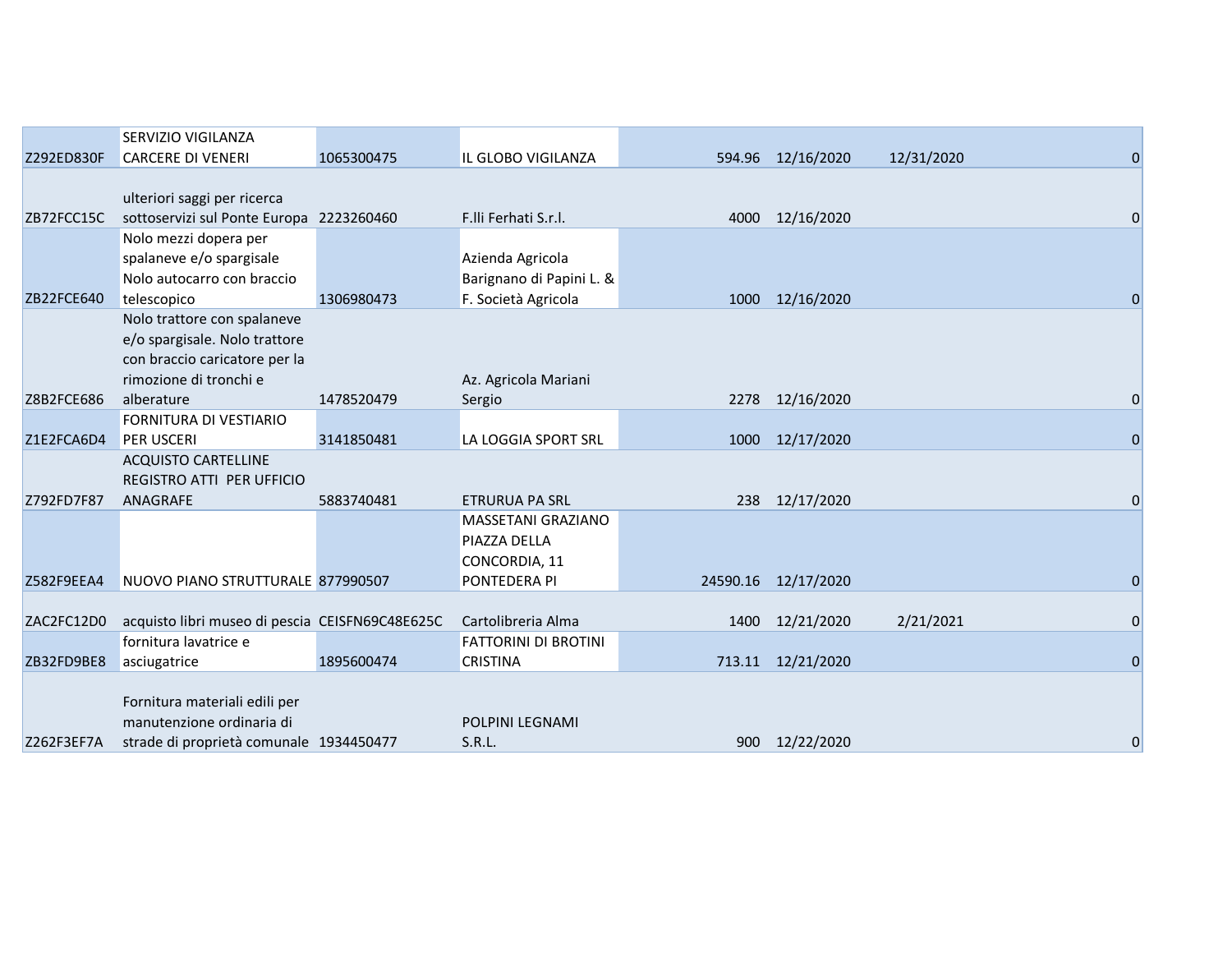|            | Fornitura materiali edili per                    |             |                            |     |                    |            |                |
|------------|--------------------------------------------------|-------------|----------------------------|-----|--------------------|------------|----------------|
|            | manutenzione ordinaria di                        |             |                            |     |                    |            |                |
| Z2E2F3EFAC | strade di proprietà comunale 1676800475          |             | <b>SORINI SRL</b>          |     | 900 12/22/2020     |            | 0              |
|            | esecuzione della verifica                        |             |                            |     |                    |            |                |
|            | degli impianti di messa a                        |             |                            |     |                    |            |                |
| Z222F95DAF | terra                                            | 1648320479  | HT s.r.l.                  |     | 2840 12/22/2020    |            | $\mathbf 0$    |
|            |                                                  |             |                            |     |                    |            |                |
|            | <b>INDAGINE GEOLOGICA</b>                        |             |                            |     |                    |            |                |
|            | <b>RELATIVA ALLA</b><br><b>VALUTAZIONE DELLA</b> |             |                            |     |                    |            |                |
|            | <b>VULNERABILITÀ SISMICA</b>                     |             | Studio Geologico Sigma     |     |                    |            |                |
| Z062FA5414 | DELLASILO NIDO IL CUCCIOLO 397490475             |             | Dr. Franco Menetti         |     | 2500.4 12/22/2020  |            | $\mathbf 0$    |
|            | Interventi di varie                              |             |                            |     |                    |            |                |
| Z272FAD788 | manutenzioni stradali                            | 1840580474  | Cinelli Costruzioni S.r.l. |     | 3441.78 12/22/2020 |            | $\overline{0}$ |
|            |                                                  |             |                            |     |                    |            |                |
|            | ripristino impianto elettrico                    |             |                            |     |                    |            |                |
|            | luce votive quadrato 16                          |             | <b>BENEDETTI VASCO</b>     |     |                    |            |                |
| ZD42FD922C | cimitero urbano                                  | 1727930479  | EREDI S.R.L.               |     | 2900 12/22/2020    |            | $\mathbf 0$    |
|            |                                                  |             | <b>CANTATORE ERICA</b>     |     |                    |            |                |
|            | <b>REDAZIONE APE IMMOBILE</b>                    |             | <b>VIALE GARIBALDI, 74</b> |     |                    |            |                |
| Z092FC626B | <b>VIA FIORENTINA</b>                            | 1900380476  | PESCIA PT                  |     | 300 12/22/2020     | 1/8/2021   | 300            |
|            | SERVIZIO PIATTAFORMA                             |             |                            |     |                    |            |                |
| Z942F34BF9 | <b>DIGITALE</b>                                  | 1828200038  | PIRAMEDIA SRL              | 600 | 12/22/2020         | 12/31/2020 | $\overline{0}$ |
|            |                                                  |             |                            |     |                    |            |                |
|            | SPESA PER TRASFERIMENTO                          |             |                            |     |                    |            |                |
|            | PRESSO LA BIBLIOTECA                             |             |                            |     |                    |            |                |
|            | COMUNALE "C.MAGNANI" DI                          |             | Valdinievole               |     |                    |            |                |
| ZA02FEDB52 | DONAZIONE FONDO LIBRI                            | 91007610479 | Coop.Sociale a.r.l.        |     | 979.5 12/24/2020   | 4/30/2021  | 0              |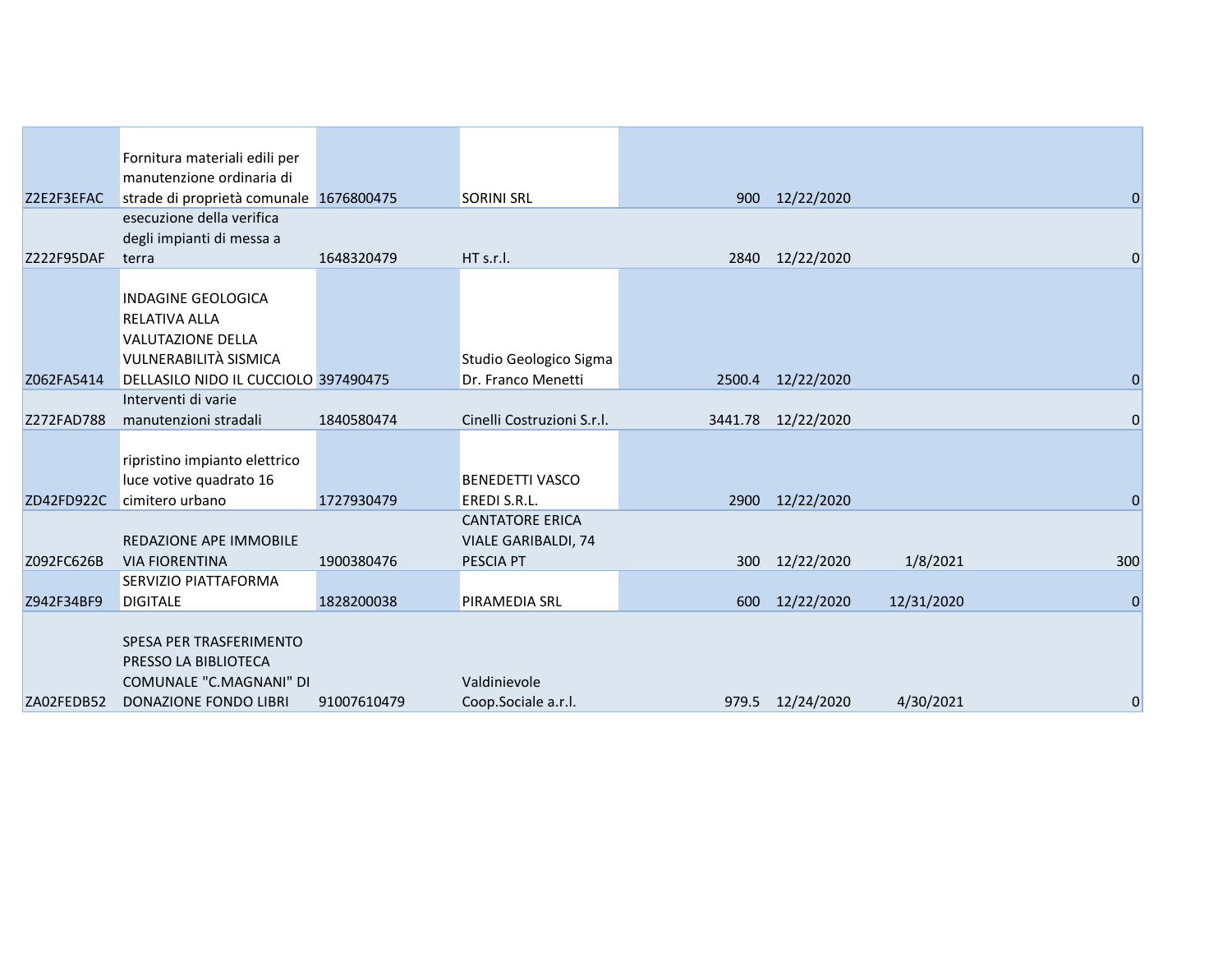|            | <b>CONTRIBUTO</b><br><b>STRAORDINARIO</b> |            |                            |        |                   |            |                |
|------------|-------------------------------------------|------------|----------------------------|--------|-------------------|------------|----------------|
|            | ALL'ASSOCIAZIONE AVIS                     |            | <b>AVIS COMUNALE</b>       |        |                   |            |                |
|            | <b>COMUNALE PESCIA -</b>                  |            | <b>PESCIA Associazione</b> |        |                   |            |                |
| ZC02FFC37E | IMPEGNO E LIQUIDIDAZIONE 81006550479      |            | <b>ODV</b>                 |        | 1300 12/28/2020   | 12/31/2020 | 1300           |
|            |                                           |            | <b>B.I.T. DI MARCO</b>     |        |                   |            |                |
| Z502FD99BC | servizio piattaforma web                  | 1847650478 | FRAZZOLI & C. S.N.C.       | 315    | 12/28/2020        |            | $\mathbf 0$    |
|            | <b>RIPRISTINO ED</b>                      |            |                            |        |                   |            |                |
|            | INTEGRAZIONE CON NUOVO                    |            |                            |        |                   |            |                |
|            | PUNTO LUCE                                |            |                            |        |                   |            |                |
|            | DELLILLUMINAZIONE                         |            |                            |        |                   |            |                |
|            | PUBBLICA PRESSO I GIARDINI                |            |                            |        |                   |            |                |
| ZC42FE7B22 | <b>DI VIA NIERI</b>                       | 1226490462 | Martinelli Impianti S.r.l. |        | 2153 12/28/2020   |            | $\mathbf 0$    |
|            |                                           |            |                            |        |                   |            |                |
|            | MANUTENZIONE IMPIANTI DI                  |            |                            |        |                   |            |                |
| Z072FEB7F7 | PUBBLICA ILLUMINAZIONE                    | 1852670460 | S.I.E.L. S.r.l.            |        | 7960.5 12/28/2020 |            | $\mathbf{0}$   |
|            | INTERVENTO DI MESSA IN                    |            |                            |        |                   |            |                |
|            | SICUREZZA DELLE                           |            |                            |        |                   |            |                |
|            | PAVIMENTAZIONI STRADALI -                 |            |                            |        |                   |            |                |
|            | nuove opere di segnaletica                |            |                            |        |                   |            |                |
| Z862FEDD23 | stradale                                  | 1870930466 | Soc. Ed. Im. S.r.l.        | 7437.7 | 12/28/2020        |            | $\overline{0}$ |
|            | Disostruzione condotta                    |            |                            |        |                   |            |                |
|            | fognaria con ripristino                   |            |                            |        |                   |            |                |
|            | funzionalità Palazzo                      |            |                            |        |                   |            |                |
|            | Comunale Piazza Mazzini e                 |            |                            |        |                   |            |                |
| ZF92FF6AED | Palazzo delle Logge                       | 1816790461 | Ecospurghi S.r.l.          | 730    | 12/28/2020        |            | 0              |
|            |                                           |            |                            |        |                   |            |                |
|            | Sostituzione termo-valvola                |            |                            |        |                   |            |                |
|            | impianto gas metano c/o                   |            | Termoidraulica Nini        |        |                   |            |                |
| Z852FF6B09 | fabbricato comunale                       | 1337910473 | S.a.s.                     |        | 540 12/28/2020    |            | $\overline{0}$ |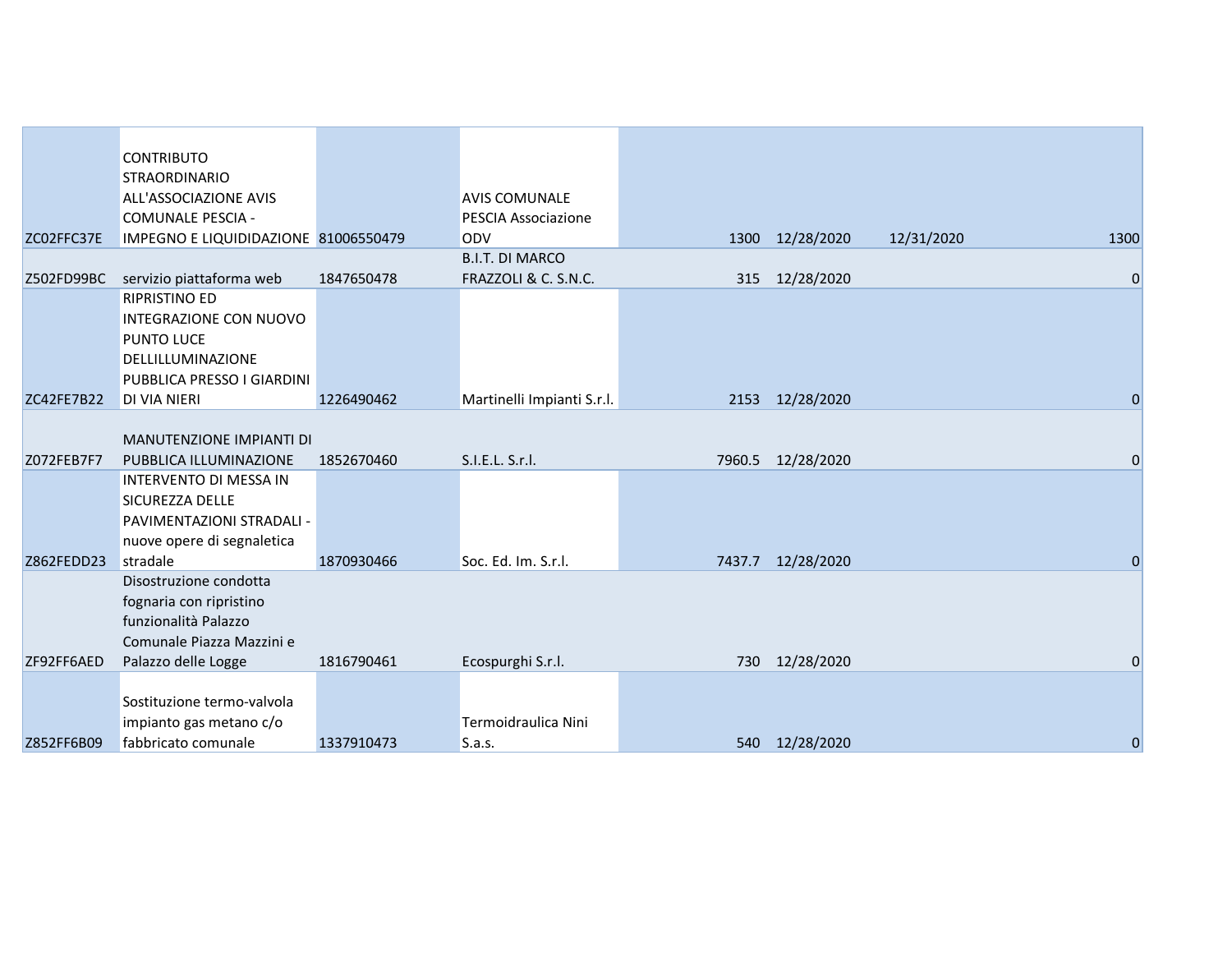| Z442FF6B2A        | Ripristino ringhiera in ferro<br>palazzo Comunale Piazza<br>Mazzini e predisposizione<br>vari pezzi speciali quali staffe,<br>angolari, etc. per riparazioni<br>inerti              | 210740478  | Officina meccanica<br>Vezzani Fernando e c.<br>S.a.s. | 510 12/28/2020      |                |
|-------------------|-------------------------------------------------------------------------------------------------------------------------------------------------------------------------------------|------------|-------------------------------------------------------|---------------------|----------------|
|                   |                                                                                                                                                                                     |            |                                                       |                     |                |
|                   | <b>TRASFERIMENTO SEDE</b><br>CANTIERE COMUNALE C.O.                                                                                                                                 |            |                                                       |                     |                |
|                   | <b>FABBRICATO EX CARCERE DI</b>                                                                                                                                                     |            |                                                       |                     |                |
|                   | VENERI VIA DEL TIRO A                                                                                                                                                               |            |                                                       |                     |                |
|                   | SEGNO, A SEGUITO                                                                                                                                                                    |            |                                                       |                     |                |
|                   | <b>ALIENAZIONE CANTIERE</b>                                                                                                                                                         |            |                                                       |                     |                |
|                   | <b>COMUNALE VIA</b>                                                                                                                                                                 |            |                                                       |                     |                |
|                   | CARAVAGGIO OPERAZIONI<br>PRELIMINARI ATTE AL                                                                                                                                        |            | Valdinievole Coop.                                    |                     |                |
| ZF62FF6F05        | <b>TRASLOCO DEL MATERIALE</b>                                                                                                                                                       | 1204450470 | Sociale s.r.l.                                        | 12286 12/28/2020    | $\overline{0}$ |
|                   | fornitura cartellonistica parci                                                                                                                                                     |            | Eliografica Valdinievole                              |                     |                |
| Z702FFC76C        | e scuole                                                                                                                                                                            | 1418050470 | sas                                                   | 893.6 12/28/2020    | $\overline{0}$ |
|                   | intervento                                                                                                                                                                          |            |                                                       |                     |                |
|                   | impermeabilizzazione                                                                                                                                                                |            |                                                       |                     |                |
| <b>ZEC2F8390B</b> | Comicent                                                                                                                                                                            | 1809720475 | Coesco Costruzioni S.r.l.                             | 3600 12/29/2020     | $\Omega$       |
|                   | <b>ESECUZIONE DI LAVORI</b><br><b>URGENTI ATTI ALLA</b><br>REALIZZAZIONE DI LOCULI<br><b>TEMPORANEI DI TIPO</b><br>PREFABBRICATO C.O.<br><b>CIMITERO MONUMENTALE</b><br>URBANO, VIA |            |                                                       |                     |                |
| Z2B2FBFFBB        | SQUARCIABOCCONI PESCIA                                                                                                                                                              | 772460150  | Giuseppe Bosisio S.r.l.                               | 31271.84 12/29/2020 | 0              |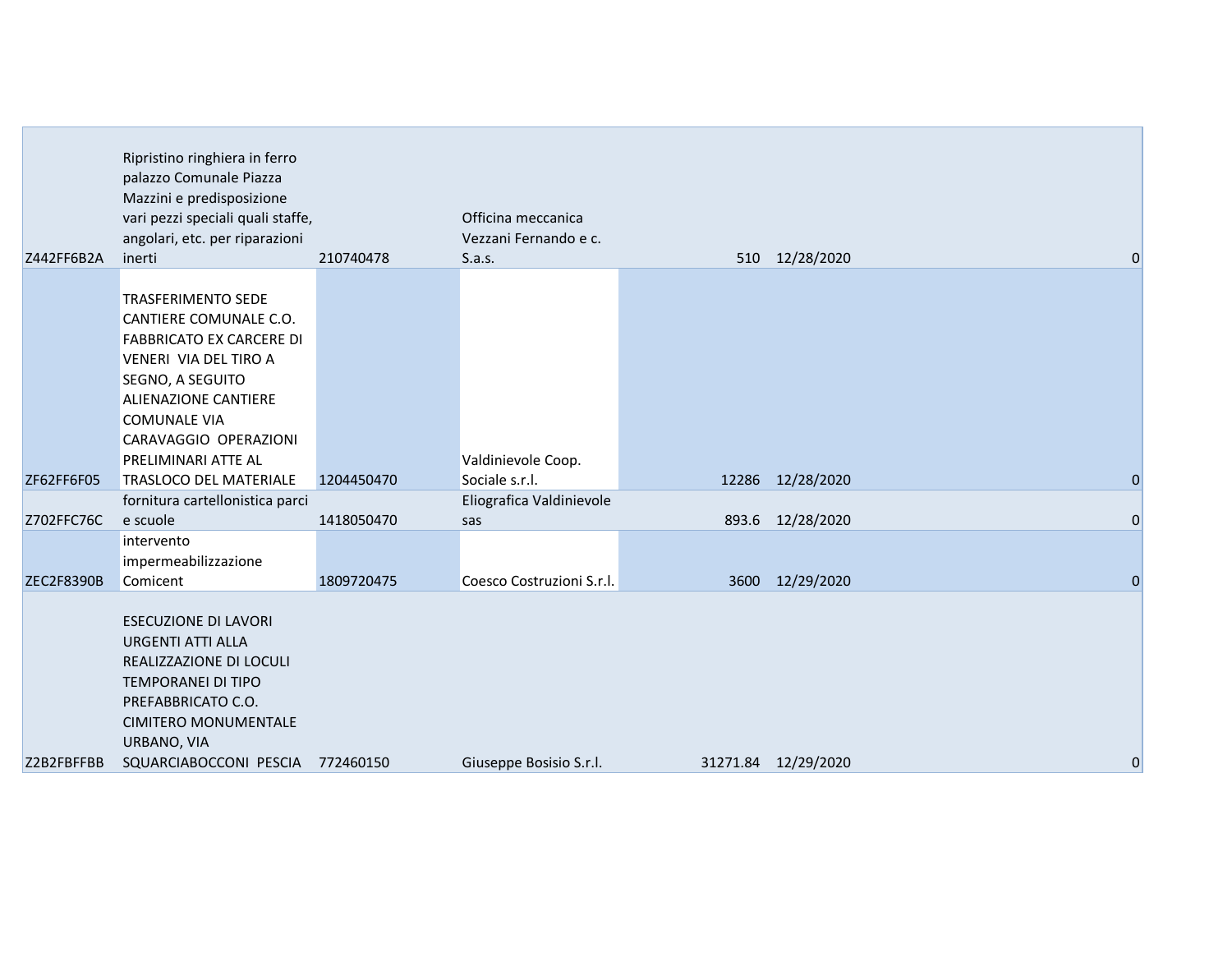|            | interventi di posa in opera 3             |            |                           |       |                     |            |                |
|------------|-------------------------------------------|------------|---------------------------|-------|---------------------|------------|----------------|
|            | pellicole di prova sulla                  |            |                           |       |                     |            |                |
|            | facciata a vetri inclinata lato           |            |                           |       |                     |            |                |
|            | nord e una su un elemento                 |            |                           |       |                     |            |                |
|            | vetrato sul lato sud del                  |            |                           |       |                     |            |                |
| ZF92FCB2CB | Mercato dei Fiori di Pescia               | 2223380516 | <b>SOLARIS FILMS SRLS</b> |       | 300 12/29/2020      |            | $\overline{0}$ |
|            | cimitero urbano lavori di                 |            |                           |       |                     |            |                |
|            | ripristino copertura                      |            |                           |       |                     |            |                |
| Z5B2FD1B47 | padiglione lato ovest                     | 1184030474 | Edilasfalti S.r.l.        |       | 17212.76 12/29/2020 |            | $\mathbf 0$    |
|            | <b>FORNITURA PENSILINE</b>                |            |                           |       |                     |            |                |
|            | <b>SCUOLA ELEMENTARE</b>                  |            | F.A.I.M.A. Snc di Santi   |       |                     |            |                |
| Z922FFBFEB | <b>COLLODI</b>                            | 1217810470 | R. & C.                   |       | 3048 12/29/2020     |            | $\Omega$       |
|            |                                           |            |                           |       |                     |            |                |
|            |                                           |            |                           |       |                     |            |                |
|            | Nuovi lavori - Abbattimento               |            |                           |       |                     |            |                |
|            | Barriere architettoniche dei              |            |                           |       |                     |            |                |
|            | marciapiedi di collegamento               |            | Fratelli Spitaletto       |       |                     |            |                |
| Z5D3004C8C | tra viale Garibaldi e via Roma 1847760475 |            | Costruzioni S.r.l.        |       | 4122.81 12/29/2020  |            | $\mathbf 0$    |
|            | nuove opere materna                       |            |                           |       |                     |            |                |
| ZEE300553C | Cardino                                   |            |                           |       | 16193.17 12/29/2020 |            | $\overline{0}$ |
|            |                                           |            |                           |       |                     |            |                |
| Z263005737 | Opere OG10 Stadio dei Fiori               |            |                           | 12960 | 12/29/2020          |            | $\mathbf 0$    |
| ZEB300575E | Opere OG1 Stadio dei Fiori                |            |                           | 39500 | 12/29/2020          |            | $\overline{0}$ |
|            |                                           |            |                           |       |                     |            |                |
|            | UTENZE - FORNITURA IDRICA                 |            |                           |       |                     |            |                |
| Z352FFF645 | <b>IMMOBILI COMUNALI</b>                  | 5175700482 | <b>ACQUE SPA</b>          |       | 12976.99 12/29/2020 |            | 0              |
|            | <b>FORNITURA STAMPER PER</b>              |            |                           |       |                     |            |                |
| ZCB2FF8AA6 | <b>CARTOLINE</b>                          | 158560508  | LA GRAFICA PISANA SRL     |       | 170 12/29/2020      | 12/31/2020 | $\mathbf 0$    |